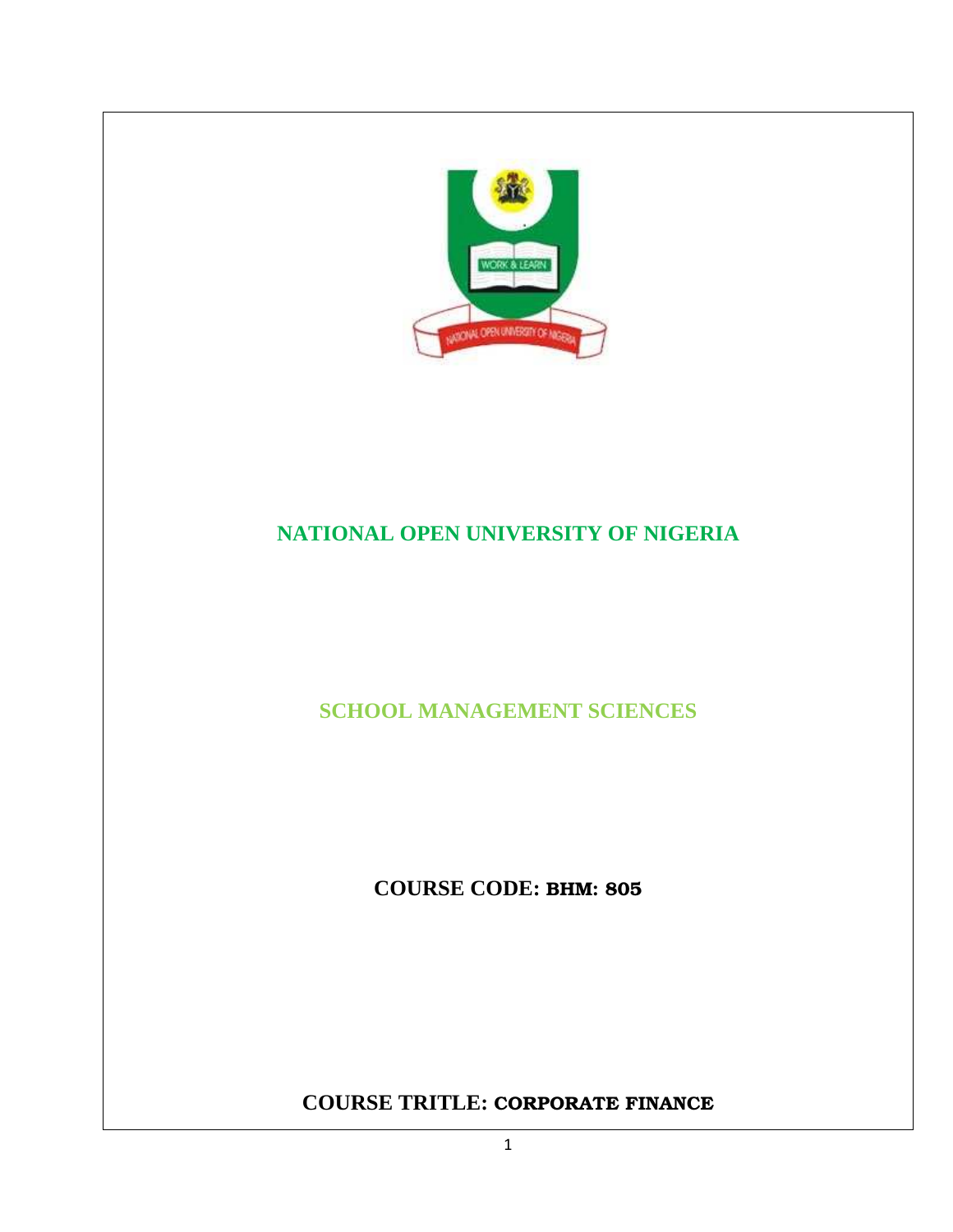**COURSE** 

GUIDE:

BHM: 805

CORPORATE FINANCE:

COURSE DEVELOPER/WRITER: MS. F. E. NNANNA NATIONAL OPEN UNIVERSITY OF NIGERIA.

COURSE COORDINATOR: MR. E.U. ABIANGA NATIONAL OPEN UNIVERSITY OF NIGERIA.

COURSE EDITOR:

**LEAD** 

Author/Writer Dr. S. A Araga

PROGRAMME LEADER: RSITY OF NIGERIASU NOUN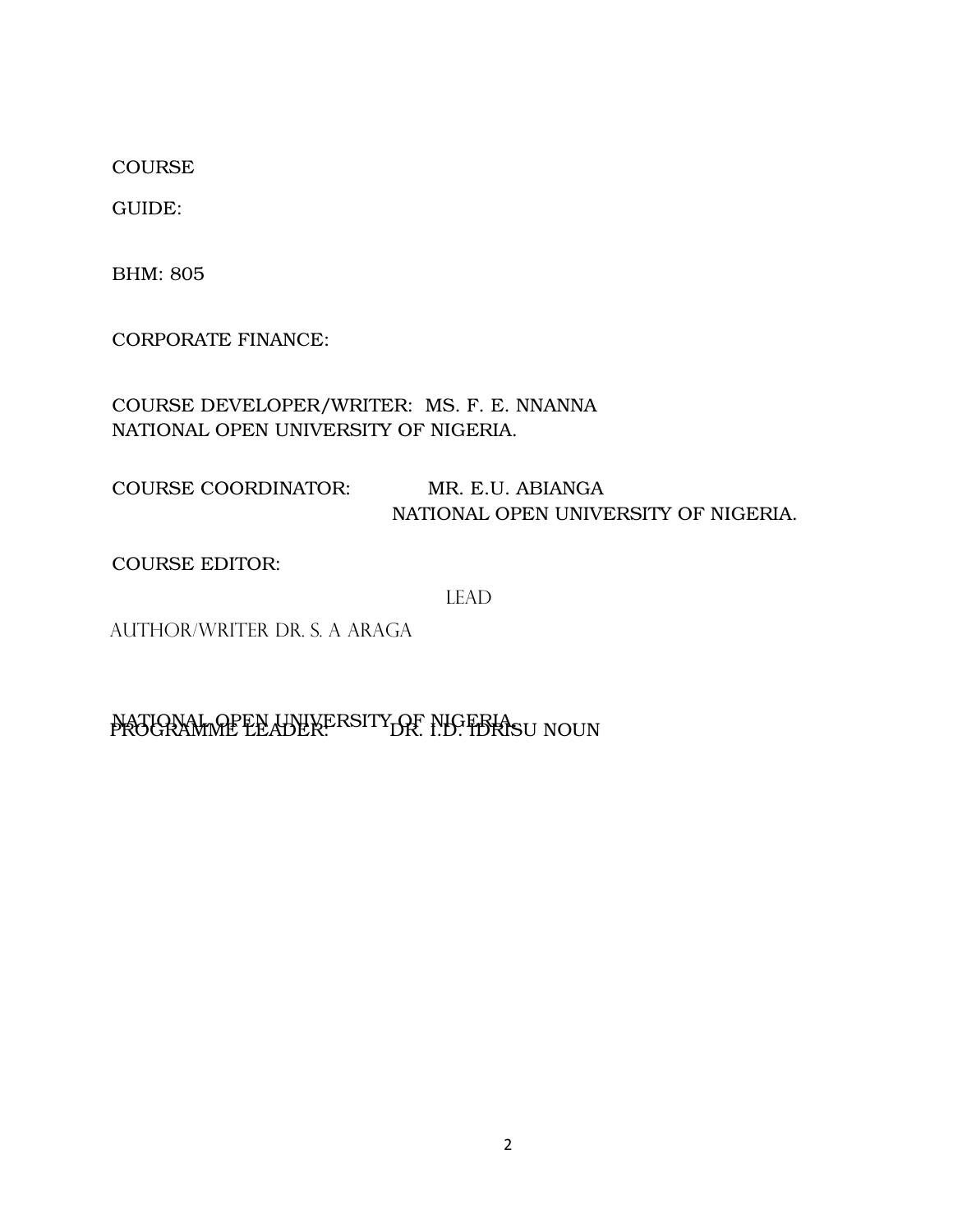# **CONTENTS PAGES**

| Introduction                          | 3 |
|---------------------------------------|---|
| What you will learn in this course    | 3 |
| <b>Course Aims</b>                    | 3 |
| <b>Course Objectives</b>              | 4 |
| Working through this course           | 5 |
| <b>Course Materials</b>               | 5 |
| <b>Study Units</b>                    | 5 |
| Assessment                            | 6 |
| <b>Tutor Marked Assignment (TMAs)</b> | 7 |
| Conclusion                            |   |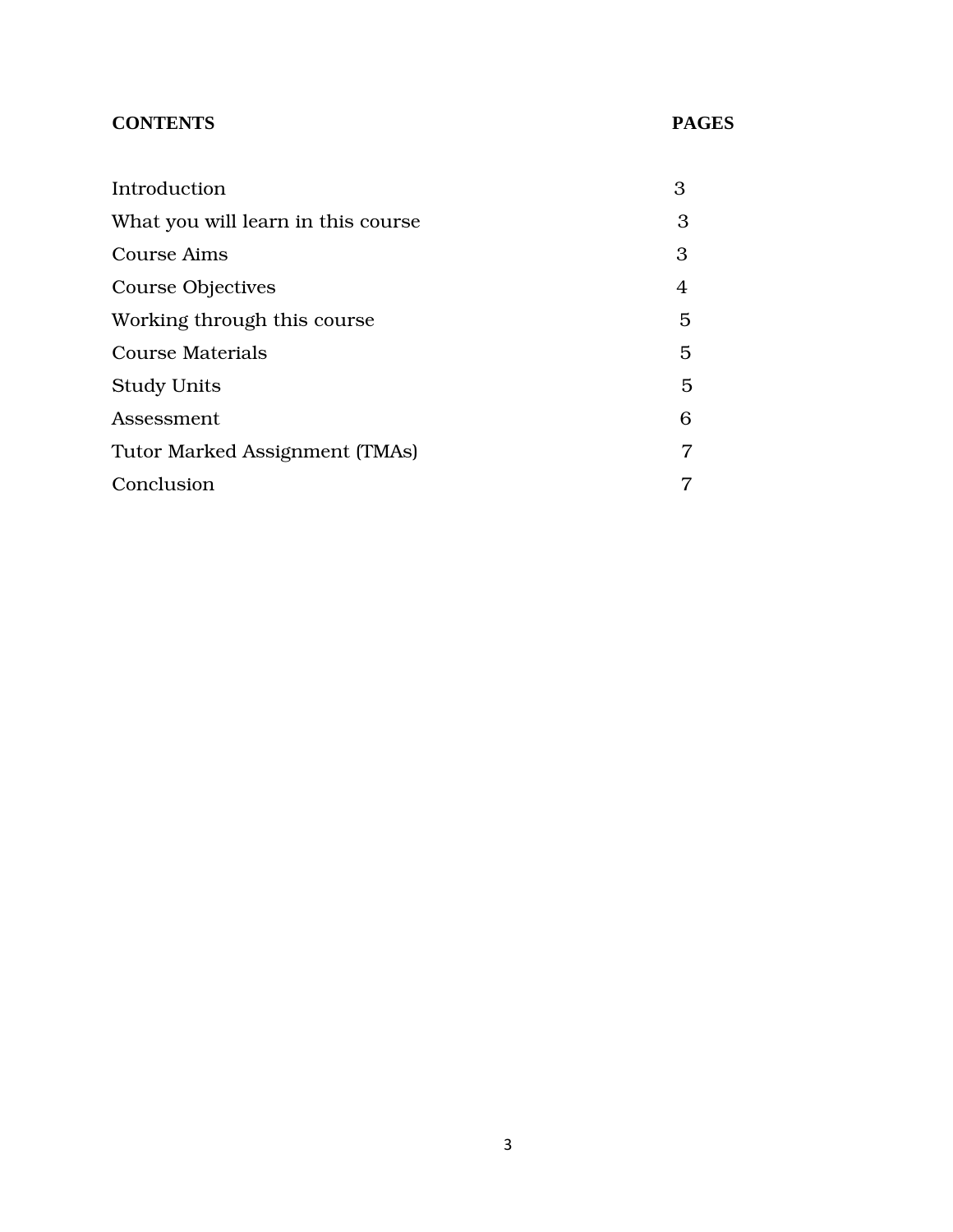#### **Introduction**

The course BHM 805: Corporate finance is a semester course work of three credit units. It is available to all students taking MBA Programmes in the School of Management Sciences.

The course consists of twenty units including, overview of corporate finance, understanding financial statement, investment and financing decisions, dividend decision, corporate strategy and firm value. The idea is to enable students apply complex theory to real firms, to help them understands that implications and that any decision that involves the use of money is a corporate financial decision.

The course guide tells you what the course BHM 805 is all about, the materials you will be using and how to make use of the materials to ensure adequate success. Other information that are contained in the course includes how to make use of your time and information on tutor marked assignment and questions.

#### What you will learn in this course

In this course you will learn about the decisions made by firms which have financial implications. It consists of twenty one (21) units and discusses in details of corporate financial analysis – the tools and techniques that are used on a day to day basis, how these tools and techniques are fitted together and the common principles that apply across all of them.

#### Course Aims

In today's business environment where there is a corporate financial aspect to almost every action taken by a firm, the students of MBA degree programme will be given good grounding of Corporate Finance so that they will be able to cope with manipulation of investment, financing and dividend decisions.

#### To achieve this, the course material is aimed at: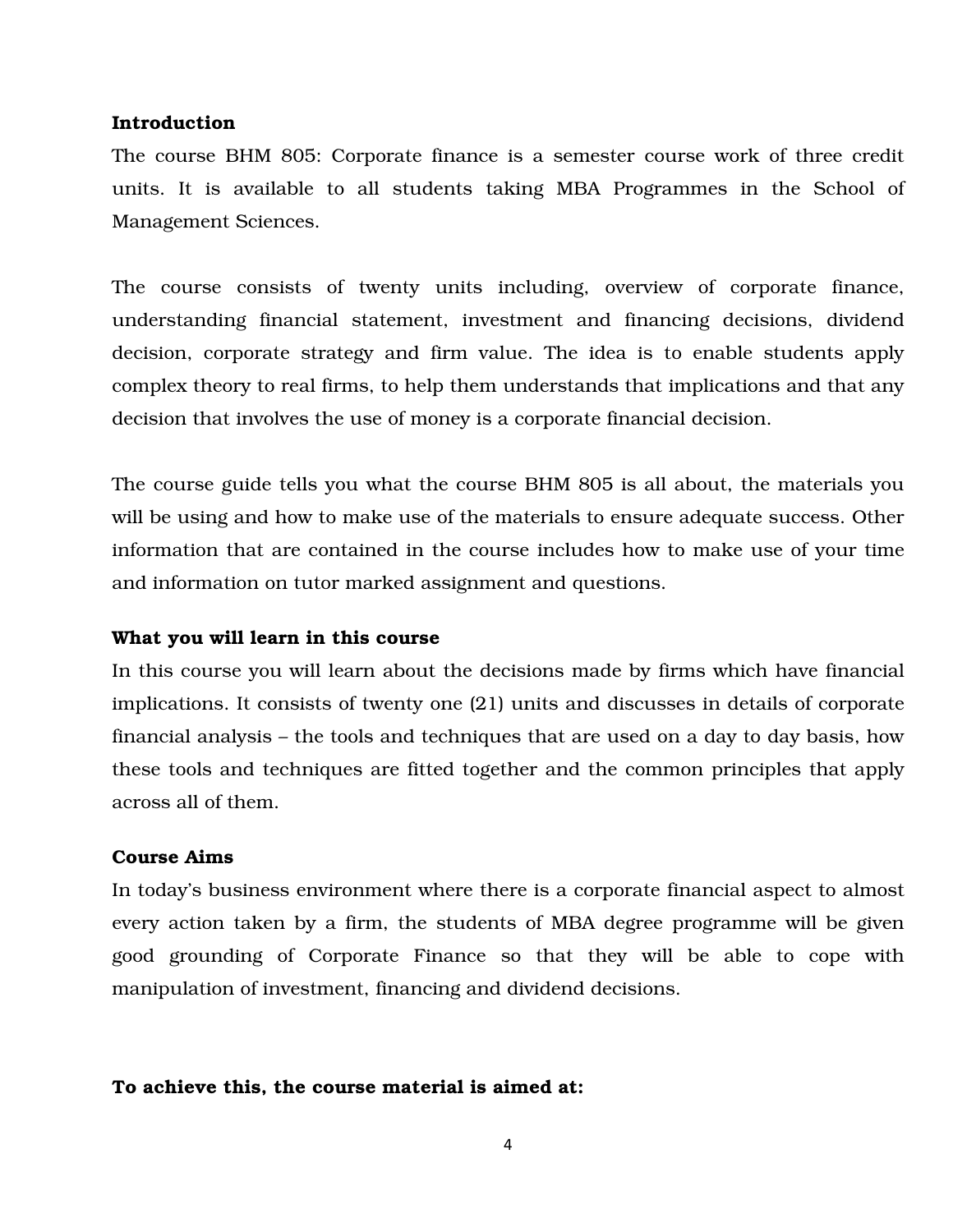- How a firm should allocate its scare resources (investment decisions)
- How these investments should be financed should the owners use their own funds (equity) or should they borrow money (debt) (Financing decisions).
- How much, if any of the cash flows generated by these investments should be returned to the owners and how much should be vein vested (Dividend decisions).

# Course Objectives

The aim of this course is geared towards acquainting the students with the policies and procedures as well as problems encountered in the course of acquisition and utilization of funds in corporate organizations. In this course, effort will be focused on financial planning and control, that is, how funds can be managed in all aspects through an organization and the under society.

It is therefore expected that the following objectives should be achieved at the end of this course:

- 1. Explain the nature and concept of corporate finance.
- 2. Explain financial market and the corporation.
- 3. Identify the problems of corporations and how to control them.
- 4. Explain financial statement, ratios and analysis of financial ratios.
- 5. Explain financial planning and control.
- 6. Explain working capital management.
- 7. Explain how capital structure decision can be made.
- 8. Explain cost of capital and risk associated with cost of capital.
- 9. Explain the different types of securities.
- 10. Explain mergers and re–organization.

## Working through this course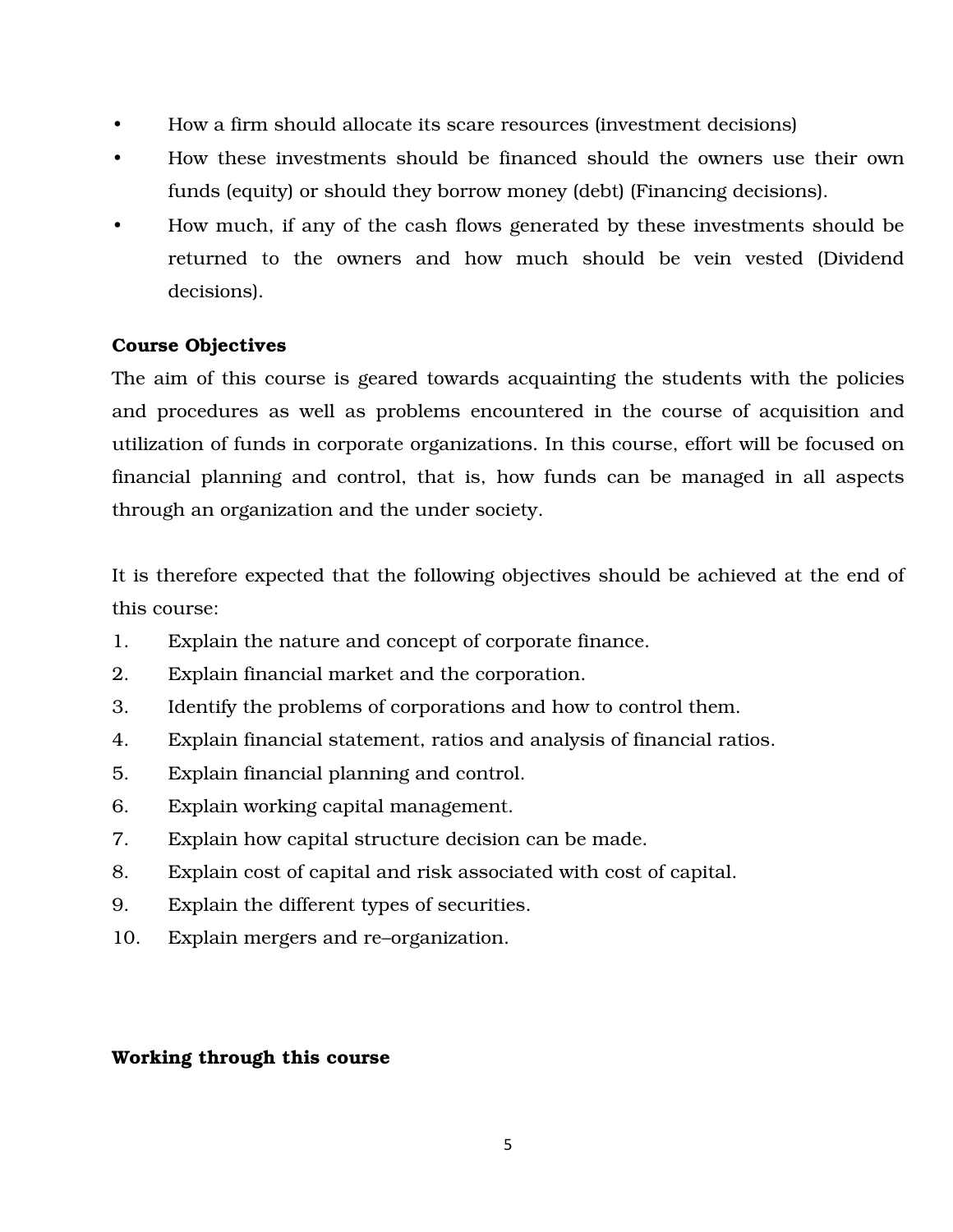To complete this course, you are expected to read thoroughly the various study units and text books recommended. In this course, each unit consists of exercises to text your understanding from time to time. At the end of the course is a final examination.

Below, you will find a list of the component of the course, what you have to do and how you should allocate time to each unit in order to complete the course successfully on time.

# Course Materials

## Major components of the course are:

- 1. Course guide
- 2. Study units
- 3. Further readings
- 4. Activities and Tutor Marked Assignments

# Study Units

The course you are to study has a total of twenty one (21) units and you are required to study each carefully before proceeding to the next.

## MODULE I: OVERVIEW OF CORPORATE FINANCE

| Unit 1<br>Introduction to Corporate Finance |  |
|---------------------------------------------|--|
|---------------------------------------------|--|

- Unit 2 Objective Function in Corporate Finance
- Unit 3 Forms of Business
- Unit 4 Agency Problems and Control of Corporations
- Unit 5 Financial Market and the Corporation

## MODULE II: UNDERSTANDING FINANCIAL STATEMENT

- Unit 1 Principal Financial Statement
- Unit 2 Financial ratios
- Unit 3 Analysis of Financial Ratios
- Unit 4 Financial Planning and Growth
- Unit 5 Preparation of Estimated Income Statement and Balance Sheet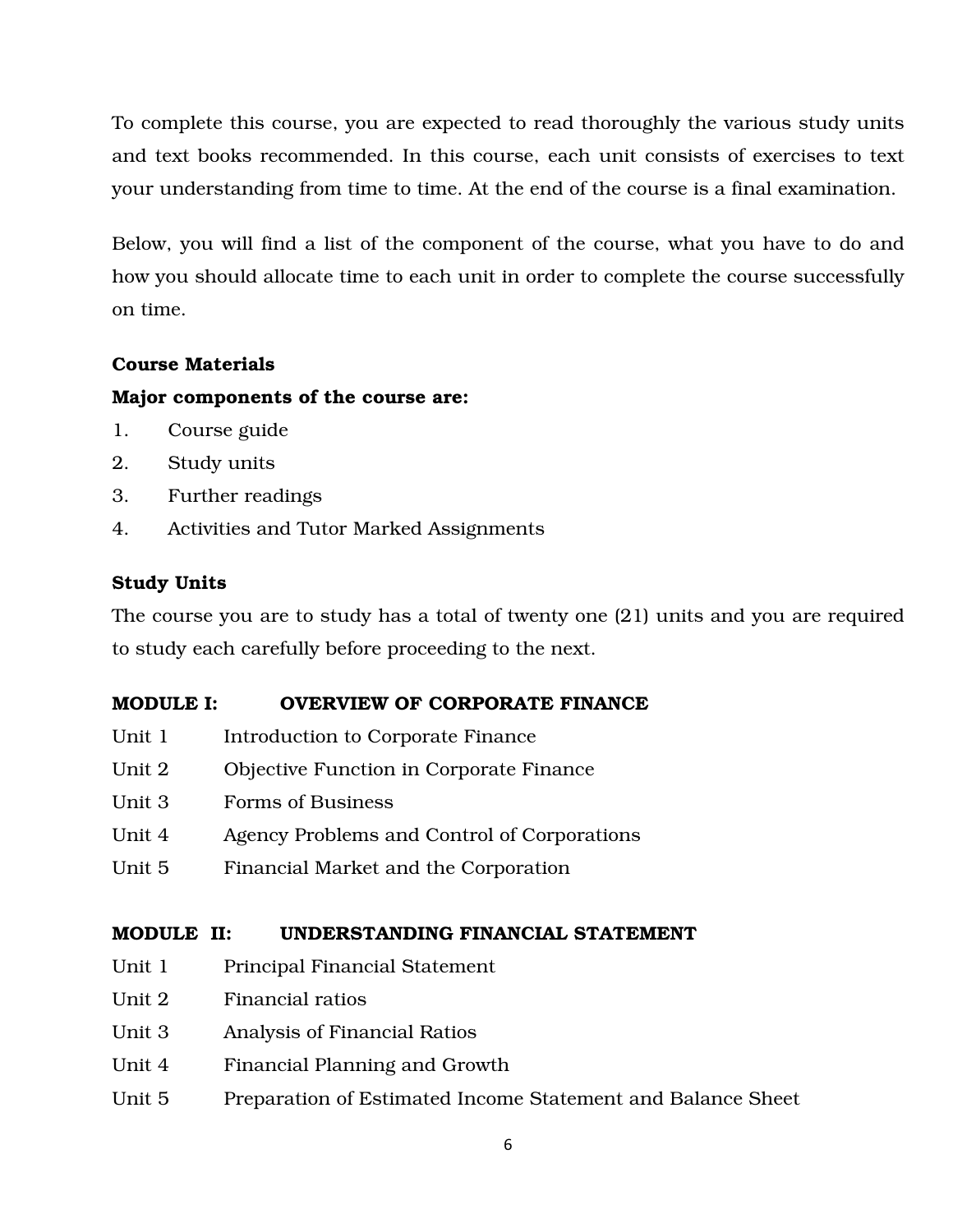### MODULE III: INVESTMENT AND FINANCING DECISIONS

- Unit 1 Working Capital Management
- Unit 2 Capital Structure Decision
- Unit 3 Cost of Capital Approach
- Unit 4 Risk Associated with Cost of Capital
- Unit 5 Capital Budgeting

# MODULE IV: DIVIDEND DECISION, CORPORATE STRATEGY AND FIRM VALUE

- Unit 1 Type of Securities
- Unit 2 Bonds and Warrant
- Unit 3 Dividend Policy
- Unit 4 Corporate Growth
- Unit 5 Mergers and Re-Organizations
- Unit 6 International Finance

Each unit is expected to take you an average of two hours to complete. Each unit starts with introduction, its objectives or what the unit expects you to have grasped at the end of the main content. Also, you will be exposed to some self –assessment exercises and self –assessment questions.

In order to follow the course sequentially and achieve your goals, it is advisable that you attempt all exercises and questions on your own course materials before contacting your instructional facilitator for guide.

## Assignment File

As you go through each unit of this course, you will come across questions at the end. It is advisable that you do them for easy flow of the course since they are in sequence.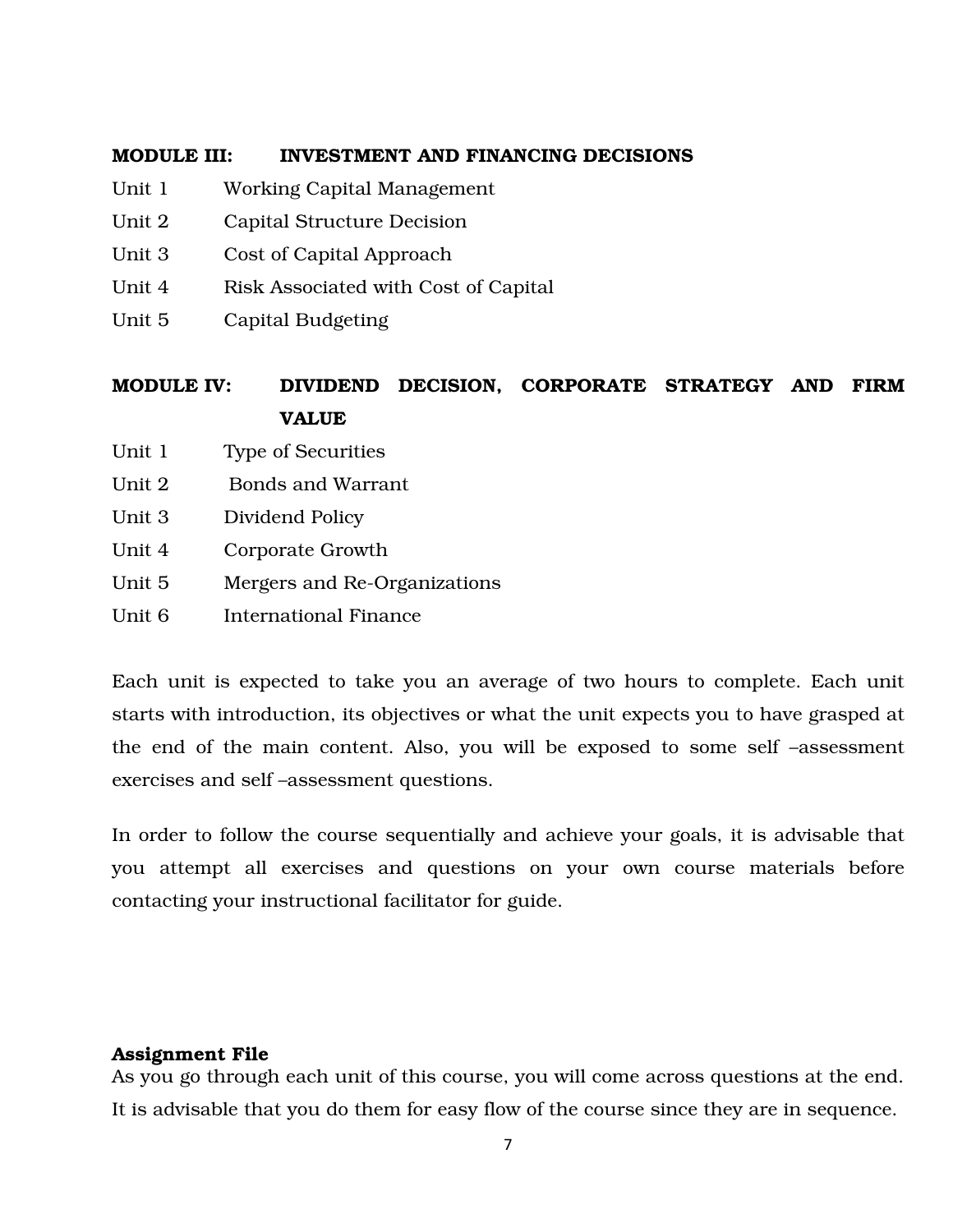## Assessment

As a student of the open and Distance Learning (ODL) system, you are expected to access your learning ability by the extent of your understanding of the units and the entire course. This assessment prepares you for the final examination. The final examinations will come at the end of the course. You are expected to write this examination whose score together with what you made in the TMAs will form the final course grade.

TMAs 30 percent Examination 70 percent Total 100 percent

# Tutor Marked Assignment (TMAs)

At the end of each unit, is a TMA attached it is done after having covered the material and exercise in each unit. It is normally kept in a separate file. This will form a basis for your improvement on your other assignment.

## Conclusion

The course BHM 805: Corporate Finance is designed for students in MBA degree programmes. It tries to expose you to the decisions made by financial officers at businesses. On your successful completion of the course, you must have been fully equipped with tools and techniques used in selecting projects, deciding how it can be financed, where funds could be sourced and how much cash to return to shareholders.

Wishing you all the best as your enjoy your reading.

Course Code: BHM 805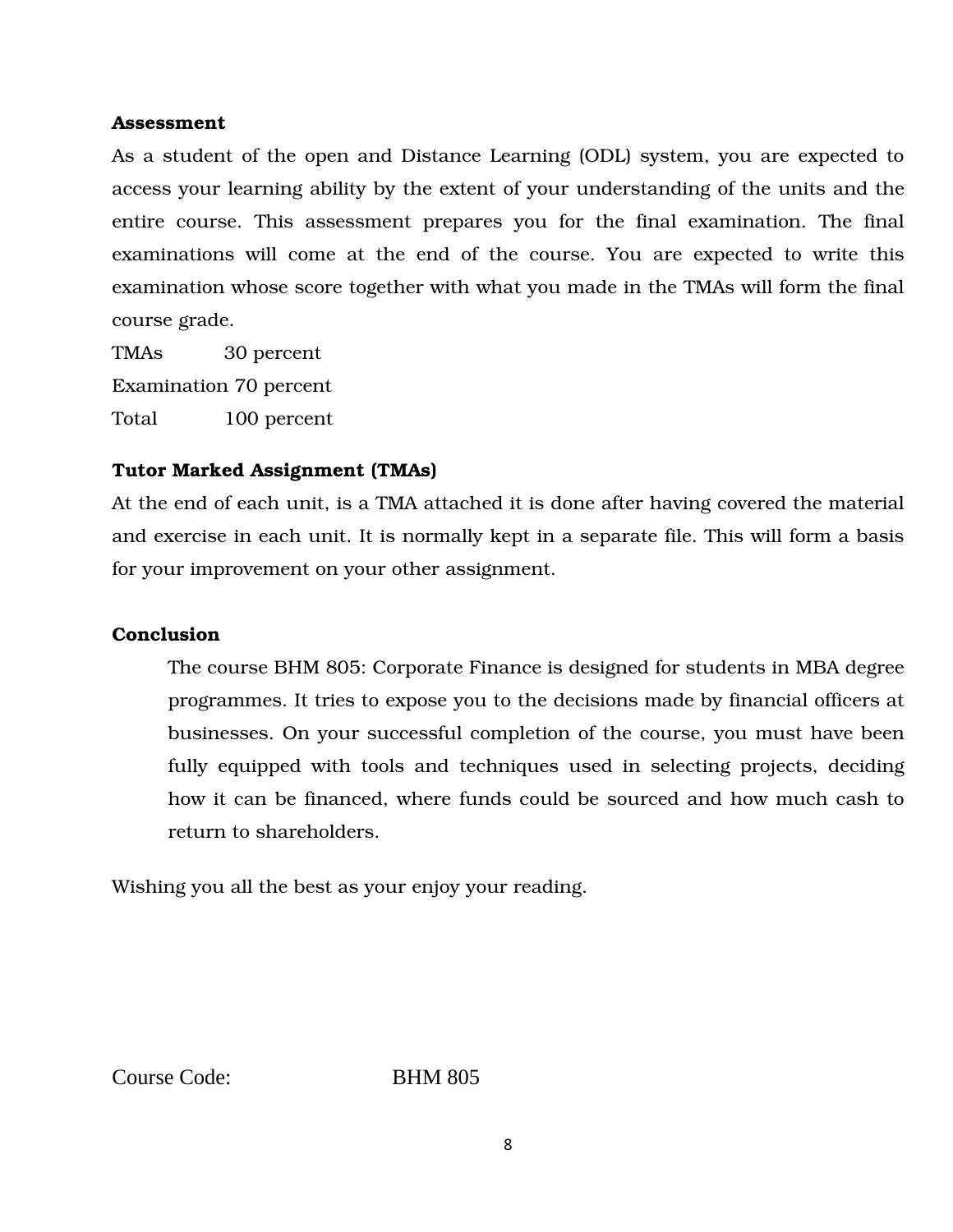# Course Title: CORPORATE FINANCE

Course Developer/Writer: Ms. F. E. Nnanna

 School of Management Sciences National Open University of Nigeria.

Course Coordinator: Mr. E.U. Abianga School of Management Sciences National Open University of Nigeria.

Course Editor:

Programme Leader: Dr. I. D. Idrisu School of Management Sciences National Open University of Nigeria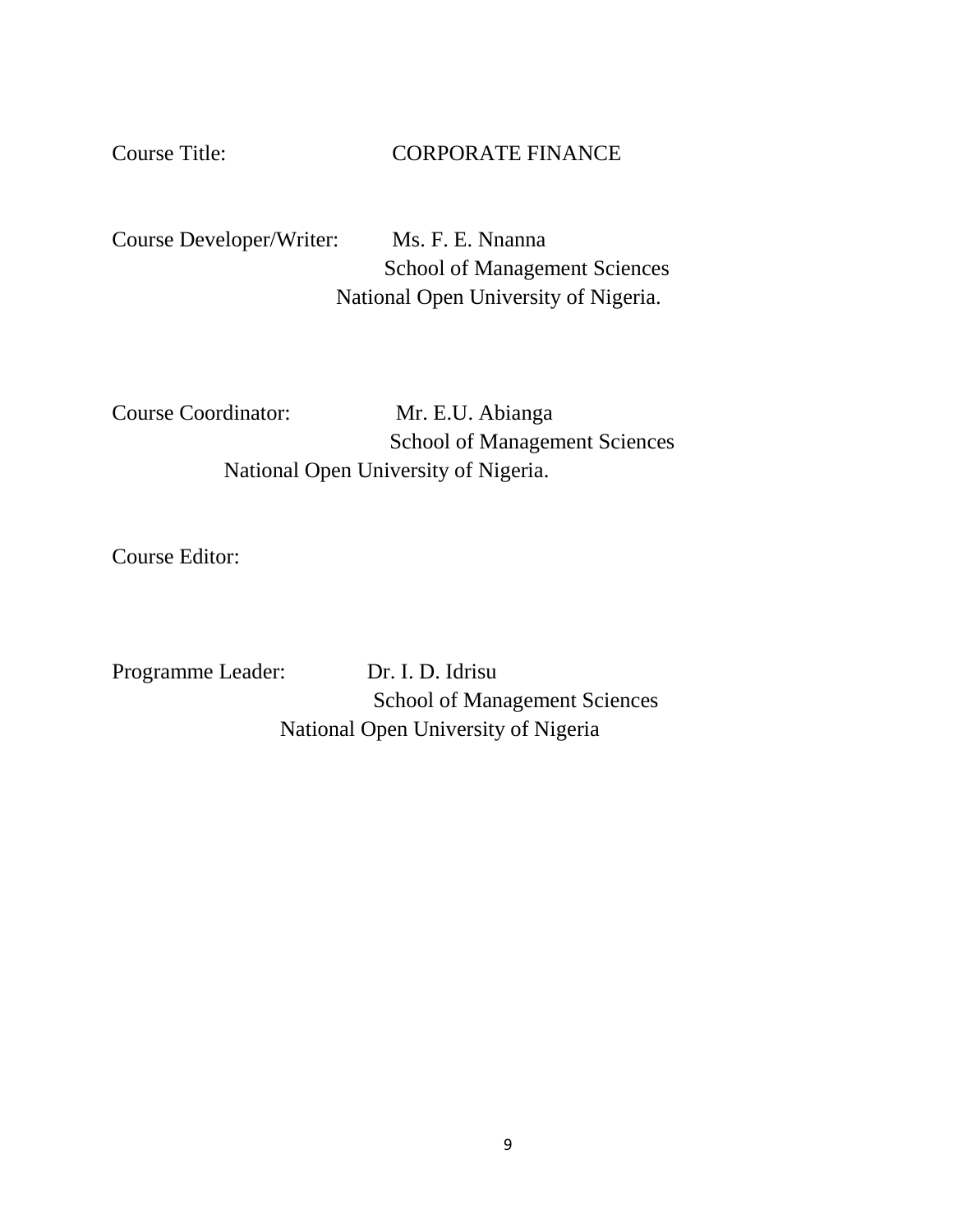# **CONTENTS PAGE**

| <b>Module 1</b> |  |
|-----------------|--|
| Unit 1          |  |
| Unit 2          |  |
| Unit 3          |  |
| Unit 4          |  |
| Unit 5          |  |
| <b>Module 2</b> |  |
|                 |  |
|                 |  |
|                 |  |
|                 |  |
|                 |  |
| <b>Module 3</b> |  |
|                 |  |
|                 |  |
|                 |  |
|                 |  |
|                 |  |
| <b>Module 4</b> |  |
|                 |  |
| Unit 2          |  |
|                 |  |
|                 |  |
|                 |  |
|                 |  |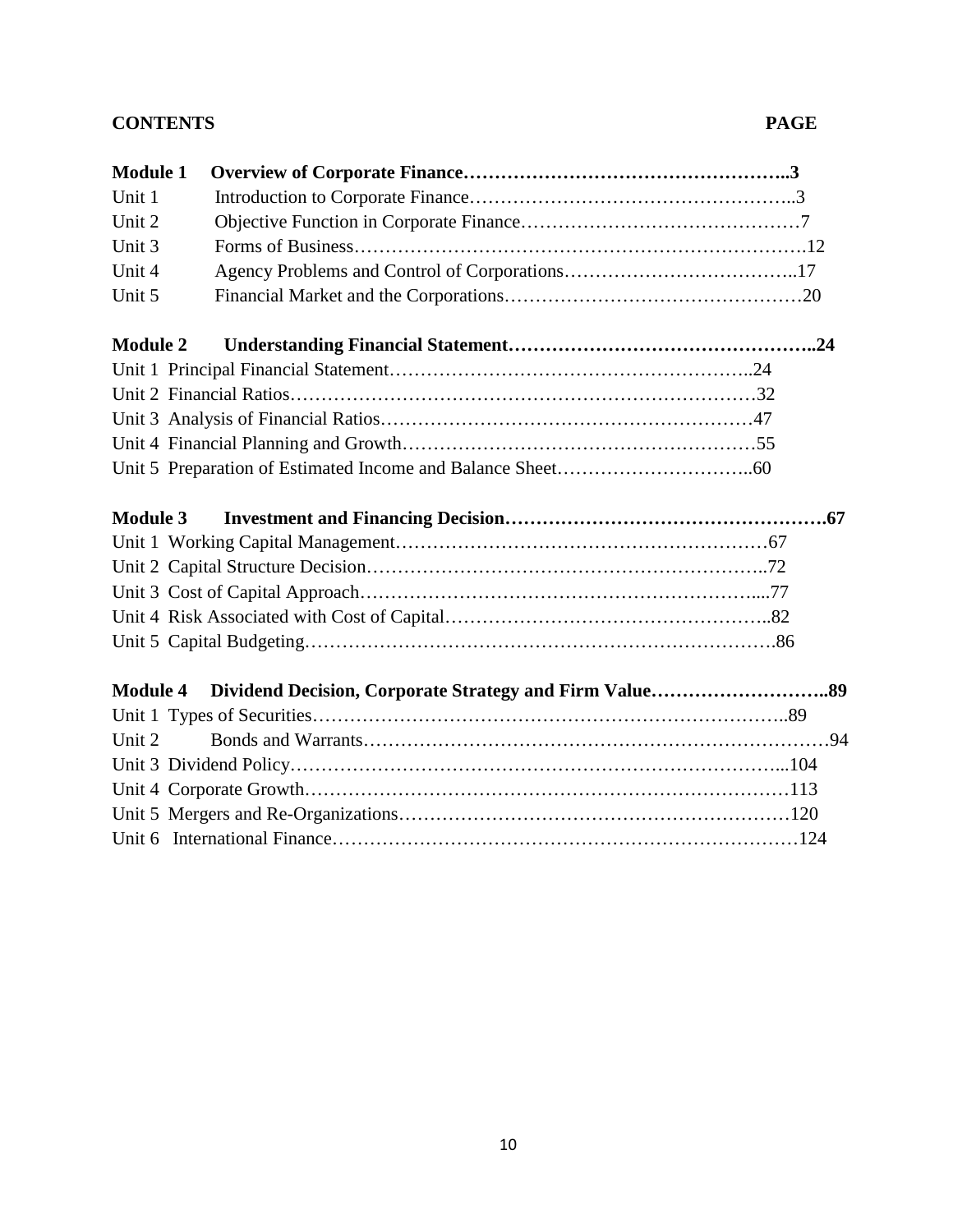# **MODULE I OVERVIEW OF CORPORATE FINANCE**

- Unit 1 Introduction to Corporate Finance
- Unit 2 Objective Function in Corporate Finance
- Unit 3 Forms of Business
- Unit 4 Agency Problems and Control of Corporations
- Unit 5 Financial Market and the Corporations

# **UNIT 1 INTRODUCTION TO CORPORATE FINANCE**

## **CONTENTS**

- 1.0 Introduction
- 2.0 Objectives
- 3.0 Main Content
	- 3.1 Meaning of Corporate Finance
	- 3.2 Scope of Corporate Finance
- 3.3 Goals of Corporate Finance 3.4Tools of Corporate Finance
- 4.0 Conclusion
- 5.0 Summary
- 6.0 Tutor Marked Assignment
- 7.0 Reference/Further Readings

# **1.0 INTRODUCTION**

This unit of corporate finance introduces you to the overview of corporate finance. It deals with the meaning, scope, objectives, and tools of corporate finance. Opinions abound on this concept, but they all point towards financial aspect to almost every decision a business makes. There is no hard and fast rule to the application of corporate finance technique. What you as a student need to understand is the concept and the extent to which corporate finance could influence financial decision in an organization.

# **2.0 OBJECTIVES**

After studying this unit, you should be able to:

- $\triangleright$  Define and explain the term corporate finance
- $\triangleright$  Identify and state the scope of corporate finance
- $\triangleright$  Explain the goals of corporate finance
- $\triangleright$  Explain tools of corporate finance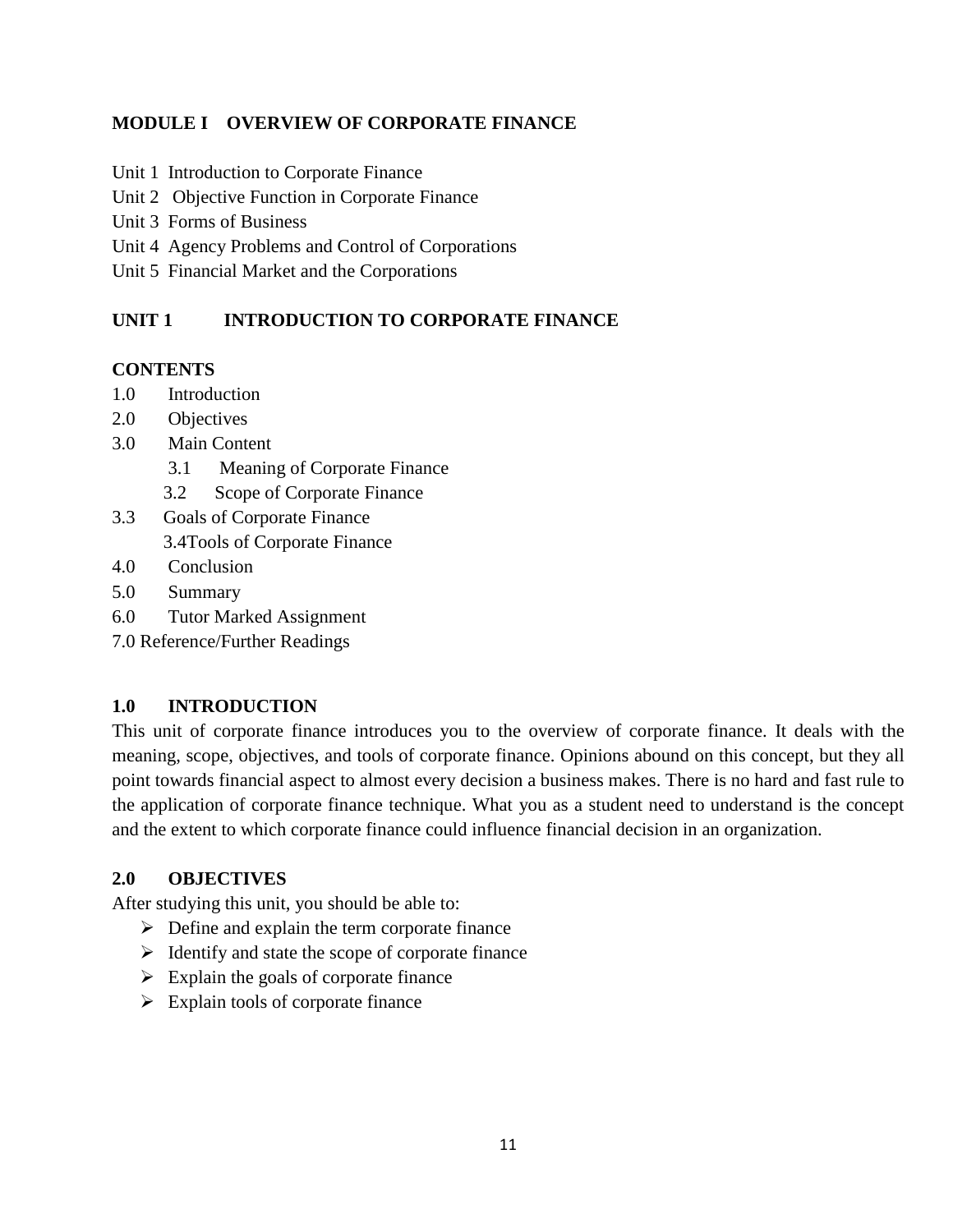## **3.0 MAIN CONTENT**

## **3.1 Meaning of Corporate Finance**

Business organizations, in carrying out the different activities of the firm, engage in transactions that mostly have financial implication. These financial transactions have to be adequately summarized to at least determine the viability of the firm in terms of profit generation. The result is to prepare financial statement that would span the business life time.

Imagine that you were to start your business. No matter what type you started, you would have to answer the following three questions in some form or another.

1. What long –term investments should you take on?

That is, what lines of business will you be in and what sorts of buildings, machinery and equipment will you need.

2. Where will you get the long–term financing to pay for your investment? Will you bring in other owners or will you borrow the money?

3. How will you manage your everyday financial activities such as collecting from customers and paying suppliers.

There are not the only questions but they are among the most important. Corporate finance, broadly speaking, is the study of ways to answer these three questions. Therefore, corporate finance could then be defined as any decisions made by a business that affect its finances. These decisions can be categorized into: investment decisions, financing decisions and dividend decisions.

## **3.2 Scope of Corporate Finance**

The nature, content and extent of corporate finance are bonded by the type of business activities carried out by a firm. This requirement differs just as organizations decisions differ. Decisions on what business to go into rests on the shoulders of stakeholders need.

## **3.3 Goals of Corporate Finance**

Corporate finance is undertaken basically to remain competitive and steer clear of potential financial problems. It is a balancing act that solves the short – term problems of today but takes into account the long –term effects of those decisions. One of the objectives of corporate finance is to maintain short term cash flow by implementing effective accounts payable procedures, securing short term financing and leveraging relationships with vendors without risking the future financial health of the company management need to consider the long term effects of a high interest rate loan, and develop a list of potential alternatives to help the company avoid taking on the extra interest debt.

## **Self-Assessment Exercise**

Read the following passage: '' Companies usually \_a\_assets. These include both tangible assets such as \_b and intangible assets such as \_c\_. In order to pay for these assets, they sell \_d\_ assets such as \_e\_. The decision regarding which assets to buy is usually termed the \_f\_ or \_g\_ decision. The decision regarding how to raise the money is usually termed the  $_h$  decision". Now fit each of the following terms in the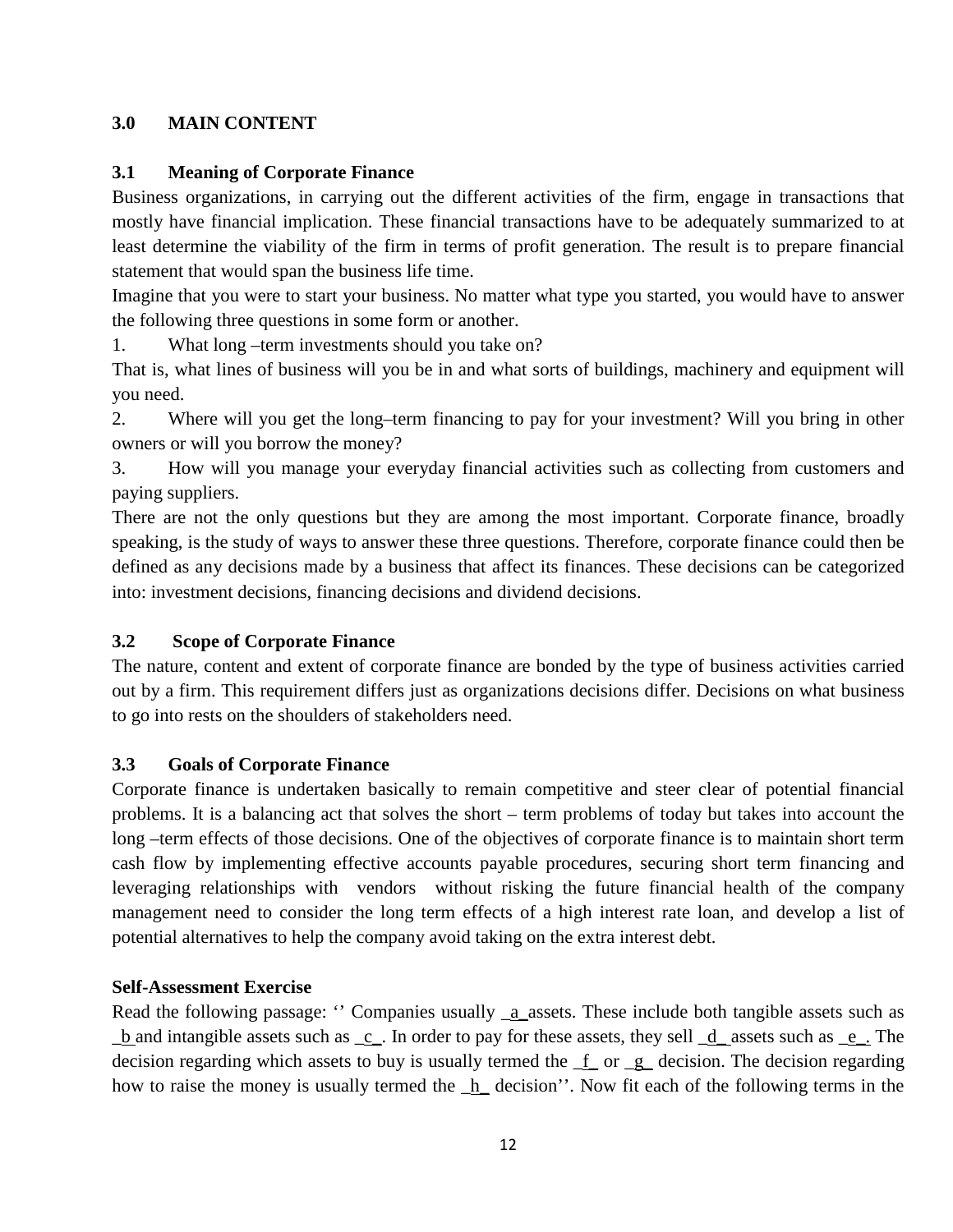bracket into the most appropriate space: (financing, real, Bonds, investment, executive airplanes, financial, capital budgeting, brand names).

## **3.4 Tools of Corporate Finance**

Corporate finance involves financial and accounting decisions companies make, out of day to day basis. To help ease the burden of bookkeeping, budgeting and reporting, there are a variety of corporate finance tools on the market. Using these tools can help your corporation control its finances, which may lead to greater efficiencies.

- 1. **Present Value:** This is one the most important tools used in corporate finance. The rule of presence value states that the value of any asset is the present value of its present value is cash flows and discount rate. In your further studies, you will be taught how to calculate the present value using those tools. But in this study, we want to emphasize that corporate finance relies on simple principle in economics, known as the 'separation principle. The concept states that investors will agree on a discount rate, even if they have different risk–aversion characteristics, provided the capital market is active in which they can invest, lend or borrow at the prevailing market rate.
- 2. **Financial Statement Analysis:** The figures used in corporate finance are derived from financial statement. It is good you understand the financial statement. It is good you understand the difference between operating and capital expenses and why some expenses are set off against current revenues to arrive at net income while others are capitalized on balance sheet and depreciated overtime. It is also necessary, we understand the financial ratios used by analysts.
- 3. **Risk and Return:** In this course material, most of the discussion will be on the notion that investors and firms with higher risk should be compensated with higher expected return. This then gives to explain how risk should be measured and how high the return should be for a given level of risk.
- 4. **Option Pricing:** Option pricing theory is associated with investments and financial markets rather than corporate finance however, option pricing is not only useful but critical in some aspect of corporate finance. In investment analysis, firms are faced with option pricing theory provides useful insights into the determinants of the values of these options. In financing decisions, option pricing theory is useful is designing and valuing securities with embedded options such as warrants, convertible securities and callable bonds.

## **4.0 CONCLUSION**

This unit has provided both an overview and a basis of what you will see I this course material. We defined corporate finance as all decisions made by business that affect their finances; these decisions are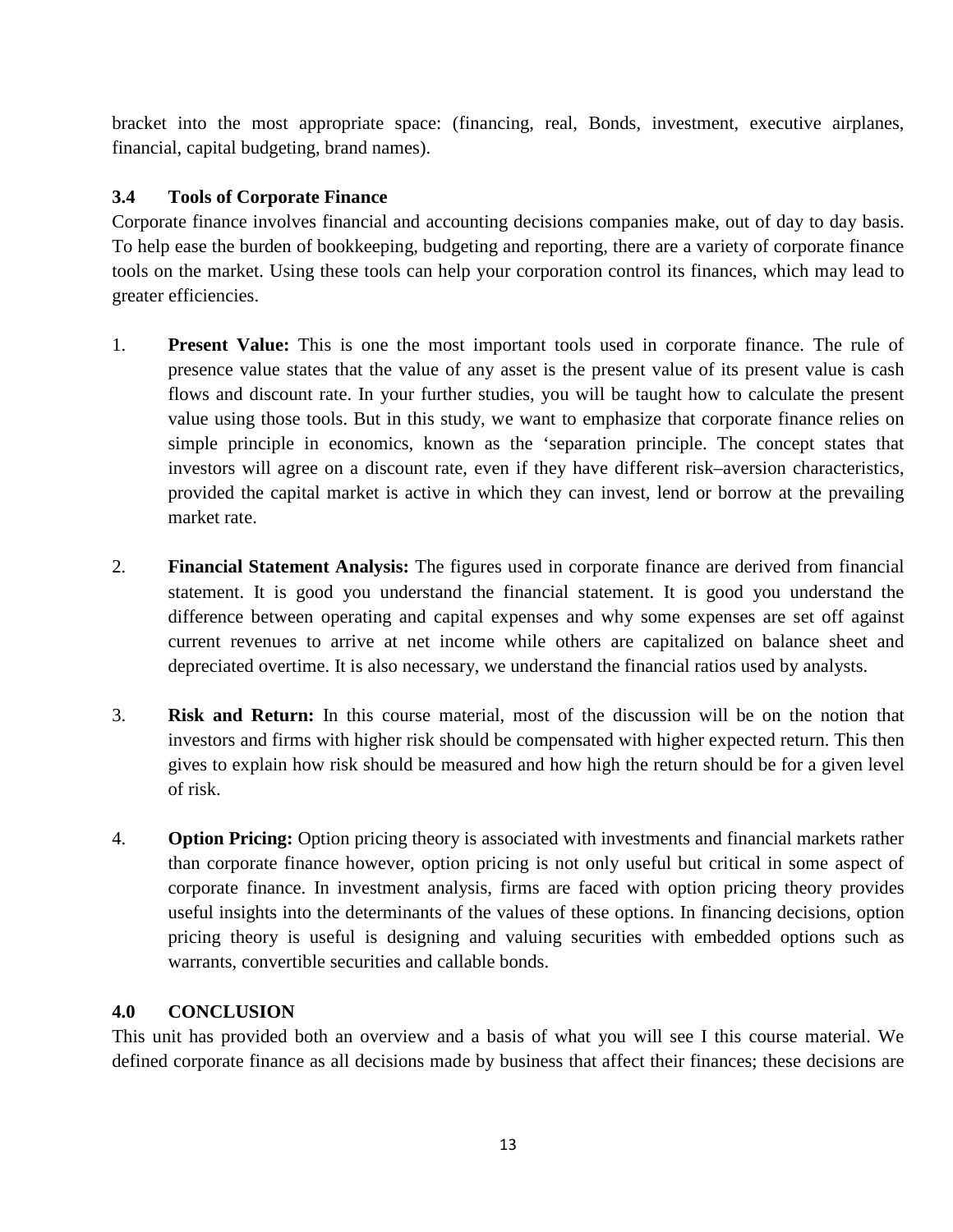categorized into investment, financing and dividend decisions. We also noted that corporate finance has only one objective: To maximize the value of the firm.

# **5.0 SUMMARY**

One of the basic propositions of this unit is that it tries to broaden your mind on the 'big picture' of corporate finance in which all the decisions and tools that would be discussed about come together. Don't forget that the investment, financing and dividend decisions and under the control of the decision makers of the firm, subject to the constraints of the market place. These decisions also affect the value of the firm.

# **6.0 TUTOR MARKED ASSIGNMENT**

- 1. Explain the tools of corporate finance
- 2. State the goals of corporate finance
- 3. What do you understand by corporate finance?

# **Answer To Self-Assessment Exercise**

- a- Real
- b- Executive airplanes
- c- Brand names
- d- Financial
- e- Bonds
- f- Investment
- g- Capital Budgeting
- h- Financing

# **7.0 REFERENCE/FURTHER READINGS**

Brealey R.A. and Myers S.C (1988), Principles of Corporate Finance, USA: McGraw –Hill, Inc. Damodaran A. (1997), Corporate Finance: Theory and Practice, USA: John Wiley & Sons Inc.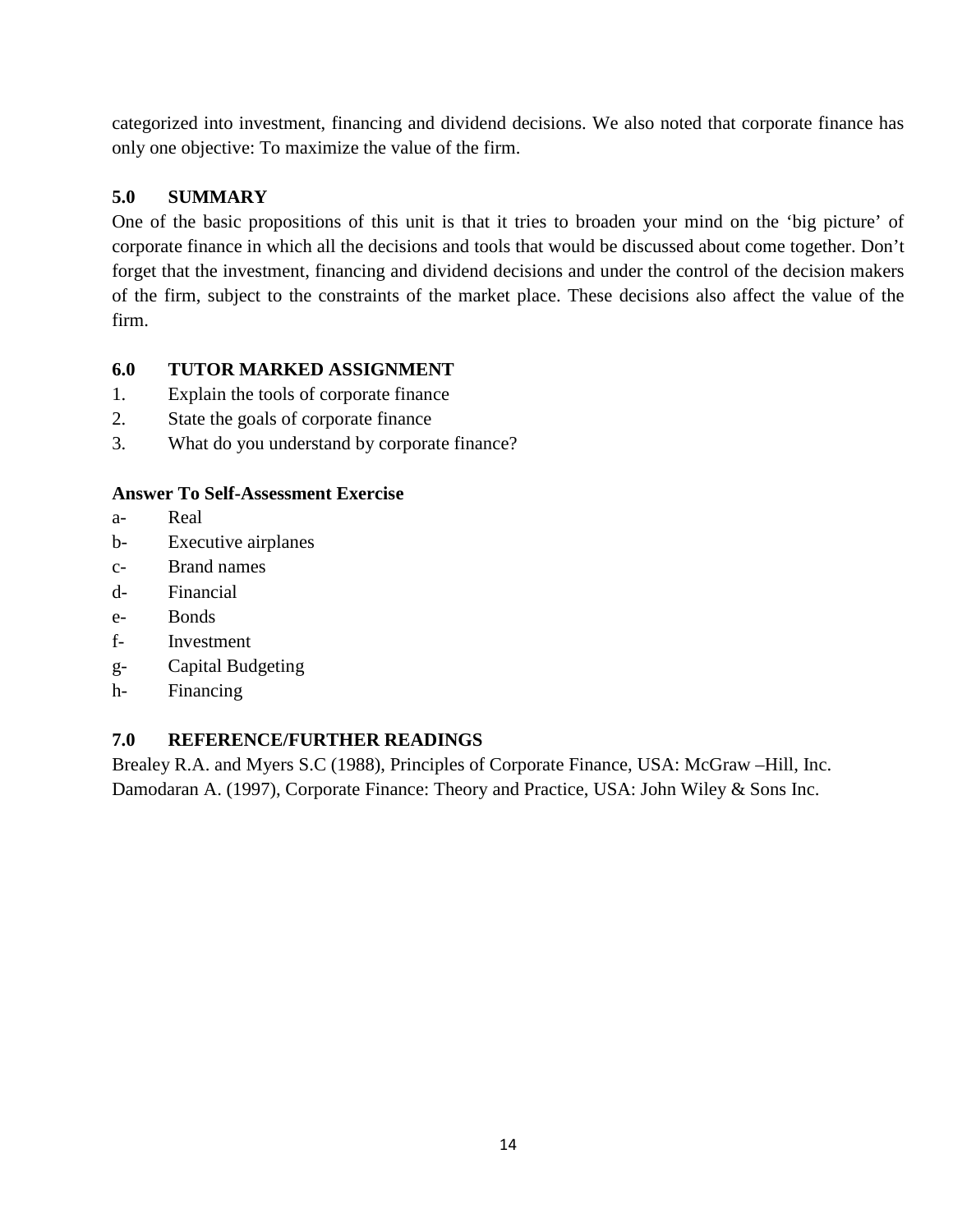# **UNIT 2 OBJECTIVE FUNCTION IN CORPORATE FINANCE**

## **CONTENTS**

- 1.0 Introduction
- 2.0 Objectives
- 3.0 Main Content
	- 3.1 The Need for an Objective Function
	- 3.2 The Characteristics of the 'Right' Objective Function
	- 3.3 The Classical Objective
	- 3.4 Choosing an Alternative Objective Function
- 4.0 Conclusion
- 5.0 Summary
- 6.0 Tutor Marked Assignment
- 7.0 References/Further Readings.

## **1.0 INTRODUCTION**

An objective function describes what a decision maker wants to accomplish and in doing so, a framework used in analyzing the different decision rules is provided. In some cases, objective function is stated in terms of maximizing some functions or variable (profits, size, value, social welfare) or minimizing some function or variable (risk, costs).

This unit will take us through the models developed in corporate finance used in maximizing stakeholders' wealth.

## **2.0 OBJECTIVES**

After studying this unit, you should be able to:

- State the assumptions that we need to make to justify the focus on maximizing stakeholders wealth.
- Explain some of the conflicts associated with these assumptions.
- Explain the alternatives to maximizing stakeholder wealth.
- Explain how we can reduce the side costs associated with stakeholder wealth maximization.

## **3.0 MAIN CONTENT**

## **3.1 The Need for an Objective Function**

Overtime, there had been this controversy over the 'right' objective function to use in corporate finance, though this may seem somehow difficult to develop. A times, questions could arise, why objective function, why not have multiple objective function and try to satisfy all sides. In the midst of all these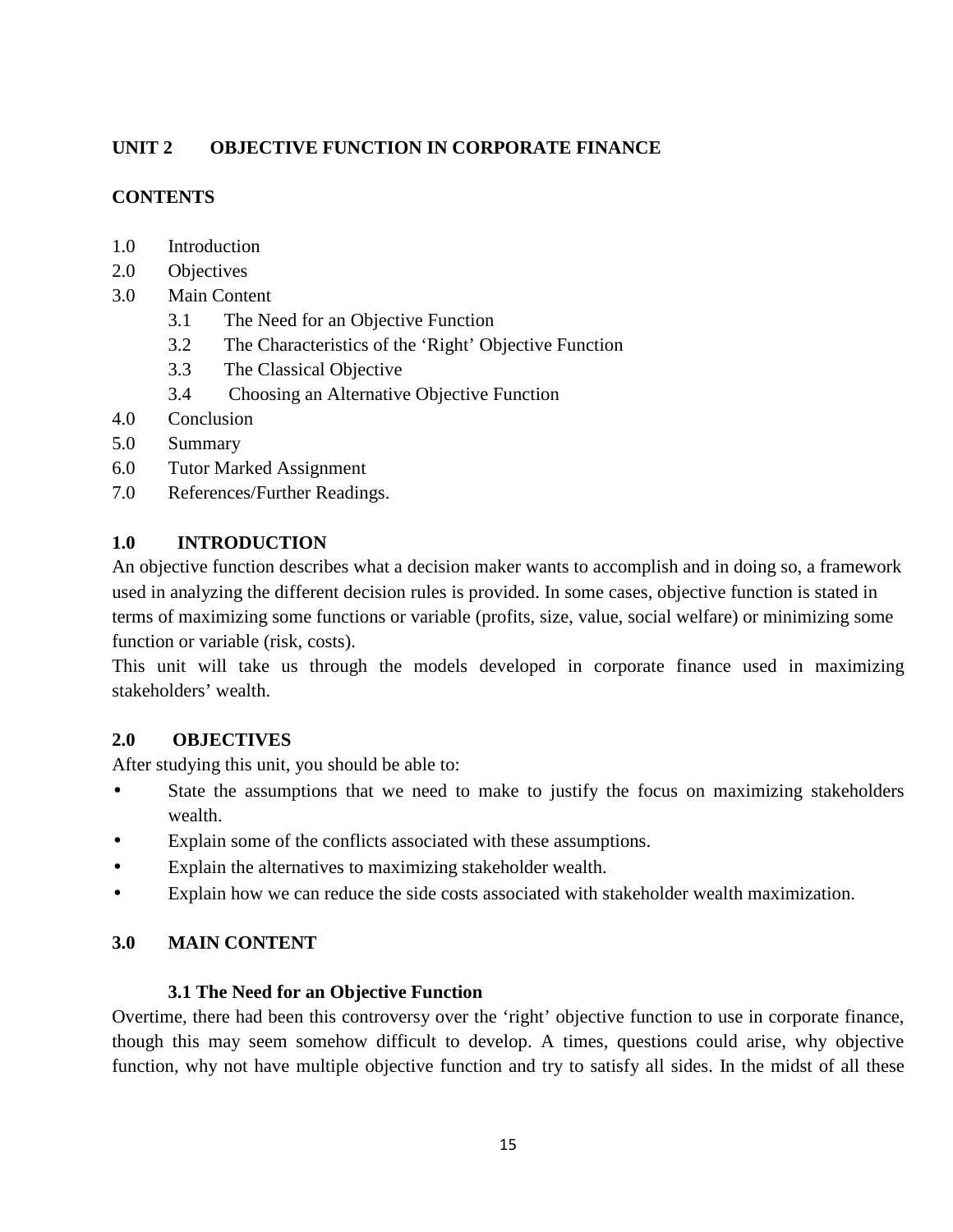competing objective function, an option came which try to explain the differences using the following reasons:

- 1. If an objective function is not chosen, it will be difficult to have alternative to decision rules. In corporate finance, the net present value (NPV) is the best approach to selecting projects. In this wise, NPV is the objective function of maximizing stakeholder wealth. Without an objective function, there would be several approaches for selecting projects ranging from reasonable ones to obscure ones.
- 2. If multiple objectives are chosen, we would be faced with numerous problems. This would then be like a man serving several masters; in trying to meets his multiple objectives, he may end up not meeting any of them. And even when multiple objective functions are prioritized, we would be faced with the same stark choices as in the case of a single objective function.

## **3.2 The Characteristics of the 'Right' Objective Function**

The costs of choosing the wrong objective function can be dangerous. For instance, if the manager of a firm believes that the firm's sole objective is to maximize size, he will pick larger projects over smaller ones, even if they are less profitable. In the long run, the firm will pay a price and may even go out of business.

So to know whether the objective function we have chosen is the 'right one', it must have the following characteristics.

- 1. It must be clear and unambiguous: An ambiguous objective will lead to decision rules that vary from case to case and from decision maker to decision maker.
- 2. It comes with clear and timely measure that can be used to evaluate the success or failure of decisions.
- 3. It does not create side costs that erase firm specific benefits and leave society worse off overall.
- 4. It is consistent with maximizing the firm's long term health and value.

## **3.3 The Classical Objective**

There is a general notion, at least among corporate finance theorist, that the objective of the firm is to maximize wealth. There is disagreement as to whether the maximization is to the wealth of stockholders or the wealth of the firm. As this debate goes on, those who argue on this issue, resolves that if objective function maximizes stockholder wealth, can it also be translated into maximizing stock price.

However, objective functions vary, in terms of the assumptions that are needed to justify them. The least restrictive of the objective is to maximize the firm value; the most restrictive is to maximize the stock price.

## **Organizational Structure and Classical Theory**

The classical objective of maximizing wealth (stock holder or firm) seem uncontroversial until the size of the then corporations in which stockholders (owners) engage managers to make decision for them and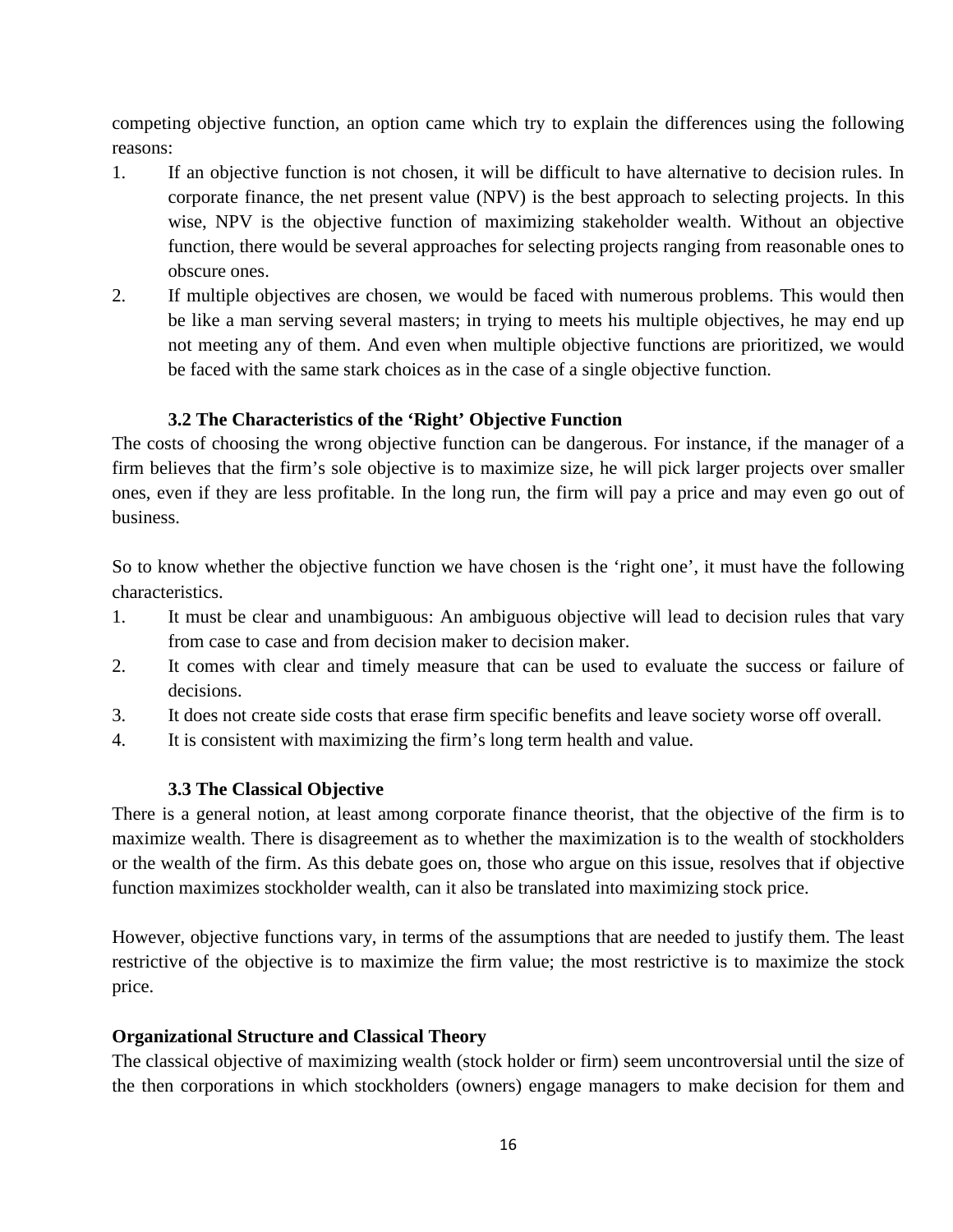borrow money are taken from lenders into consideration. The decision of these three parties (owners, managers, lenders) are different, thereby resulting unto conflict. Managers might take decisions that are in the best interest of the organization, while not serving stockholder interest; they may also make decisions in the stock holders interest but against the wish of the lenders. Therefore, the overall interests of society may conflict with those of the stockholders of the firm.

#### **Conflict /Costs of Wealth Maximization**

If only to maximize firm or stockholder wealth is the only premise on which the objective in decision making is hinged, the side effect of it to society may far out weight the benefits. The objective function of wealth maximization may face a lot of obstacles when there is separation between management and ownership in corporate organization.

This obstacle normally comes in the form of conflict of interest. This conflict of interest can in turn lead to decision rules that maximize managerial utility but not stockholder or firm wealth.

In order to maximize stockholder wealth, decision would have to be made to exclude the wealth of other stakeholders in the firm even if such actions will reduce the wealth of the firm. Therefore, when the objective function is narrowed further to one of maximizing stock price, in efficiencies in the financial markets may lead to misallocation of resources and bad decision.

#### **Underlying Assumptions**

There are assumptions that can be used to justifying the objective function of maximizing wealth they are driven by the potential for side costs listed above. They can be classified into:

- 1. Assumption relating to the relationship between stockholders and managers: This assumption states that the stakeholders have the capacity to hire and fire managers. In turn, the managers consider wealth maximization their primary objective in decision making even if it conflicts with their self – interest.
- 2. Assumption relating to the relationship between stockholders and bondholders: In order to prevent negative effect that may result from the actions of stock holders in expropriating the wealth of bondholders, it is assumed that bondholders are fully protected. Therefore the desire of firms to maintain good reputations in bond markets, for they might have to return to these markets to raise more funds in future.
- 3. Assumption relating to the relationship between managers and financial markets: If the objective function is stated in terms of maximizing stock price, we have to assume the existence of a financial market that efficiently impounds information into prices.
- 4. Assumptions relating to the relationship between firms and society: When we maximize firm or stockholder wealth, the social costs created can either be traced or charged to the firm like any other cost item or they are trivial relative to the value created in the process of wealth maximization.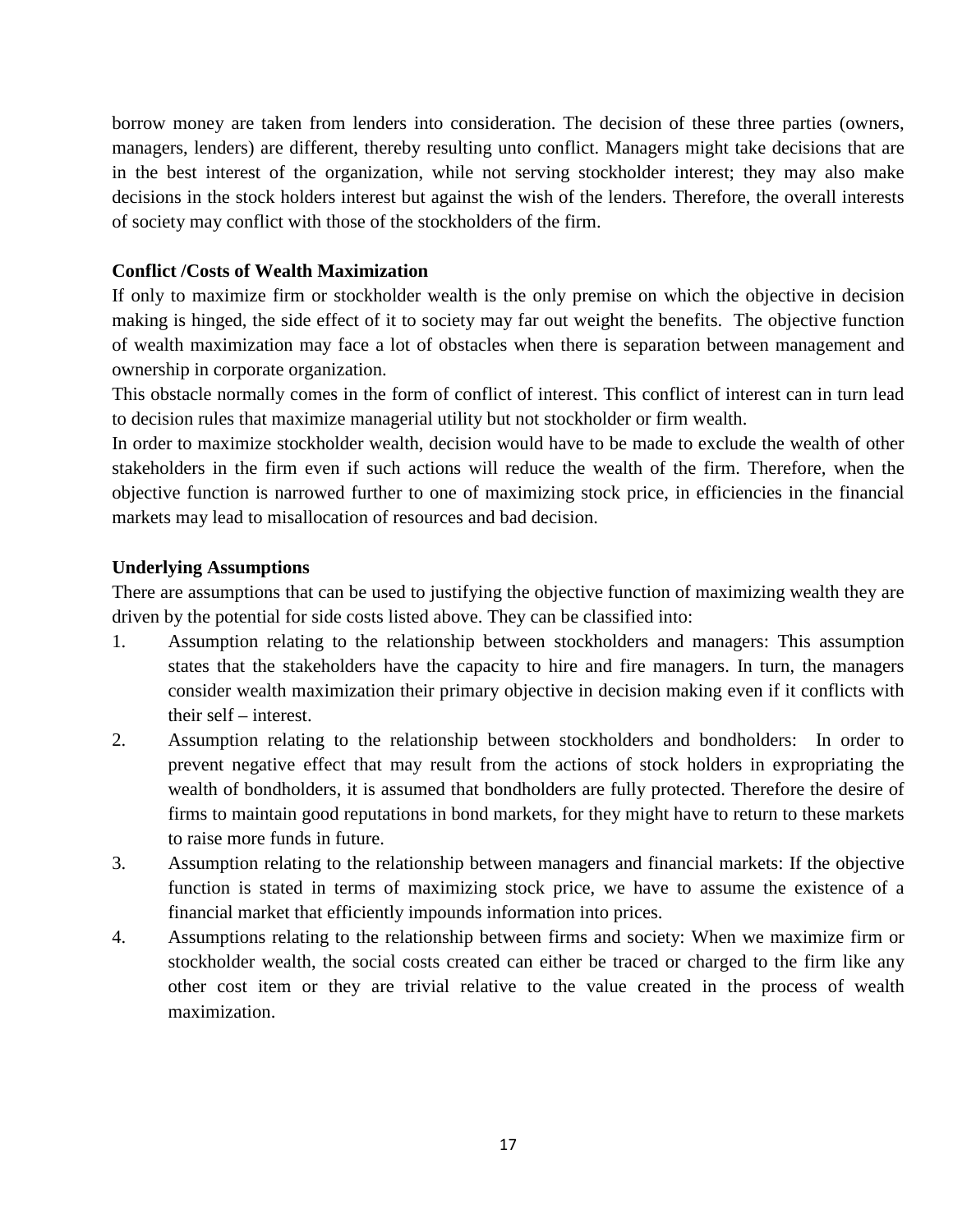## **3.4 Choosing an Alternative Objective Function**

The alternatives to wealth maximization objective function can be categorized into four groups: intermediate, profit maximization, social welfare and revenue objective function.

- 1. Intermediate objective function focuses on variables that are believed to be strongly related to the firm's long term health value but are easier to measure than wealth maximization. Example is maximizing market share which will in turn mean higher profits and value in the long run.
- 2. Profit maximization objective function explains the rationale that profit can be measured more easily than value and higher profits translate into higher value in the long run.
- 3. Revenue /Size Objective Function: Some organizations focus their objective more on size than stockholders wealth. This objective function is mainly as a result of stockholders' failure to exercise power over the management.
- 4. Social Welfare Objective Functions are mostly concentrated by government owned firms. For instance, a firm that directs its effort towards maximizing the employment that it provides in the area in which it operates will make decisions accordingly even though this may be fatal for its long term health.

## **SELF ASSESSMENT EXERCISE**

- 1. What is the objective of decision making in cooperate finance?
- 2. State the assumptions that must be made as to maximize stakeholder wealth.
- 3. What are the alternatives to maximizing stakeholder wealth.

## **4.0 CONCLUSION**

Corporate financial theory is built around the objective function of maximizing either stockholder or firm wealth. The objective function has the or firm wealth. The objective function has the potential to create significant side costs, in the form of conflicts between stock holders and mangers, stockholders and managers, stockholders and bond holders, and firms and society.

These costs can be reduced by adopting strategies that will reduce these conflicts i.e. by increasing stockholders power over managers, protecting bond holders and developing good citizen constraint.

## **5.0 SUMMARY**

In this unit, the objective function in corporate finance has been discussed. We have explained the various assumptions underlying maximizing stakeholders' wealth, conflicts associated with these assumptions and the alternatives to maximizing stakeholder wealth.

## **6.0 TUTOR MARKED ASSIGNMENT**

- 1. There is a conflict of interest between stockholders and managers. In theory, stockholders are expected to exercise control over managers through the annual meeting or the board of directors. Why might these disciplinary measures not work?
- 2. Why do some corporate strategist focuses on maximizing market share rather than market prices?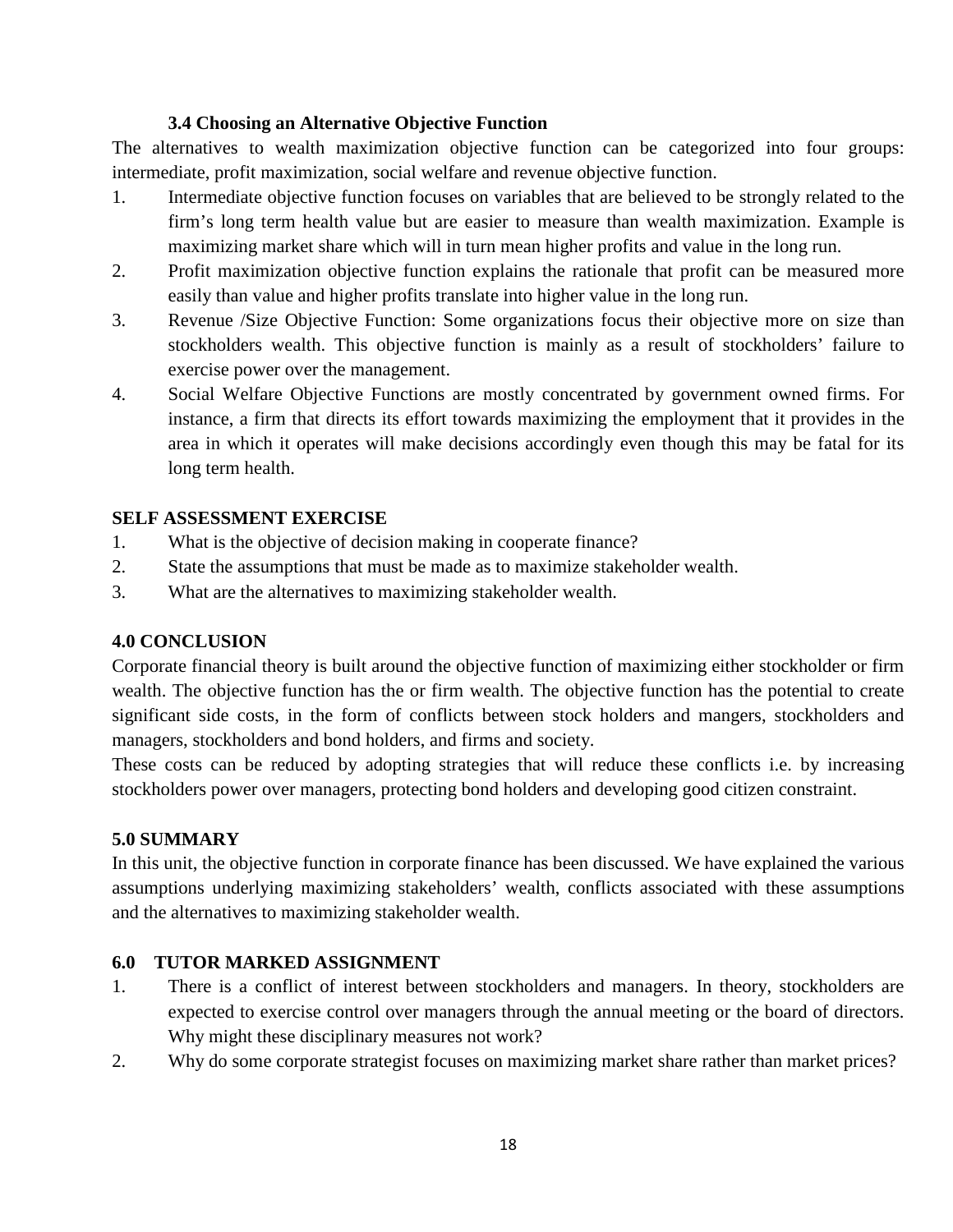# **Answer to Self-Assessment Exercise**

- 1. See 3.3
- 2. See 3.3
- 3. See 3.4

# **7.0 REFERENCES/FURTHER READINGS**

Brealey R. A and Myers S.C (1988), Principles of Corporate Finance, USA: Mc Graw – Hill, Inc. Damodaran A. (1997), Corporate Finance: Theory and Practice, USA: John Wiley and Sons Inc.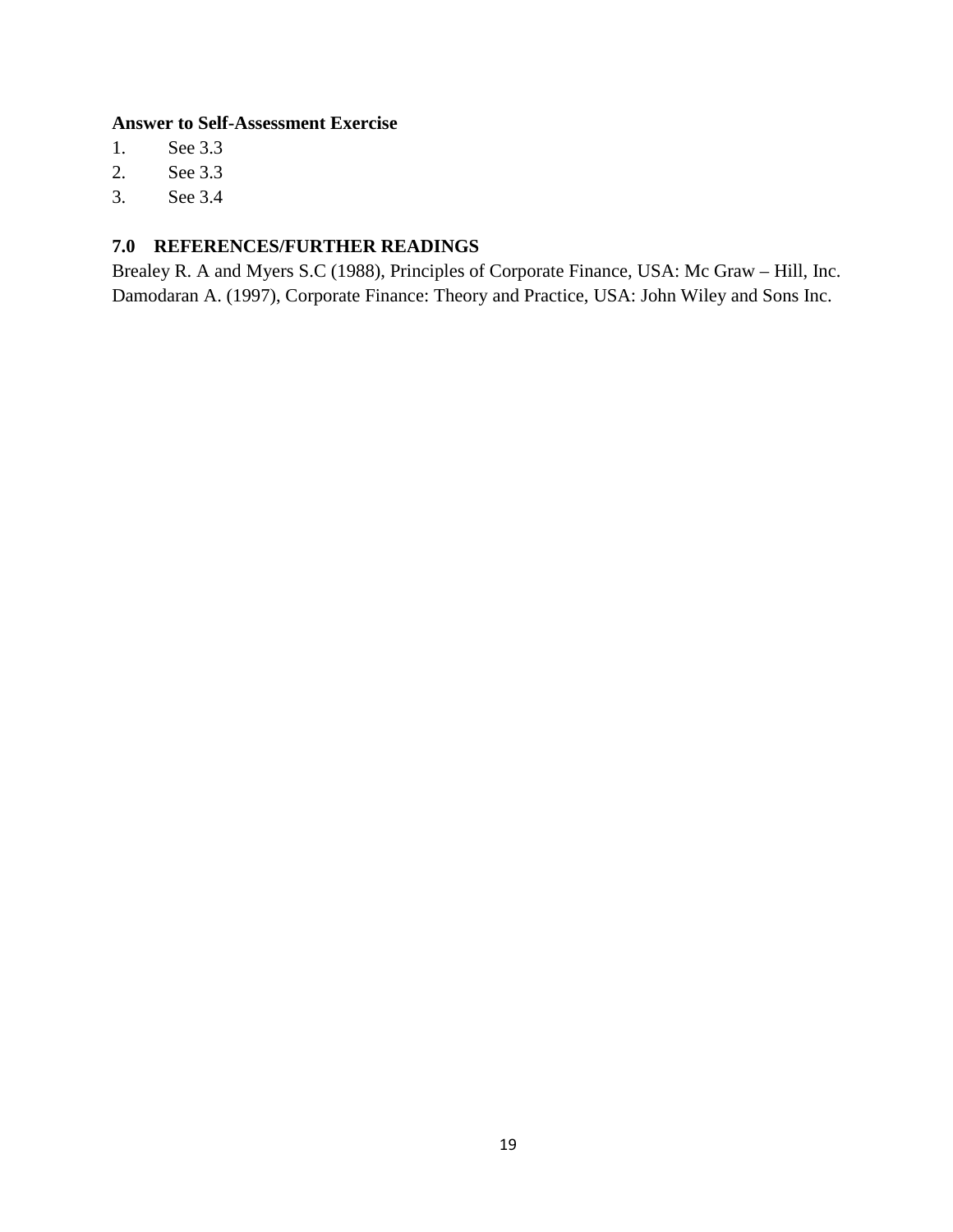# **UNIT 3 FORMS OF BUSINESS**

## **CONTENTS**

- 1.0 Introduction
- 2.0 Objectives
- 3.0 Main Content
	- 3.1 The Sole Proprietorship
	- 3.2 The Partnership
	- 3.3 The corporation
	- 3.4 Goals of the corporate firm
	- 3.5 Management goals
- 4.0 Conclusion
- 5.0 Summary
- 6.0 Tutor Marked Assignment
- 7.0 References/Further Readings.

## **1.0 INTRODUCTION**

The firm is a way of organizing the economic activity of different individuals. This has nothing to do with why most large firms are corporations rather than any of the other legal firms of business. A basic problem about firm is how to raise cash. The corporate form of business, that is organizing the firm as a corporation, is the standard method for solving problems encountered in raising large amounts of cash. In this unit, we will be considering the legal forms of organizing firms and also see how they go about raising large amounts of money under each form.

## **2.0 OBJECTIVES**

After studying this unit, you should be able to:

- Define a proprietorship, a partnership and a corporation
- State the advantages of the corporate form of business organization.
- Explain the goals of the corporate firm
- Explain some managerial goals

## **3.0 MAIN CONTENT**

## **3.1 The Sole Proprietorship**

A sole proprietorship is a business owned by one person. Let's say you want to start a business to produce ice cream. Doing that may seem simple first you will announce to all want to listen, ''Today I am going to start making ice cream''. Some areas in the country requires that you obtain a business license, afterward you can hire as many people as you need and borrow whatever money you need. At the end of the year, all the profits made or losses incurred will be yours.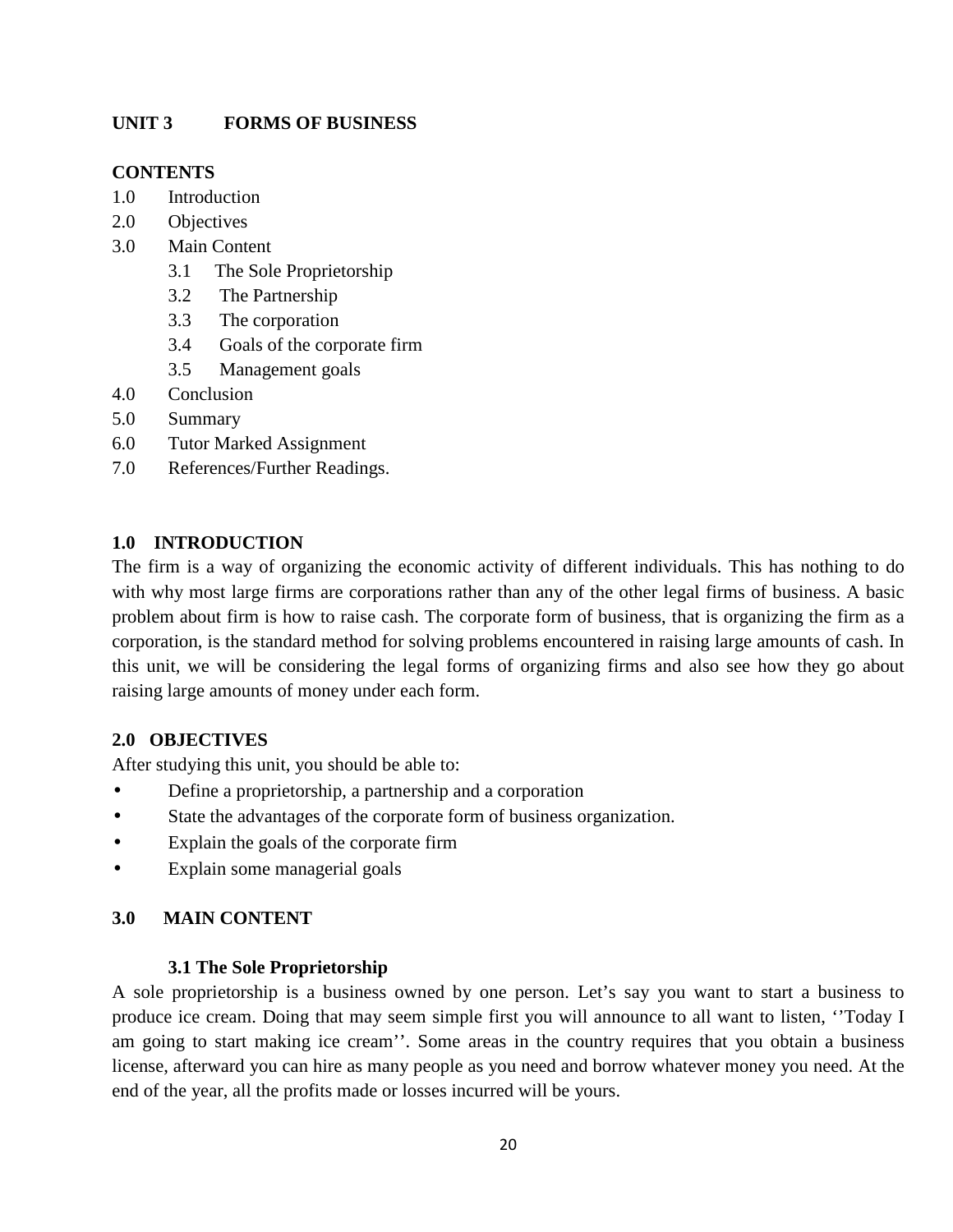Here are some factors that you must put into consideration if you want to start a sole proprietorship business.

- 1. The sole proprietorship is the cheapest business to form. Registration may not be required and few government regulations must be satisfied depending on the type of products or services they person want to go into.
- 2. A sole proprietorship does not pay company income tax all profits of the business are taxed as individual income.
- 3. The sole proprietorship has unlimited business debts, meaning that he will use his private money or property to settle whatever business debt incurred.
- 4. The life of the sole proprietorship ends at the death of its owner (sole proprietor).
- 5. The only money put in the business the sole proprietor's money, therefore the capital that can be raised by him is limited to his personal wealth.

# **3.2 The Partnership**

When two or more persons come together to form a business, a partnership is formed. Partnership falls into two main categories.

- 1. General partnerships
- 2. Limited partnerships

In general partnership, all the partners agree to provide some fraction of the work and losses. Each partner is liable for the debt of the partnership. Depending on the arrangement the partnership agreement may be oral or written.

Limited partnership permit the liability of some of the partnership to be limited to the amount of cash each has contributed to the partnership. Limited partnership requires that: 1 At least one partner be a general partner

2. The limited partner does not participate in managing the business.

Here are some important things when considering partnership.

- 1. Partnerships are in expensive and easy to form written documents are required in some arrangement in both general and limited partnership.
- 2. General partners have unlimited liability the limited partners liability is limited to the amount contributed in running the business.
- 3. The general partnership is terminated when a member dies or withdraws but does not apply to limited partnership. Limited partners may sell their interest in the business.
- 4. It is not easy for partnership to raise large amount of cash. Capital contribution is usually dependent on the ability of each partner.
- 5. Income from partnership is taxed as personal income to the individual partners.
- 6. Managerial control resides with the general partners.

# **3.3 The corporation**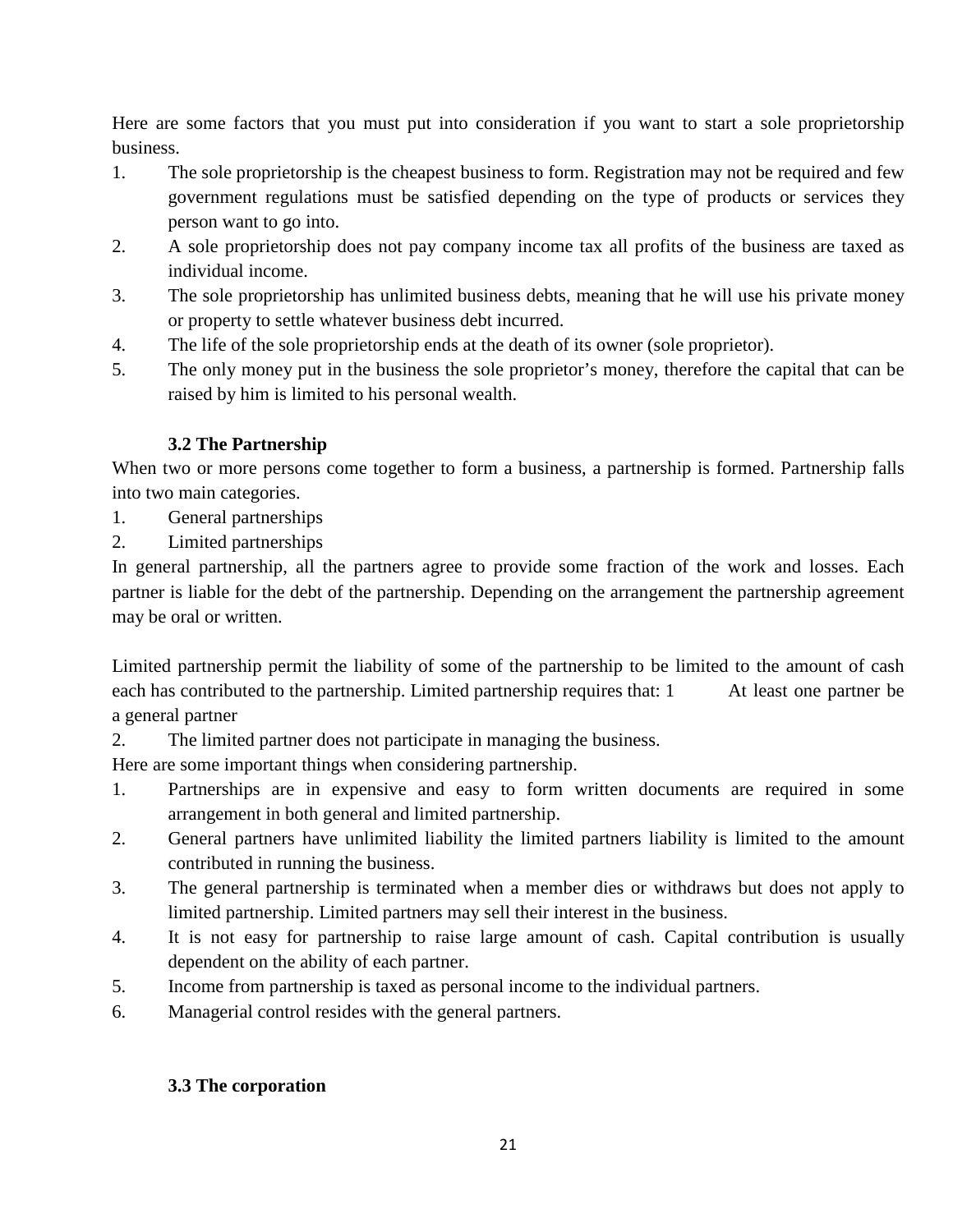Among the different forms of business enterprises, the corporation is by far the most important. It is a district legal entity. A corporation can have a name and enjoy many of the legal powers of natural persons. For instance, corporation can acquire and exchange property. It can enter into contracts and may she and be sued. To start a corporation is more complicated than the other business. The incorporators must prepare articles of incorporation and a set of byelaws. The articles of incorporation must include the following.

- 1. Name of the corporation
- 2. Business purpose
- 3. Intended life of the corporation
- 4. Number of shares of stock that the corporation is authorized to issue.
- 5. Nature of the rights granted to shareholders
- 6. Number of members of the initial board of directors.

The bylaws are the rules that are used by the corporation to regulate its existence. The corporation has three district interests. The shareholder (the owners), the directors, and the corporation officers (the top management). The shareholders control the corporation's direction, policies and activities. Traditionally, the shareholders elect board of directors who in turn select top management. The top management serves as officers who manage the corporation to the interest of the shareholders.

The separation of ownership from management, gives the corporation several advantages over partnership and proprietorships.

- 1. Ownership in corporation is represented by shares of stock and can be transferred to new owners.
- 2. Corporation has unlimited life because there is separation of owners and management, the death or withdrawal of an owner does not affect its legal existence. It can continue even after original owners have withdrawn.
- 3. The shareholders' liability is limited to the amount invested in the ownership shares. However, one great is disadvantage to corporation is that federal government taxes company income. In addition, the owners also pay personal income tax to the dividend they receive. This is double taxation to shareholders when compared to solve proprietorships and partnerships.

#### **3.4 Goals of the corporate firm**

What is the primary goal of the corporation? The answer is that managers in a corporation make decisions for the stockholders because they stockholders own and control the corporation. In that case, the goal of the corporation is to add value for vague and so to give a definite answer to the corporation is an artificial being, not a natural person. It exists in the " contemplation of the law". It is also important for you to identify who controls the corporation in order to consider the set –of –contract new point, it suggest that the corporate firm will attempt to maximize the shareholders' wealth by taking actions that increase the current value per share of existing stock of the firm. In explaining that further, the theory states that firm can be seen as a set of contract i.e. the equity contract. The equity contract can be defined as the principal –agent relationship.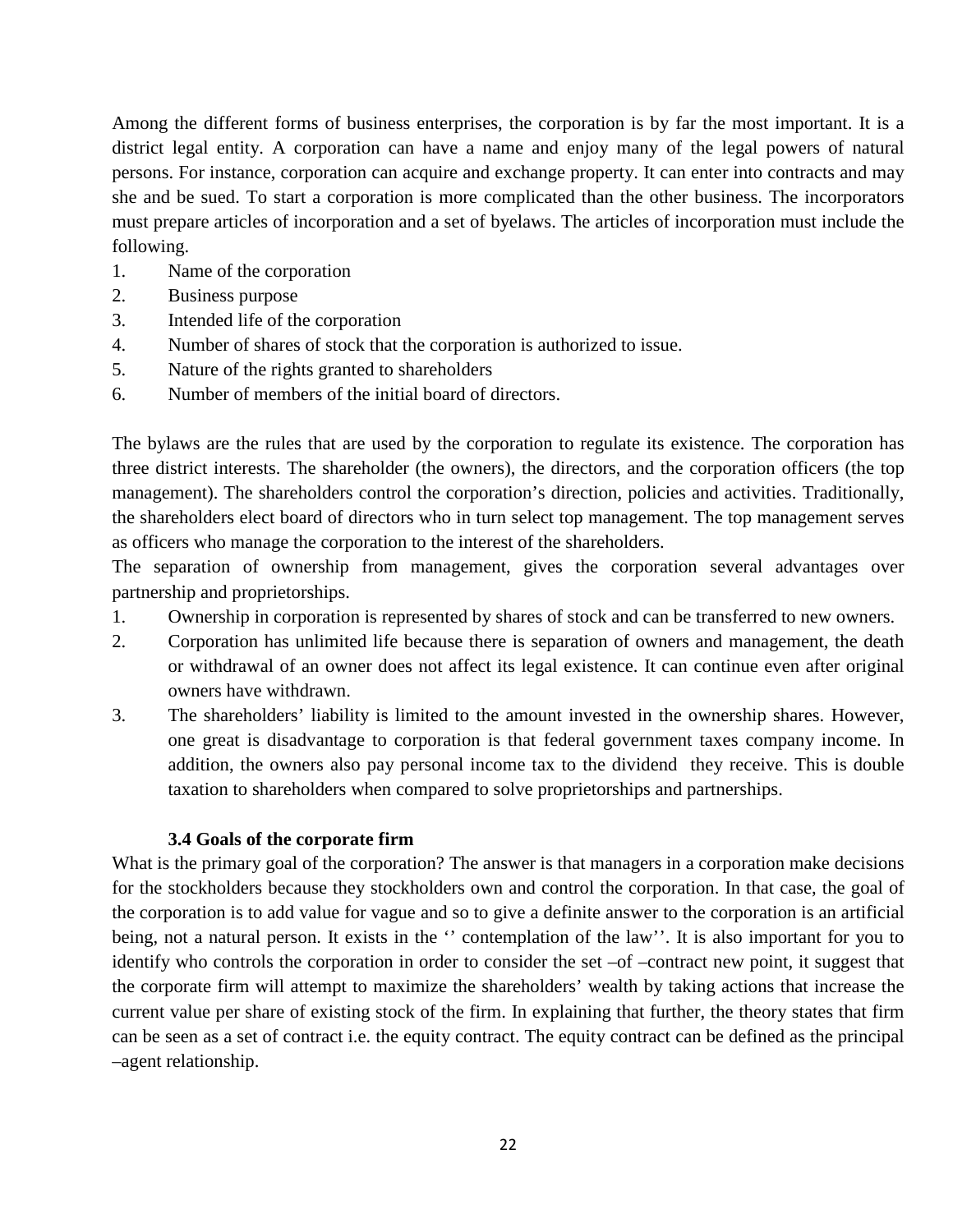Where the members of the top management are the 'agents' while the shareholders are the 'principal' it assumed that the managers and the shareholders if left alone, will each attempt to act in his or her own self – interest.

## **3.5 Management goals**

Managerial goals are different from those of shareholders. The goals that managers will maximize if they are left to pursue their own rather than shareholders' goal are:

- 1. Managers will always want to obtain certain kind of value from certain kind of expenses. For instance in purchase of things like furniture, car, office premises and funds for discretionary investment etc. these all have value to managers than just such values which come from productivity.
- 2. Management will always try to command sufficient resources to avoid the firm going out of business.
- 3. Management also helps in maximizing corporate wealth corporate wealth tend to lead to increased growth by providing funds for growth and limiting the extent to which new capital (equity) is raised.

# **SELF ASSESSMENT EXERCISE**

- 1. What are the three forms of business organization?
- 2. What is district among the owners of both sole proprietorship and partnership business.
- 3. Why is corporate from superior to other forms of business?

# **4.0 CONCLUSION**

We have examined the three different legal forms of business organization –sole proprietorship, partnership and corporation and they are so. Each of them have district advantages and disadvantages in terms of the business, the ability to raise cash and taxes. The major interest have is that as firm grows, the advantages may for outweigh the disadvantages.

# **5.0 SUMMARY**

This unit introduced you to some basic ideals in corporate finance in it we saw that:

- 1. The goal of financial management in a profit based business is to make decisions that the market value of the equity.
- 2. The corporate form of organization is superior to other forms when it comes to raising money and transferring ownership interest but it has the significant disadvantage of double taxation.

# **6.0 TUTOR MARKED ASSIGNMENT**

- 1. Differentiate between a general and a limited partnership.
- 2. What are the primary advantages and disadvantages of sole proprietorships and partnerships?
- 3. Can you recall some managerial goals?
- 4. What is the set –of- contracts theory all about?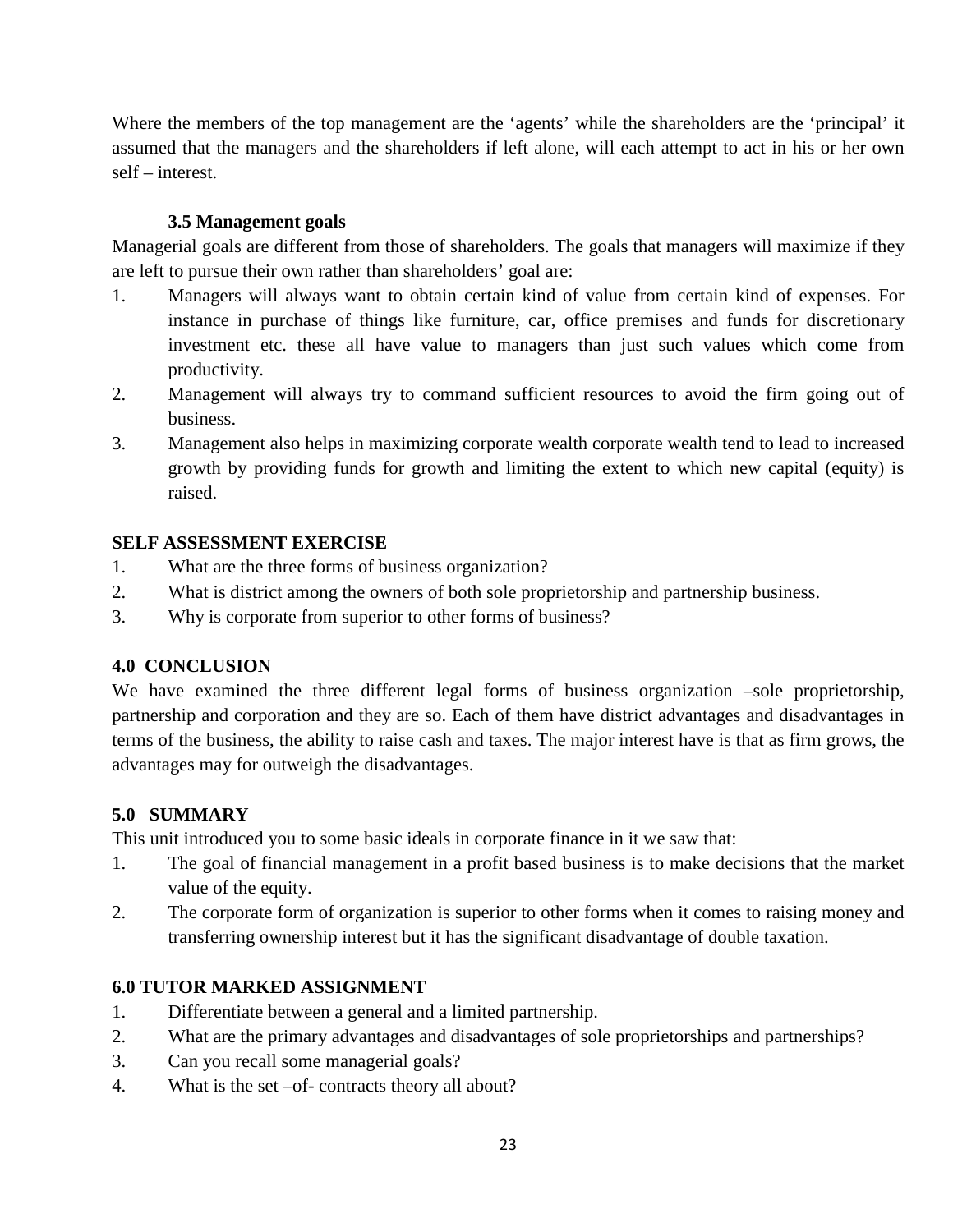## **Answers to Self-Assessment Exercise**

- 1. Sole proprietorship, partnership and corporation
- 2. They have unlimited liability
- 3. It is superior when it comes to raising cash and transferring ownership interest.

## **7.0 REFERENCES/FURTHER READINGS.**

- Ross S.A, Waster field R.W and Jordan B.D. (2006), Fundamentals of Corporate Finance, USA: Mc Grade Hill, Inc.
- Ross S.A. Waster field R.W. and Jaffe J. (2005), Corporate Finance Topics, USA: McGraw Hill coy. Inc.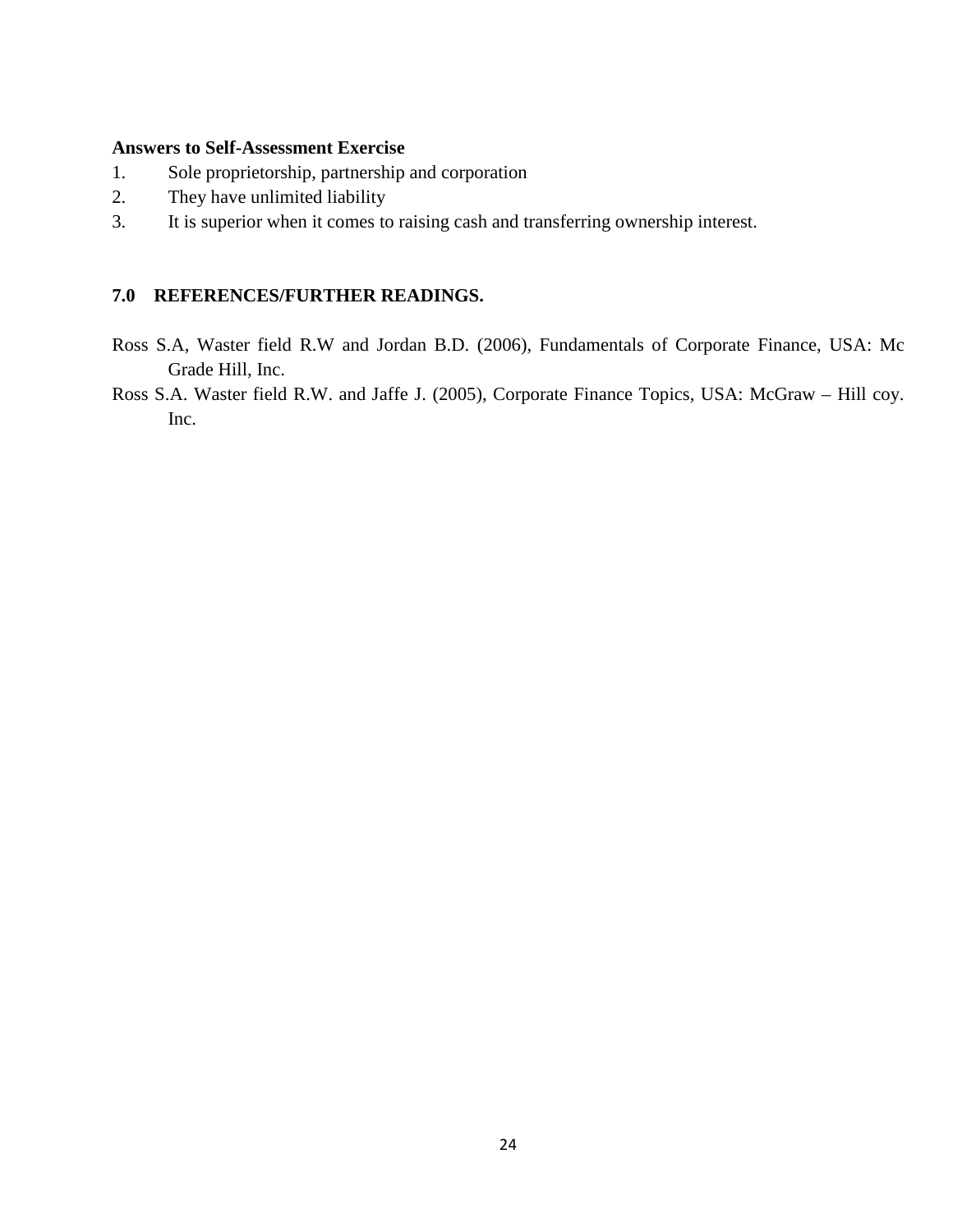# **UNIT 4 AGENCY PROBLEMS AND CONTROL OF CORPORATIONS**

## **CONTENTS**

- 1.0 Introduction
- 2.0 Objectives
- 3.0 Main Content
	- 3.1 Agency Relationships
	- 3.2 Managerial Compensation
	- 3.3 Control of the firm
- 4.0 Conclusion
- 5.0 Summary
- 6.0 Tutor Marked Assignment
- 7.0 References/Further Readings.

# **1.0 INTRODUCTION**

In the previous unit, we have seen that managers act in the best interests of the shareholders by taking action that increase the value of the stock. We have also seen that in large corporations, ownership can be among many members (shareholders). In this unit, you will be learning if management really acts in the best interest of the shareholders or if management pursue its own goal at the expense of the shareholders.

## **2.0 OBJECTIVES**

After studying this unit, you should be able to:

- Explain what an agency relationship is
- State what agency problems are and how they come about.
- Explain the incentives that managers in large corporations will have to maximize share value.

# **3.0 MAIN CONTENT**

## **3.1 Agency Relationships**

The relationship between shareholders and management is called agency relationship. Such a relationship exists whenever someone (principal) hires another (the agent) to represent his interests. For instance, you might hire someone (can agent) to sell you can while you are away at school. In all of these relationships, there is a possibility of conflict of interest between the principal and the agent. Such a conflict is called an agency problem.

Assuming you hire someone to sell you can, and agree to pay him a certain sum (flat fee) on sale of that car, the agent's incentive in this scenario is to make the sale, not necessarily to get you the best price. But if you offer a commission of, say, 10 percent of the sales price instead of that fee, then this problem might not exist. This example illustrates that the way in which an agent is compensated is one factor that affects agency problems.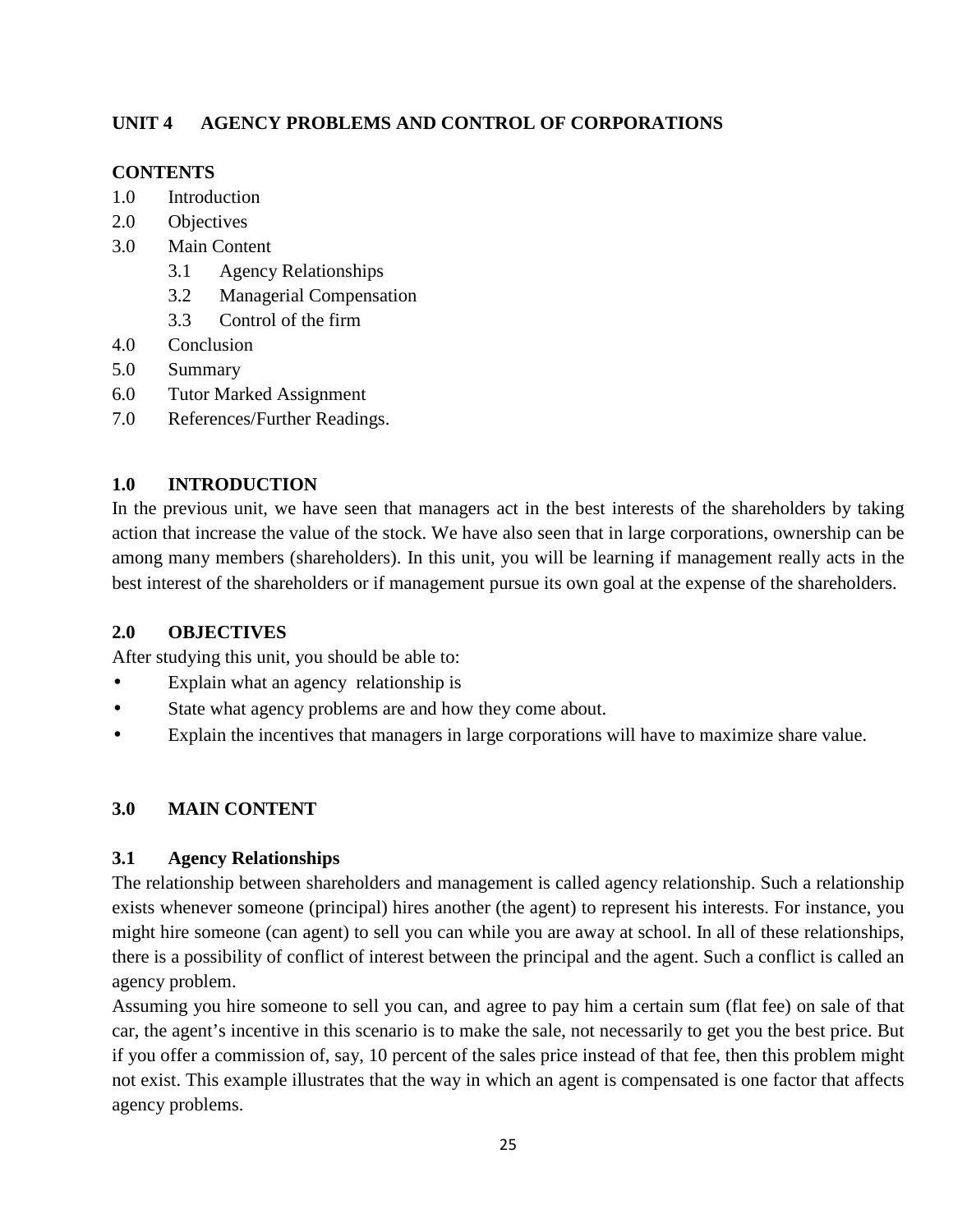The term agency costs refer to the costs of the conflict of interest between shareholders and management. These costs can be direct or indirect an indirect cost is a loss of opportunity. For example management and shareholder interests may differ imagine where the owners of the firm will wish to take an investment because stock value will rise, but management may not because there is the possibility that things will turn out badly and management will lose their jobs. If management does not take the investment, than the shareholders may lose a valuable opportunity.

Direct agency costs come in two ways first is a corporate expenditure, which benefits management but costs the shareholders. An instance is purchase of a luxurious and unneeded corporate jet. The second type of direct agency cost is an expense that arises from the need to monitor management actions. For example paying auditors to assess the actions. For example paying auditors to assess the accuracy of financial statement information.

In the above illustrations, it is obvious that management may tend to over emphasize organizational survival to protect job security. Also, may dislike outside interference, so independence and corporate self –sufficiency may be important goals.

## **3.2 Managerial Compensation**

Management will frequently be given some significant economic incentive to increase share value for two reasons. Firstly, managerial compensation especially at the top level is usually tied to value. For instance, managers are given the option to buy stock at a bargain price. The more the stock is worth; the more valuable is this option.

The second incentive managers have relates to job prospects. Better performers within the firm will tend to get promoted. More generally, those managers who are successful in pursuing stockholder and thus command higher salaries. In fact, managers can reap enormous reward.

## **3.3 Control of the firm**

Control of the firm ultimately rests with shareholders they elect the board of directors, who, in turn, hire and fire management. A mechanism used by unhappy shareholders to replace existing management is called a proxy fight. A proxy is the authority to vote someone else's stock. A proxy fight develops when a group solicits proxies in order to replace existing board and thereby replacing management.

Another way that management can be replaced is by takeover. Those firms that are poorly managed are more attractive as acquisitions than well –managed firms because a greater profit potential exists. Thus, avoiding a takeover by another firm gives management another incentive to act in the shareholders' interests.

## **SELF ASSESSMENT EXERCISE**

- 1. Who are an agent and a principal in a large corporation?
- 2. An attempt by group decision to replace board of directors thereby replacing management is known as \_\_\_\_\_\_\_\_\_\_\_\_\_\_
- 3. What are they two type of agency costs?
- 4. The relationship between owners and management of a corporation is known as \_\_\_\_\_\_\_\_\_\_\_\_\_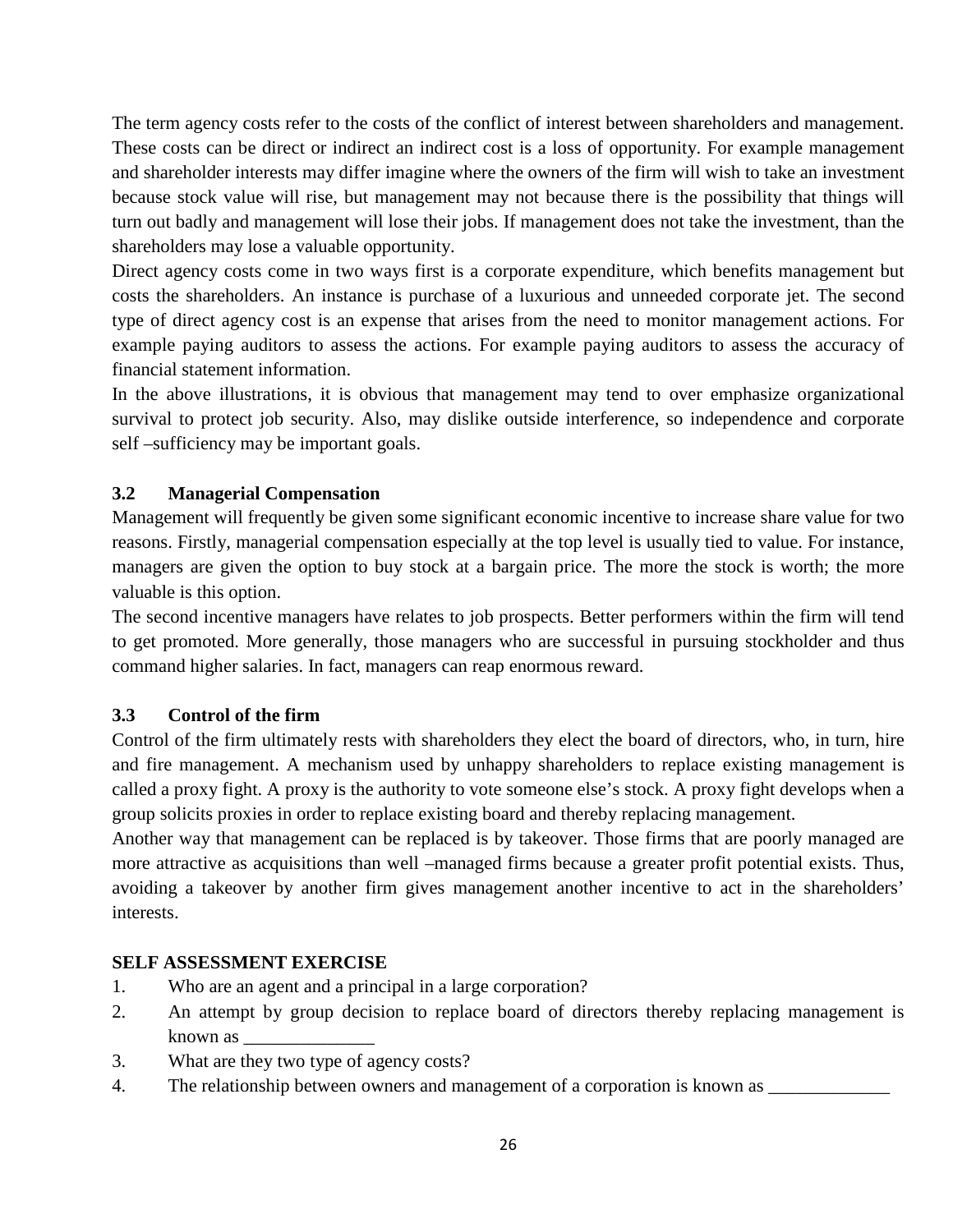## **4.0 CONCLUSION**

We have seen in this unit that there are a lot of evidence that shows that shareholders control the firm and that shareholders' wealth maximization is the relevant goal of the firm.

There are also times when management goals the pursued at the expense of the shareholders.

## **5.0 SUMMARY**

In this unit, attempts have been made to explain what agency relationship is, agency problem (agency costs) and how they come about. And finally the incentives that accrue to managers in large corporations.

## **Answers to Self-Assessment Exercise**

- 1. Agent is management
- 2. Principal is shareholder
- 3. Proxy fight
- 4. Indirect and Direct Agency Costs
- 5. Agency Relationship.

# **6.0 TUTOR MARKED ASSIGNMENT**

- 1. What is an agency relationship?
- 2. What are agency problems?
- 3. What incentives do managers in large corporations have to maximize share value?
- 4. How are firms controlled?

# **7.0 REFERENCES/FURTHER READINGS.**

Ross S.A et al (2006), Fundamentals of Corporate Finance, USA: McGraw – Hill, Inc. Damodaran A. (1997), Corporate Finance: Theory and Practice, USA: John Wiley & Sons Inc.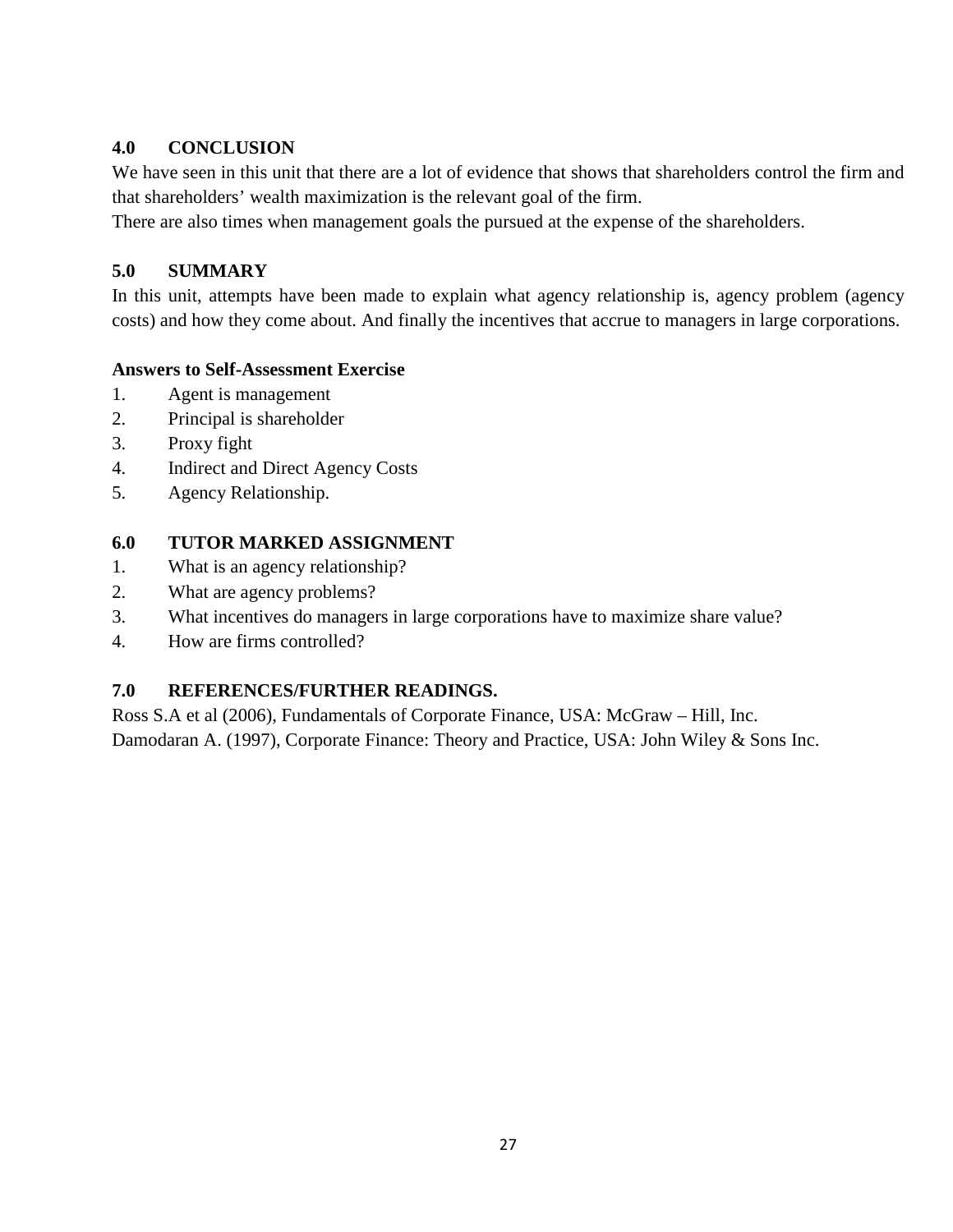## **UNIT 5 FINANCIAL MARKET AND THE CORPORATIONS**

## **CONTENTS**

- 1.0 Introduction
- 2.0 Objectives
- 3.0 Main Content
	- 3.1 Cash flows and from the firm
	- 3.2 Functions of financial market
- 4.0 Conclusion
- 5.0 Summary
- 6.0 Tutor Marked Assignment
- 7.0 References /Further Readings.

## **1.0 INTRODUCTION**

We have learnt that are the advantages of the corporate form of organization is that ownership can be transferred more quickly and easily than the other forms and that money can also be raised more readily. These advantages are to a large extent what enhanced the existence of financial market. In this unit, we will be looking at how cash flows to and from the corporation and the functions of financial market.

## **2.0 OBJECTIVES**

After studying this unit, you should be able to:

- State what of dealer market is
- Explain what you understand by a financial market.
- Differentiate between primary and secondary market.
- Differentiate between dealer and auction market.

## **3.0 MAIN CONTENT**

## **3.1 Cash flows and from the firm**

Suppose we start the firm selling shares of stock and borrowing money to raise cash:

- a. Cash flows to the firm from the financial market
- b. The firm invests the cash in current and fixed assets
- c. These assets generate some cash
- d. Some of which goes to pay corporate taxes
- e. After taxes are paid, some of this cash flow is vein vested in the firm
- f. The rest goes back to the financial markets as cash paid to creditors and shareholders.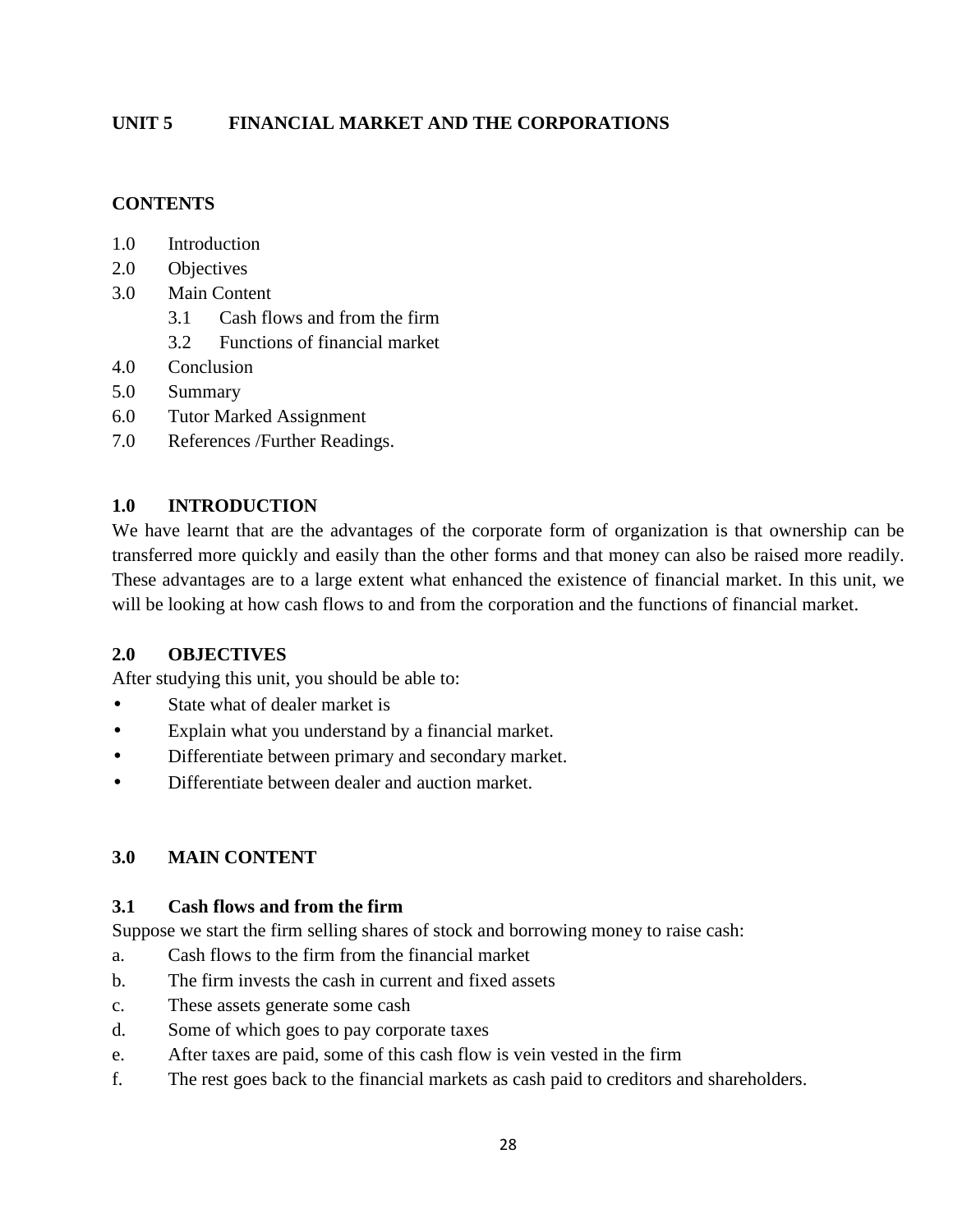A financial market like any market is a way of bringing buyers and sellers together. In financial markets, it is debt and equity securities that are bought and sold. Financial market differs in detail, however. The most important differences concern the types of securities that are bought and sold. Financial market differs in detail, however. The most important differences concern the types of securities that are traded, how trading is conducted, and who the buyers and sellers are.

#### **3.2 Functions of financial market**

Financial market function as both primary and secondary markets for debt and equity securities primary market refers to the original sale of securities by governments and corporations. The secondary markets are those in which these securities are bought and sold after the original sale. Equities are of course, issued solely by corporations. Debt securities are issued by both governments and corporations.

#### **3.2.1 Primary market**

In a primary market transaction, the corporation is the seller, and this is to raise money for the corporation. Corporation under this market engage in two types of transaction: public offerings and private placements. A public offering, as the name suggests involves selling securities to the general public, whereas a private placements. A public offering, as the name suggests involves selling securities to the general public, whereas a private placement is a negotiated sale involving a specific buyer.

By law, public offerings of debt and equity must be registered with the Securities and Exchange Commission (SEC). Registration requires the firm to disclose a great deal of information before selling any securities. The accounting, legal and selling costs of public offerings can be considerable. In order to expense of public offerings, debt and equity are sold privately to large financial institutions such as life insurance companies or mutual funds. Such private placement need not to register with SEC and do not require the involvement of underwriters (investment banks that specialize in selling securities to the public).

#### **3.2.2 Secondary Market**

This market involves one owner or creditor selling to another. It is therefore the secondary markets that provide the means for transferring ownership of corporate securities. Corporations are directly involved in primary market transaction (when it sells securities to raise cash), the secondary markets are still critical to large production. The reason is that investors are willing to purchase securities in a primary market transaction when they know that those securities can be resold if desired.

#### **Dealer Versus Auction Markets**

Auction markets and dealer markets are the two kinds of secondary markets. Dealer markets in stocks and long –term debt are called over – the –counter over the counter. The expression over the counter refers to days of old when securities are literally bought and sold at counters in offices around the county. Today,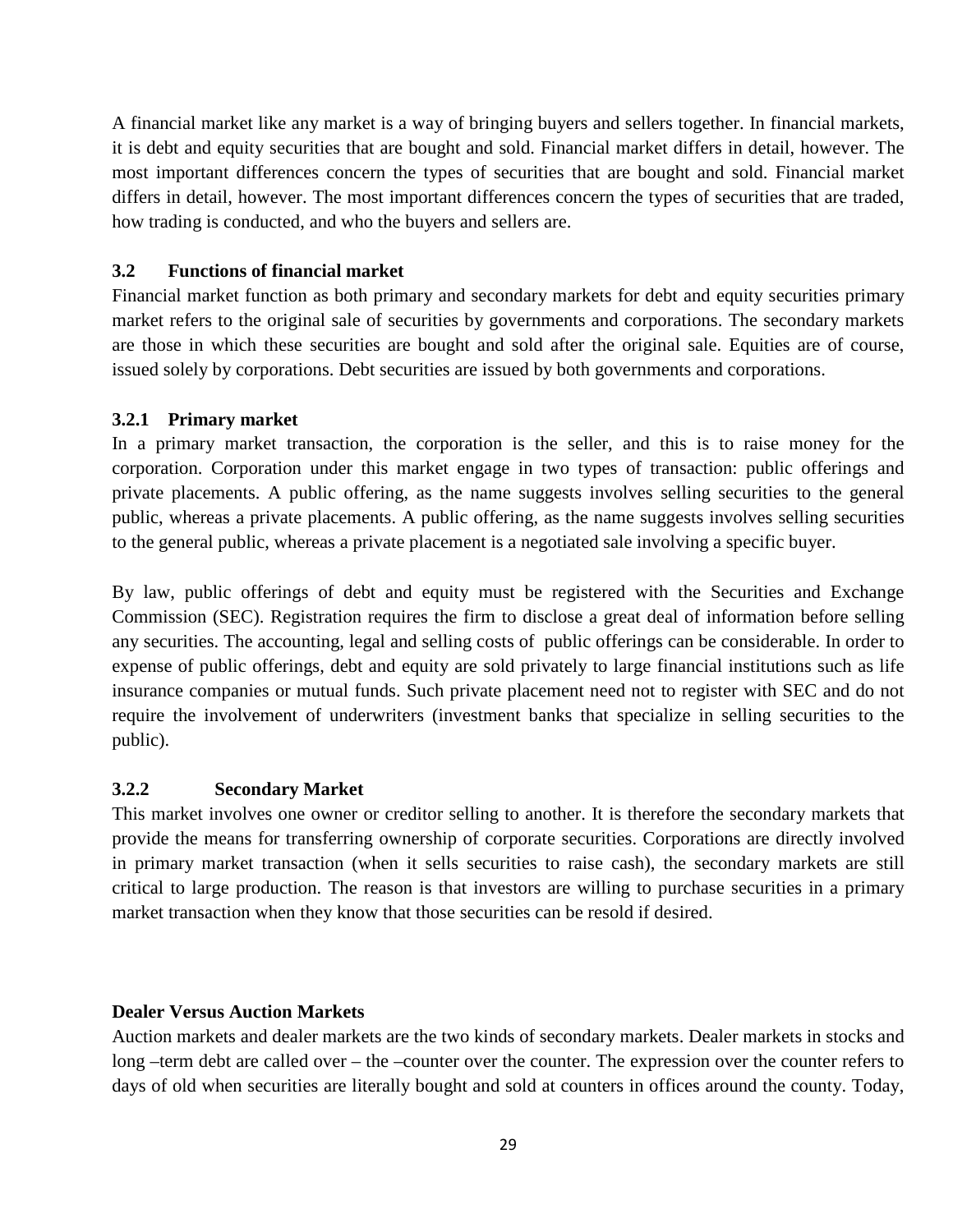a significant fraction of the market for stocks and almost all of the market for long – term debt have no central location; the many dealers are connected electronically.

Auction markets differ from dealer markets in two ways. First, an auction market or exchange has a physical location (like Ahmadu Bello Way). Second, in a dealer market, most of the buying and selling is done by the dealer. The primary purpose of an auction market on the other hand, is to match those who wish to sell with those who wish to buy. Dealers play a limited role.

## **SELF ASSESSMENT EXERCISE**

- 1. What is a financial market?
- 2. Financial market can be divided into two what are they?
- 3. Which agency by law is required to register public offerings of debt and equity?

# **4.0 CONCLUSION**

In this unit you have learnt that the advantages of corporate form of business are enhanced by the existence of financial markets. Financial markets functions as both primary and secondary markets for corporate securities and can be organized as either dealer or auction markets.

# **5.0 SUMMARY**

In this unit, we can summarized by saying that the advantages of the corporate form are enhanced by the existence of financial markets. Financial markets. Financial markets function as both primary and secondary markets for corporate securities and can be organized as either dealer or auction markets.

## **6.0 TUTOR MARKED ASSIGNMENT**

- 1. What is a dealer market? How do dealer and auction markets differ?
- 2. Differentiate between primary versus secondary markets.
- 3. What are the various ways corporation can put cash borrowed from the financial market.

## **Answers to Self-Assessment Exercise**

- 1. A financial market, like any other market, is just a way of bring buyers and seller together. It is a market where debt are equity securities are bought and sold.
- 2. Primary market Secondary market
- 3. Securities and Exchange Commission (SEC)

# **7.0 REFERENCES/FURTHER READINGS**

Ross S.A et al (2006), Fundamentals of Corporate Finance, USA: McGraw –Hill Inc. Damodaran A. (1997), Corporate Finance: Theory and Practice, USA: John Wiley & Sons Inc.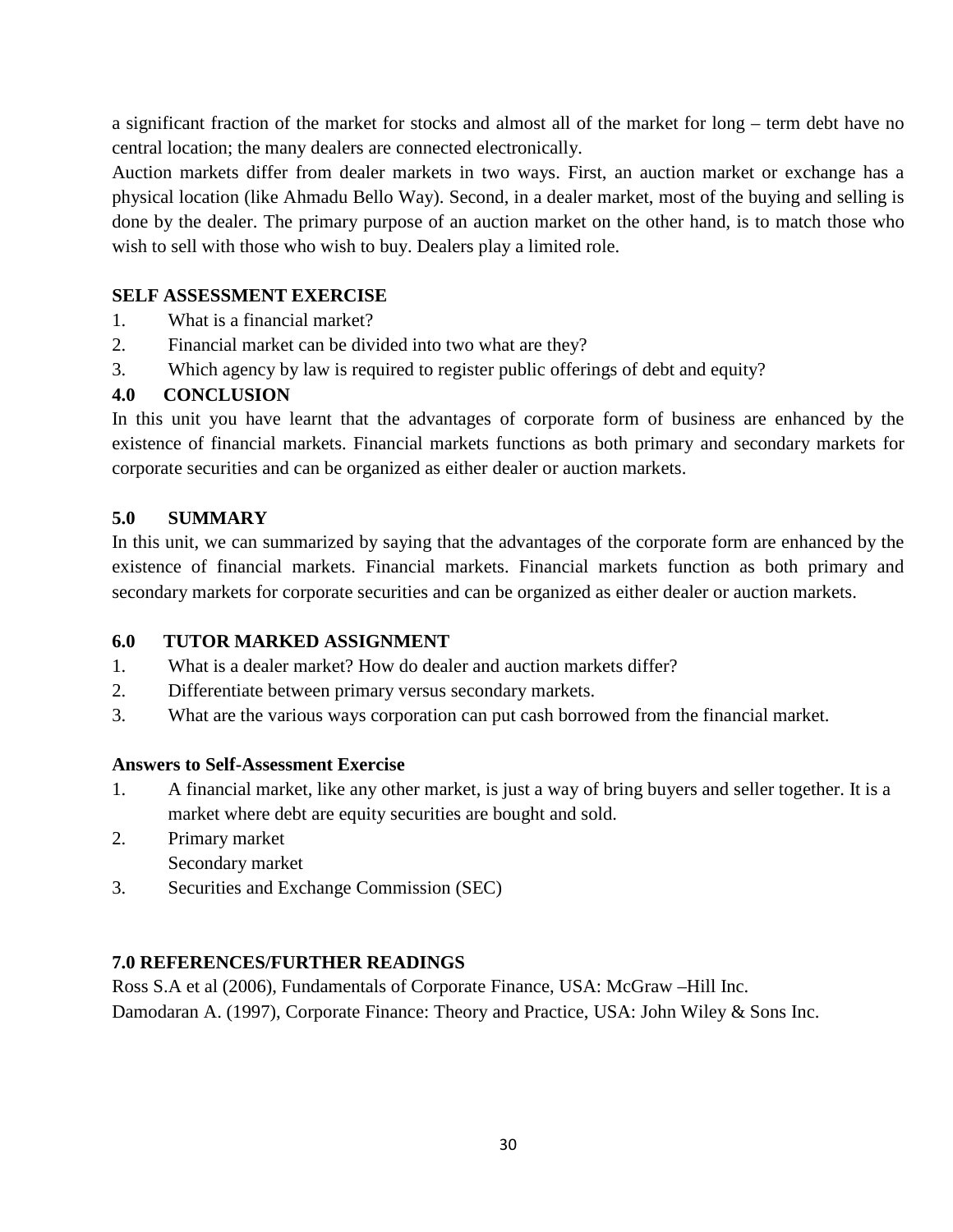# **MODULE II UNDERSTANDING FINANCIAL STATEMENT**

- Unit 1 Principal Financial Statement
- Unit 2 Financial Ratios
- Unit 3 Analysis of Financial Ratios
- Unit 4 Financial Planning and Control
- Unit 5 Cash Flow Analysis

# **UNIT 1 PRINCIPAL FINANCIAL STATEMENT**

## **CONTENTS**

- 1.0 Introduction
- 2.0 Objectives
- 3.0 Main Content
	- 3.1 Income Statement
	- 3.2 Balance Sheet
	- 3.3 Concept of Cash Flows
- 4.0 Conclusion
- 5.0 Summary
- 6.0 Tutor Marked Assignment
- 7.0 References /Further Reading

## **1.0 INTRODUCTION**

The information that is used in valuation and corporate finance, comes from financial, comes from financial statement. An understanding of the basic financial statement is very important and a necessary first step to take. The three basic financial statements are the income statement, the balance sheet and the statement of cash flows.

## **2.0 OBJECTIVES**

After studying this unit, you should be able to:

- Understand how the financial statements income statement, balance sheet, and statement of cash flows are constructed.
- Understand the general accounting principles
- Explain how the accounting principles influence the preparation of financial statement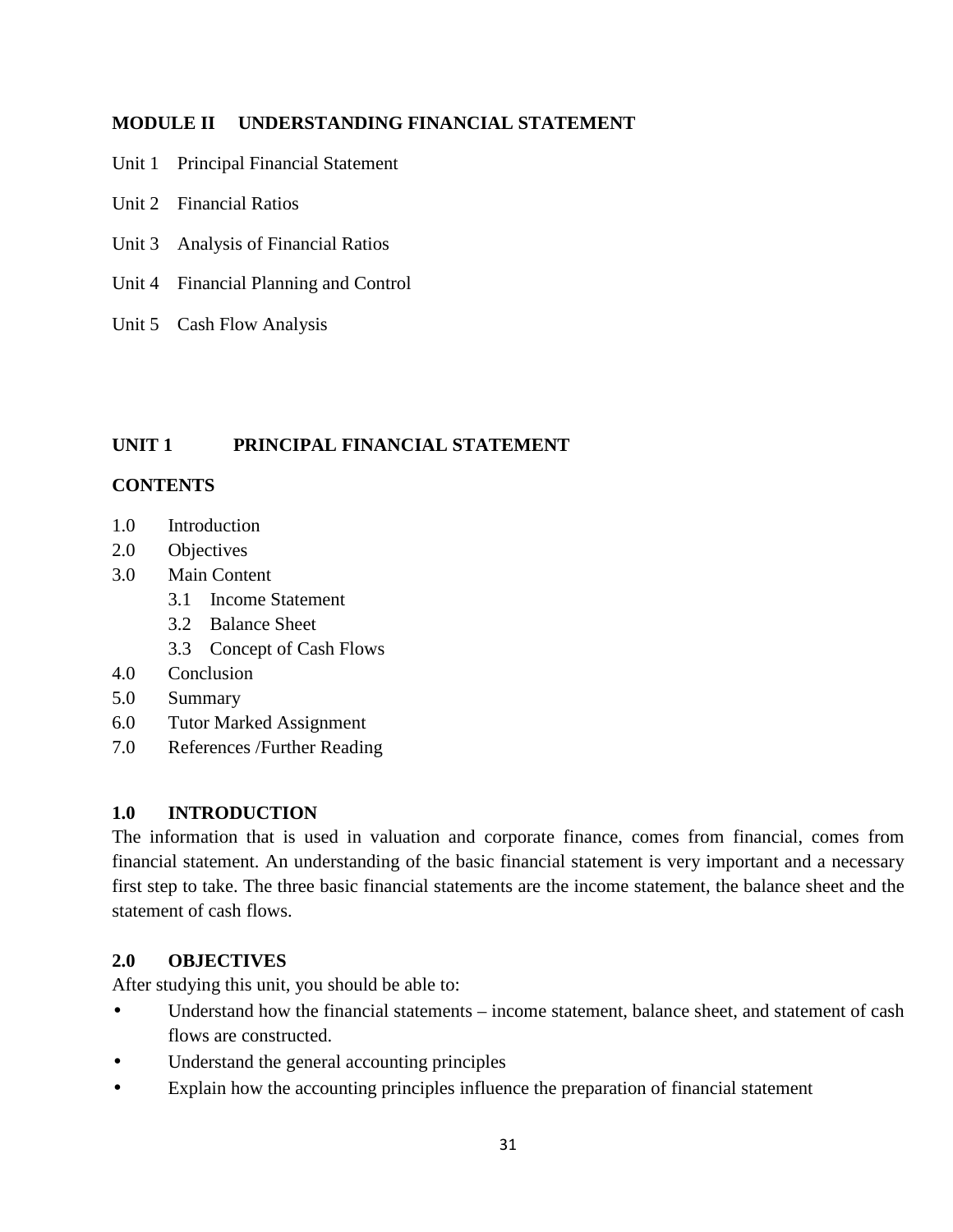## **3.0 MAIN CONTENT**

## **3.1 Income Statement**

An income statement provides information about a firm's operating activities over a specific period of time. It measures the revenues and expenses of the firm i.e net income of a company equals its revenues minus expenses; revenues arise from selling goods and services, and expenses measure the costs associated with generating these revenues.

An example of an income statement format

XYZ PLC

|        | INCOME STATEMENT FOR THE PERIOD ENDED XXX---------- |           |
|--------|-----------------------------------------------------|-----------|
|        | Revenues (Turnover)                                 | XX        |
|        | Cost of Goods sold                                  | XX        |
|        | Depreciation                                        | XX        |
|        | <b>Selling Expenses</b>                             | XX        |
|        | <b>Administrative Expenses</b>                      | <b>XX</b> |
|        | Earning before Interest and Taxes (EBII)            | <b>XX</b> |
|        | <b>Interest Expenses</b>                            | XX        |
|        | Taxes                                               | XX        |
|        | Net Income Before Extraordinary Items               | XX        |
| $+$    | Gains (Losses) From Discontinued Operations         | <b>XX</b> |
| $^{+}$ | <b>Extraordinary Gains (Losses)</b>                 | <b>XX</b> |
|        | Net Income After Extraordinary Items                | <b>XX</b> |
|        | Preferred Dividends                                 | XX        |
|        | <b>Profit to Ordinary Shareholders</b>              | XX        |

Generally Accepted Accounting Principles are Principles that govern the construction of financial statement and help determine accounting rules. Income can be generated from a number of different sources; generally accepted accounting principles require that income statement be classified into four sections:

- 1. Income from continuing operations.
- 2. Income from discontinued operations.
- 3. Extraordinary gains or losses
- 4. Adjustments for changes in accounting principle

A typical income statement starts with revenues and adjusts for the cost of the goods sold, depreciation assets used to produce revenues, and any selling or administrative expenses to arrive at an operating profit. The operating profit, when reduced by interest expenses, yields the taxable income, which when reduced by taxes yields net income.

## **Accrual versus Cash – Based Income Statement**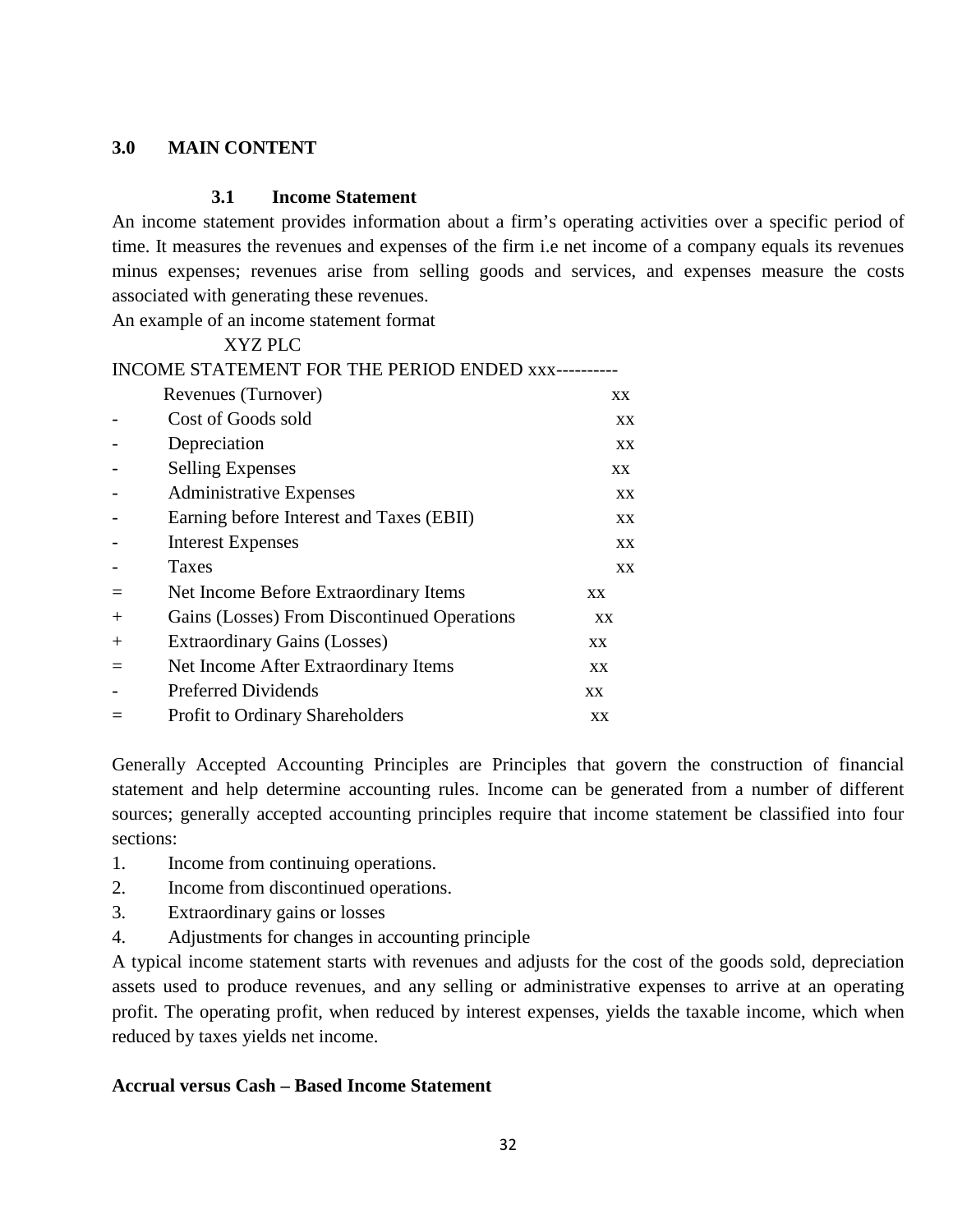Firms most times expend resources to acquire materials or manufacture goods in one period but do not sell the goods until the following period. After natively they often provide services in one period but do not get paid for these services until the following period.

In accrual –based accounting, the revenue from selling a good or service is recognized in the period in which the good is sold or the service is performed. A corresponding effort is made on the expense side to match expenses to revenues.

Under cash –based system of accounting, revenues are recognized when payment is received white expenses are recorded when paid. As there is no matching of revenues and expenses, GAAP requires that firms use accrual –based accounting system in income statement.

### **3.2 Balance Sheet**

Unlike the income statement which measures flows over a period of time, the balance sheet provides a summary of what the firm owns in terms of assets and what it owes to both its lenders and its equity investors. The balance sheet is built around equality.

Assets = Liabilities + Shareholders' Equity Assets and Liabilities are broken down into current and noncurrent portions.

| <b>Assets</b>                               | <b>Liabilities</b>                   |
|---------------------------------------------|--------------------------------------|
| <b>Current Assets:</b>                      | <b>Current Liabilities</b>           |
| <b>Cash and Marketable Securities</b>       | <b>Accounts Payable (Creditors)</b>  |
| <b>Accounts Receivable (Debtors)</b>        | <b>Short Term Borrowing</b>          |
| <b>Stocks</b>                               | <b>Other Current Liabilities</b>     |
| <b>Other Current Assets</b>                 | Long Term Debt                       |
| Investments                                 | <b>Other non-Current Liabilities</b> |
| Property Plant and Equipment (Fixed Assets) | Shareholders' Equity                 |
| Intangible Assets                           | <b>Preference Shares</b>             |
|                                             | <b>Ordinary Shares</b>               |
|                                             | <b>Retained Earning</b>              |
|                                             | <b>Treasury Stock</b>                |

From the above, you can see that the balance sheet is a snap shot of the firm. It is better way of organizing and summarizing what a firm owns (its assets), what a firm owes (its liabilities, and the difference between the two the firm's equity) at a given point in time.

#### **Assets: The Left – Hand Side**

Assets are classified as either current or fixed. A fixed asset is one that has a relatively long life. Fixed assets can be either tangible (such as truck, machines, building, land) or intangible (such as trade mark, good will, copy right). A current asset will convert to cash within 12 months. For example stock would normally be purchased and sold within a year and is thus classified as current asset. Also cash itself is a current asset. Debtors (money owed to the firm by its customers) are also a current asset.

**Liabilities and Owners' Equity:** The Right Hand Side the firms' liabilities are the first thing listed on the right hand side of the balance sheet. These are also classified as either current or long term. Current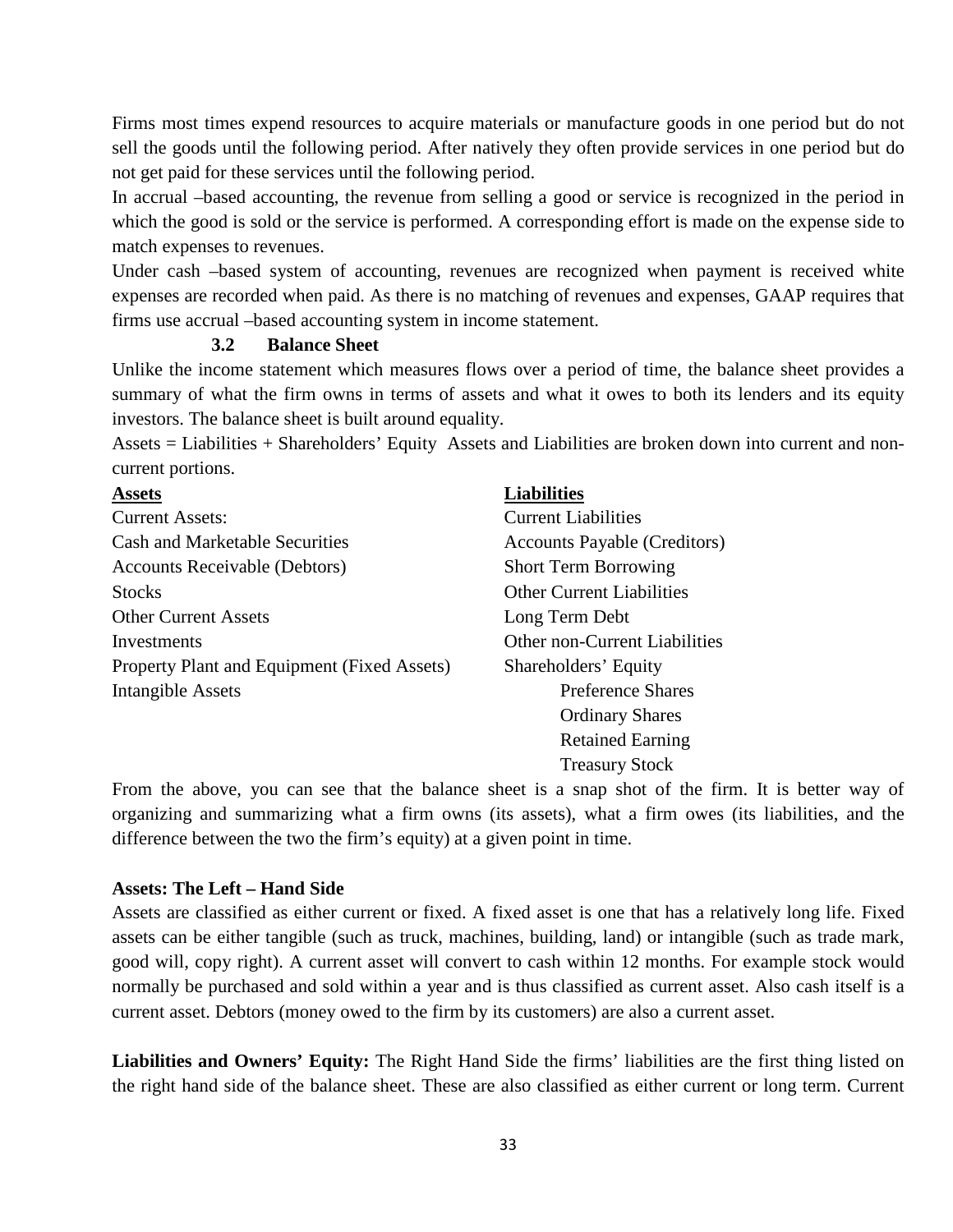liabilities. Current liabilities, like current asset have a life of less than one year (meaning they must be paid or settled within one year) and they are listed before long term liabilities. Creditors (money the firm owes to its suppliers) is one example of a current liability.

A debt that is not due within one year is classified as a long – term liability. A loan that the firm will pay off in fire years is one referred to as long –term debt. Firms borrow in the long term from a variety of sources.

Lastly, by definition, the difference between the total value of the assets (current and fixed) and the total shareholders' equity , also called ordinary shares or sheet below is intended to reflect that, if the firm were to sell all of its assets and use the money to pay off its debts, then whatever residual value remained would belong to shareholders.

Total Value of Assets Total Value of Liabilities and Shareholders' Equity

| <b>Current Assets</b>      | <b>Current Liabilities</b> |
|----------------------------|----------------------------|
| 1. Cash, 2. Stock          | 1. Creditors               |
| 3. Debtors                 | 2. Overdraft               |
|                            |                            |
| <b>Fixed Assets</b>        | $Long - term debt$         |
| 1. Tangible Fixed Assets   |                            |
| 2. Intangible Fixed Assets |                            |
|                            | Shareholder's Equity       |

Generally accepted accounting principles in almost all countries require the valuation of fixed assets at historical costs, adjusted for any depreciation changes on these assets. Because of this fact, fixed asset is strongly influenced by both its depreciable life and the depreciation method used. For stock, GAAP allows for three basic approaches to be used in valuation of stock first –in first –out (FIFO), last –in first – out (LIFO), and weighted average.

For an obligation to be recognized as a liability, it must meet three requirements – it must be expected to lead to a future cash outflow or the loss of a future cash inflow at a specified date.

## **3.3 Concept of Cash Flows**

The statement of cash flows is based on a reformulation of the basic equation relating assets to liabilities.  $Assets = Liabilities + Shareholders' Equity$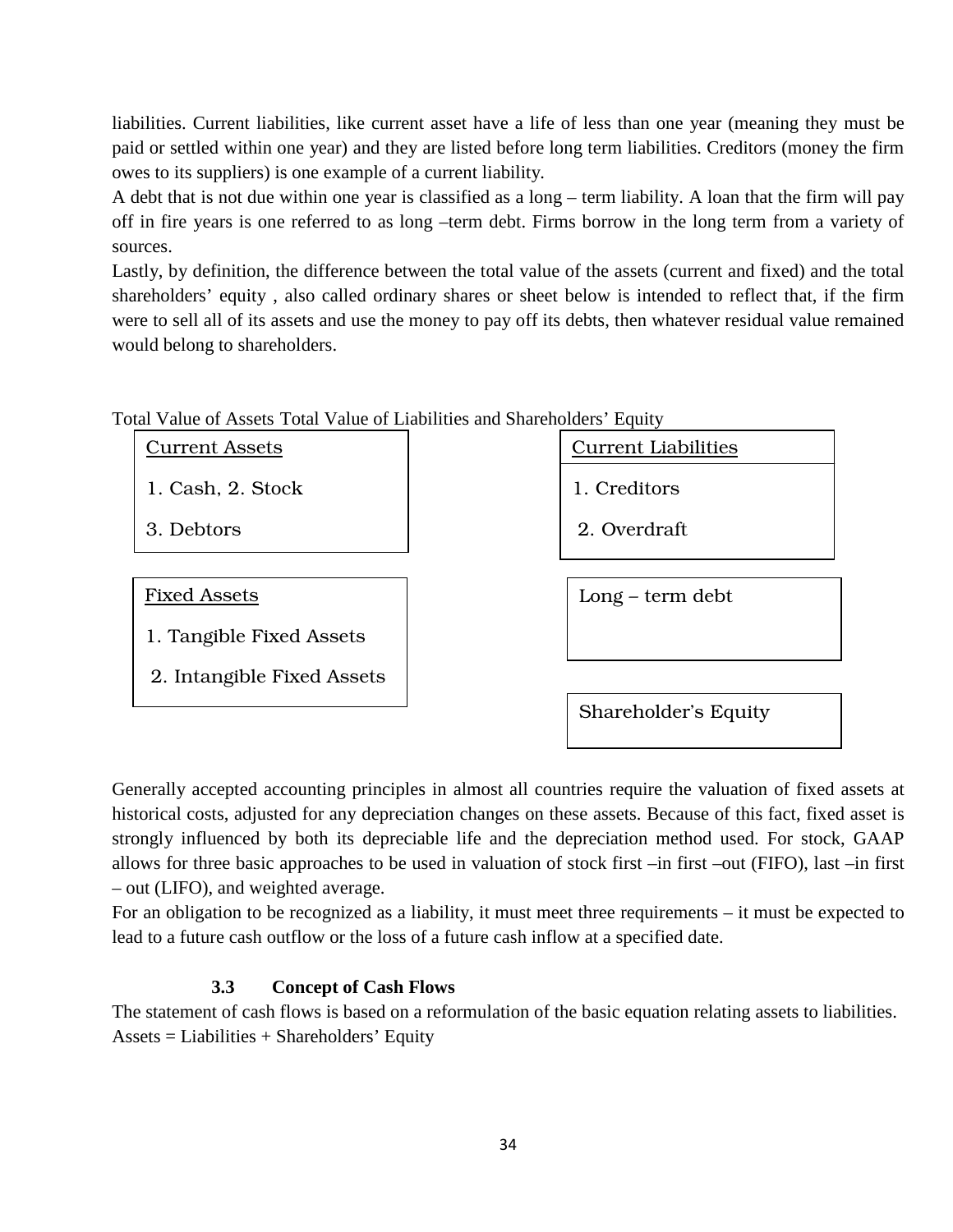By cash flow, we simply mean the difference between the number of dollars that came in and the number that went out. For example, if you are the owner of a business, you may be very interested in how much cash you actually took out of your business in a given year.

How this is determined is one of the things to discuss next we will discuss how to calculate cash flow from Nigerian corporation and point out how the result differs from standard financial statement called the statement of cash flows. The statement of cash flow is a different issue and should not be confused with what is discussed in this unit.

The accounting statement of cash flow will be discussed in unit 5 of this same module.

From the balance sheet equation stated above, it is similar to say that cash flow from the firm's asset must equal the sum of the cash flow to creditors and the cash flow to shareholders (owners).

Cash flow from assets  $=$  cash flow to creditors  $+$  cash flow to shareholders

## **Cash flow from assets**

Cash flow from assets involves three components:

Operating cash flow, capital spending, and change in net working capital.

1. Operating cash flow: This refers to the cash flow that results from the firm's day to day activities of producing and selling. Expenses associated with firm financing of its assets are not included because they are not operating expenses.

To calculate operating cash flow (OCF), it is revenues minus costs, but we don't want to include depreciation because it's not a cash outflow, not also include interest because it is a financing expenses but we do want to include taxes, because taxes are paid in cash. The result is calculated thus:  $Table 1: \qquad \text{APC Ni}$ 

| ravive.                    | AUC INE.                           |                          |
|----------------------------|------------------------------------|--------------------------|
|                            |                                    | 2005 Operating Cash Flow |
|                            |                                    | 000°                     |
|                            | Earnings before interest and taxes | 694                      |
| $+$ Depreciation           |                                    | 65                       |
| <b>Operating Cash Flow</b> |                                    | 212                      |
| <b>Grand Total:</b>        |                                    | 547                      |

The importance of operating cash flow is that it tell us on a very basic level whether or not a firm's cash inflows from its business operations are sufficient to cover its everyday cash outflows.

2. Capital Spending: Net capital spending is just money spent on fixed assets less money received from sale of fixed assets. At the end of 2004, net fixed assets of ABC Nig were N1,644.000 during the year, ABC wrote off depreciation N65,000 worth of fixed assets on the income statement so, if the firm didn't purchase any new fixed assets, net fixed would have been N1,644,000- N65,000 =N1,579,000. The 2005 balance sheet shows N1, 709,000 in net fixed assets. Therefore the net capital spending could be calculated thus:

Table 2 ABC Nig.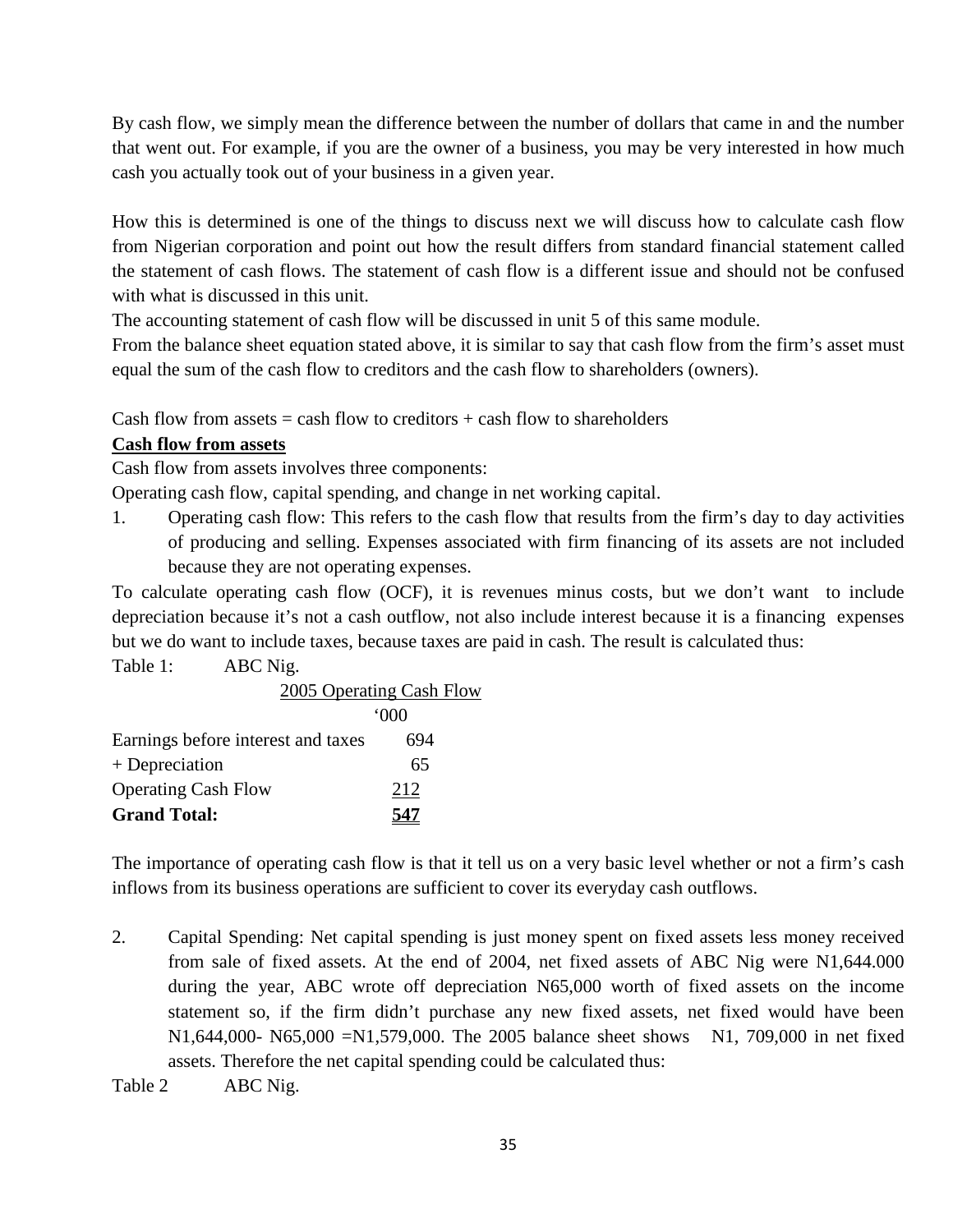| 2005 Capital Spending        |                     |
|------------------------------|---------------------|
|                              | $000^{\circ}$       |
| Ending net fixed assets      | N <sub>1</sub> ,709 |
| - Beginning net fixed assets | N <sub>1</sub> ,644 |
| $+$ Depreciation             | N <sub>65</sub>     |
| <b>Net Capital Spending</b>  | N <sub>1</sub> 30   |

3. Change in Net Working Capital: In addition to firm investing in fixed assets, a firm will also invest in current assets. For example, ABC Nig incurred N1,403,000 in 2005 as spending on current assets. At the end of 2004. Current assets were N1,112,000, so during the year, ABC Nig invested N1,403,00-1,112,000 =N291,000 in current assets. As the firm changes its investment in current assets, its current liabilities will usually change as well. To determine the change in net working capital, the easiest approach is just to take the difference between the beginning and ending net working capital figures. Net working capital at the end of 2005 was N1,403,000 - 389,000 (current liabilities) =N1,014,000 similarly at the end of 2004, net working capital was  $N1,112,000 - N428,000$  (current liabilities) = N584, 000. So, given these figures, we have.

| Table 3 | ABC Nig                       |
|---------|-------------------------------|
|         | Change in Net Working Capital |

|                | $000^{\circ}$       |
|----------------|---------------------|
| Ending NWC     | N <sub>1</sub> ,014 |
| -Beginning NWC | N684                |
| Change in NWC  | N330                |

**Note:** NWC = Net Working Capital

Given the figures we have come up with, we can then calculate the cash flow from assets. The total cash flow from assets it given by operating cash flow less the amount invested in fixed assets and net working capital. So, for ABC Nig, we have:

| Table 4                        |                            | ABC Nig. |                  |
|--------------------------------|----------------------------|----------|------------------|
|                                | 2005 Cash Flow from Assets |          |                  |
|                                |                            |          | $000^{\circ}$    |
| Operating cash flow            |                            |          | N <sub>547</sub> |
| -Net Capital Spending          |                            |          | N130             |
| -Change in Net Working Capital |                            |          | N330             |
| <b>Cash Flow From Assets</b>   |                            |          |                  |

Remember, from the equation given earlier, cash flow from assets equals the sum of cash flow to creditors and cash flow to shareholders. We will consider that next.

## **Cash Flow to Creditors and Shareholders**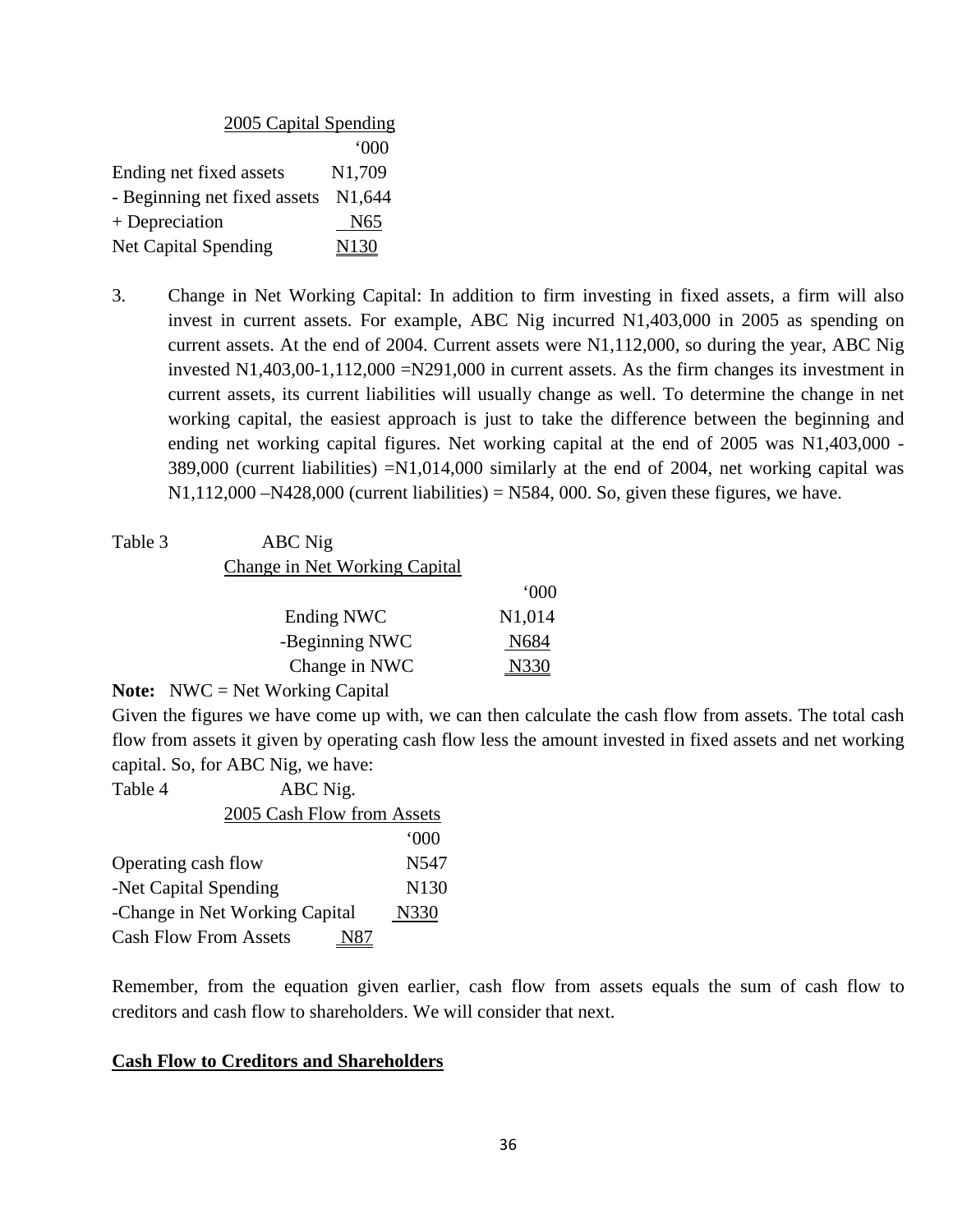The cash flow to creditors and shareholders represent the net payment to creditors and owners during the year. Their calculation is similar to that of cash flow from asset cash flow to creditors is interest paid less net new borrowing; cash flow to shareholders is dividend paid less net new equity raised.

1. **Cash flow to Creditors:** Suppose ABC Nig paid N70,000 interest to creditors. Long term debts rose by N454,000 –N408,000 =N46,000. So, ABC Nig. Paid Out N70,000 in interest, but it borrowed an additional N46,000. Net Cash Flow to creditors is thus:

Table 5 ABC Nig 2005 Cash Flow to Creditors Interest paid N70,000 -Net new borrowing N46,000 N24,000

2. Cash flow to shareholders: Supposing that dividends paid to shareholders amounted to N103, 000. To get now equity raised, we need to look at the ordinary share and paid –in surplus account. This account tells us how much stock the company has sold. During the year, this account rose by N40,000, so N40,000 is net new equity was raised. Given this, we have:

 ABC Nig. 2005 Cash Flow to Shareholders '000 Dividend Paid N103 -Net new equity raised N40 Cash flow to stockholders N63

The last thing we need to do is to verify that the cash flow identify holds, to be sure that we didn't make any mistakes. From the previous section, we known that cash flow from asset is N87,000. Cash flow to creditors and shareholders is  $N24,000 + N63,000 = N87,000$ , so every checks out.

## **Self Assessment Exercise**

- 1. List the three major financial statements.
- 2. Which financial statement provides a summary of what the firm owns in terms of assets and what it owes to both its lenders and equity holders?
- 3. Assets and liabilities are broken down into what and what.
- 4. Payment to owners of business at the end of the business operation where a gain is made is known as?
- 5. What principle governs the construction of financial statement?

### **4.0 CONCLUSION**

This unit has introduced you to some of the basics of financial statement; income statement, balance sheet and cash flow. In it we saw that the book values on an accounting balance sheet can be very different from market values. The aim of financial management is to maximize the market value of the stock not its book value.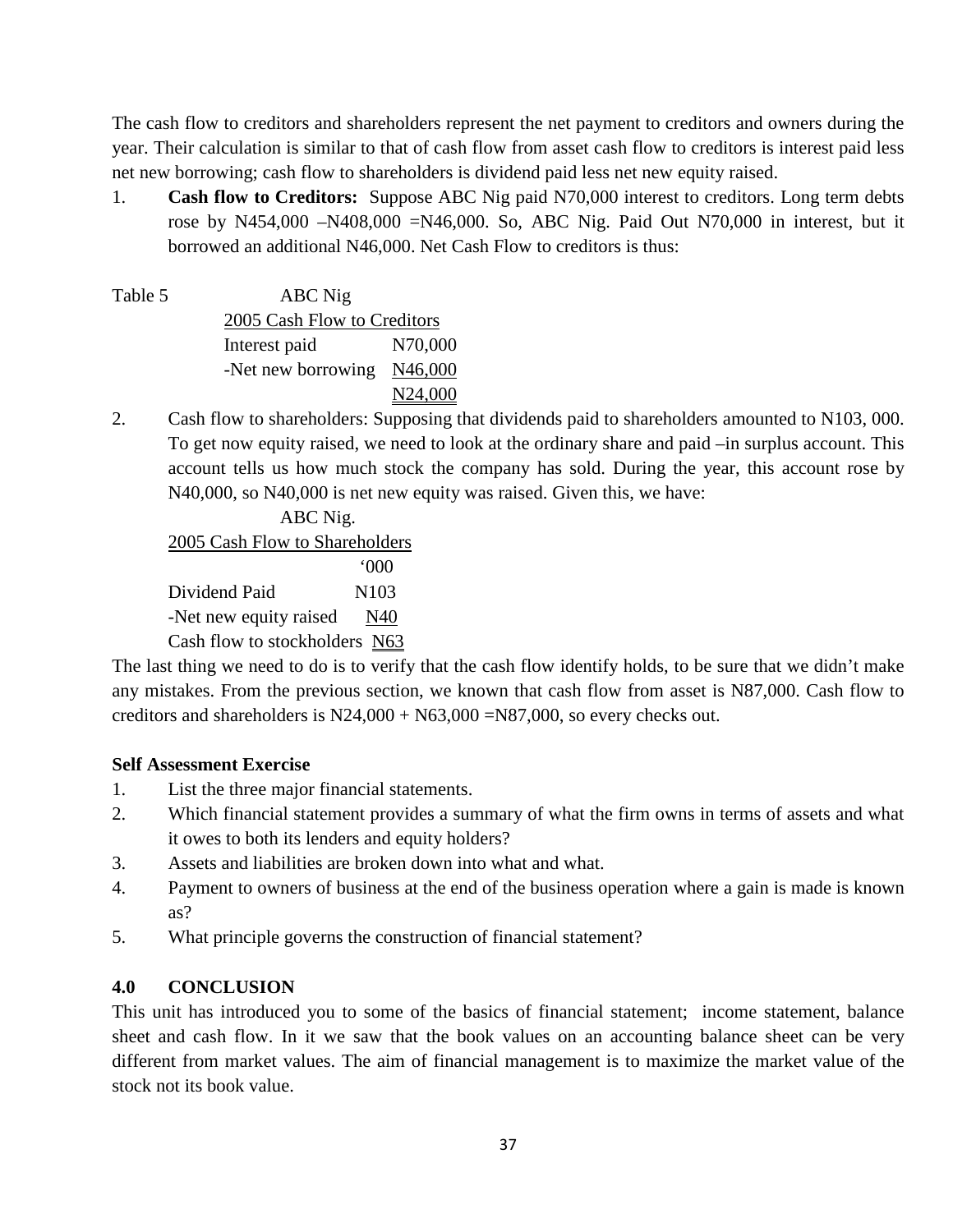## **5.0 SUMMARY**

Financial statement remains the primary source of information for most investors and analyst. This unit attempts to explain the basics of financial statement and the generally accepted accounting principles that underlie their construction. As long as there is recognition that financial statement is a means to an endwhich is understanding and valuing the firm – it is useful.

## **6.0 TUTOR MARKED ASSIGNMENT**

- 1. Under what conditions will switching from cash based to an accrual –based accounting statement increase or decrease income why?
- 2. In company accounting net income and operating cash flow, name two items you typically find in net incomes that are not in operating cash flow.
- 3. Suppose a company's cash flow from asset was negative for a particular period. Is this necessarily a good sign or a bad sign?

### **Answers to Self-Assessment Exercise**

- 1. Income statement, Balance sheet cash flow
- 2. Balance sheet
- 3. Current and Non-current
- 4. Dividend
- 5. Generally Accepted Accounting Principles (GAAP)

### **7.0 REFERENCES /FURTHER READING**

Ross S.A. et al (2006), Fundamentals of Corporate Finance, USA: Mc Graw – Hill Inc. Damodaran A. (1997), Corporate Finance; Theory and Practice, USA: John Wiley & Sons Inc.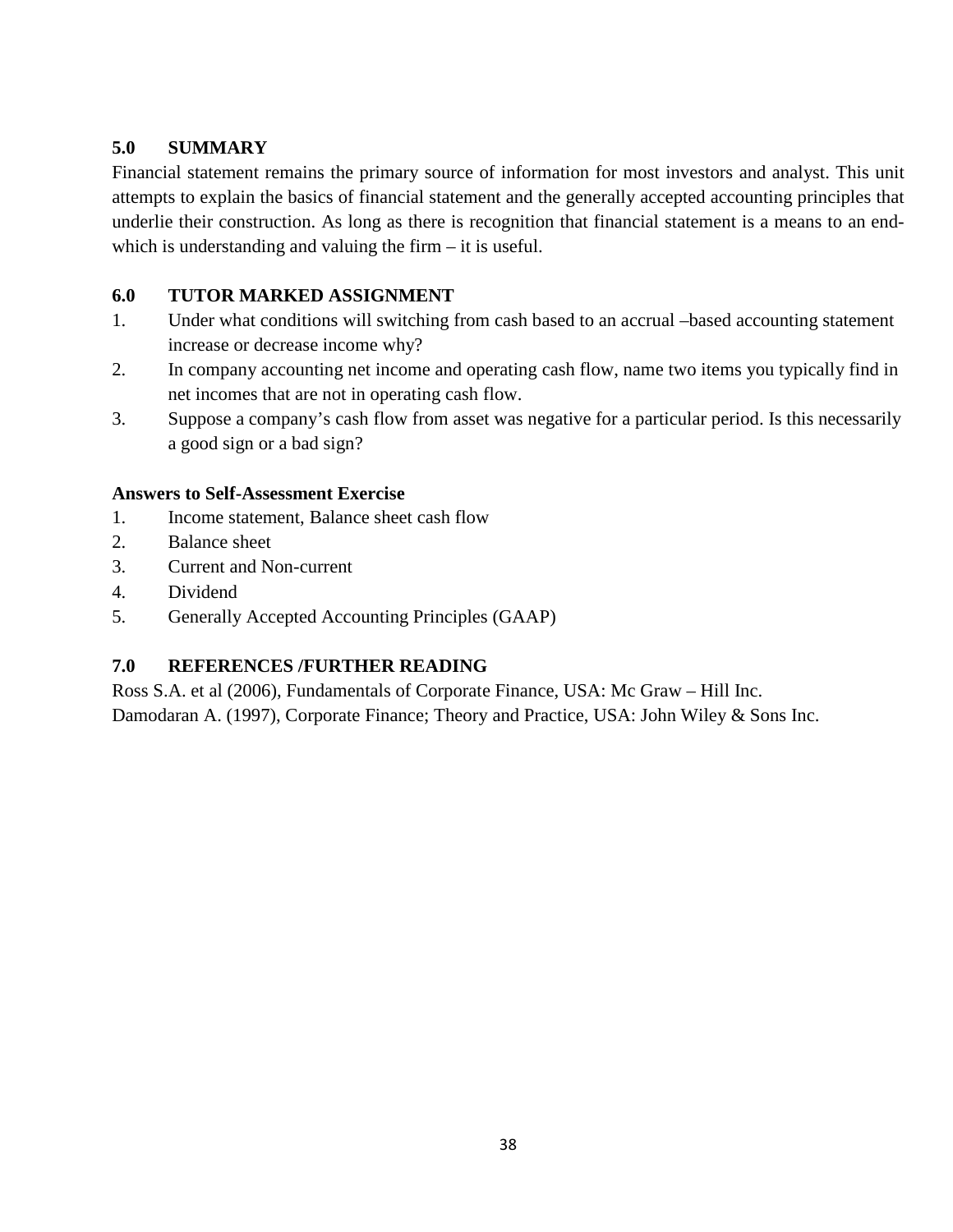# **UNIT 2 FINANCIAL RATIOS**

### **CONTENTS**

- 1.0 Introduction
- 2.0 Objectives
- 3.0 Main Content
	- 3.1 Nature of Financial Ratios
	- 3.2 Standards of Financial Ratios Comparison
	- 3.3 Classification of Ratios
	- 3.4 The norms for Evaluation of Financial Ratios
	- 3.5 Computation of Financial Ratios and Purpose
	- 3.6 Limitations of Financial Ratios
- 4.0 Conclusion
- 5.0 Summary
- 6.0 Tutor –Marked Assignment
- 7.0 References /Further Readings

# **1.0 INTRODUCTION**

Financial ratios is a powerful tool of financial analysis. We shall, in this unit, examine ratio analysis in detail and apply it in the analysis of the income statement and balance sheets, the fundamental financial statements. We shall at the end bring out possible problems/limitations in the use of financial ratios for financial analysis.

## **2.0 OBJECTIVES**

After studying this unit, you should be able to:

- Explain the nature and classification of financial ratios used in financial statement analysis.
- Compute ratios from financial statements –the income statement and balance sheet
- State relationship between the computed ratios and its influence on decision making.

## **3.0 MAIN CONTENT**

## **3.1 Nature of Financial Ratios**

In unit I, we defined financial ratio as an index that relates two accounting numbers which is obtained by dividing one number by the other. It is a relationship between two accounting figures expressed mathematically, In finance, ratios are used to point out relationships that are not obvious from the raw accounting data. When ratios are calculated, we can get comparison that may prove more useful than the raw numbers by themselves.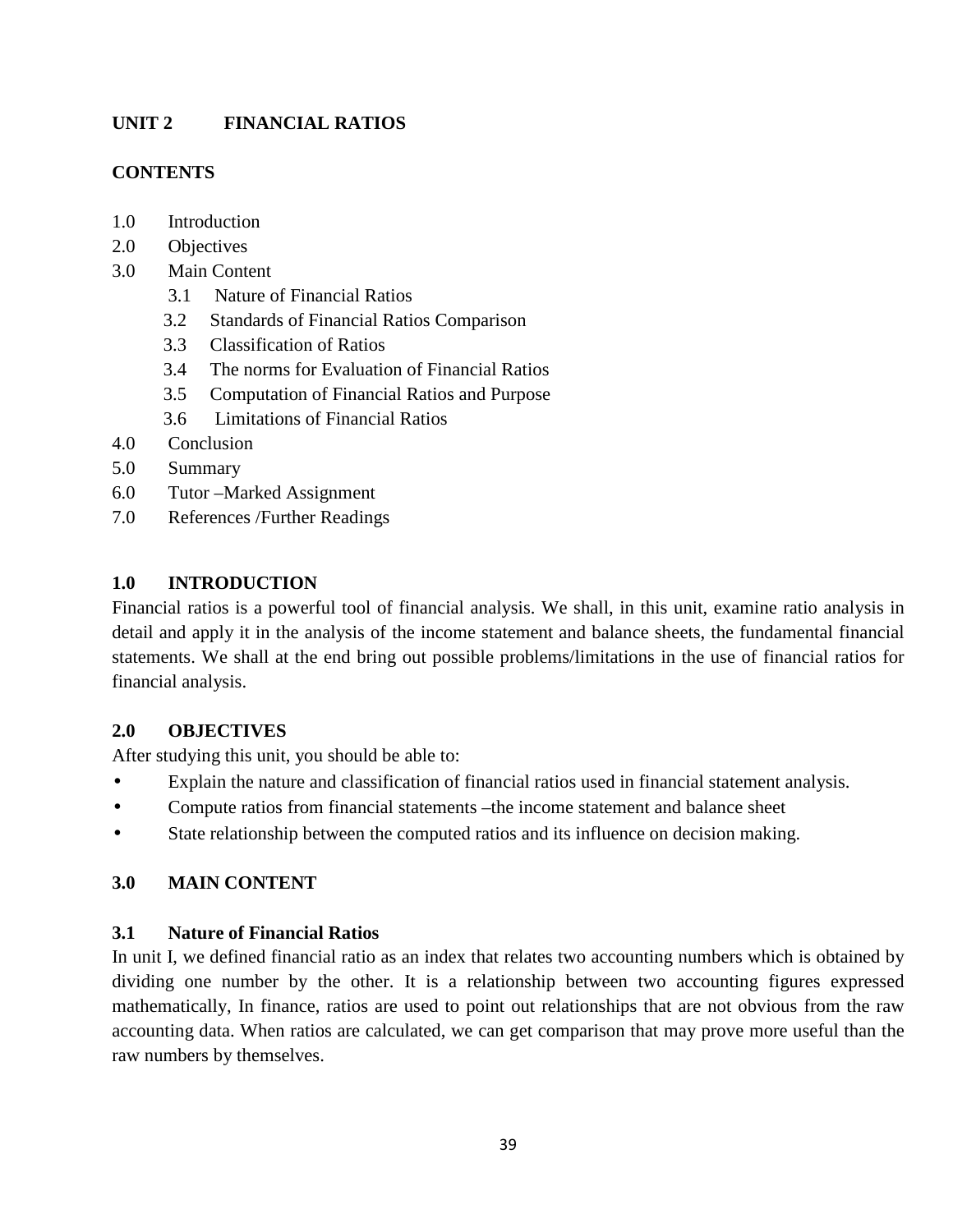# **3.2 Standards of Financial Ratios Comparison**

When we compute ratio from financial statement, we have to compare them using certain criteria to achieve useful interpretation. A single ratio in itself does not indicate favorable or unfavorable condition. It have to be compared with some standards before comments can be made.

The standards of comparison as suggested by Panday, (1998) and many other exports in finance are:

- Past Ratios; past ratio are ratios calculated from the past financial statement of the same firm.
- Projected Ratios: These are ratios computer using projected or proforma, financial statement of the same firm.
- Competitors Ratios: These are ratios of some selected firms, especially the most progressive and successful competitors of similar level of operations at the same point in time.
- Industry Ratios: These are ratios of the industry to which the firm belongs.

# **3.3 Classification of Ratios**

Financial ratios have been classified in variety of ways. Many find the following broad bases of many classifications employed in current literatures.

# **a. Primary Criterion:**

This base of classification suggest two types

- Primary ratios, which is mainly the ratio on investments ratio and
- Secondary ratios, which are all other ratios may be computed for the purpose of analysis.

This approach to classification will essentially vary among firms, and they will select only such that are relevant for their needs.

# **b. Ratios Tagged to Needs of Interest Groups:**

Under this approach, ratios are classified based on the needs of the interest groups. The major interest groups identified for this purpose are: management, owners, and lenders.

- **Management View Point:** Management will be interested in the ratios that will enhance management and operational control. These ratios are cost of goods sold and gross margin ratios, profit ratios, operating expenses ratios, contribution ratios and working capital ratios.
- **Owners View Point:** The ratio owners are interested in includes; net profit to network ratio, net profit to equity share capital ratios, economy per share, divided per share, divided per share etc.
- **Lenders' Evaluation:** Lenders are mostly interest in the liquidity position and going concern of the firms. The ratios that will be interested in includes: Current ratios, quick ratio, solvency, ratios, profitability, ratio etc.

# **(c) Fundamental Classification Basis:**

Ratios under this classification are grouped according to a basic function relevant to financial analysis five (5) such groups have been generally recognized, and are:

• **Liquidity Ratios:** These are ratios that measures firm's ability to meet its maturing short term obligations. Examples include the Current Ratio and Quick Ratio.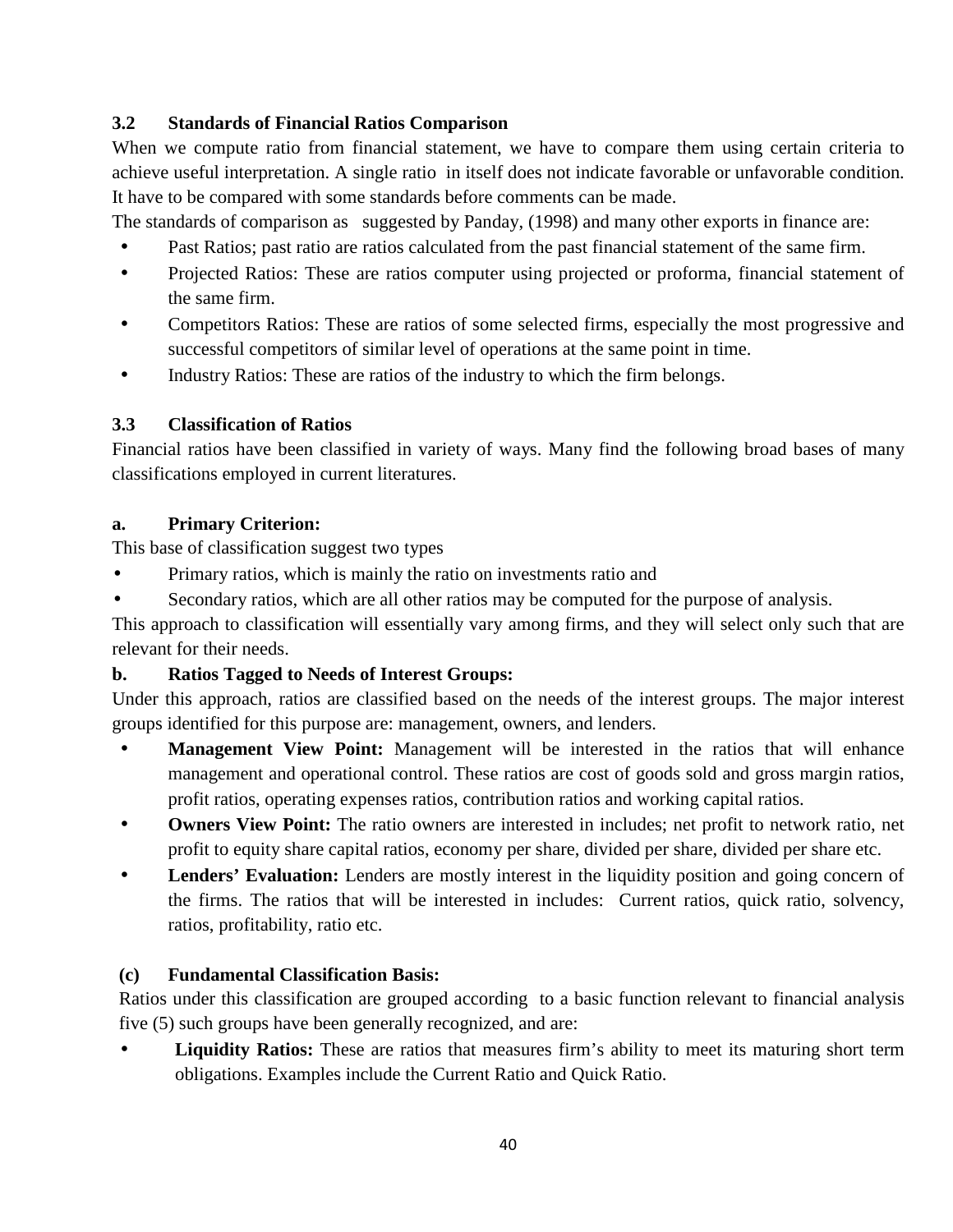- **Leverage Ratios:** These are ratio that measures the extent to which a firm has been financed by debt and its ability to meet interest and other fixed charges obligations. Examples include Debt to Total Asset; Times Interest earned, and fixed charges coverage ratios.
- **Activity Ratios:** These are ratio that the effectiveness with which a firm is using its resources: Examples includes, inventory turnover, average collection period, fixed asset turnover and total asset turnover.
- **Profitability Ratios:** These ratios measure the efficiency of the activities of a firm and its ability to generate profit. Examples includes, profit (net or gross) margin, return on investment, net profit to network, etc.
- **Investment Ratios:** These ratios measured the ability of a firm to create and market values in excess of investment costs. Examples are rice earnings ratios, and market /book value ratios.

The fundamental classification is the most extensively used mode of presenting financial statement analysis. We shall adopt fundamental classification in our subsequent discussions of financial analysis.

## **3.4 The norms for Evaluation of Financial Ratios**

You may be wondering on how to control activities through ratios. The answer is not difficult to seek. Ratios that have been identified for control of activities measures relationships between key elements at any point in time. Such a measure is then compared with some ''norm'' and the cause for directors investigated. An action plan is then prepared and implemented to remove the counsels). The following appears to be the ways for evaluating the figures:

**Time Series Analysis:** The easiest way to evaluate the performance of a firm is to compare its current period ratio with the past ratio. When financial ratios of a firm over a period of time are compared it is known as time series (or trend) analysis. This comparison given an indication of the direction of charge and reflects whether the financial performance has improved, degenerated or remained constant overtime. The analyst should not simply determine the change, but more importantly, he should understand why ratios have changed.

**Pro- Forma Analysis:** This is the use of future ratios as standard of comparison. Future ratio can be developed from the projected, or pro-forma, financial statements. The comparison of current or past ratios with the future ratios would reveal the firm's relative strengths and weaknesses in the past and the future. If the future ratios indicate weak financial positions, correction should be initiated.

**Cross – sectional Analysis:** Another way of comparison is to compare ratios of one firm with some selected firms in the same industry at the same point in time. This kind of comparison is called cross – selection analysis. In most cases, it is more useful to compare the firm's ratio with those of a few carefully selected competitors who have similar operations. This could indicate the relative financial position and performance of the firm.

**Industry Analysis:** Computed ratio of a firm can be compared with average ratios of the industry of which the firm is a member to determine its financial condition and performance. This kind of analysis is called industry analysis. This types of analysis help of to ascertain in financial standing and capability of the firm vis –a –vis other firms in the industry. Industry ratios are important standards in view of the fact that each industry has its characteristics which influence the financial and operation relationships.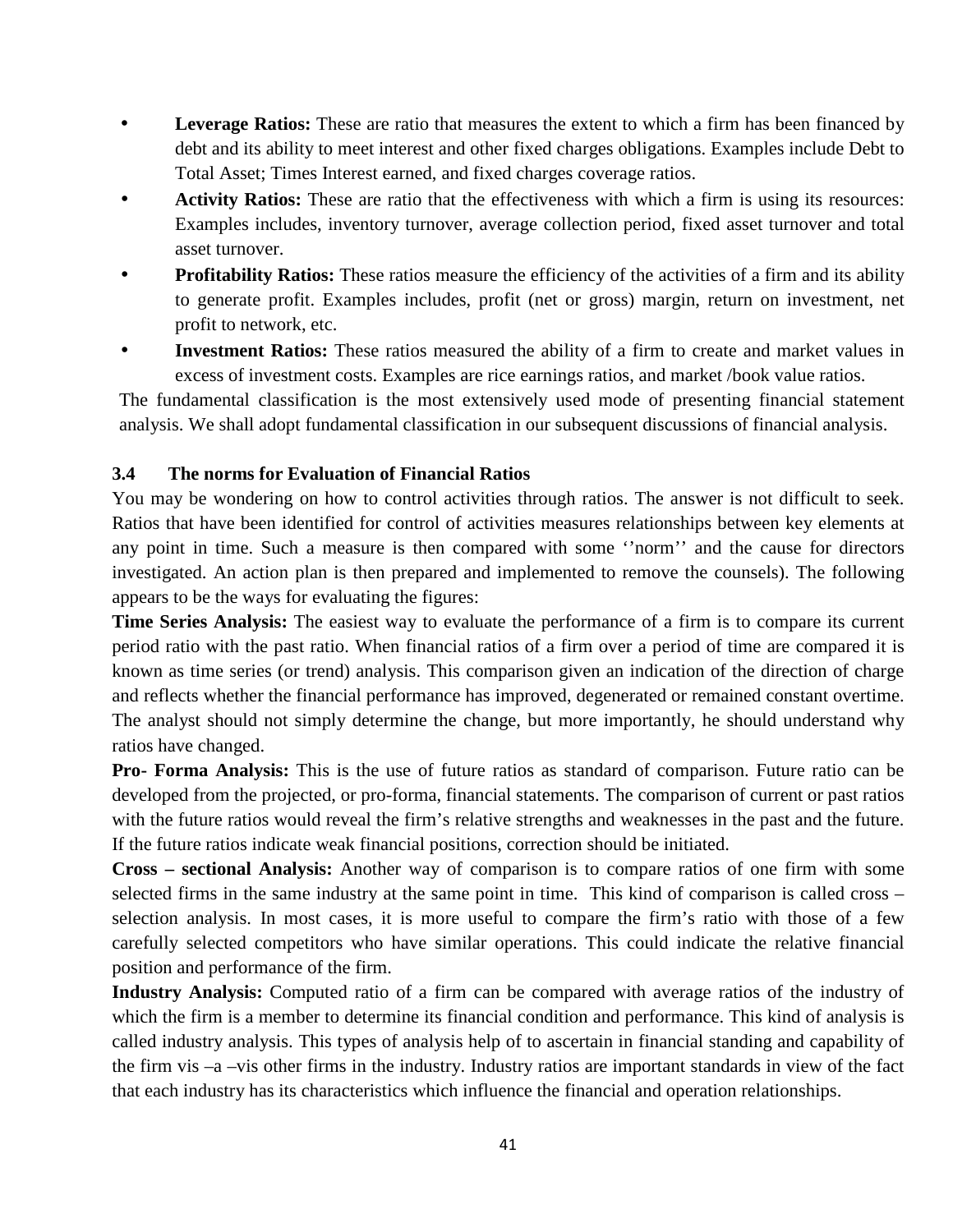# **3.5 Computation of Financial Ratios and Purpose**

We shall under this part, undertake the computation of ratios describe under fundamental clarification in 3.1(c). We shall state the formulae for computation and their main purposes.

# **1. Liquidity Ratios**

Liquidity is term used to describe the extent to which a business can meet its short – term obligations as at when due. Insolvency is a state of being unable to pay debt as they fall due. This situation could lead to bankruptcy and collapse of a firm. Investors are unwilling to put their monies into, or lend money, to firms that are insolvent; traders are unwilling to sell gods on credit to firms that are always having liquid problems.

Assessment of a firm's liquidity position is done using the following ratios:

i. **Current radio:** This ratio compares all current assets with current liabilities and indicates a firm's ability to meet its short term obligation with it current assets.

Current Assets

Current Liabilities

As a convention, a current ratio of 2:1 is considered satisfactory. Too high a ratio will suggest too much fund up a current asset, and low a ratio could be an indication of danger of not being able to pay creditor when they come and price for quick payment.

# ii. **Quick or Acid Test Ratio:** This ratio is a more conservative measure of

liquidity. It excludes inventory (stocks) from the current assets in the determination of liquidity. The ratio emphasizes more on assets that can be easily converted into cash or to a reasonable time without loss of value. Quick ratio is given by:

Current Assets – Inventory (Stocks)

Current liabilities

Generally, a quick ratio of 1:1 is considered to represent a satisfactory current financial condition of a firm.

iii. **Cash Ratio:** This ratio takes more stringent view on liquidity. It examines only cash and its equivalent (i.e. marketable security) in relation to current liabilities. It is a measure of most liquid asset of a firm as it considers only cash and marketable securities in the current assets as the numerators. Cash ratio is given by.

Cash + Marketable securities

Current liabilities

# **2. Profitability Ratios**

Profit is the difference between revenues and expenses over a period of time (usually one year). Profitability ratios are used to measure the operating efficiency of a firm. All stakeholders of a firm are interested in the profitability of the enterprises profitability is measured by the following ratios.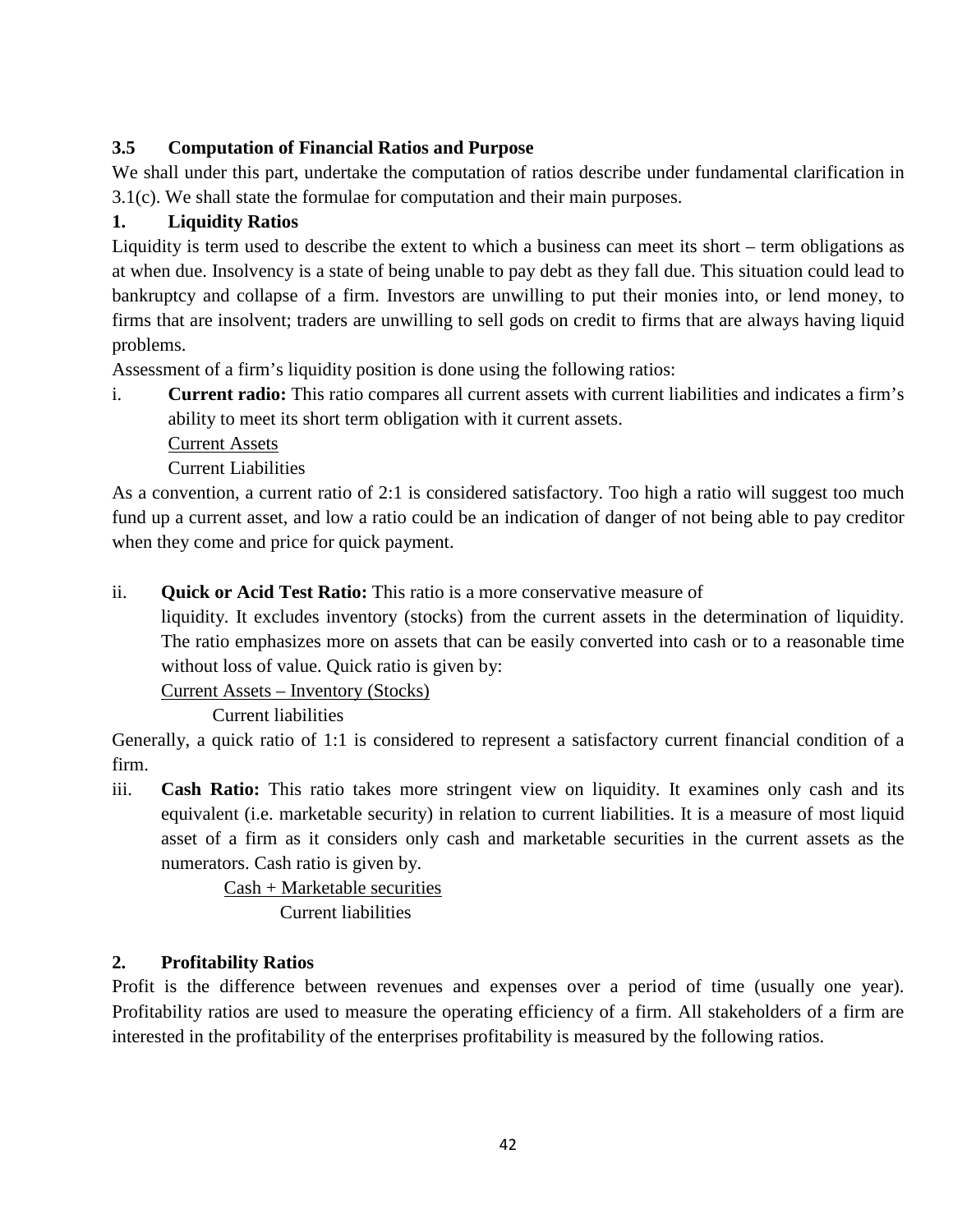i. **Gross Profit Margin:** This ratio shows the profits relative to sales after the direct production costs are deducted. It can be used as an indicator of the efficiency of the production operation and the relationship between selling price production costs.

Gross Profit Margin (GPM) is given by:

Sales – Cost of Goods sold x 100

**Sales**  Or Gross Profit x 100 Sales

Generally, the higher the ratio the more the efficiency of a firms' operation could be.

ii. **Mark Ups on Cost:** This is another ratio used to analyze the trading profitability of a firm. It shows the profits relative to direct costs of production. Or to a reasonable time without loss of value. Quick ratio is given by:

Current Assets – Inventory (Stocks)

Current liabilities

Generally, a quick ratio of 1:1 is considered to represent a satisfactory current financial condition of a firm.

iii. **Cash Ratio:** This ratio takes more stringent view on liquidity. It examines only cash and its equivalent (i.e. marketable security) in relation to current liabilities. It is a measure of most liquid asset of a firm as it considers only cash and marketable securities in the current assets as the numerators. Cash ratio is given by

Cash + Marketable securities

Current liabilities

# 2. **Profitability Ratios**

Profit is the difference between revenues and expenses over a period of time (usually one year). Profitability ratios are used to measure the operating efficiency of a firm. All stakeholders of a firm are interested in the profitability of the enterprises profitability is measured by the following ratios.

i. **Gross Profit Margin:** This ratio shows the profits relative to sales after the direct production costs are deducted. It can be used as an indicator of the efficiency of the production operation and the relationship between selling price and production costs.

Gross Profit Margin (GPM) is given by:

Sales – Cost of Goods Sold x 100

Sales

Or Gross Profit x 100

Sales

Generally, the higher the ratio the more the efficiency of a firms' operation could be.

ii. **Mark Ups on Cost:** This is another ratio used to analyze the trading profitability of a firm. It shows the profits relative to direct costs of production.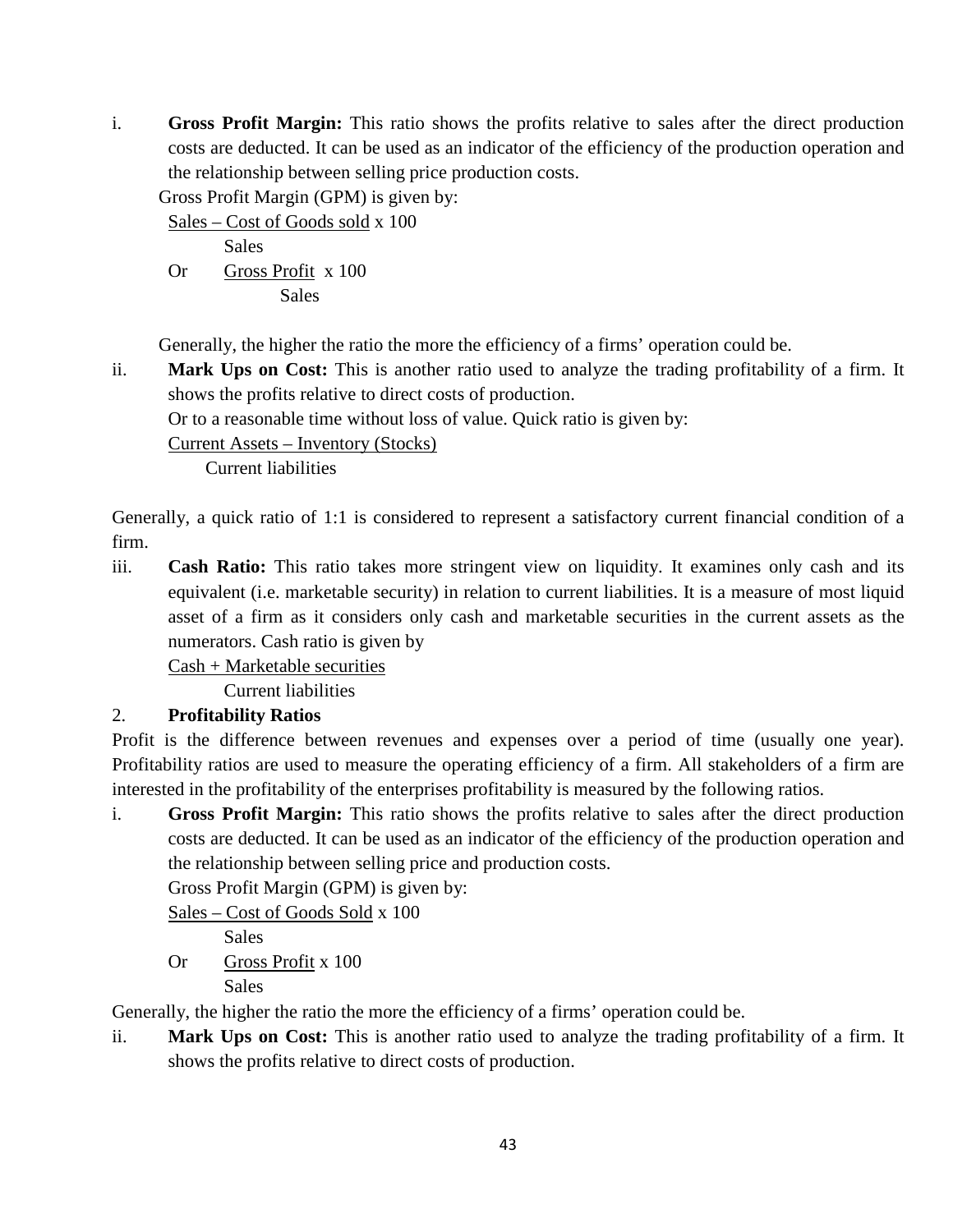Mark –ups on cost is given by Gross Profit x 100 Cost of Goods Sold

This ratio expresses gross profit in different ways. A fall of the two ratios (i.e. Gross profit and Mark – ups on cost) below expectation may be due to some of the following reduction in selling, poor buying, and poor stock control.

iii. **Profit Margin:** This ratio helps in measuring the relationship between sales and operating profits. It measures the profit made on sales after all the running expenses have been deducted from the gross profit. If the percentage of this ratio has fallen, while Gross Profit Margin has remained constant then increase in reduce them. Profit margin is given by:

Operating Income x 100

Sales

If the profit margin is inadequate, a firm cannot achieve satisfactory returns to its investors, because it is an indicator of the ability of a firm to withstand adverse conditions such as fall in prices, rise in costs and declines in sales.

iv. **Net Profit Margin:** This ratio is obtained when operating expenses interest and taxes are subtracted from the gross profit.

Net profit Margin is given by

Profit after Tax x 100

Sales

Net profits Margin establishes a relationship between net profit and sales, and indicates management's efficiency in manufacturing, administering and selling the products. It is a measure of a firm's ability to turn each Naira sales into net profit.

v. **Basic Earnings Power:** This ratio measures the returns achieved by firm in relation to its assets. Basic Earning Power is given by: Earnings before Interest and tax x 100

Total Assets

This ratio links the profits generated to the book value of the assets. If a firm is using its assets efficiently this ratio will be high.

vi. **Return on Investment:** This ratio measures the overall effectiveness of a firm in generating profits with available assets. Return on Investment (ROI) is given by:

Net Profit After Taxes x 100

Total Assets

As this ratio measures the earning power of the invested capital, the higher the ratio the better for the firm.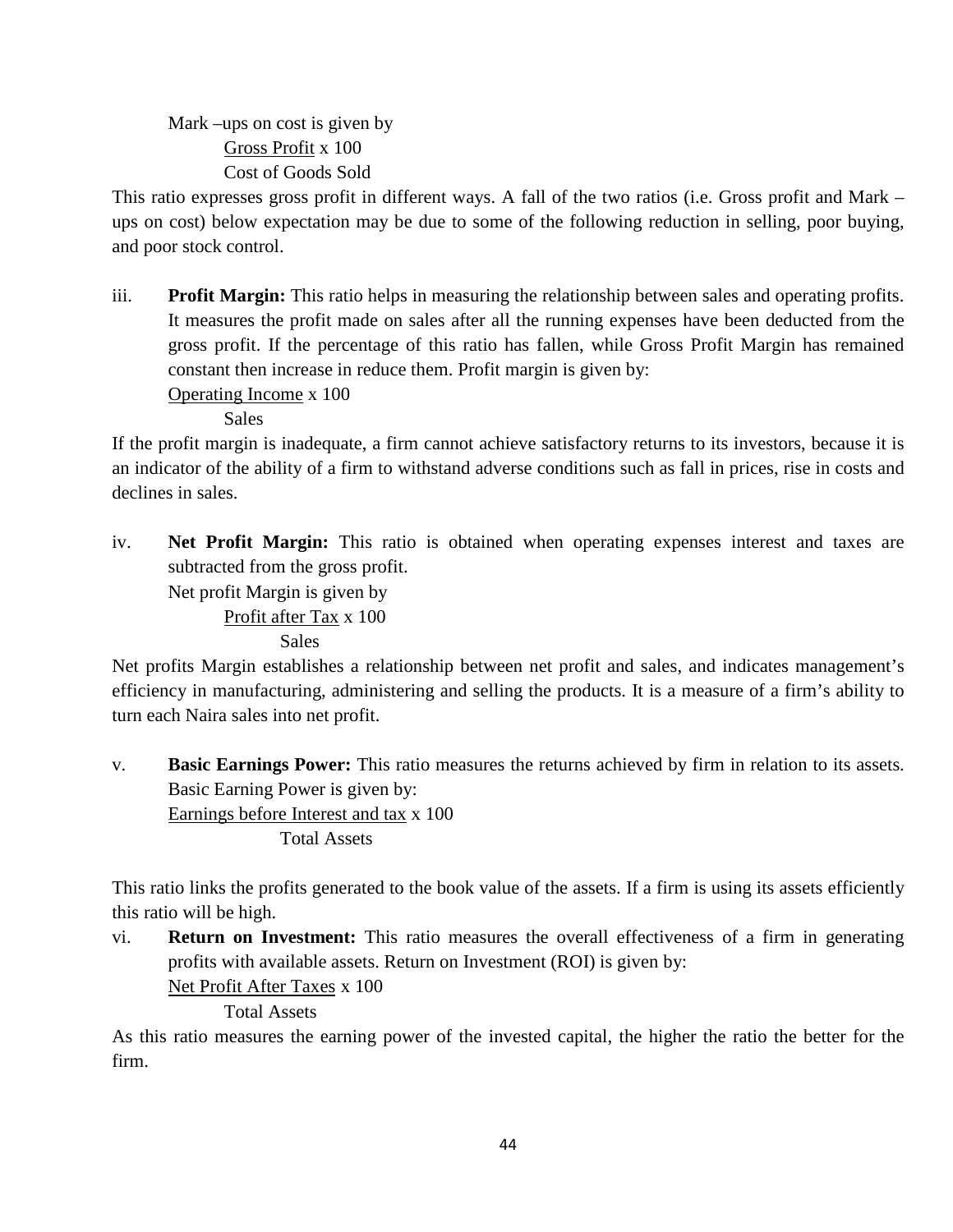### 3. **Leverage Ratios**

Leverage ratios measure the relationship between the funds provided by the owners (shareholders) of a firm and funds provided by the creditors of the firm. They also measure the ability of the firm to service the charges accruing from the use of outsiders' funds (creditors).Leverage is measured through the following ratios.

i. **Debt- to –Equity:** This ratio assesses the extent to which firm is using borrowed funds, it is computed by dividing the total debt of a firm (including current liabilities) in the event of shrinking asset values or outright losses. Prefers stocks are sometimes included as debt rather than equity when leverage ratios are calculated.

> Total Debt x 100 Shareholders' equity

Generally creditors would like this ratio to be low, because the lower the ratio, the higher the level of the firm's financing that is being provided by shareholders, and the larger cushion (margin of protection) in the event of shrinking asset values or outright losses. Prefers stocks are sometimes included as debt rather than equity when leverage ratios are calculated.

ii. **Debt – to- Total Assets:** This ratio measures the amount of the total funds provided by creditors in relation to the total assets of the firm. Debt – to- Total Asset is given by Total Debt x 100 Total Assets

Generally creditors would also prefer low ratio for all debt's ratios, because the lower the ratio, the greater the cushion against the creditor's losses in the event of liquidation.

iii. **Long Term Debt – to Total Capitalization:** This ratio measures the relatives weight of long – term capital to the capital structure (long –term financing) of the firm. Long –term debt – to- total capitalization is given by:

 $Long - term debt x 100$ 

Total capitalization

Total capitalization means capital employed (long term debt + equity). This ratio measures the extent to which a firm is financed by long – term loans, the lower the ratio the lower the financial risk of the firm. This ratio is also called Gearing Ratio.

(iv) **Times Interest Earned:** Thisratio measurers how satisfactorily a firm will meet its interest payment. Times interest earned is given by. Earnings before Interest and Tax

Interest Charges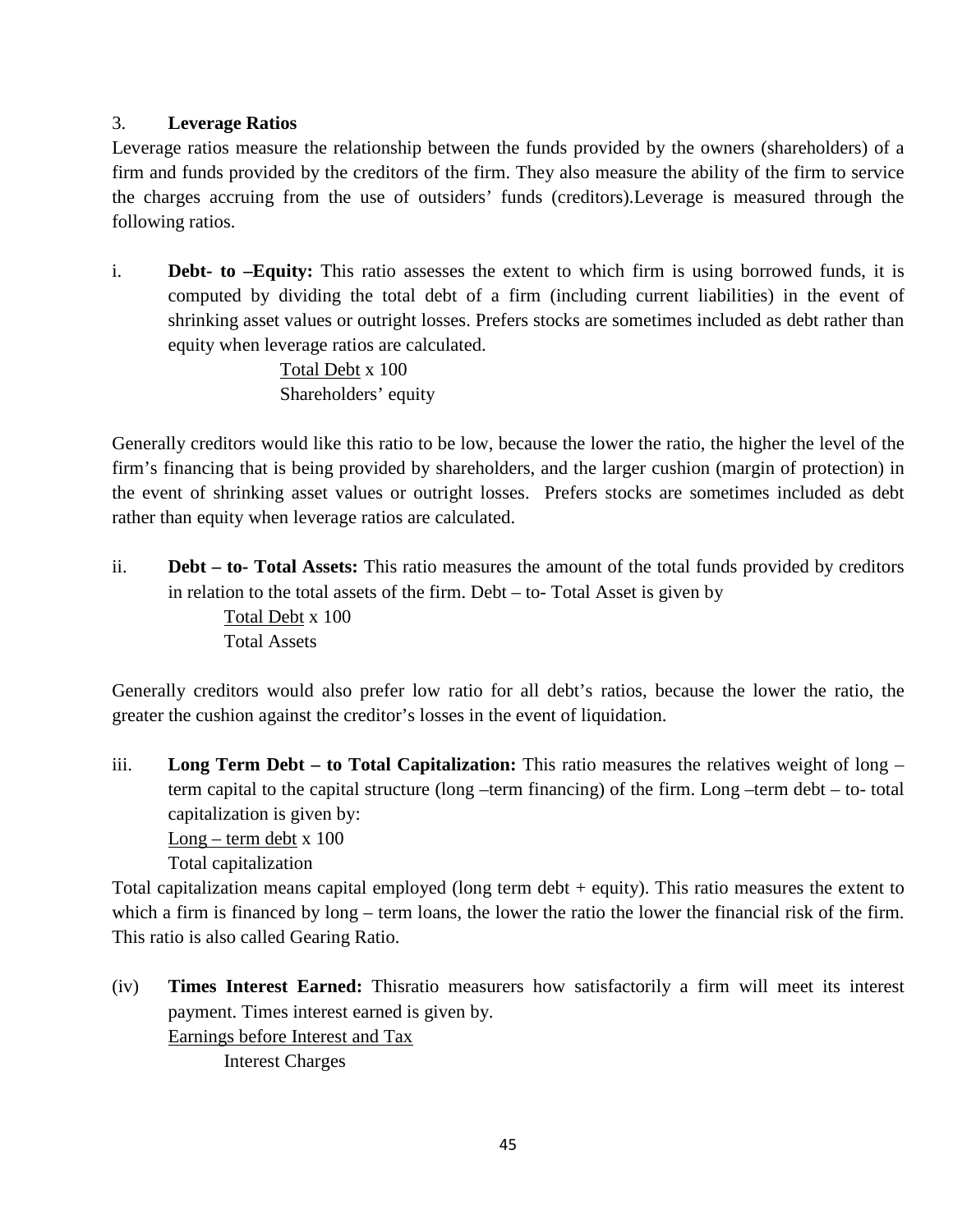As this ratio serves as one measure of firm's ability to meet its interest payments and thus avoid bankruptcy, the higher the ratio the greater the likelihood that the firm could cover (i.e. settle) its interest payments without difficulty. It also sheds some light on the firm's capacity to take on new debt.

v. Fixed charge coverage: This ratio is similar to interest earned ratio but it is more inclusive in that it recognizes that many firms lease assist and incur long –term obligations under lease contracts for the payment of lease premium. This ratio is given by. Earnings before interest and  $tax + lease$  obligation Interest charge + Lease obligation

As nowadays, leasing is becoming widespread in financing businesses, this ratio is preferable to the time interest earned ratio for making financial analyses.

# 4. **Investment Ratios**

The financial statements of public liabilities companies are used by investors and their advisers to make analysis for investment decision like buying more shares or holding on or selling out calculating ratio assists shareholders when analyzing a potential investment in the stock of an enterprise they are employing the following ratios:

vi. **Return on Investment:** This ratio measures the overall effectiveness of a firm in generating profits with available assets.

Return on Investment (ROI) is given by:

Net Profit After Taxesx 100

Total Assets

As this ratio measures the earning power of the invested capital, the higher the ratio the better for the firm.

## 3. **Leverage Ratios**

Leverage ratios measure the relationship between the funds provided by the owners (shareholders) of a firm and funds provided by the creditors of the firm. They also measure the ability of the firm to service the charges accruing from the use of outsiders' funds (creditors) by its shareholders equity. Debt to equity is given by

Total Debt x 10

Shareholders' equity

Generally Creditors would like this ratio to be low, because the lower the ratio, the higher the level of the firm's financing that is being provided by shareholders, and the larger cushion (margin of protection) in the event of shrinking asset values or outright losses. Prefers stocks are sometimes included as debt rather than equity when leverage ratios are calculated.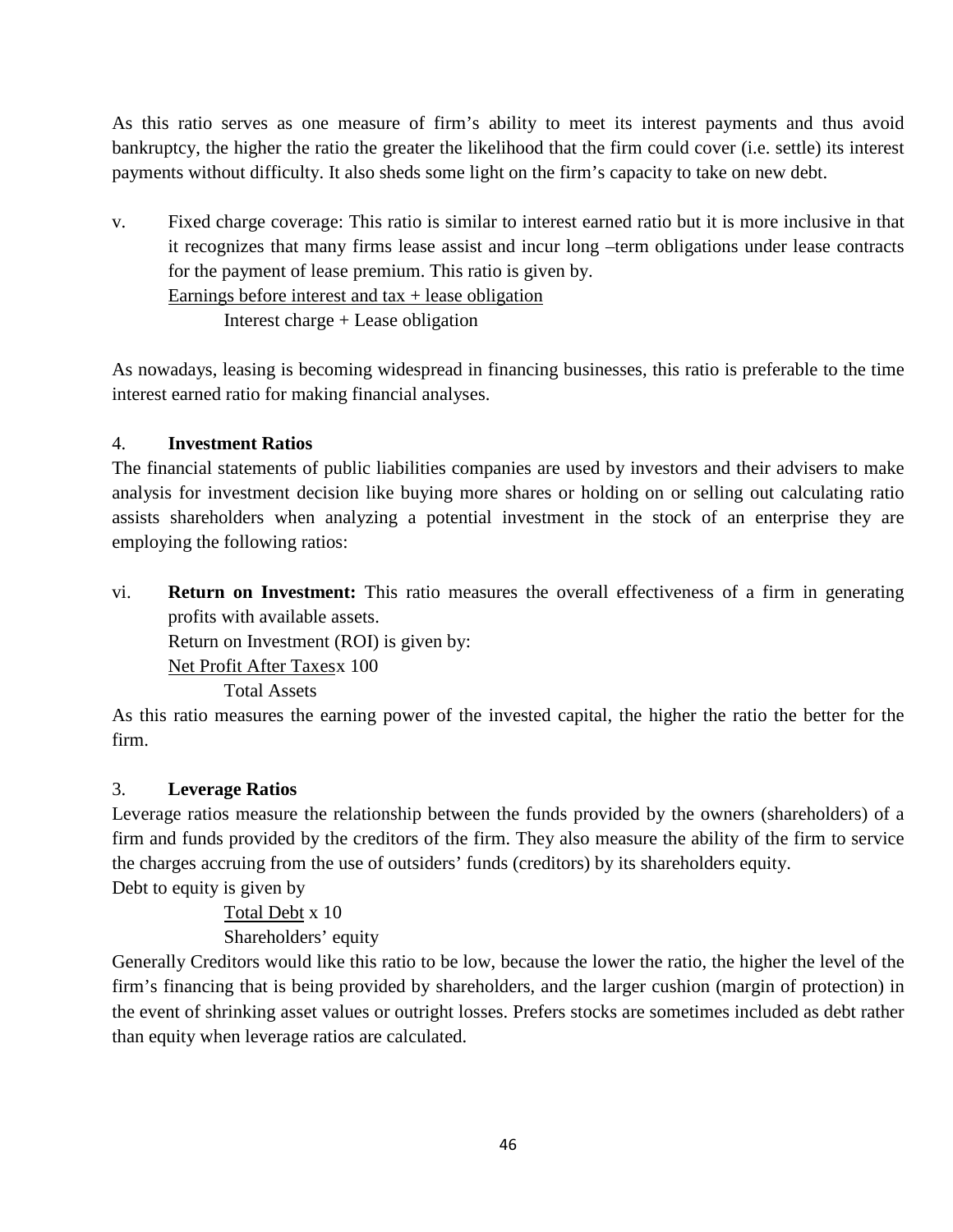ii. **Debt – to-total assets:** This ratio measures the amount of the total funds provided by creditors in relation to the total assets of the firm. Debt – to –total asset is given by Total Debt x 100 Total Assets

Generally creditors would also prefer low ratio for all debt's ratios, because the lower the ratio, the greater the cushion against the creditors' losses in the event of liquidation.

i. **Earnings per share:** This is the ratio that is used to determine the return accruing to each share. It is calculated by dividing the profit after taxes by the total number of common stocks outstanding. Earnings per share (EPS) is given by:

EPS = Profit after taxes

Number of common stocks outstanding

This ratio simply reveals the profitability of a firm on per share basis, it does not reflect how much is paid as dividend and how much is retained in the businesses. But as a profitability index, it is a valuable and widely used ratio.

ii. **Price – Earnings ratio:** This is a measure of confidence a shareholder can place in the profit growth of a firm, because a high price- earnings ratio indicate strong shareholders' confidence in the firm and its future, and a lower ratio indicates lower confidence Price –Earnings (PE) ratio is given by:

PE ratio = Market Price Per Share Earnings per Share

Price earnings ratio is widely used by security analysis to value the firm's performance as expected by investors. It indicates investors' expectations about the firm's performance. Management is also interested in this market appraisal of the firms' performance and will like to find the cause of P/E ratio declines.

- iii. Earning Yield: This ratio is the reciprocal of P/E ratio: Therefore, all the analysis made under P/E ratio could be applied in earning yield. The ratio seeks to find the percentage of EPS in relation to market price per share earnings yield, this is given by: Earnings per share x 100 Market price per share
- iv. **Dividends per Share:** This ratio indicates earnings given to shareholders per each share as dividend. Even though all net profits after taxes belong to the shareholders, not the whole of it what will be distributed to them as cash dividend. Dividends per share (DPS) are given by:

DPS = Earning paid to shareholders (dividends)

Number of ordinary shares outstanding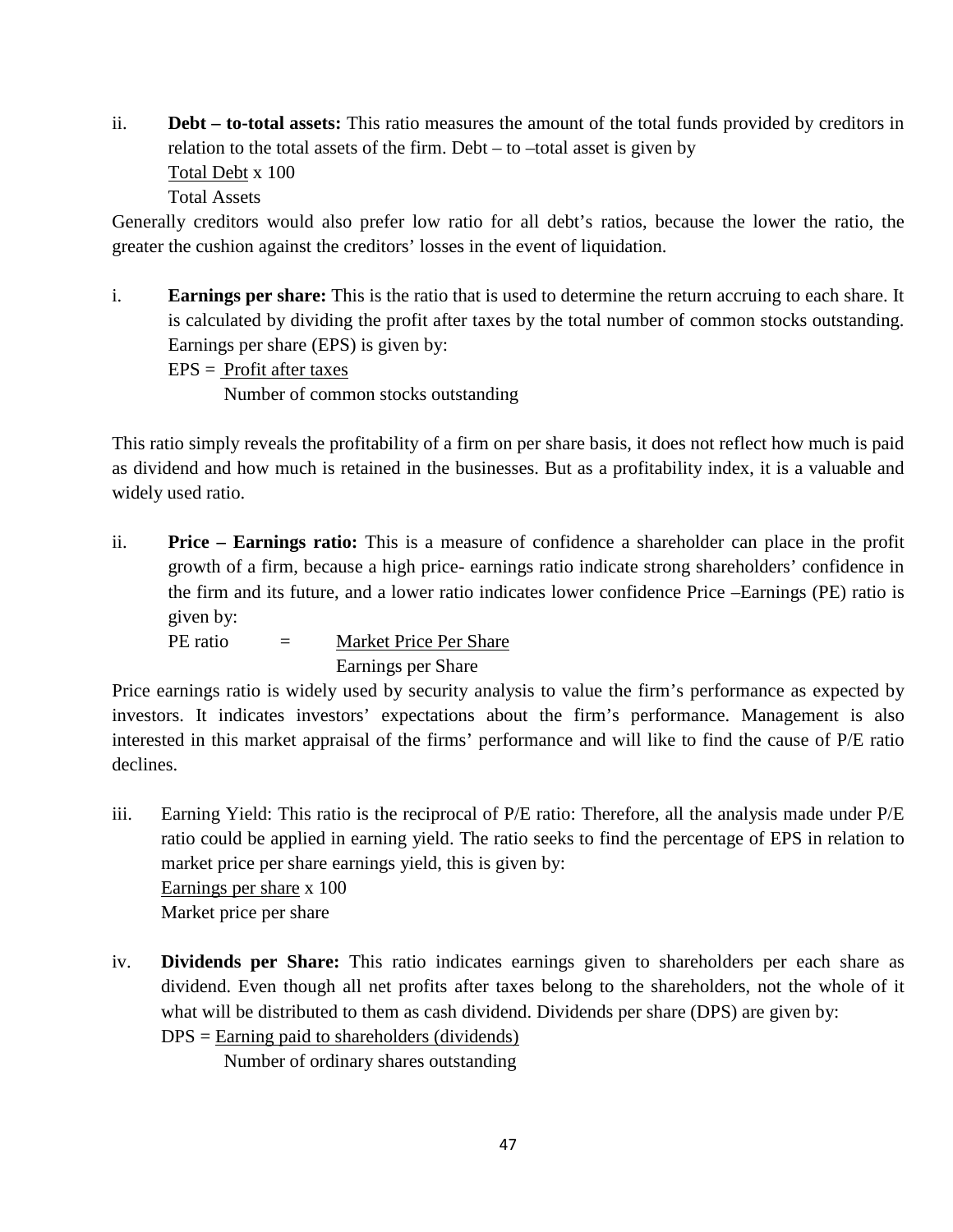A large number of present and potential investor may be more interested in DPS, rather than EPS, because DPS is what actually accrue to them as cash returns for their investment.

v. Dividend – Payment Ratio: This ratio reveals the percentage of the dividend in relation to the percentage retained to expand the growth of the firm. Dividend payout ratio (or simply payout ratio) is DPS (or total dividends) divided by the EPS (or profit after tax). Dividend payout ratio is given by:

Dividend per share x 100

Earnings per share

This ratio has strong bearing on what accrues to the shareholders as cash dividend since it contains some information to potential investors. How much emphasis is lay on it but less to retain for the future expansion and growth of the firm internal source of finance.

vi. **Dividend Yield:** This ratio shows the percentage of income from shares (dividends) in relation to the market value of the share. Dividend yield is given by: Dividend per share x 100

Market price per share

Since dividend yield is used to evaluate the shareholders' return in relation to the market value of the investment (share), the result should be compared with returns from other types of investment for taking the right decision.

vii. **Markets Value – to – Book:** Value (MV/BV) Ratio: This is measure of the ratio of market value of the share to the book value of the share. Market value –to- Book value (MV/BV)ratio given by: Market price per share Book value per share

Note that book value per share is equity divided by the number of shares outstanding. The higher this ratio is, the healthier is the performance of the share in the market place.

- viii. **Tobin's q:** This is a measure of the impacts of inflation to replacement costs of the assets of a firm. With rising price (i.e. inflation)book values understates replacement cost. One may want to consider the ratio of the market value of a firm's equity and debt to the current replacement cost of its assets. This ratio is popular known as Tobin's q is given by:
	- $q =$  Market value of assets (debt + equity)

Estimated replacement cost of assets

Tobin argues that firms have an incentive to invest when q is greater than 1 (i.e., when capital equipment is worth more than its replacement costs), and that they will stop investing only, when q is less than 1 (i.e., when equipment is worth less than its replacement cost). When q is less than 1 it may be cheaper to acquire assets through merger rather than buying new assets.

# **5. Activity Ratios**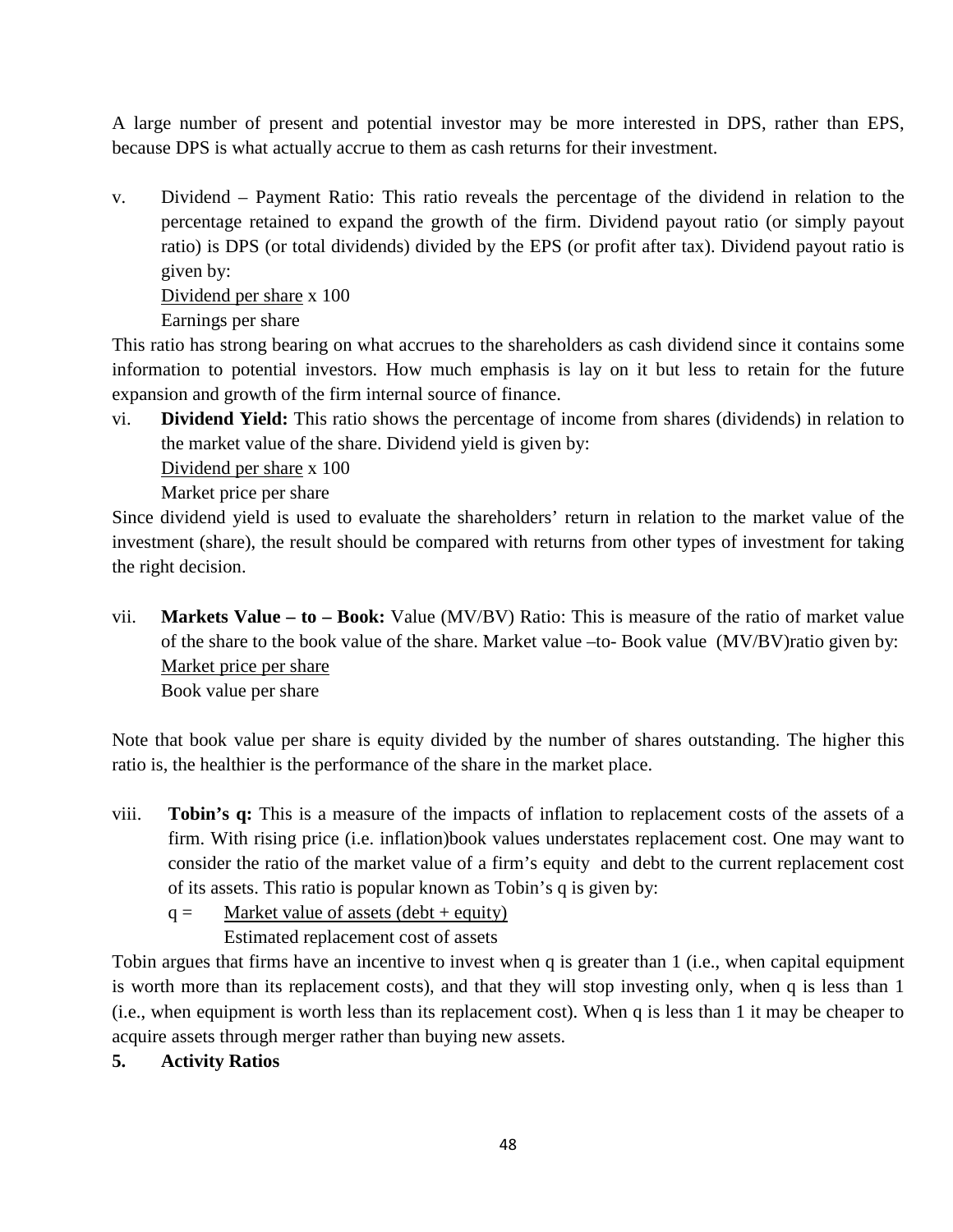Activity ratios are overall performance ratios that are employed to evaluated effectiveness of the firm's use of its resources. Overall performance is measured by the following ratios:

i. **Return on Capital Employed (ROCE).** This ratio relates the profit earned to the amount of long term capital invested in the business and measures the efficiency of management in the use of the firm's resources. Capital employed is total assets less current liabilities or equity plus long term liabilities. Return on Capital Employed (ROCE) ratio is given by

Earnings before interests and tax x 100

Capital Employed

ii. **Receivables Turn Over Ratio (in number of times).** This ratio measures the quality of the receivables of the firm and the efficiency in its collection. It is usually expressed in number of times and given by

Annual net credit sales

Receivables

iii. **Average Collection Period / Debtors Collection Period**. This ratio assesses the speed with which a firm collects amount owing from customers. It is the ratio used to determine average period receivables or collected after sales. The ratio is given by:

Receivables x 360

Net sales

The lower the collection period the more effective is the control of credit. Very high collection period, thus, is an indication of bad credit control system that needs to corrected and improved. This could be either be through incentive for prompt payments or effective sanctions for slow payers.

iv. Average Payable Period / Creditors Payment Period: This ratio assesses the level of insolvency of a firm. It indicates the average number of days taken by a firm in payment of its credits. The ratio is given by:

 Account Payable x 360 Annual credit sale

Low credit payment period ratio is an indication that the firm makes credit payments promptly and that the credit system is efficient. High ratios indicate the opposite.

v. **Inventory (for stock) Turnover ratio:** This ratio indicates the level of efficiency and effectiveness in the management of firm's inventory and its liquidity. It is usually expressed in number of times. The ratio is given by:

## Cost of sales

Average inventory

Average inventory is computed by dividing by two (2) the sum of opening and closing inventories.

Generally, the higher the inventory turnover, the more the efficiency of the management of the firm's inventory and its liquidity. However, high turnover might sometimes be an indication of maintenance of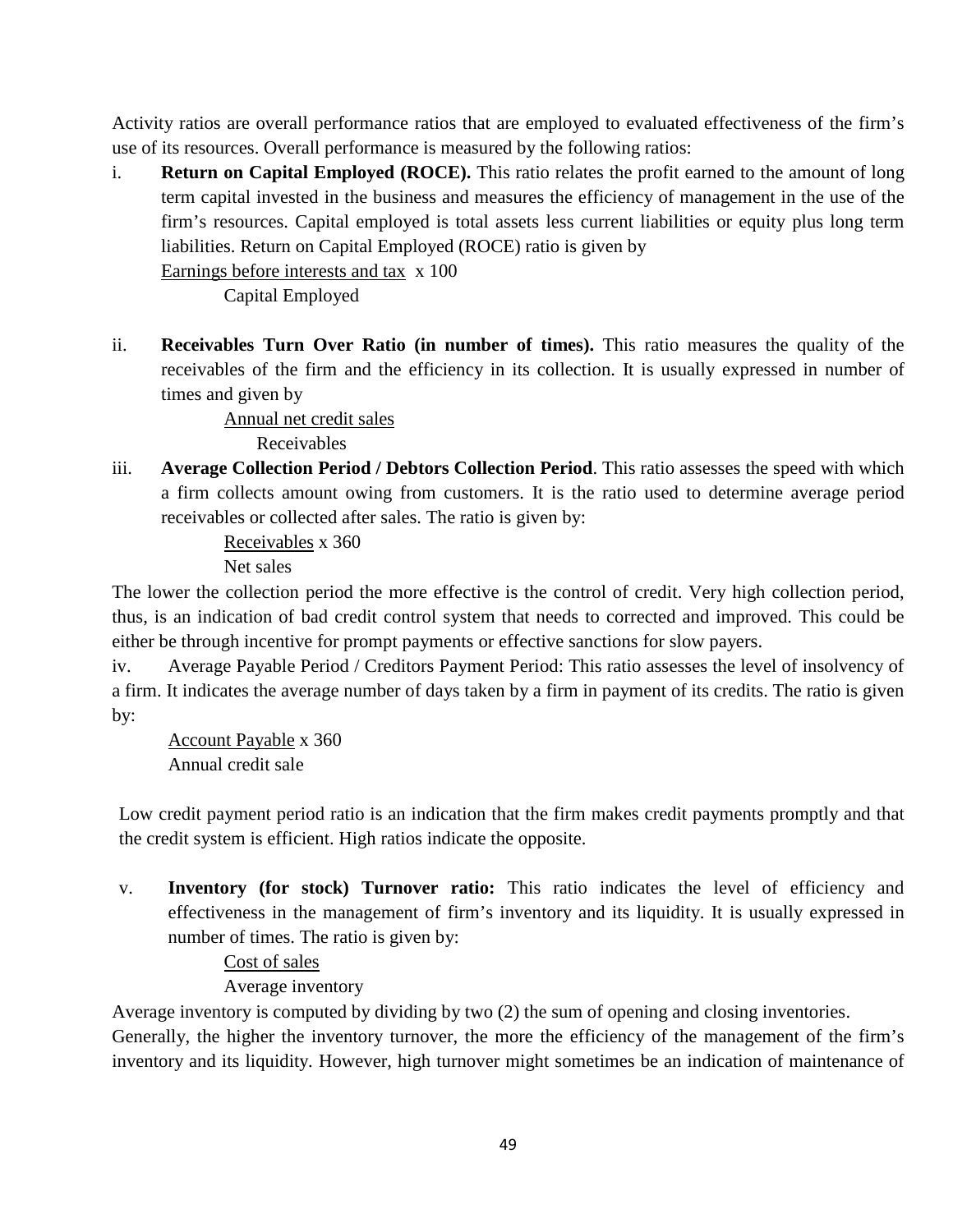too low a level of inventory and occurrence of frequent stock out. Low inventory turnover is often a sign of excessive, slow moving or obsolete items in inventory.

vi. **Current Asset Turnover:** This ratio measures the number of times current assets has been converted into sales. It is given by:

Sales

Total current assets

The higher the ratio, the more effective the revenue generation of a firm.

vi. Fixed Asset Turnover: This ratio reveals the efficiency in the employment of fixed assets in the generation of revenue. The higher the ratio, the better for the firm. It is given as:

Sales

Net Fixed assets

Other variations of activity ratios abound which could extend to ratios as: sales per employee, total asset turn over etc.

# **3.6 Limitations of Financial Ratios**

The followings are some of the limitations of financial ratios.

- Comparison of ratios among firms may be misleading as different firms operate under different social and economic conditions differs in their sizes or the nature of the business carried on and in their accounting methods.
- Inflation has a significant effect on the validity of this historical cost account and tends to render ratio analysis useless provision is made for adjustment to the inflated figure especially in trend analysis.
- Ratios are not a standard formula for judging the performance of a business. Many ratios are in common use and express standard relationships but are only a guide since management cannot be reduced to formula.
- Ratios are not a substitute for judgment. Management is produced with answers to its problems by ratios. In this connection a meaningful figure for comparison may be crucial. Unfortunately in some areas absolute standards have been adopted.
- Difficulties in selection of profit figures, different bases of stock valuation, depreciation charges and in valuating fixed assets, provide a serious threat to the usefulness of ratio.
- External analysis of profit figures, different bases sheet can be misleading because the picture at that particular moment of time may not be representative of the year as a whole.

# **SELF ASSESSMENT EXERCISE**

- 1. The ratios measuring management's overall effectiveness as shown by the returns generated on sales and investment are:
- a. Leverage ratios
- b. Profitability ratios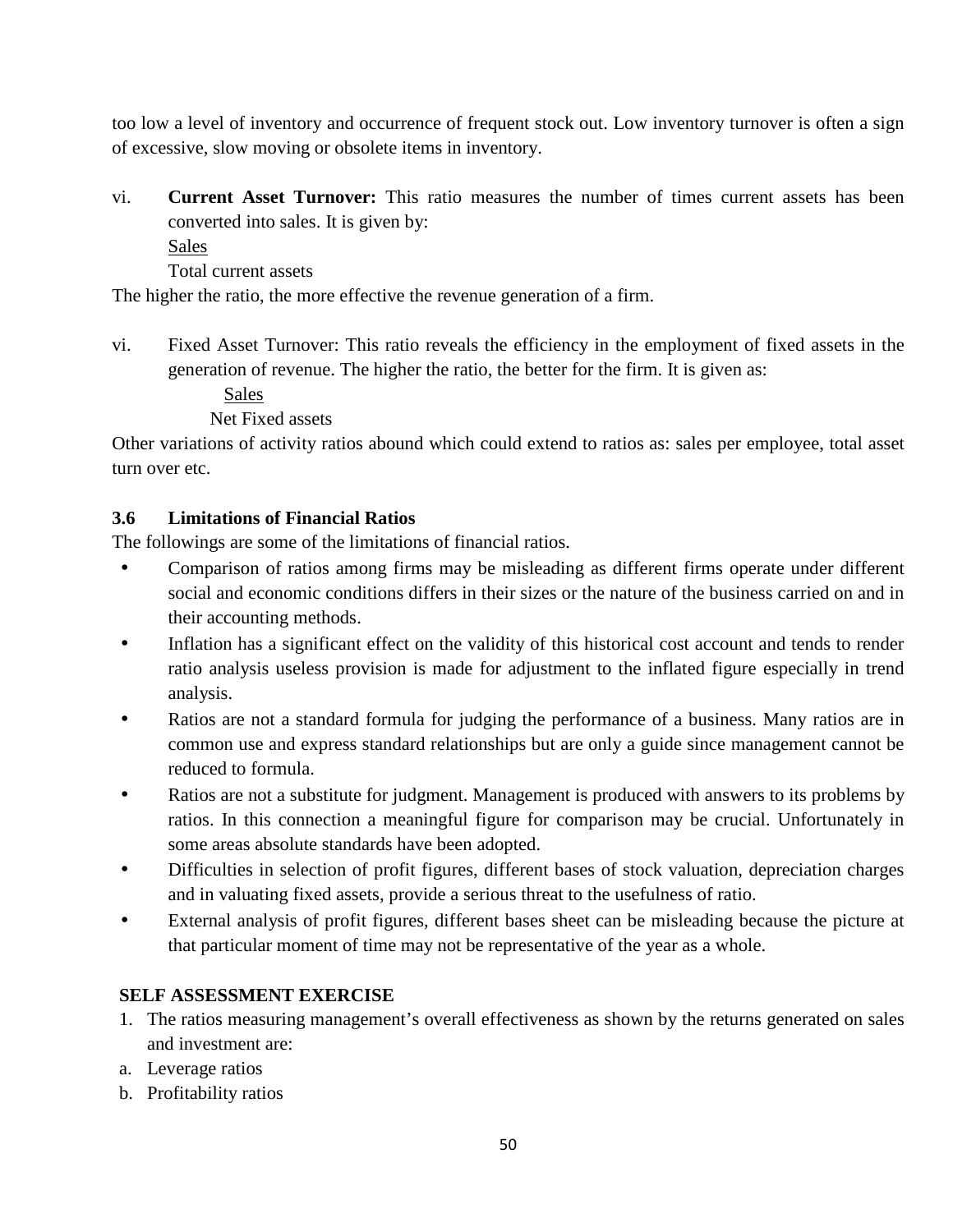- c. Activity ratio
- d. Liquidity ratio
- 2. Inventory turnover is defined as …………………divided by individuals
- a. Cost of goods sold
- b. Accounts receivable
- c. Gross profit
- d. Net operating income
- 3. The primary purpose of the current ratios is to measure a firm's
- a. Use of debt
- b. Profitability
- c. Effectiveness
- d. Liquidity
- e. None of these
- 4. Because inventories are less liquid than other current assets, the quick ratio is regarded as being a more stringent test of liquidity than the current ratio. True /false.
- 5. Other things being constant, (assuming an initial current ratio greater than 1.00) which of the following will not affect the current ratio?
- a. Fixed assets are sold for cash
- b. Long –term debt is issued to pay off current indebtedness
- c. Accounts receivables are collected
- d. Cash is used to pay off accounts payable
- e. A bank loan is obtained
- 6. The averages collection period is found by dividing……………………..with ………………….and then dividing average sales per day into accounts ………………..The average collection period is the length of time that a firm must want after making a sale before it receives………………………

## **4.0 CONCLUSION**

In this unit, you have learnt, in detail, nature of financial ratios, its classifications and ways they should be computed. Criteria for financial ratio assessment ware also discussed. We have tried to explain that financial ratios are used to assess the performance through computation of specific ratios from balance sheet and income statement of a firm and comparing them with standards to provide further information regarding specific aspect of the firm's operation. We also state that financial ratios should be used with care because of some inherent limitations, as limited in 3.6 above.

## **5.0 SUMMARY**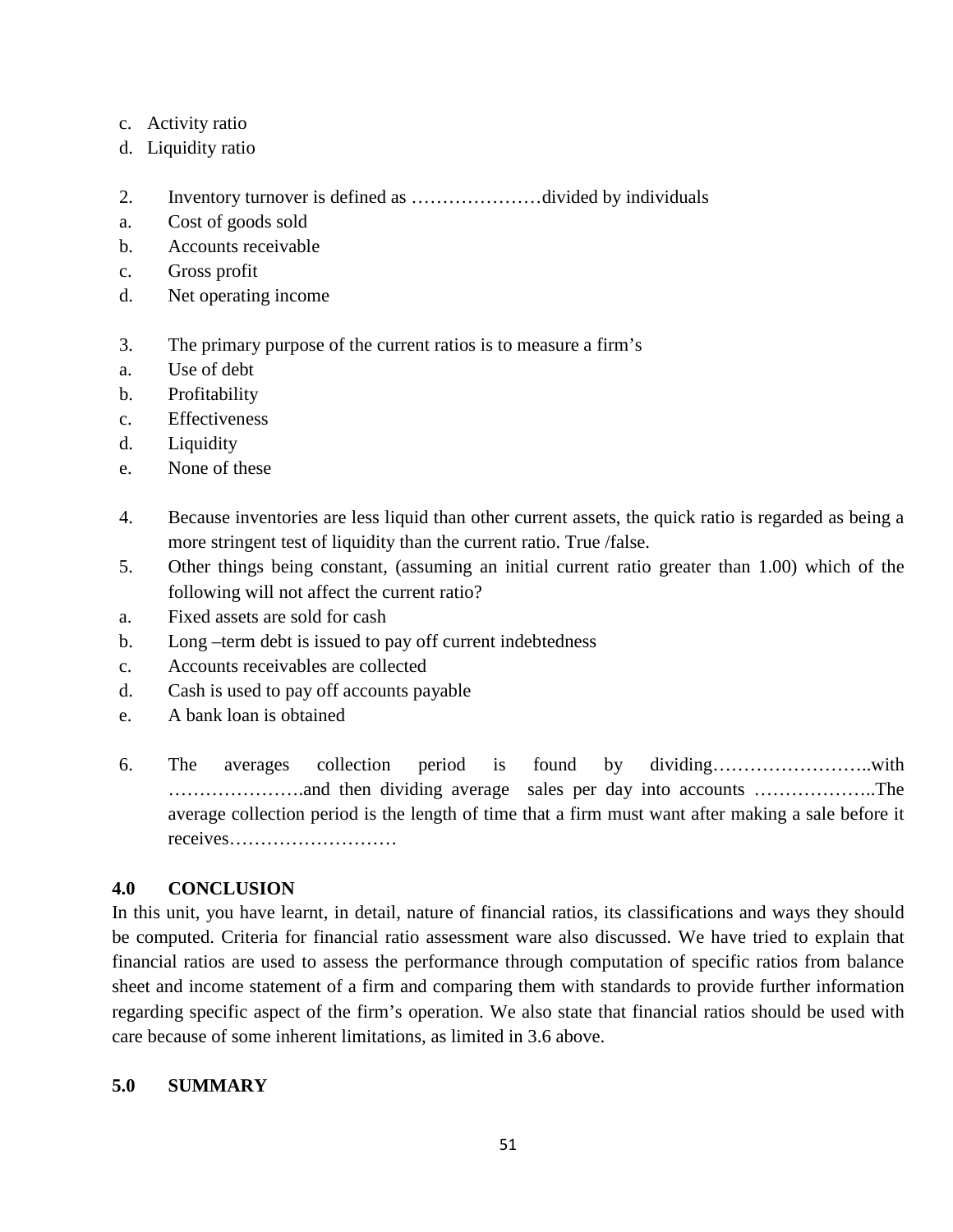In this unit we treated financial ratio were treated in details classification of ratios, norms for evaluation of computed ratios and illustrative example were given and discussed. This unit provides adequate background on the use of financial ratios, when used within its limitations, in the evaluation and prediction of the performance of an enterprise.

### **6.0 TUTOR –MARKED ASSIGNMENT**

- 1. Explain three major classifications of ratios and the significance of each to financial analysis.
- 2. What are the major limitations of ratio analysis?

## **7.0 REFERENCES /FURTHER READINGS**

Kurfi, A.K (2003). Principles of Financial Management, Kano: Benchmark Publishers Limited. Okwuosa, I (2005). Advanced Financial Accounting Mannual, Lagos: Arnold Consulting Ltd. Olowe, R.A. (1997). Financial Management: Concepts, Analysis and Capital Investments, Lagos, Briefly Jones Nig Limited.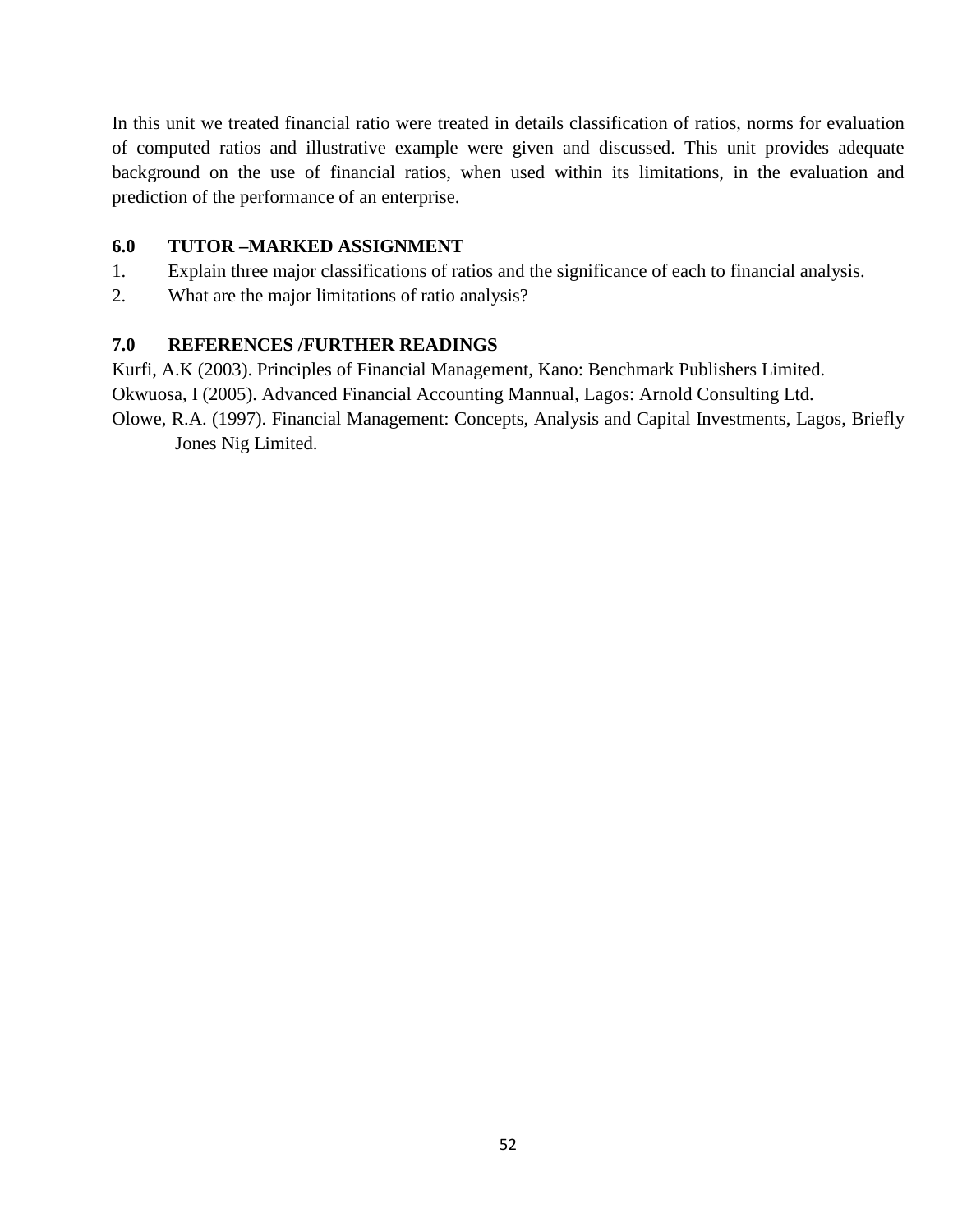# **UNIT 3 ANALYSIS OF FINANCIAL RATIOS**

### **CONTENTS**

- 1.0 Introduction
- 2.0 Objective
- 3.0 Main Content
	- 3.1 Computations of Financial Ratios
- 4.0 Conclusion
- 5.0 Summary
- 6.0 Tutor Marked Assignment
- 8.0 References/ Further Readings

# **1.0 INTRODUCTION**

In unit 2, we discussed in details the models (formulas) for the computation of ratios for financial analysis. We shall now attempt to compute these ratios using examples of financial statement. The computed ratios will, therefore, be analyzed and the relationship explained.

## **2.0 OBJECTIVES**

At the end of the studying of this unit, you should be able to:

- $\triangleright$  Compute financial ratios from financial statement
- $\triangleright$  Explain and establish relationship between the computed ratios
- $\triangleright$  State the importance of ratio in decision making.

# **3.0 MAIN CONTENT**

## **3.1 Computations of Financial Ratios**

To achieve our aim at this point, we shall use the example below to compute identified ratios in unit 2.

## **Self-Assessment Exercise**

The Balance sheet, trading /profit and loss account of Nauzo Business Company Ltd as a 31<sup>st</sup> December 2008 is as follow:

# **QUICK BUSINESS COMPANY LTD BALANCE SHEET AS AT 31st DECEMBER 2008**

|                                   | 2008  |       | 2007  |            |
|-----------------------------------|-------|-------|-------|------------|
|                                   | N'000 | N'000 | N'000 | N'000      |
| Fixed Assets (less Depreciation): |       |       |       |            |
| Land and Building                 |       | 166   |       | 120        |
| Motor vehicles                    |       | 80    |       | 80         |
| Plant and machinery               |       | 480   |       | <u>320</u> |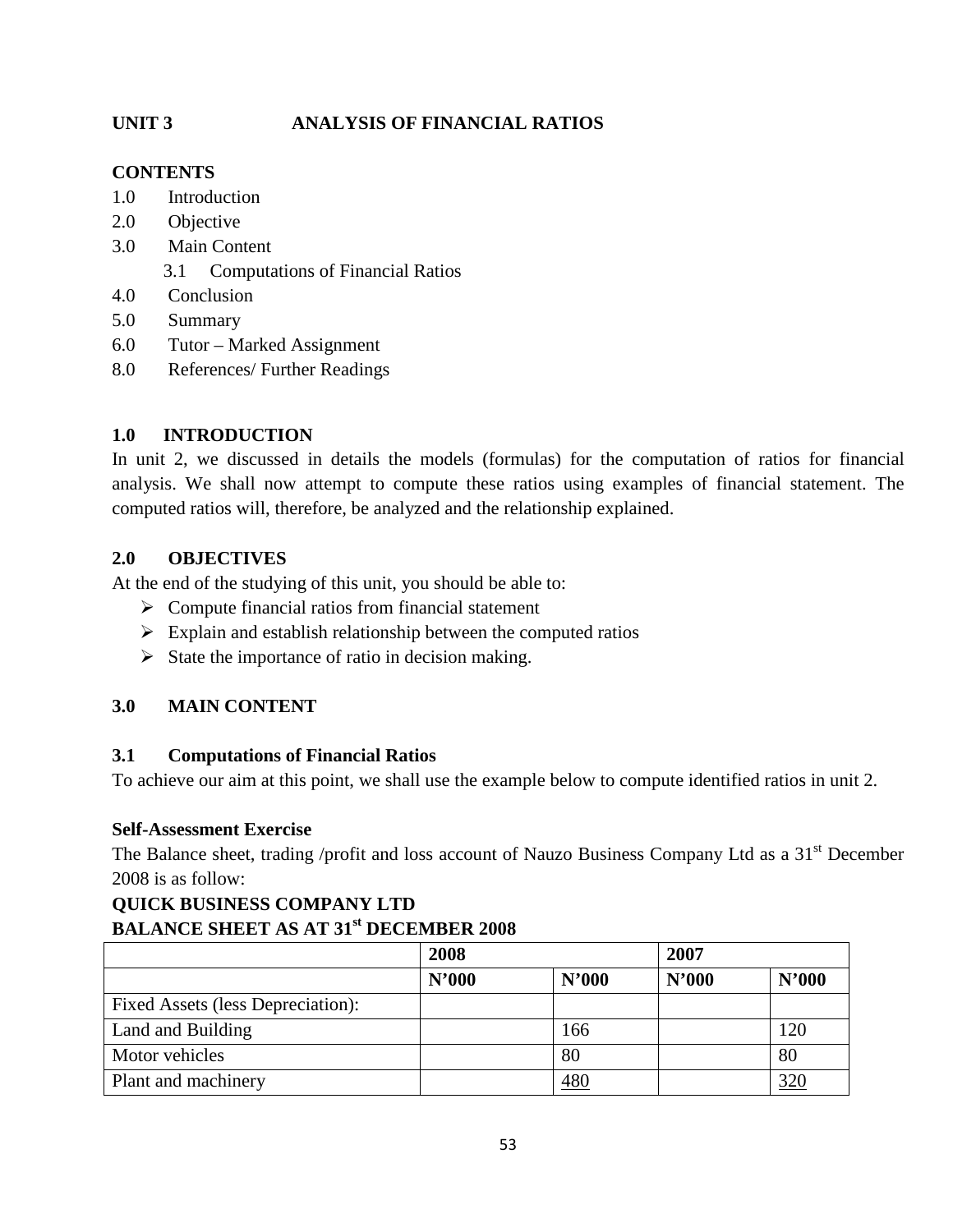|                                   |            | 726   |                  | 520 |
|-----------------------------------|------------|-------|------------------|-----|
| Current assets:                   |            |       |                  |     |
| <b>Stock</b>                      | 180        |       | 140              |     |
| Work in Progress                  | 134        |       | 92               |     |
| Debtors (less doubtful debts)     | 220        |       | 160              |     |
| <b>Bank</b>                       | 40         |       | $\underline{60}$ |     |
|                                   | 574        |       | 452              |     |
| <b>Less: Current Liabilities:</b> |            |       |                  |     |
| Creditors                         | 90         |       | 120              |     |
| Dividends payable                 | 60         |       | 40               |     |
| Taxation                          | 36         |       | 24               |     |
| <b>Bank</b> overdraft             | <u>104</u> |       | 52               |     |
|                                   | 290        |       | 236              |     |
| Networking capital                |            | 284   |                  | 216 |
| Net asset                         |            | 1,010 |                  | 736 |
| Financed by:                      |            |       |                  |     |
| Issued/paid capital               | 600        |       | 400              |     |
| <b>Reserves</b>                   | 166        |       | 100              |     |
| Profit and loss                   | 84         |       | 36               |     |
|                                   |            | 850   |                  | 536 |
| 10% Debenture                     |            | 160   |                  | 200 |
|                                   |            | 1,010 |                  | 736 |

### **QUICK BUSINESS COMPANY LTD**

# **TRADING AND PROFIT ACCOUNT FOR THE YEAR ENDED 31st DECEMBER, 2008**

|                      | 2008             |       |       |                |
|----------------------|------------------|-------|-------|----------------|
|                      | N'000            | N'000 | N'000 | N'000          |
| <b>Sales</b>         |                  | 3680  |       | 2888           |
| Land cost of sales:  |                  |       |       |                |
| Opening stock        | 232              |       | 180   |                |
| Purchases            | 2904             |       | 2218  |                |
|                      | 3136             |       | 2398  |                |
| Closing stock        | 314              | 2822  | 232   | 2166           |
| Gross profit         |                  | 858   |       | 722            |
| Less expenses        |                  | 694   |       | 606            |
| Net profit           |                  | 164   |       | 116            |
| Provision for tax    | 36               |       | 24    |                |
| Transfer to reserves | 20               |       | 16    |                |
| Proposed dividend    | $\underline{60}$ | 116   | 40    | 80             |
|                      |                  | 48    |       | $\frac{36}{5}$ |

# **Additional Information:**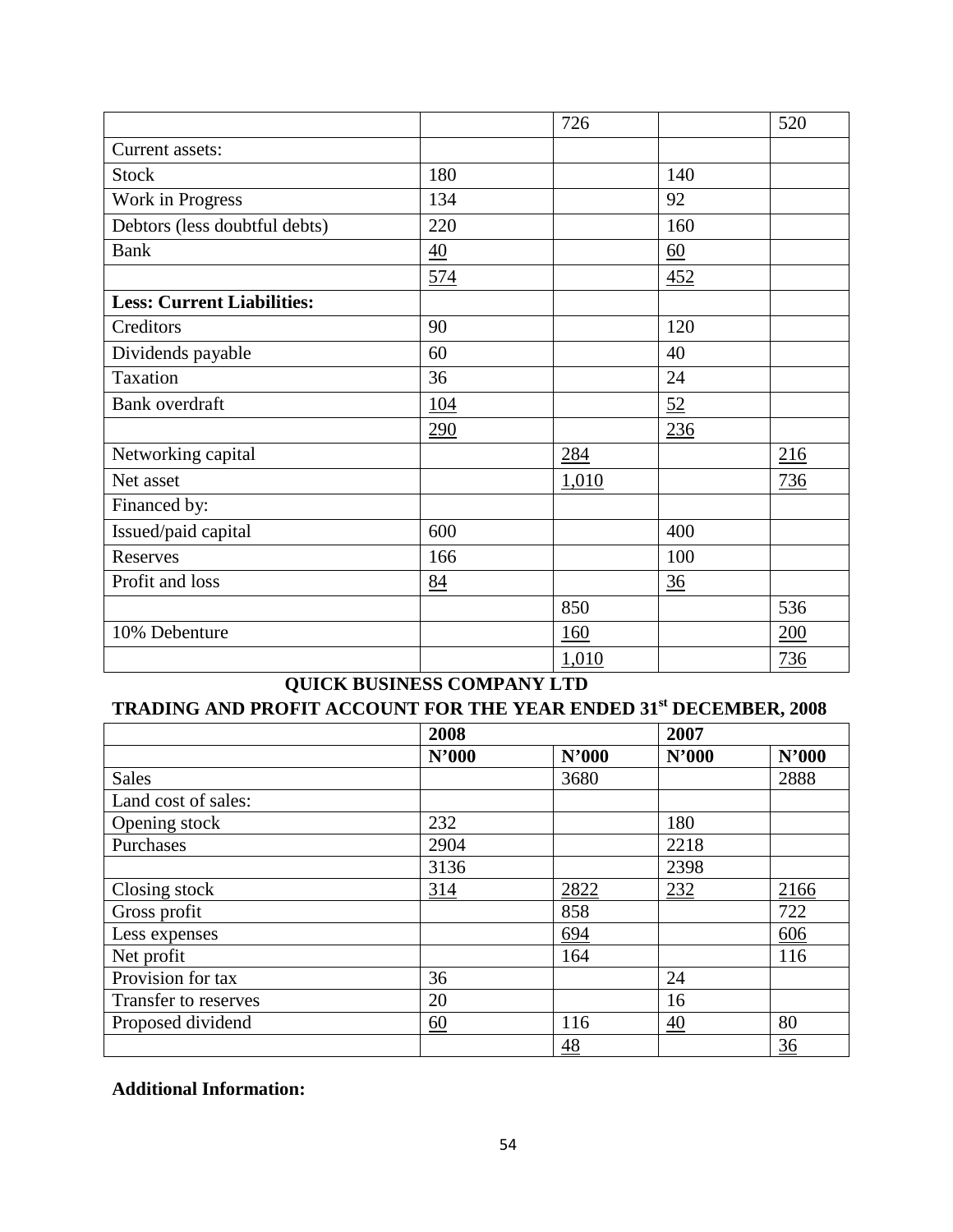- 1. The market price per share is as follows 2008 #1.50; 2007#1.45
- 2. Expenses include debenture interest as follows:
	- 2008 N16,000 2007 N20,000

### **Required:**

Define the following accounting ratio, compute and comment on the ratios of quick business company limited.

- i. Gross profit and net profit margin
- ii. Return on capital employed (ROCE)
- iii. Return on Equity (ROE)
- iv. Quick Assets ratio (Acid Test)
- v. Capital Gearing
- vi. Sales to debtors
- vii. Debt ratio
- viii. Total assets turnover
- ix. Earning yield
- x. Stock turnover.

### **Solution**

## **Gross Profit Margin**

| 2008     | $\equiv$ | 858000<br>3680000 | $(3,680 - 2,822) = 23.3\%$ |
|----------|----------|-------------------|----------------------------|
| $2007 =$ |          | 722000<br>2888000 | $(2,888-2166) = 25\%$      |

## **Net Profit Margin**

 $2008 = 164000 = 4.5\%$ 3680000

 $2007 = 116000 = 4.0\%$ 2888000

## **ii. Return on Capital Employed (ROCE)**

This ratio relates profit only to long term funds made up of equity shares capital, reserves and profits) preferences capital and debenture or loan stock.

| $ROCE =$ |  | Net profit before interest on long term loan |  |  |
|----------|--|----------------------------------------------|--|--|
|          |  |                                              |  |  |

|      |     |              | Total long term funds |           |
|------|-----|--------------|-----------------------|-----------|
| 2008 | $=$ | 164000+16000 | $=180000$             | $=17.8\%$ |
|      |     | 1010000      | 1010,000              |           |
| 2007 | $=$ | 116000+20000 | $=180000$             | $=18.5\%$ |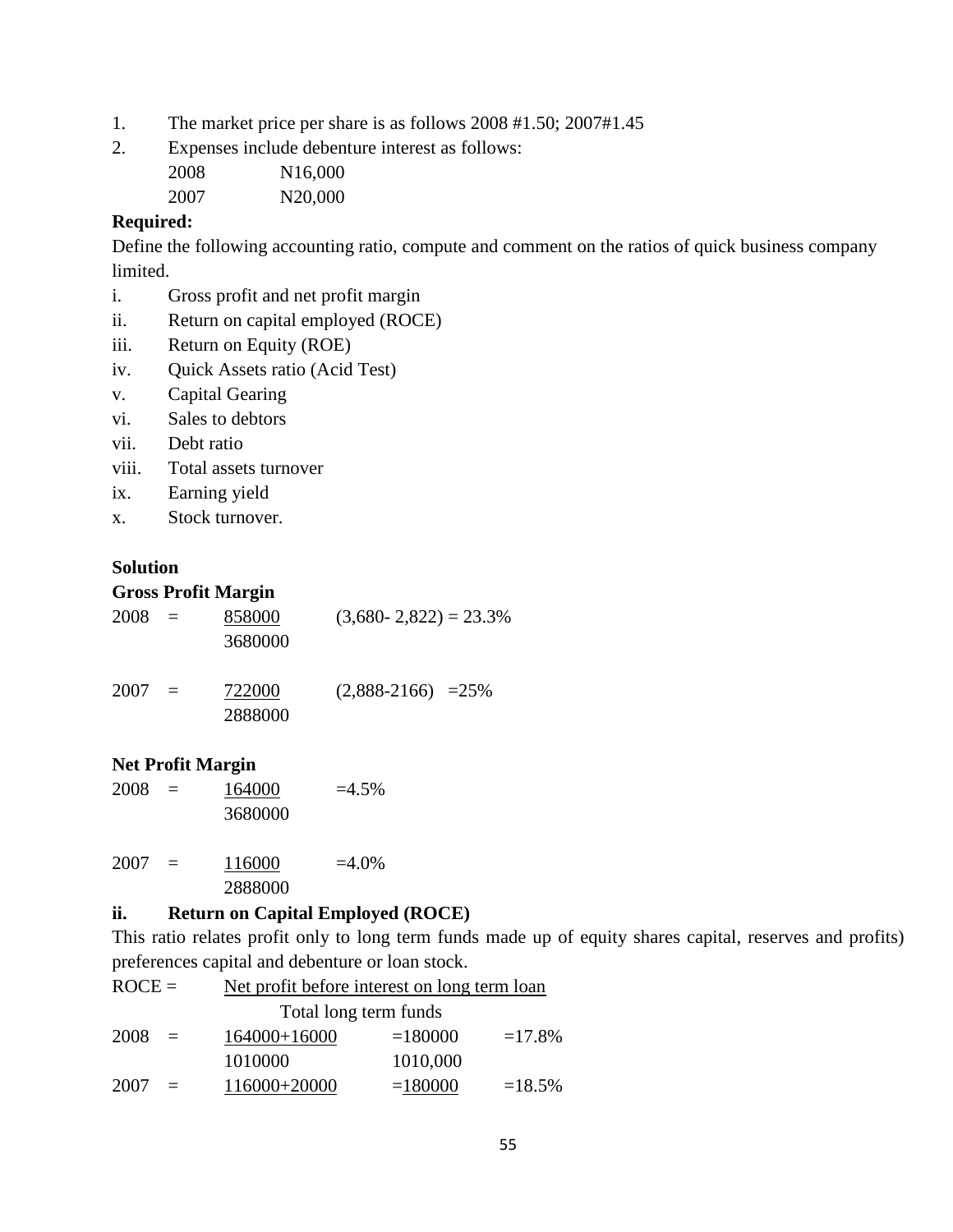736000 736000

This ratio is used in determining rate of returns on capital employed with a view to ensure efficient use of resources

# **iii. Return on Equity**

This is the ratio of net profit after tax to the total equity funds and it shows the efficiency with which the equity funds are employed.

$$
2008 = \frac{164000 - 3600}{850000} = \frac{128000}{850000} = 15.1\%
$$
  
2007 = 
$$
\frac{116000 - 24000}{536000} = \frac{92000}{536000} = 17.2\%
$$

iv. Quick asset ratio (acid test)

This is the ratio of current assets less inventories to current liabilities. The ratio indicates the capacity of the company to generate sufficient cash to discharge is short – term liabilities as they fall due.

 = Current Assets - stock Current liabilities  $2008 = 574000 - 180000 - 134000 = 260,000 = 0.91$ 290000 290,000  $2007 = 452,000 -140,000 - 92000 = 220000 = 0.93:1$ 236,000 236000

## **v. Capital Gearing**

This ratio measures total long term loans to equity funds. It gives a measure of the proportion of the long term capital that is funded by loan or debenture.

| 2008 | $=$ | 160000:850000 |     | 0.2:1  |
|------|-----|---------------|-----|--------|
| 2007 | $=$ | 200000:536000 | $=$ | 0.37:1 |

This indicates that a large proportion of the capital is provided by the equity shareh.olders

## **vi. Sales to Debtors**

The ratio measure the effectiveness of debt collection function

 $2008 = 3650000 = 16.7 \text{ times}$  220000  $2007 = 2888000 = 18 \text{ times}$ 160, 000

This connotes that the company is effective and efficient in cash collection.

### **vii. Debt Ratio**

The ratio measures the proportion of the company's total assets which are paid for by both long term and short term debts.

Debt ratio =  $Current$  liabilities + long term loans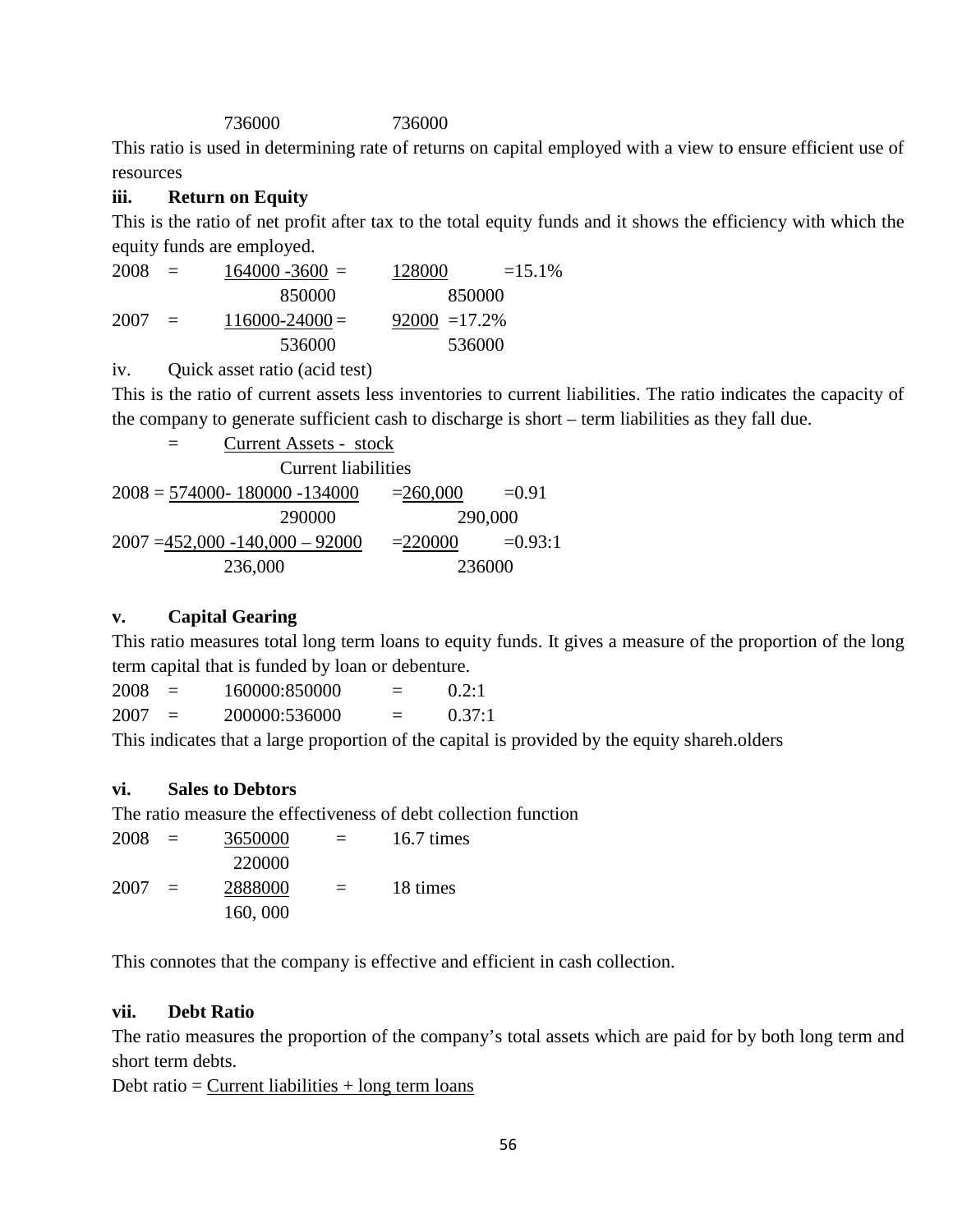Total assets  $2008 = 290,000 + 160000 = 450000 = 34.6\%$ 726000+574000 1300000

### **viii. Total Assets to Turnover**

This is the ratio that relates the assets employed to total sales

The computation is  $=$  Total Assets

**Sales** 

| 2008 | $\equiv$ | $(726+574)$ : 3680 = 13000:3680 | $=$ | 1:2.83 |
|------|----------|---------------------------------|-----|--------|
| 2007 | $\equiv$ | $(520+452):2888 = 972:2888$     | $=$ | 1:2.97 |

#### **Comment:**

The ratio indicates how the company has efficiently used it assets to generate its income.

#### **ix. Earnings Yields**

Earning yield is the ratio of the earnings per share to the market value of shares. Earnings per share is arrived at by dividing the net profit after tax by the number of shares.

Computation: earnings yield =Earnings per share

Market value of share

Earnings per share  $=$  Net profit after tax No of shares 2008 =  $(164000 - 36000)$  x  $1/1.5%$  600000  $=$  0.21 = 14%

400000

 1.5%  $2007 = (116000 - 24000) \times 1/1.45\%$ 

0.23% x 1/1.45

 1.45  $=$  15.86%

**Government:** This ratio is used to determine possible returns on investment in the company's share at the existing market.

#### **Stock Turnover**

Stock turnover relates the cost of sales to the average stock computation  $2008 = 2822000/2 = 2822000 = 10.33 \text{ times}$ 

57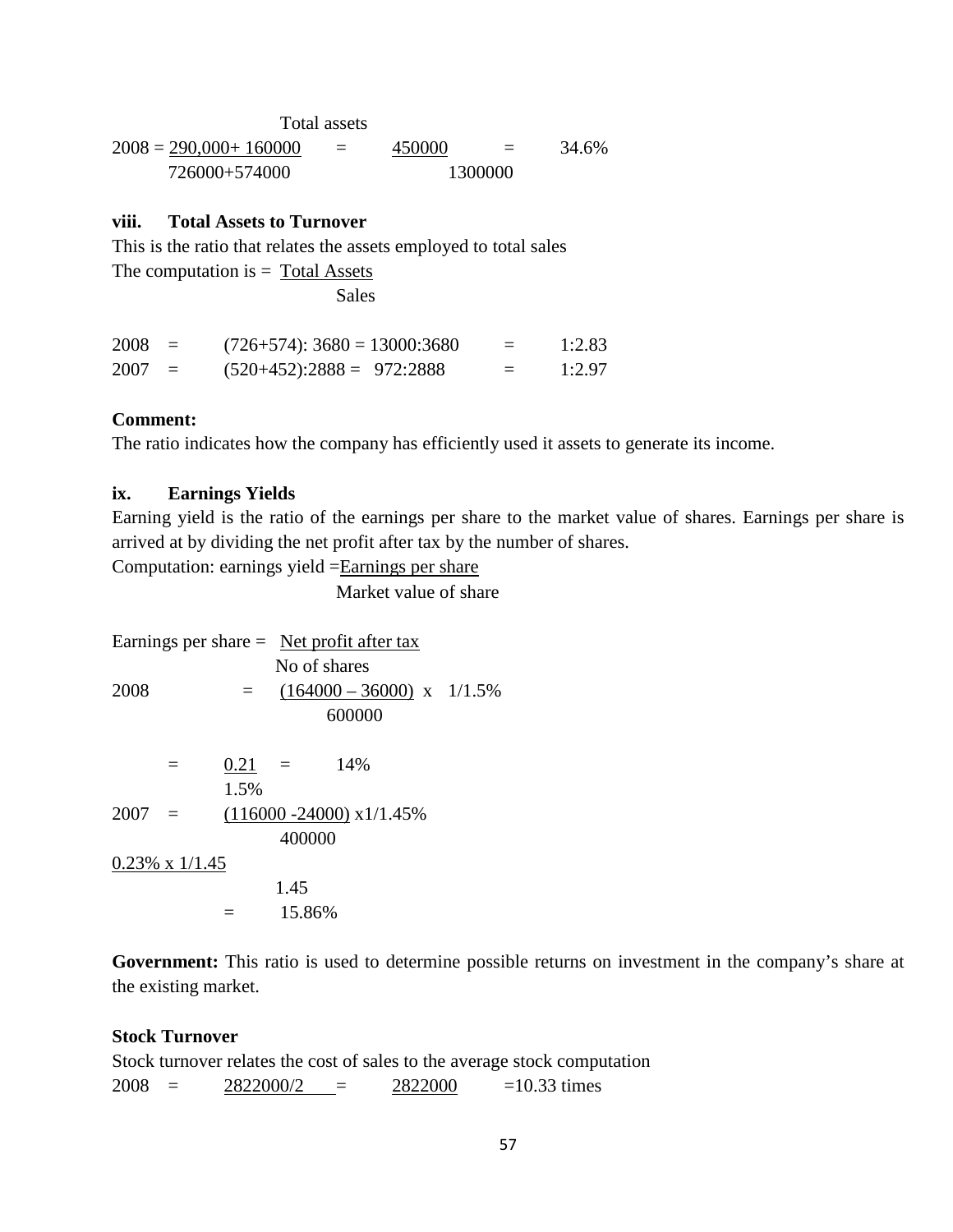|                  | $(232000+314000)$                      | 273000  |                |
|------------------|----------------------------------------|---------|----------------|
| 2007<br>$\equiv$ | 2166000/2<br>$\mathbf{r} = \mathbf{r}$ | 2166000 | $=10.51$ times |
|                  | $(180000+232000)$                      | 206000  |                |

**Comment:** The stock turnover ratio gives the number of times the average stock holding of the company could be utilized in meeting the supply of its products for sales.

### **4.0 CONCLUSION**

In this unit, Computations of financial ratios has been demonstrated using specimen financial statement. It should be noted that no one single question would provide figures for computation of all identified ratios. Hence only ratios that values for their variables could be determined should be computed for examination and practical purposes. This is because companies vary in characteristics as such content of financial statement /reports differ.

### **5.0 SUMMARY**

Unit 2 discussed the theory and models for computation of ratios. This unit provide illustrative example on the computations and analysis of the ratios. It is expected that with this adequate illustration on the computation of ratios, you should be able to apply it to guide decision making.

### **6.0 TUTOR – MARKED ASSIGNMENT**

This profit and loss account and balance sheet of Abubakar Nigeria plc. as at 31<sup>st</sup> December, 2007 and 2008 are as follows:

|                                          | 2008       | 2007      |
|------------------------------------------|------------|-----------|
|                                          | N'000      | N'000     |
| Turnover                                 | 2713285    | 3089973   |
| Cost of sales                            | (1907419)  | (1954626) |
| Gross profit                             | 805866     | 1135347   |
| Operating expenses                       | (664, 738) | (553645)  |
| Trading profit                           | 141128     | 581702    |
| <b>Exceptional</b> items                 | 176157     | (5848)    |
| Other income                             | 72859      | 37085     |
| Interest charges                         | (105976)   | (80273)   |
| Profit on ordinary activities before tax | 284168     | 532666    |
| Tax on ordinary activities               | (69938)    | (191265)  |
| Profit on ordinary activities after tax  | 214230     | 34191     |
| Debenture redemption                     |            | (10000)   |
| Dividend proposed                        | (132875)   | (199313)  |
| Retain profit for the year               | 81355      | 132088    |
| Reserve at the beginning of the year     | 464434     | 332364    |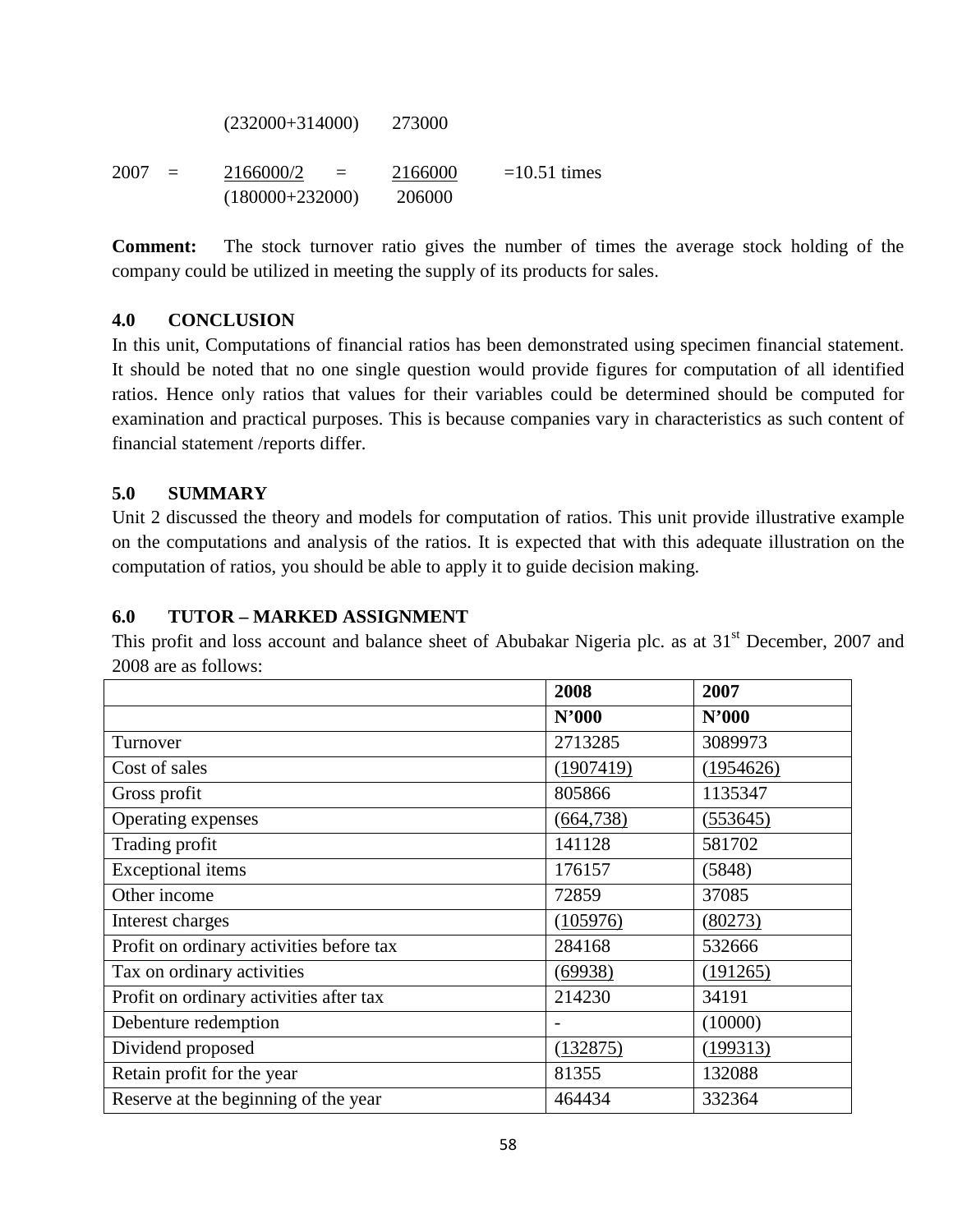| Transfer from redemption reserve | 40000 | -      |
|----------------------------------|-------|--------|
| Transfer to general reserve      | 58789 | 464434 |

# **Balance Sheet as at 31st December**

|                                       | 2008      | 2007      |
|---------------------------------------|-----------|-----------|
|                                       | N'000     | N'000     |
| <b>Fixed Assets</b>                   | 260,739   | 248609    |
| Long term investment                  | 160       | 160       |
|                                       | 260899    | 248769    |
| <b>Current Assets</b>                 |           |           |
| <b>Stocks</b>                         | 1456182   | 138073    |
| Debtors                               | 579876    | 310322    |
| Bank and cash balances                | 525574    | 79059     |
|                                       | 2561632   | 2489454   |
| Creditor: (Due within one year)       | 1479217   | (1557347) |
| Creditor(Due after one year)          | (10795)   | (8700)    |
| Provision for liabilities and charges | (258701)  | (179713)  |
|                                       | 1073818   | 992463    |
| Capital and reserves                  |           |           |
| Called up share capital @ 50k each    | 332188    | 332188    |
| Reserves                              | 174630    | 660275    |
|                                       | 1973818   | 992463    |
| Market price of shares                | 45k share | 60k/share |

You met the M.D and financial controller of Abubakar Nigeria plc. to discuss the figures, and they explained that the reduction in trading profit was due to various adverse economic, infrastructural and socio – political factors prevalent in 2008.

You are required to:

- 1. Compute the following ratios for 2007 and 2008.
- i. Gross profit margin
- ii. Return on capital employed
- ii. Net profit margin
- iv. Current ratio
- v. Liquid ratio
- vi. Debtors collection period
- vii. Proprietary ratio
- viii. Earnings per share
- ix. Dividend per share
- x. Price earnings ratio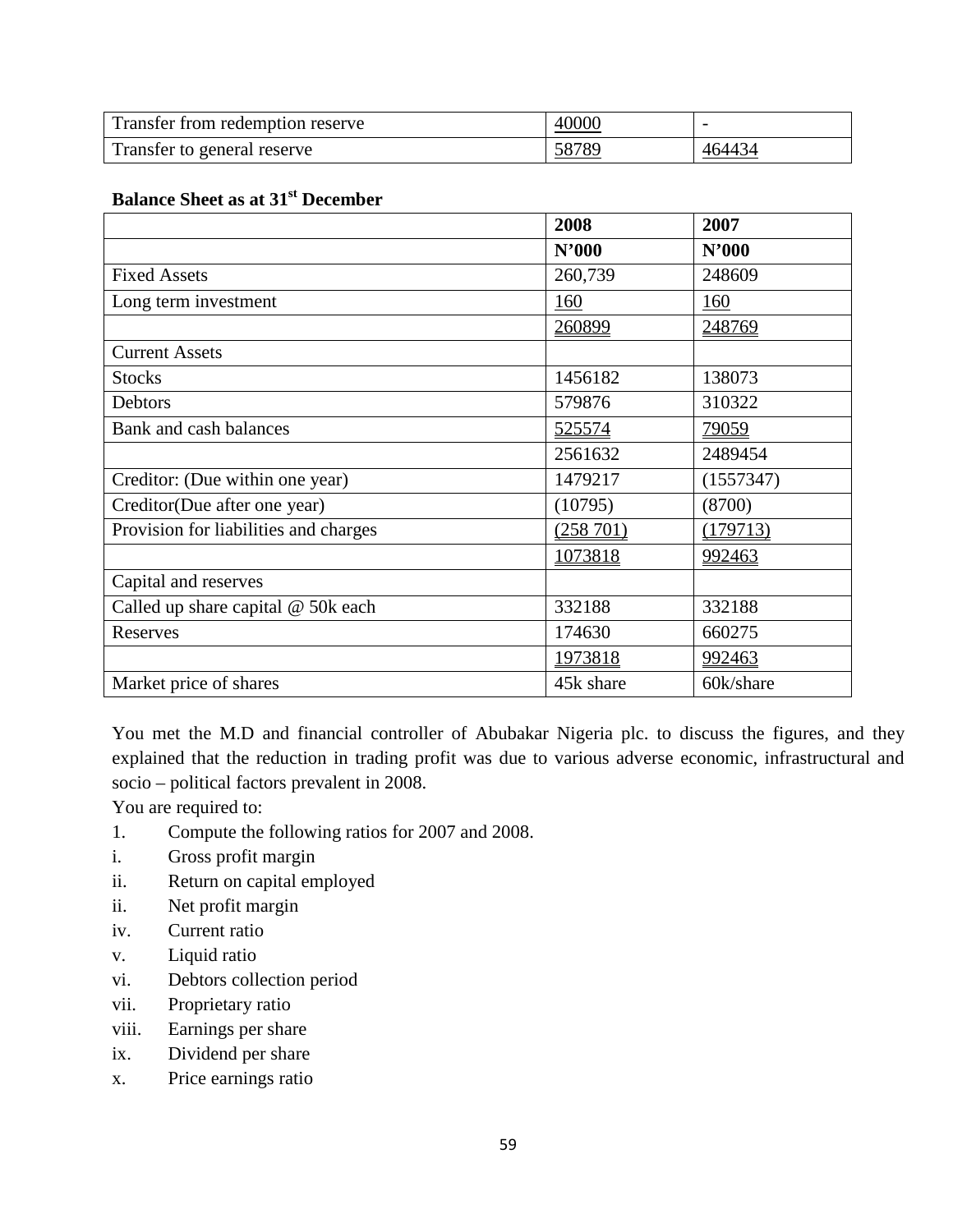- 9.0 Based on the ratio computed in (a) above comment on the company's profitability and liquidity position.
- 10.0 Indicate the measures the company should take to improve the collection of debts and cash flow under the central and accounting information you would require for this purpose.

### **7.0 REFERENCES/ FURTHER READINGS**

Okwuosa, I (2005). *Advanced financial Accounting Manual,* Lagos: Arnold Consulting Ltd.

Olowe, R.A. (1997). *Financial Management: Concepts, Analysis and Capital Investments,* Lagos, Briefly Jones Nig Limited.

Omolehinwa, A. (2001). *Work out Corporate Finance 2nd ed,* Lagos: Panaf Publishing Inc.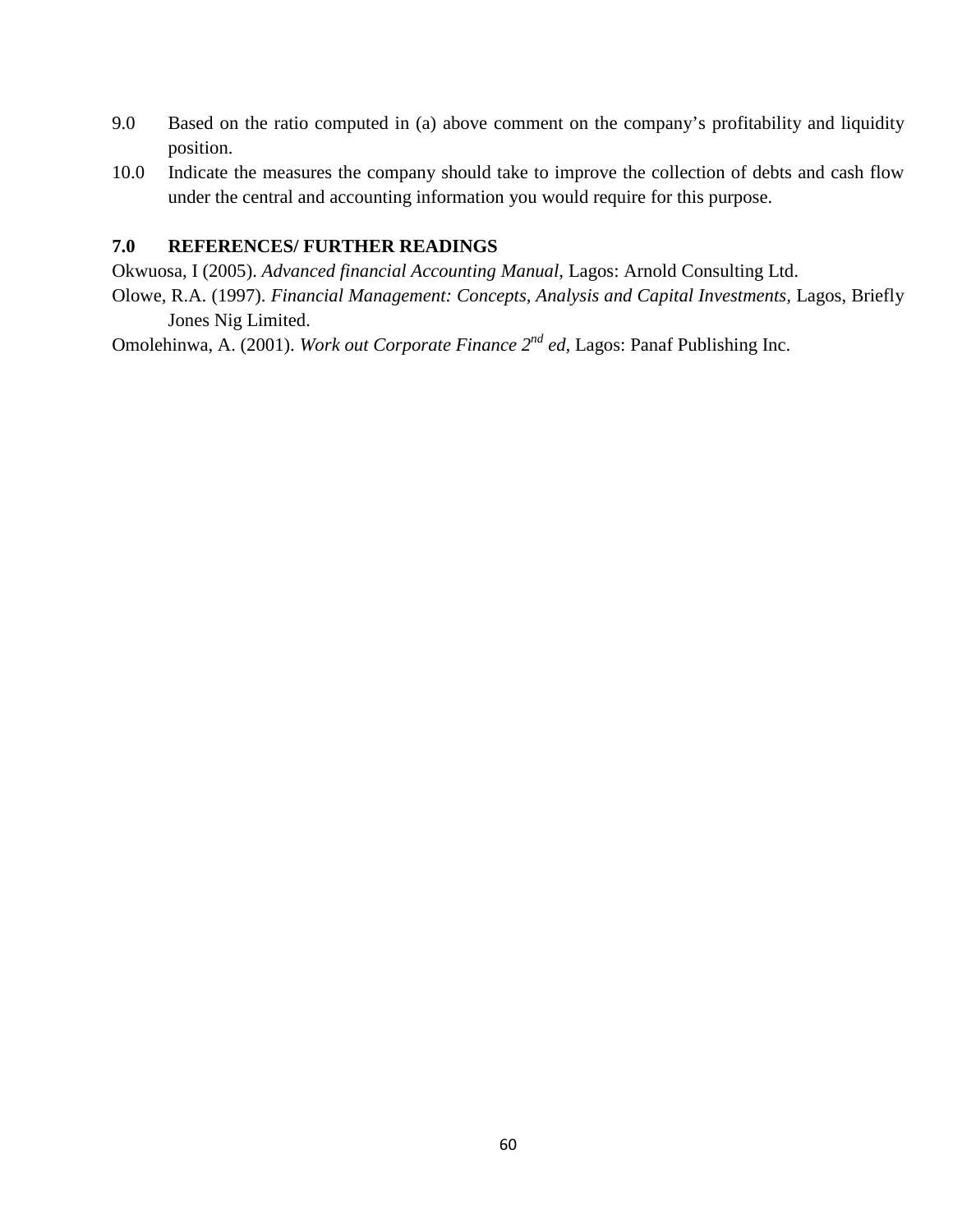## **UNIT 4 FINANCIAL PLANNING AND GROWTH**

### **CONTENTS**

- 1.0 Introduction
- 2.0 Objectives
- 3.0 Main Content
	- 3.1 What is Financial Planning?
- 3.2 What Can Planning Accomplish
- 3.3 External Financing and Growth
- 4.0 Conclusion
- 5.0 Summary
- 6.0 Tutor Marked Assignment
- 7.0 References / Further Readings.

# **1.0 INTRODUCTION**

A lack of effective planning is normally cited as reason for financial distress and failure. As we will develop this unit, you will see that long term planning is a means of systematically thinking about the future and anticipating possible problems before they arrive planning is a process that at best helps the firm avoid stumbling into the future backwards. Financial planning establishes guidelines for with the major elements of a firm's financial and investment policies without examining the different components of the policies in detail.

## **2.0 OBJECTIVES**

After studying this unit, you should able to:

- Explain the two dimensions of the financial planning process.
- Explain the role of financial planning
- Understand the basic components of a financial plan
- Discuss the relative importance of external financing and growth to firms.

## **3.0 MAIN CONTENT**

## **3.1 What is Financial Planning**

Financial planning shows the way in which financial goals are to be achieved. A financial manager. We have discussed earlier in the previous unit that, the appropriate goal is, increasing the market value of the owners' equity of course, if a firm is successful in doing this, then growth will usually result. Growth could be said to be a desirable consequence of good decision making but not an end unto itself. Growth will be discussed became rates of growth are commonly used in the planning process. As we will see,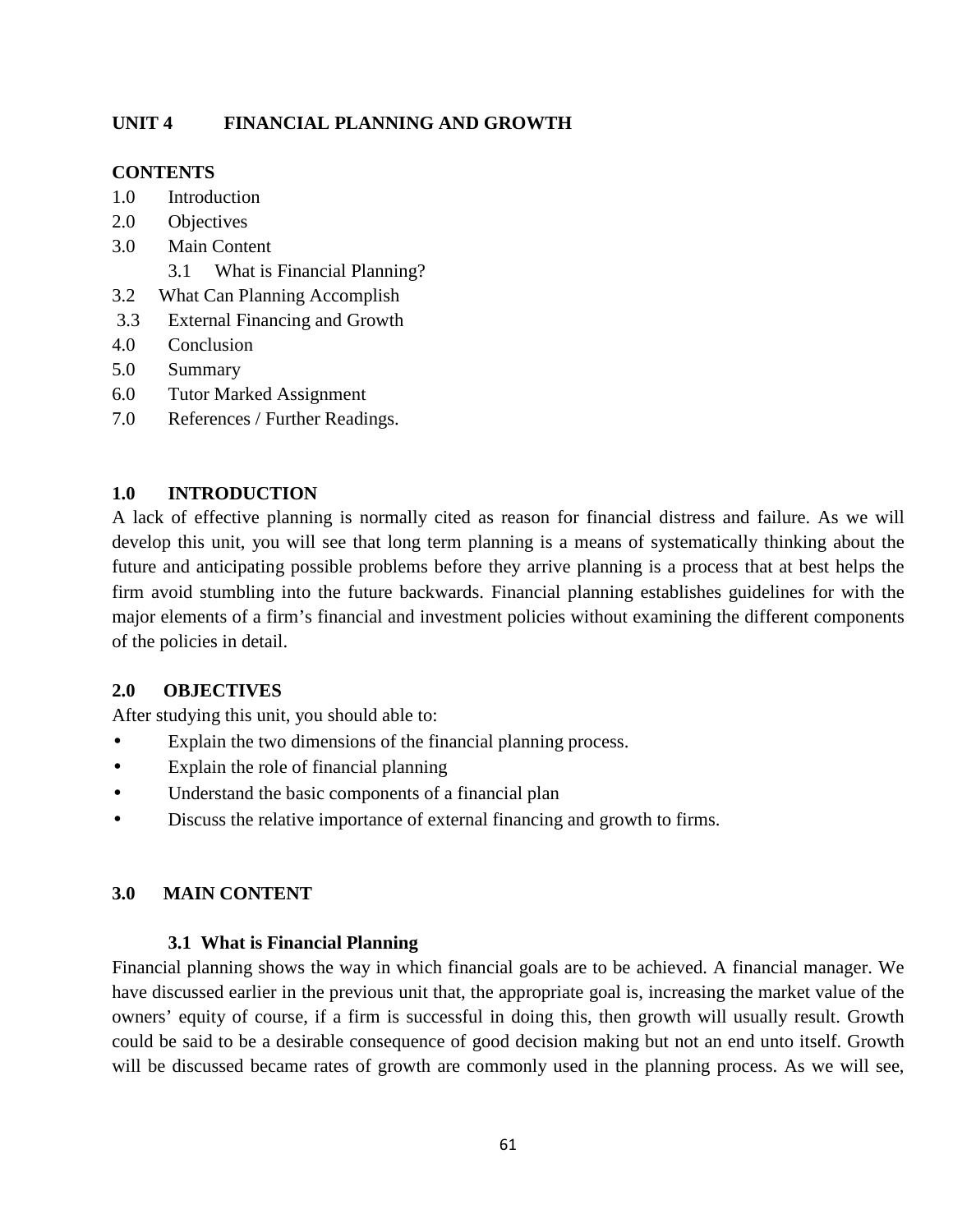growth is a convenient means of summarizing various aspects of a firm's financial and investment policies.

### **3.1.2 Dimensions of Financial Planning**

In planning, for the future, the long run and the short run are mostly used. The short run normally spans for the period of 12 months while the long run spans two – ten years. This time period is called the Planning Horizon and it is the first dimension of the planning process.

In another scenario, when making financial planning, all the investments and projects a firm is willing to undertake is summed up. In other words, all the smaller investment proposals of each operational unit are added up and treated as one big project. This process is called Aggregation. The level of aggregation is the second dimension of the planning process that needs to be determined.

Once the planning horizon and level of aggregation are established, a financial plan requires inputs in the firm of alternative sets of assumptions about important of an organization prepare three alternative business plans for the next three to ten years using:

- a. A worst case
- b. A normal case
- c. A best case

### **3.2 What Can Planning Accomplish**

Because we know that a company will spend a lot of time examining the different scenarios that will become the basis for the company's financial plan, it seems reasonable to ask what the roles of financial planning are.

- **1. Examining Interactions:** The financial plan must make simple the linkages between investment proposals for the different operating activities of the firm and the financing choices available to the firm. For example, it an organization is planning to undertake new projects, where will the financing be obtained to pay for this activity?
- **2. Exploring Options:** financial plans enable a firm to look at other opportunities that can be growth. Both investment and financing options can be explored and their impact on the firm's shareholders can be evaluated. And from there, a firm can answer questions concerning its future lines of business and financing arrangement as it throws on its face.
- **3. Avoiding Surprises:** Financial planning should identify what may happen to the firm if different events take place. In particular, it should address what actions the firm will take if things go seriously wrong. Thus, one of the purposes of financial planning is to avoid surprises and develop contingency plans. Thus, a lack of planning for sales growth can be a problem for even the biggest companies.
- **4. Ensuring Feasibility and Internal Consistency:** Some of the goals of a firm may be ranging from increase in market share, return on equity, financing leverage and so on. A times, it may somewhat difficult to determine the links between different goals and different aspects of a firm's business. Financial plan does not only make these links simple but it unifies the structure of reconciling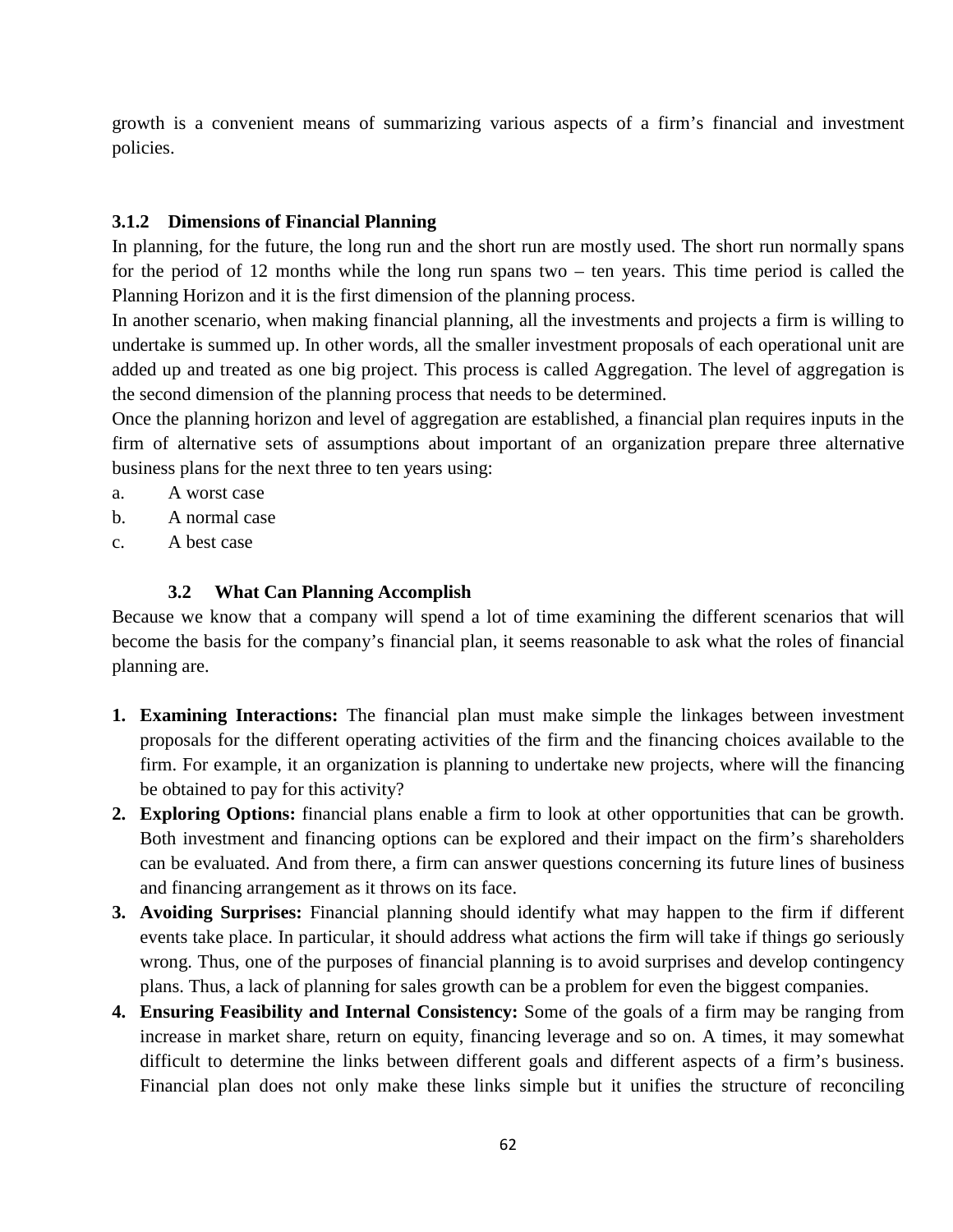differing goals and objectives. In other words, financial planning is a way of verifying that the goals and plans made with regard to specific areas of firms.

The most important benefit of planning process is that it forces management to think about goals and to establish priorities. The future in actual sense is really unknown what we can do is to establish the direction we want to pursue our goals and take some guesses at what we may likely encounter in the course of pursuing these goals. It we do a good job, then we won't be caught off guard when the future rolls around.

#### **3.3 External Financing and Growth**

There is an interrelationship between external financing and growth. All things being equal, the higher the rate of growth of sales or assets, the greater will be the need for external financing. In this unit, we will look at the firm's financial policy as given and then examine the relationship the financial policy and the firm's financial policy as given and then examine the relationship the financial policy and the firm's ability to finance new investments and thereby grow.

Again, we want to emphasize that we are focusing on growth not because growth is an appropriate goal but because is simply a convenient way of examining the interactions between investment and financing decisions.

**The Internal Growth Rate:** Before discussing on the external financing and growth, we should bear it in mind that there is a first growth rate, which is the maximum growth rate that can be achieved with no external financing of any kind. This is called internal growth rate because this is the rate the firm can maintain with internal financing, what this means is that the required increase in asset is equal to the addition to retained earnings and external financing is zero.

#### **External Financing Needed (EFN) and Growth**

One major thing that needs to establish is that there exist an relationship between EFN and growth in several instances, it was found out that organizations experience rapid growth rates with increase in debt equity ratio (EFN). And a decline in extend financing will drastically reduce growth rate. Researches have also shown that a firm runs a cash surplus or deflect is dependent on growth rate.

#### **The Sustainable Growth Rate**

We have established or discussed earlier that if a firm wishes to grow more rapidly, than external financing must be arranged. The second growth rate of interest is the maximum growth rate a firm can achieve with no external equity financing while it maintains a constant debt – equity ratio. This rate is known as sustainable growth rate because it is the maximum rate of growth a firm can maintain without increasing its financial leverage.

#### **Determinates of Growth**

Overtime, it has been observed that one remarkable ratio in determining firm's sustainable growth is return on equity (ROE). It therefore becomes important that factors use in determining ROE is also important determinate to growth rate.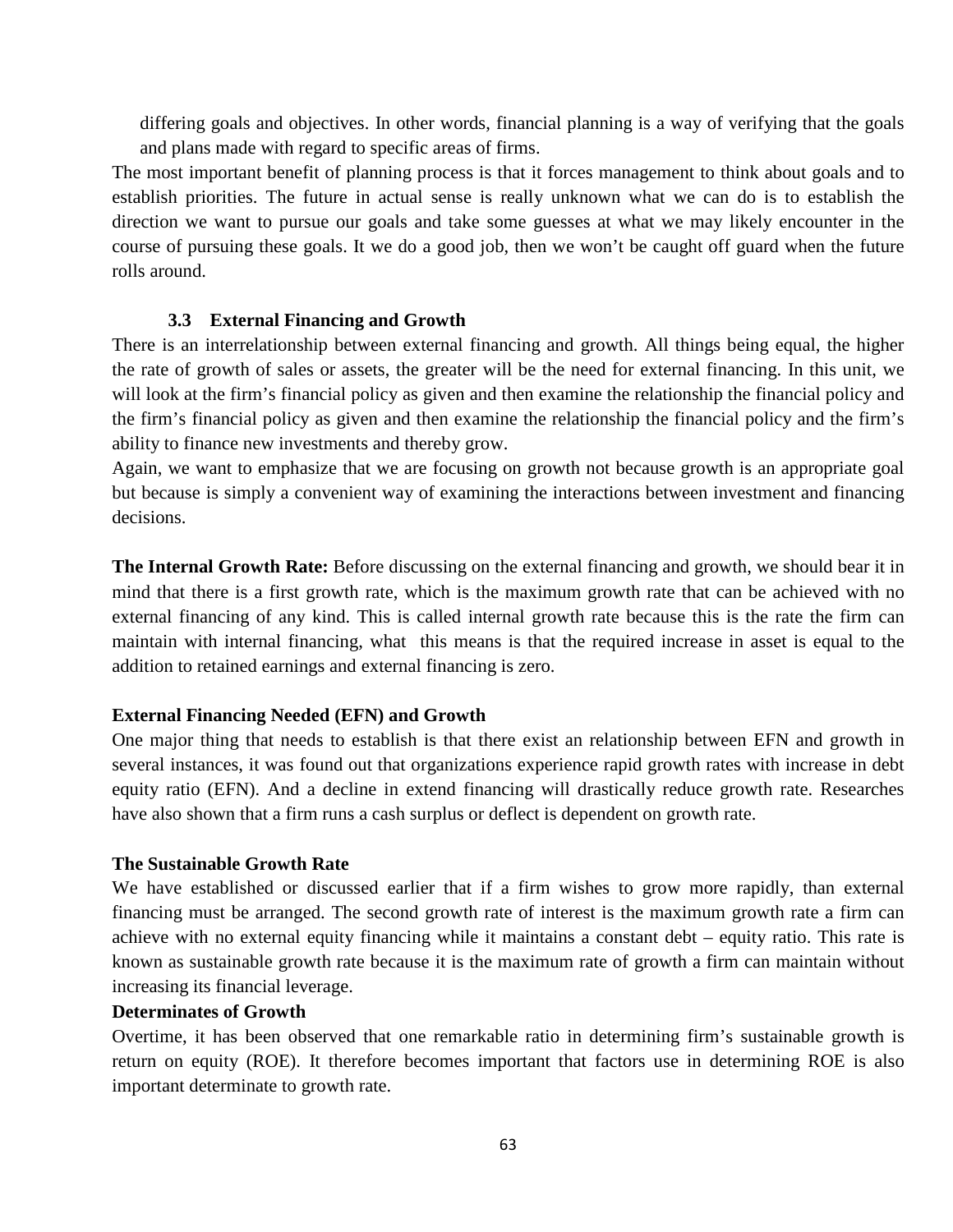ROE (Return in Equity) =  $Profit$  margin x Total asset

Turnover x Equity multiplier

If we examine our expression for the sustainable growth rate, we see that anything that increases ROE top bigger and the bottom smaller. Increasing the plow black ratio will have the same effect.

Putting it all together, what we have is that a firm's ability to sustain growth depends explicitly on the following four factors:

- 1. **Profit Margin:** An increase in profit margin will increase the firm's ability to generate funds internally and thereby increase its sustainable growth.
- 2. **Dividend policy:** A decrease in the percentage of net income paid out as dividends will increase the retention ratio. This increases internally generated equity and thus increases sustainable growth.
- 3. **Financial Policy:** An increase in the debt equity ratio increase the firm's financial leverage. Because this makes additional debt financing available, it increases the sustainable growth rate.
- 4. **Total asset turnover:** An increase in the firm's total asset turnover increases the sales generated for each dollar in assets. This decreases the firm's need for new assets as sales grow and thereby increases the sustainable growth rate. Notice that increasing total asset turnover is the same thing as decreasing capital intensity.

# **4.0 CONCLUSION**

Financial planning is not just a mechanical activity; otherwise, it will focus on wrong things. In actual sense, plans are formulated in terms of growth target. It is true that financial planning models may not ask the right questions because it relies on accounting relationships rather than on financing relationships. However, it must be very clear to note that financial planning is an interactive process i.e. plans are created, examined and modified.

# **5.0 SUMMARY**

In this unit, we have discussed that financial planning forces the firm to think about the future, also discussed features of planning process, what financial planning can accomplish and the relationship between growth and financing needs.

## **Self-Assessment Exercise**

- 1. What are the determinate of growth?
- 2. What are the two dimensions of the financial planning process
- 3. In this unit, we established that financial planning establishes guidelines for charge and in a firm.

## **6.0 TUTOR MARKED ASSIGNMENT**

- 1. What is financial planning?
- 2. Why should firm draw up financial plan?
- 3. What are the basic components of a financial plan?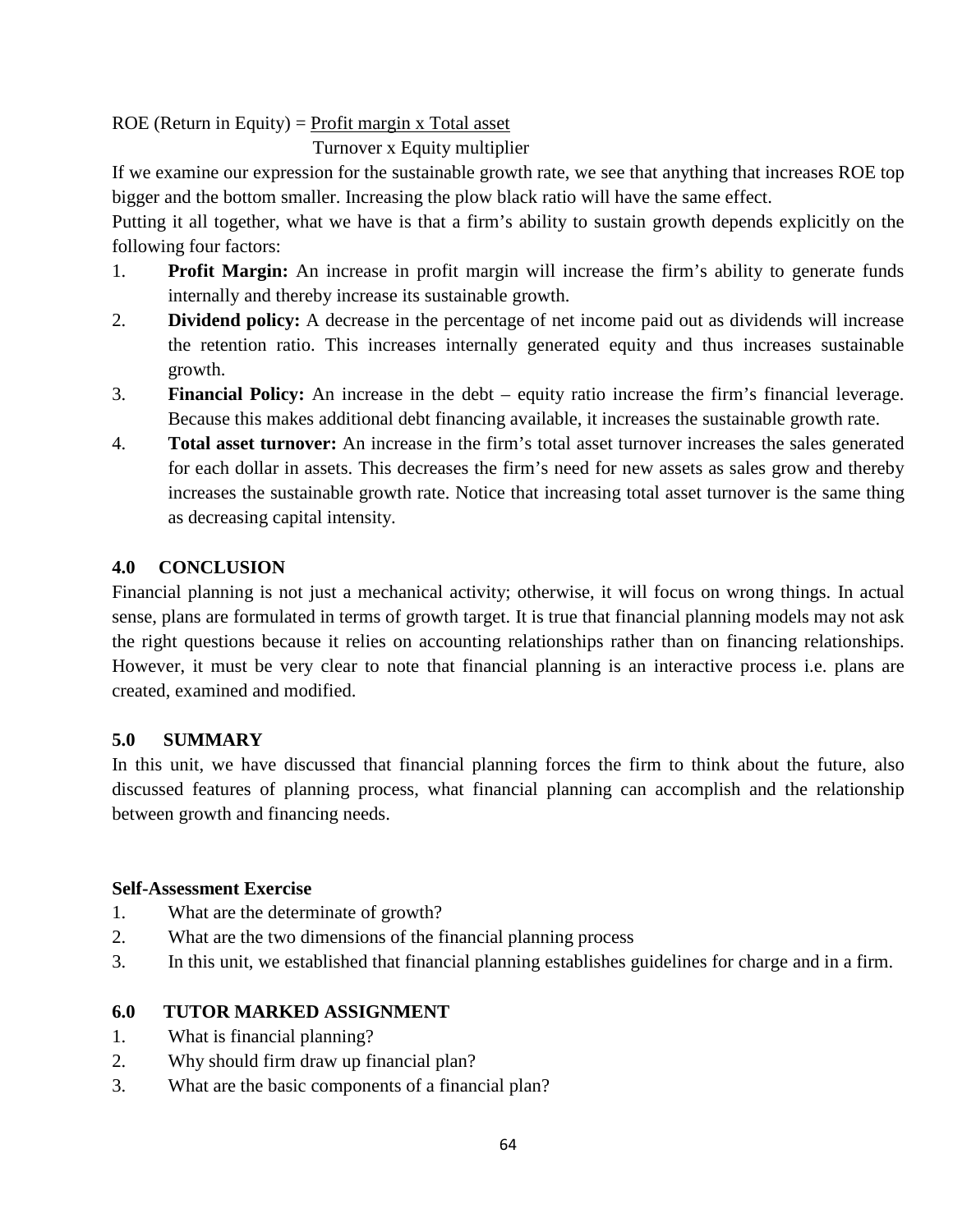4. How is a firm's sustainable growth related to its accounting return on equity (ROE)?

### **Answer to Self-Assessment Exercise**

- 1. Profit margin, Dividend Policy, Financial Policy and Total asset turnover.
- 2. Planning Horizon and Aggregation
- 3. Growth

# **7.0 REFERENCES / FURTHER READINGS**

Ross S.A et al (2006), Fundamental of Corporate Finance, USA: Mc Graw – Hill Inc. Damodaran A. (1997) Corporate Finance: Theory and Practice, USA John Willey and Sons Inc.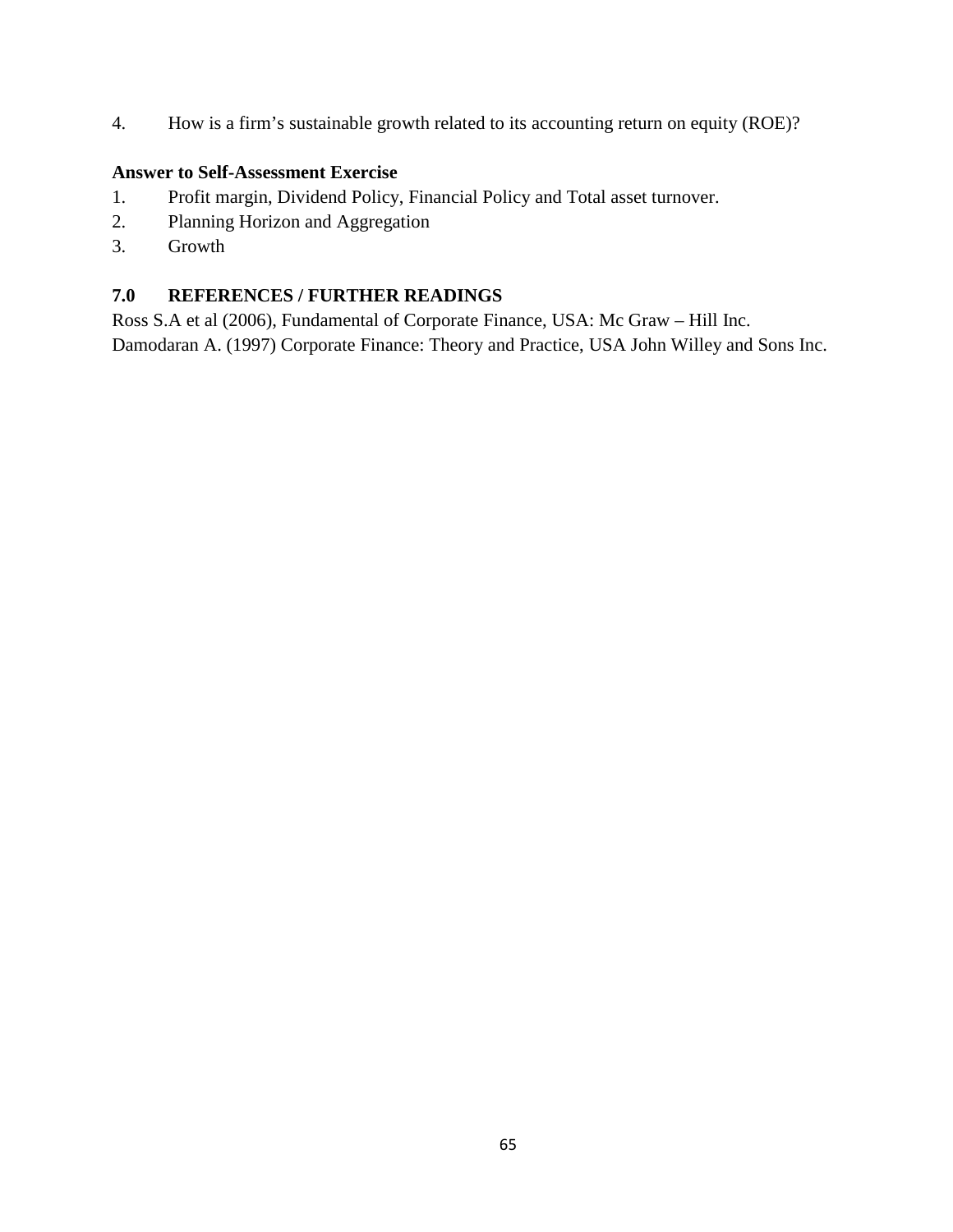# **UNIT 5 PREPARATION OF ESTIMATED INCOME STATEMENT AND BALANCE SHEET**

## **CONTENTS**

- 1.0 Introduction
- 2.0 Objectives
- 3.0 Main Content
	- 3.1 Pro forma Income Statement
	- 3.2 Pro forma
	- 3.3 External Financing and Growth
- 4.0 Conclusion
- 5.0 Summary
- 6.0 Tutor Marked Assignment
- 7.0 References / Further Readings.

### **1.0 INTRODUCTION**

In creating financial projections, we will refer to the financial statements created as pro forma financial statements. You may read about pro forma statements in the financial press and it is key to understand that pro forma statements are statements based on projections and they do not represent actual financial results. As with the cash budget, the sales estimate is a key element in the preparation of financial forecasts. Another key element is the prior year's financial statements. Along with these two key elements, you will need a long list of assumptions to support your financial statements projections. A very simple method of preparing an income statement projection is to base all items as a percentage of sales. This would involve using he prior year's income statement and calculate what each item is as a percentage of total sales. You would then use these calculated percentages to estimate your future expense amounts. As we work through the pro forma statements, we will use Ikwenoc Enterprise as our sample organization.

The income statement and balance sheet for Ikwenoc Enterprise are as follows:

Ikwenoc Enterprise Income Statement For the year ended  $31<sup>st</sup>$  December, 2009 N N Sales 50,000 Cost of Goods Sold: Direct labour 17,000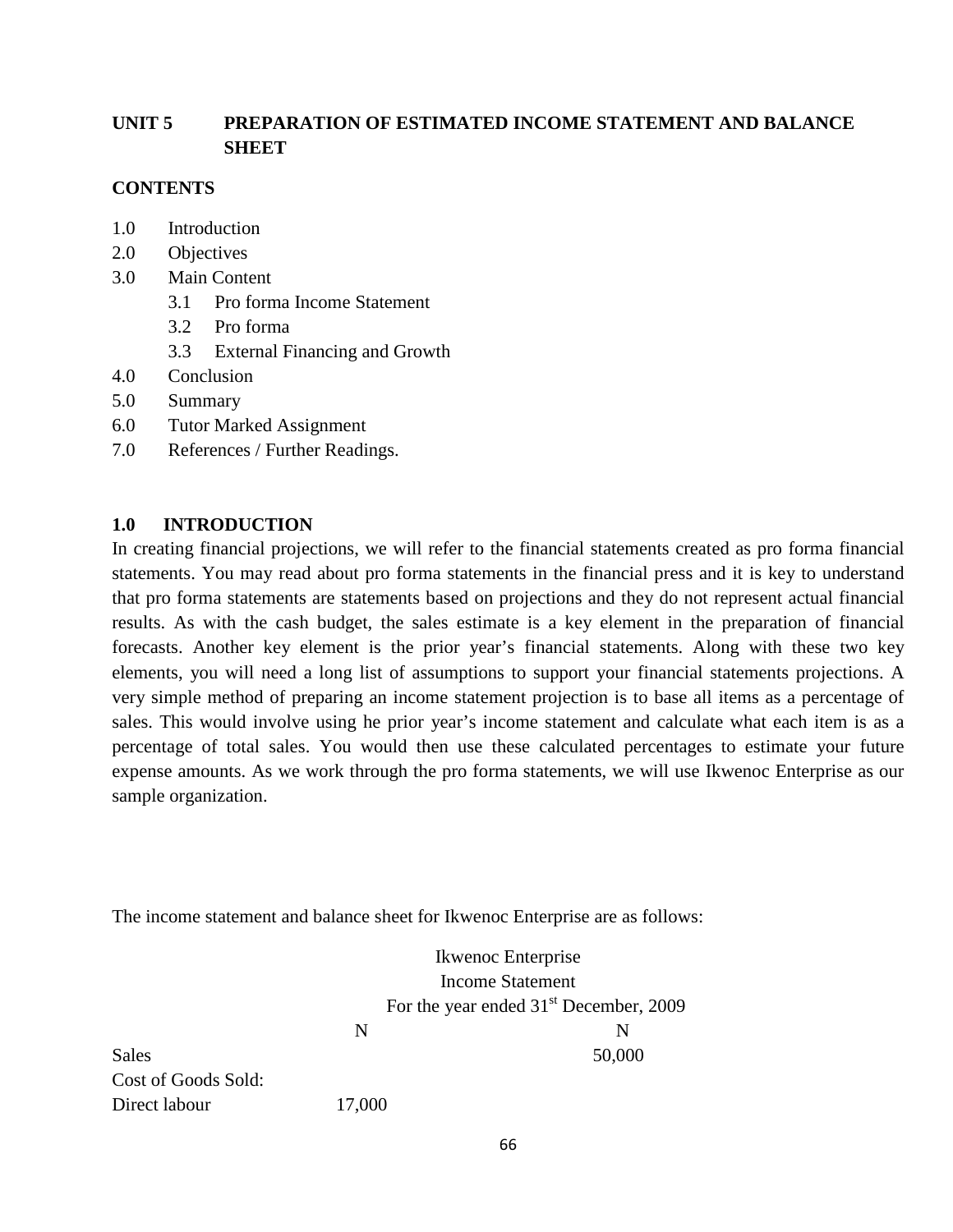| Direct materials                     | 7,000 |       |        |
|--------------------------------------|-------|-------|--------|
| Overhead                             | 3,000 |       |        |
| <b>Total cost of Goods Sold</b>      |       |       | 27,000 |
| <b>Gross Margin</b>                  |       |       | 23,000 |
| Operating expenses                   |       |       | 19,500 |
| Operating income                     |       |       | 3,500  |
| Interest expenses                    |       | 2,080 |        |
| Net Income before tax                |       |       | 1,420  |
| Tax Expense                          |       |       | 568    |
| Net Expense                          |       |       | 852    |
| Dividends                            |       |       | 426    |
| <b>Transfer to Retained Earnings</b> |       |       | 426    |

|                     | Ikwenoc Enterprise          |
|---------------------|-----------------------------|
|                     | <b>Balance Sheet</b>        |
|                     | As at $31st$ December, 2009 |
|                     | N                           |
| Debtors             | 1,500                       |
| <b>Fixed Assets</b> | 7,000                       |
| <b>Total Assets</b> |                             |

### **2.0 OBJECTIVES**

After studying unit, you should be able to:

- Sales estimates are crucial for preparing pro forma financial statement
- Percentage of sales method is an approach to preparing pro forma income statement
- A judgmental approach is used for the preparation of pro forma balance sheet

### **3.0 MAIN CONTENT**

#### **3.1 Pro forma Income Statement**

If we use the simple approach of basing all projections on a percentage of sales basis, the first step in our forecast would be to convert the income statement above to the percentage of sales. The next step would be to obtain the sales forecast information in order that you can determine your sales figure for the coming year. With these two steps completed; you can then prepare your pro forma statement for the next year. Converting the above income statement to a percentage of sales gives you the following percentages and forecasted amounts for 2010 based on 12% increase in sales:

|       |      | 2010   |
|-------|------|--------|
| Sales | 100% | 56,000 |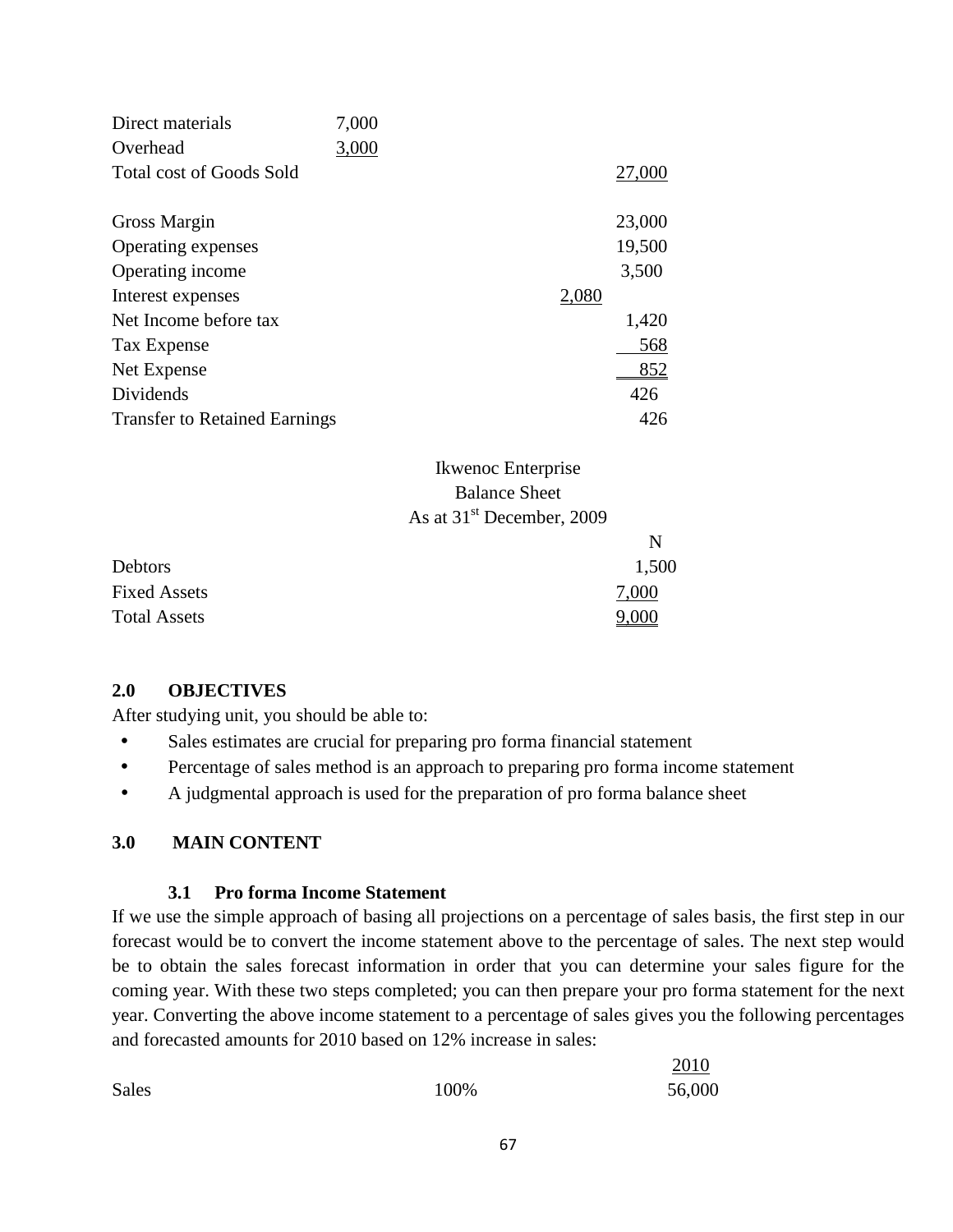| Cost of Goods Sold:             |            |        |
|---------------------------------|------------|--------|
| Direct Labour                   | 34%        | 19,040 |
| <b>Direct Materials</b>         | 14%        | 7,840  |
| Overhead                        | 6%         | 3,360  |
| <b>Total Cost of Goods Sold</b> | 54%        | 30,240 |
| Gross Margin                    | 46%        | 25,760 |
|                                 |            |        |
| <b>Operating Expenses</b>       | <u>39%</u> | 21,840 |
| <b>Operating Income</b>         | 7%         | 3,920  |
| <b>Interest Expense</b>         | 4.16%      | 2,330  |
| Net Income Before Tax           | 2.84%      | 1,590  |
| Tax Expense                     | 1.14%      | 636    |
| Net Income                      | 1.70%      | 954    |
| Dividends                       | 0.85%      | 477    |
| <b>Transfer to Retained</b>     | 0.85%      | 477    |

## Earnings

This is a very straight forward method and is often used in organizations with some modifications. One of the key problems with this method, though, is that it assumes that all costs vary with sales and therefore ignores any fixed component of your expenses. Organizations will normally identify those costs that are fixed and estimate the rate of change for these costs based on indicators such as inflation or expected rate increases. For example, if you plant rent is known to increase by 2% in the coming year, then your estimate for rent would be the current year rent expense plus an additional 2% and you would not calculate rent based on a percentage of sales.

It should also be noted that percentage of sales is not appropriate for certain specific expenses such as:

- Amortization /depreciation: This should be calculated from the current balances for capital assets plus the projected expenditures for the forecast year. Projected expenditures should be consistent with sales forecasts, as you need this capital to handle sales production.
- Interest income and expense: These items should be calculated on forecast future borrowing /investments.
- Dividends paid: This should be based on outstanding shares and projected dividend payout rates.

**3.2 Pro forma** 

In preparing a pro forma balance sheet, there are several items for which using a percentage of sales is not appropriate, for example:

• Cash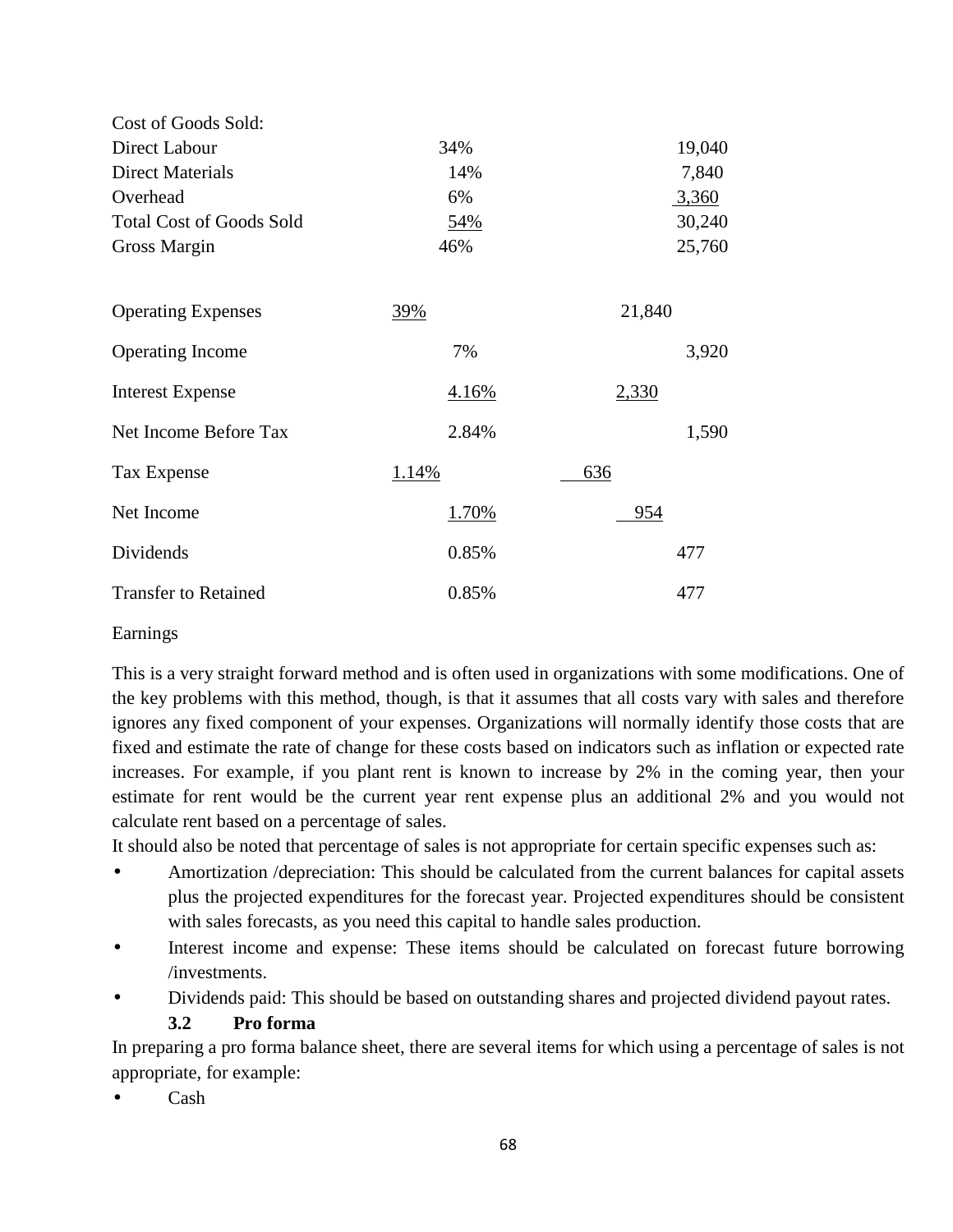- Capital assets
- Borrowings both short and long term
- Common and Preferred
- Retained earning

A better approach to prepare a balance sheet forecast is to use what is referred to as a judgmental approach what this involves is assessing how to best estimate each item on the balance sheet using a combination of methods for estimating. In preparing the balance sheet, there will need to be a 'plug' amount. This is an amount required to balance the balance sheet using the basic accounting equation that is assets  $=$  liabilities  $+$  shareholders equity.

If more assets are required to balance your statement then the plug figure is excess cash. If more liabilities are needed, then the plug figure is called external financing. We will extend our example of Ikwenoc to preparing a pro forma sheet for 2002 using the following assumptions:

- 1. No capital investments will be made in 2002
- 2. The amortization of capital assets for 2002 is projected to be and 500.
- 3. A new issue of shares will produce net proceeds of N1,000 in 2002.
- 4. Sales will increase by 12% in 2002 bringing a corresponding increase in accounts receivable
- 5. Net income in 2002 is forecast to be N954
- 6. The dividend payout rate is estimated to be 5% of net income

The process for solving this problem is:

- a. Calculate the values of the assets and liabilities where you have the data to do it.
- b. Determine the value of the line of credit (LOC) based upon the balance sheet equation.

The calculations under @ are as follows:

Debtors  $=$  1.12 x 1.500 = 1.680

Fixed Assets = 2001 balance + capital expenditure in 2002 – amortization in 2002 = 7,500 + 0- 500 = 7,500

Shares = shares at  $2001$  + net proceeds of new shares =  $1,000$  =  $2,000$ 

Dividend = net income x dividend rate =  $954 \times 0.5 = 477$ 

Retained Earnings for 2002 = retained earnings for 2011

+ net income for  $2002 - \text{dividend} = 5,500 + 954$  (net income)

 $-477$  (dividend)  $= 5,977$ 

At this point we complete the blanks for the 2002 column as follows:

|                     | 2001  | 2002  |          |
|---------------------|-------|-------|----------|
| Debtors             | 1,500 |       | 1,680    |
| <b>Fixed Assets</b> | 7,500 | 7,000 |          |
| <b>Total Assets</b> | 9,000 |       | 8,680    |
| Creditors           | 2,500 |       | $\gamma$ |
|                     |       | 69    |          |

# **PRO FORMA BALANC SHEET**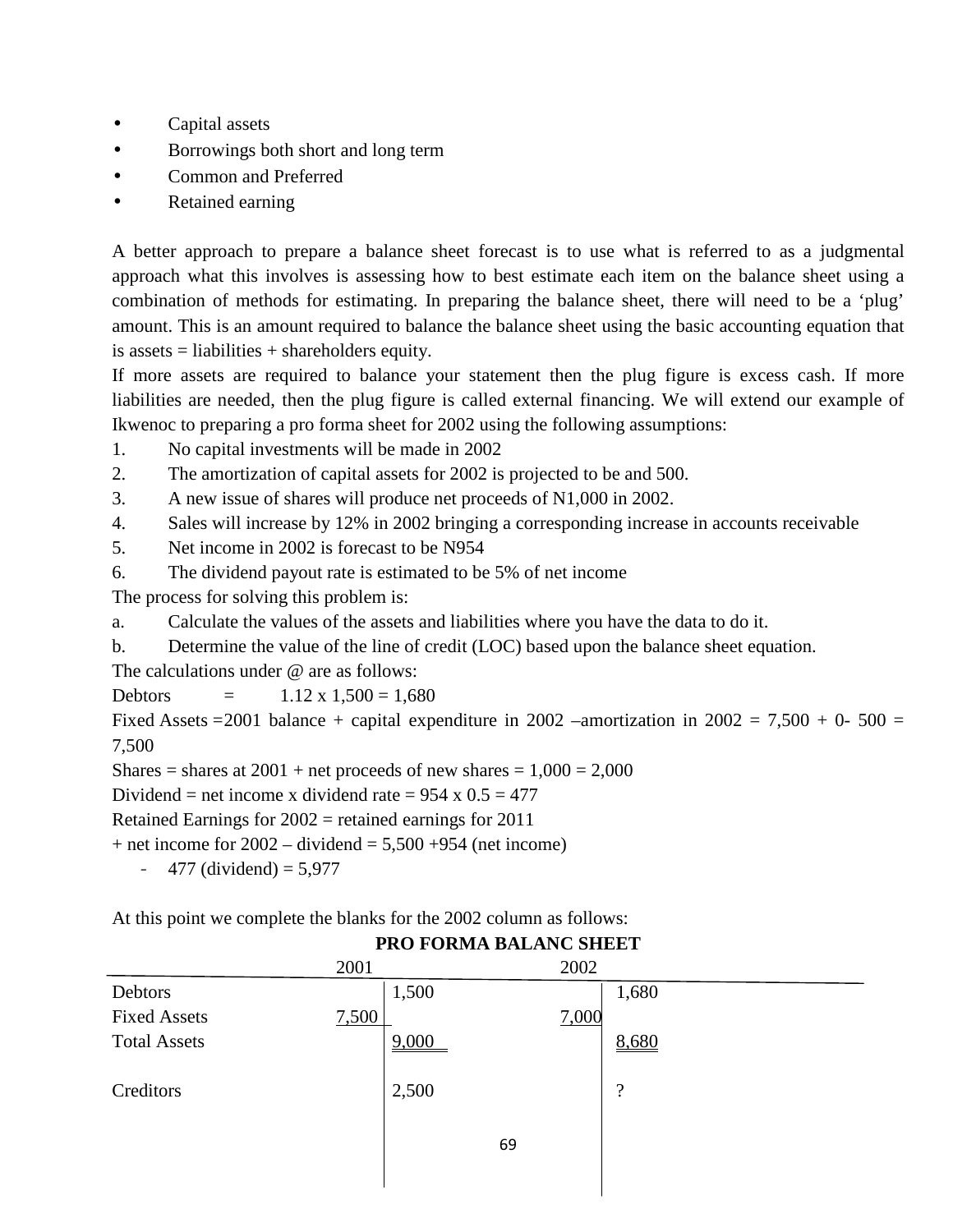| <b>Shares</b>                        | 1,000 | 2,000         |
|--------------------------------------|-------|---------------|
| <b>Retained Earnings</b>             | 5,000 | 5,977         |
| Total liabilities and Equities 9,000 |       | $\frac{1}{2}$ |

Applying balance sheet equation  $LOC = Total Assets - shares - retained earnings = 8, 680 - 2,000 5,977 = 703$ 

We then add liabilities to equity =  $703 + 2{,}000 + 5{,}9777 = 8{,}680$ , which equals the assets total.

We can then go back to completed the missing number in the balance sheet to achieve the finished result below.

|                                | 2001  |       |       | 2002  |
|--------------------------------|-------|-------|-------|-------|
| Debtors                        | 1,500 |       |       | 1,680 |
| <b>Fixed Assets</b>            | 7,500 |       | 7,000 |       |
| <b>Total Assets</b>            | 9,000 | 8,680 |       |       |
|                                |       |       |       |       |
| Creditors                      | 2,500 |       |       | 703   |
| <b>Shares</b>                  | 1,000 |       | 2,000 |       |
| <b>Retained Earnings</b>       | 5,000 | 5,977 |       |       |
| Total liabilities and Equities | 9,000 |       | 8,680 |       |
|                                |       |       |       |       |

# **PRO FORMA BALANC SHEET**

It is important to note that judgment needs to be used throughout the preparation of your financial forecast. Historical data and ratios are not always an indication of what the future hold. Therefore, when preparing financial forecast, you should assess the impact of expected future events on the historical results before simply applying the historical rates.

### **Self-Assessment Exercise**

- 1. Under the judgmental approach for developing a pro forma balance sheet, the 'plug' figure required to bring the statement into balance may be called the ?
- 2. The most common cash disbursement are?

### **4.0 CONCLUSION**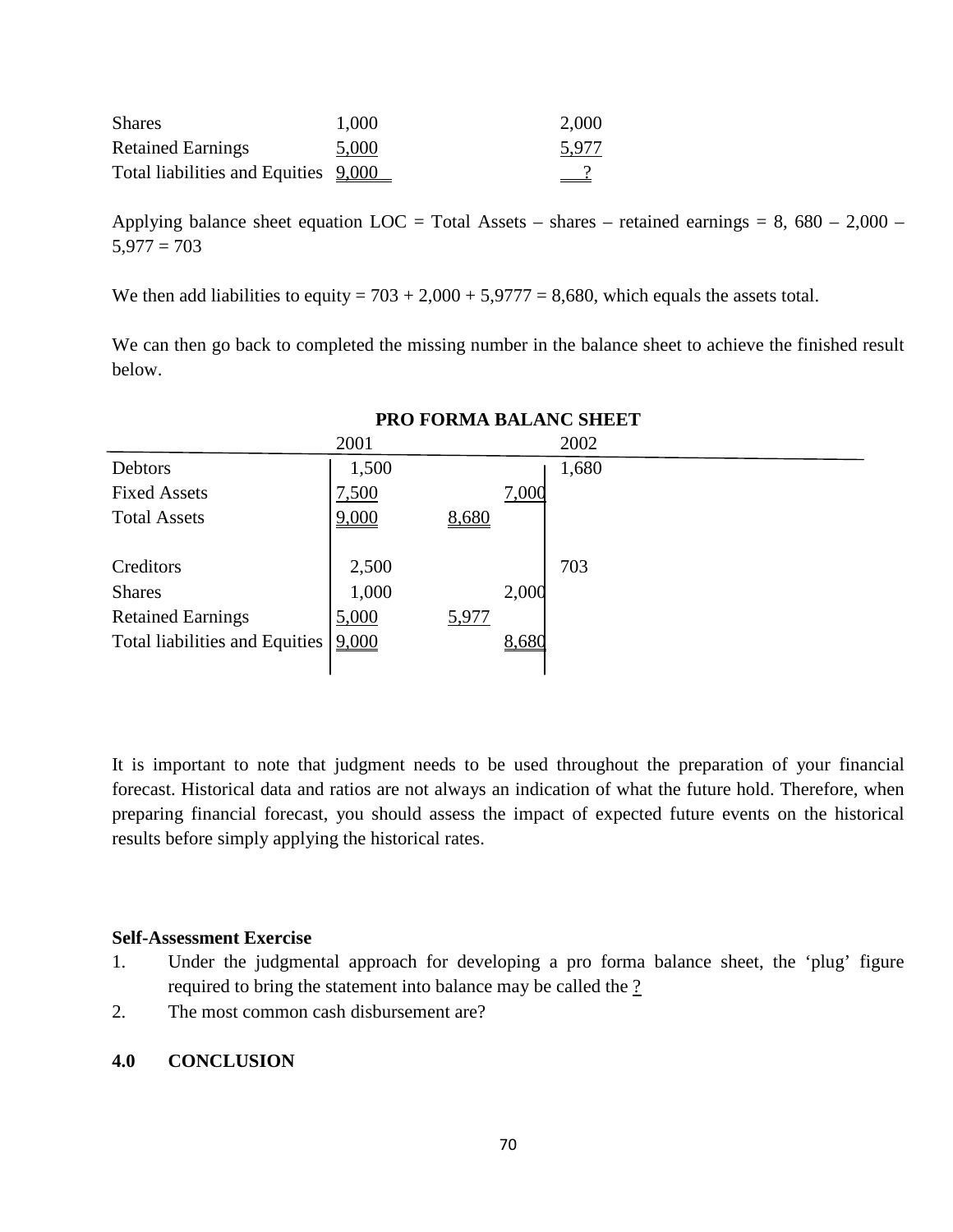In this unit, we have discussed that the percentage of sales method is a simplistic approach to preparing pro forma income statement. It is used in a modified manner where the historic percentage of sales is the default estimation if better information is not available while a judgmental approach is used for the preparation of pro forma balance sheet each line item on the balance sheet is assessed individually rather than a blanket approach applied to all items

### **5.0 SUMMARY**

We have in this unit given an insight of how, financial statement projections can be created. We have also explained how estimates could be used in the preparation of income statement and balance sheet. We concluded that the simplistic method is the best approach for preparing pro forma income statement while judgment approach is best used for preparing pro forma balance sheet.

### **6.0 TUTOR MARKED ASSIGNMENT**

Use the following information to complete the balance sheet and sales information in the table that follows for medium industries using the following data.

Debt ratio: 65% Quick ratio: 1.1 x Total assets turnover: 2.5 x Receivables turnover: 8.333 Gross profit margin on sales: 30% Inventory turnover: 5x

|                                | <b>Medium Industries</b><br><b>Balance Sheet</b><br>As at 31 <sup>st</sup> December 2004 |          |  |
|--------------------------------|------------------------------------------------------------------------------------------|----------|--|
| Cash                           | Creditors                                                                                |          |  |
| Debtors                        | Long Term debt                                                                           | N300,000 |  |
| Stock                          | <b>Shares</b>                                                                            |          |  |
| Fixed Assets                   | <b>Retained Earnings</b>                                                                 | N225,000 |  |
| <b>Total Assets N1,000,000</b> | <b>Total Liabilities and Equity</b>                                                      |          |  |
| <b>Sales</b>                   | Cost of Goods Sold                                                                       |          |  |

### **Answer to Self-Assessment Exercise**

- 1. Cash purchases, dividends, and creditors
- 2. External financing required

### **7.0 REFERENCES / FURTHER READINGS**

Ross, S.A. Westerfield, R.W., Jordan B.D., and Roberts, and Gordon S. (1993) Fundamentals of Corporate Finance. First Canadian Edition. Irvin.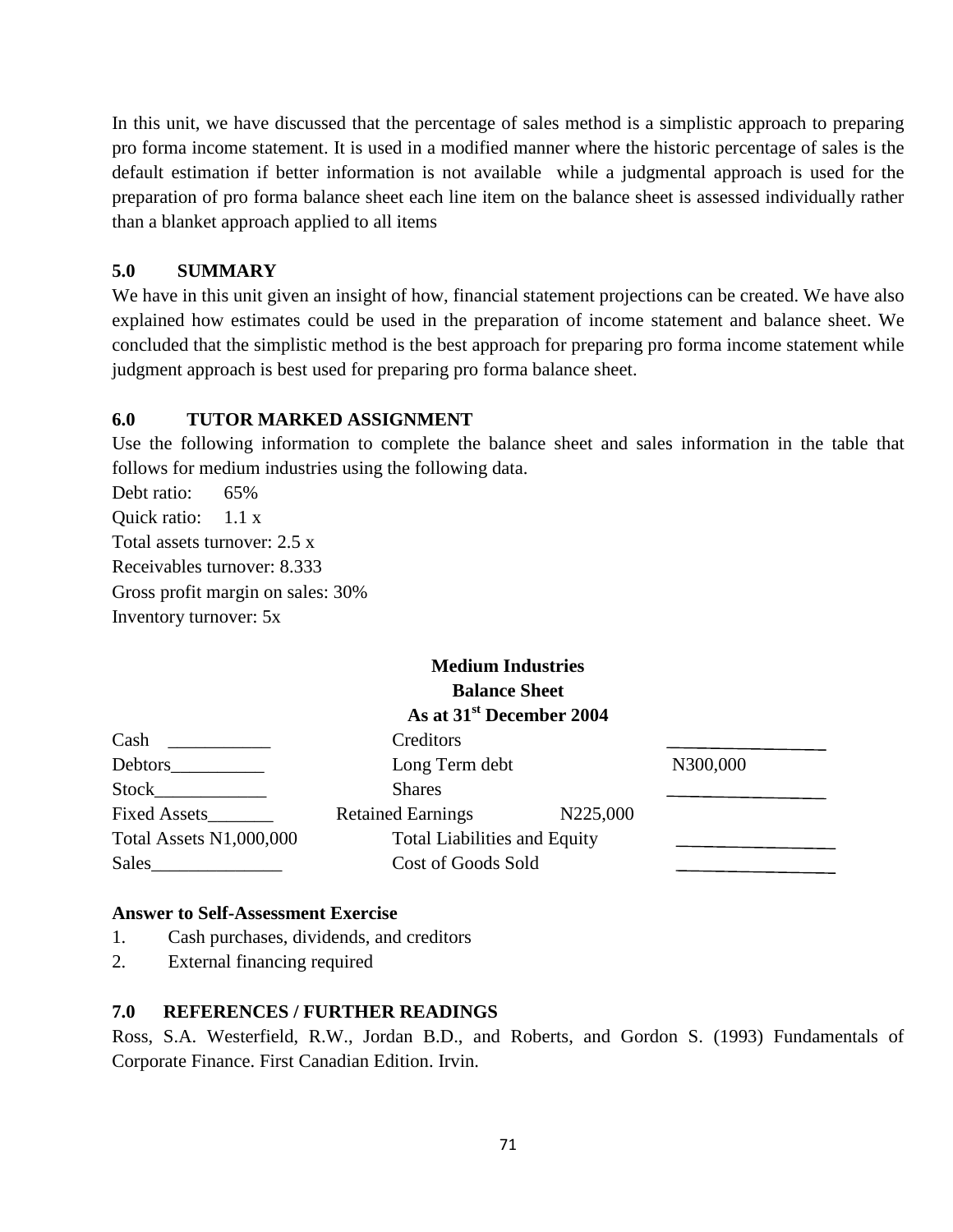## **MODULE III INVESTMENT AND FINANCING DECISION**

- Unit 1 Working Capital Management
- Unit 2 Capital Structure Decision
- Unit 3 Cost of Capital
- Unit 4 Risk Associated With Cost of Capital
- Unit 5 Capital Budgeting

# **UNIT 1 WORKING CAPITAL MANAGEMENT**

# **CONTENTS**

- 1.0 Introduction
- 2.0 Objectives
- 3.0 Main Content
	- 3.1 Meaning of Working Capital
	- 3.2 Basic Tradeoffs on Working Capital
	- 3.3 Managing Cash and Cash Equipment
	- 3.4 Managing Inventory (Stock)
	- 3.5 Managing current liabilities
	- 3.6 Determinants of a Firm's Credit Policy
- 4.0 Conclusion
- 5.0 Summary
- 6.0 Tutor Marked Assignment
- 7.0 References / Further Readings.

## **1.0 INTRODUCTION**

Working capital is the money used to make goods and attract sales. The less the working capital used to attract sales, the higher is likely to be the return on investment.

In this unit, effort will not only be made on looking at just what working capital means, but also on the optional amount of working capital that a firm should maintain, the optional cash balance of a firm, the determinate of optional inventory balance and the determinants of a firm's credit policy.

# **2.0 OBJECTIVES**

After studying this unit, you should be able to:

- Explain what working capital means
- Highlight on the basic tradeoffs on working capital
- State the benefits and costs of holding cash
- State the benefits and costs of holding inventory
- Explain the determinate of a firm's credit policy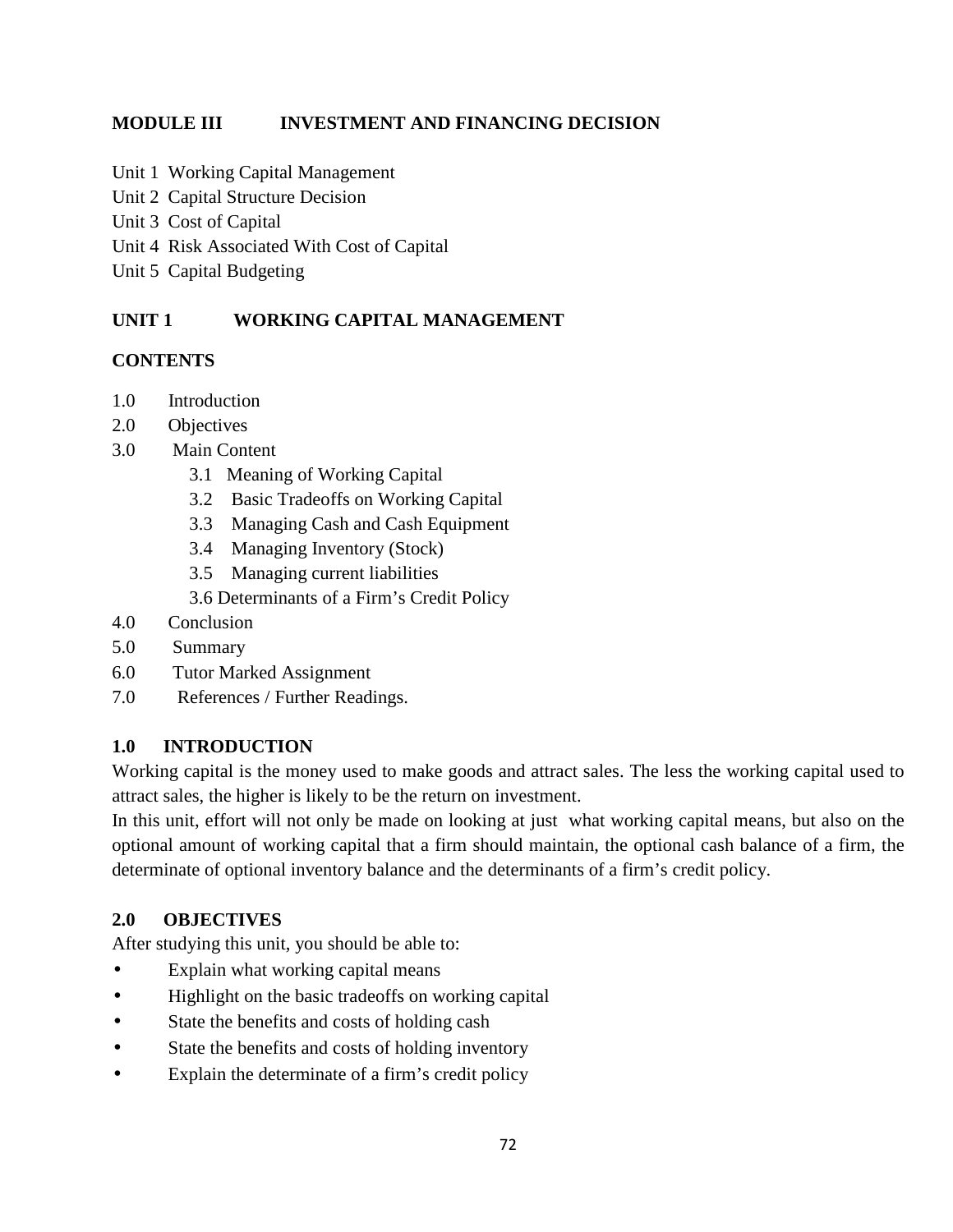#### **3.0 MAIN CONTENT**

#### **3.1 Meaning of Working Capital**

Working capital is the difference between a firm's current assets and current liabilities. The current assets of a firm are those that either are in the form of cash in the short term working capital is managerial accounting strategy focusing on maintaining efficient levels of both components of working capital, current assets and current liabilities in respect to each other. Working capital management ensures a company has sufficient cash flow in order to meet its short term debt obligations and operating expenses. Implementing an effective working capital management system is an excellent way for many companies to improve their earnings. The two main aspects of working capital management are ratio analysis and management of individual components of working capital.

The current assets of a firm generally include:

- a. Cash and marketable securities: These are the most liquid assets a firm possesses such as government bonds.
- b. Stock: Stocks or inventory of a firm usually turn out frequently and can readily be converted into cash.
- c. Debtors: When a firm sells goods on credit, it creates accounts receivable; as it receives payment on these credit sales, debtors are converted into cash.

The current liabilities of a firm include those that are expected to come due within the yea and they are:

- a. Creditors: When a firm buys goods or services on credit, it creates creditors (accounts payable) which come due in the short term.
- b. Accrued wages, salaries and taxes: In the normal course of doing business, firms accrue wages and salaries to their employees and taxes to the government.
- c. Current portion of long term debt: Any long term debt (bonds, bank debt) that is expected to come due within the year is classified as current liability. It is not the same with creditors because it is usually financed with new long – term debt.

### **3.2 Basic Tradeoffs on Working Capital**

In most corporate organizations, the decision on how much working capital to hold involves a tradeoff – having a large net working capital (i.e current assets that significantly exceed current liabilities) may reduce the liquidity risk faced by the firm, but it can have a negative effect on cash flows. Therefore the net effect on value should be used to determine the optimal amount to be held in working capital. Changes will greatly depends on the following:

**i.** Magnitude of working capital investment needed for operations: The effects of working capital changes on cash flows are likely to be larger, at least relative to over all cash flows and value, for time that have to maintain large investments in working capital relative to operating cash flows and sales. For instance, a car dealer is likely to experience much larger changes in cash flows as a consequence of increases or decreases in his or her inventory than with a service business.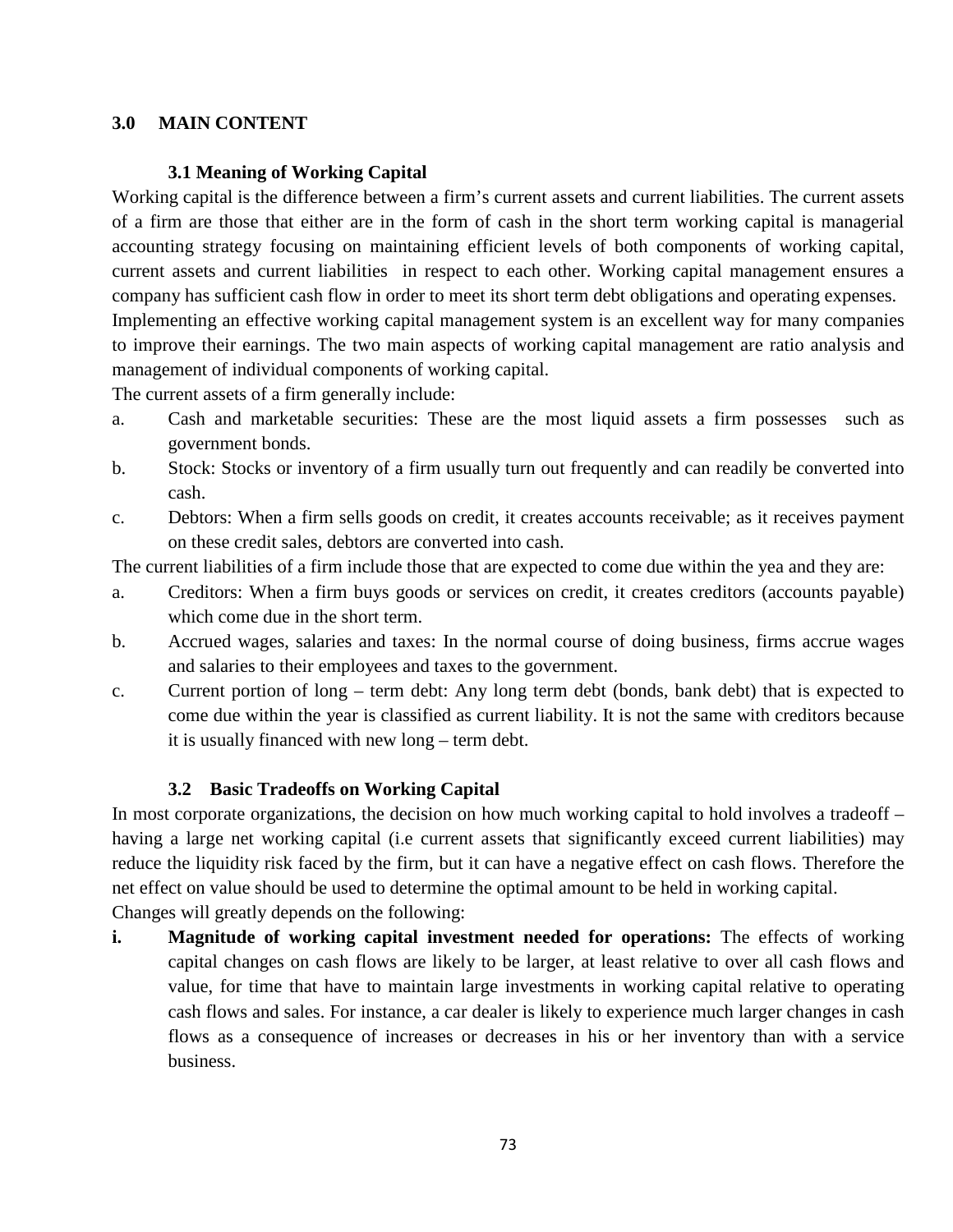- **ii. Make up of a working capital:** Not all working capital items are created in terms of their effects on cash flows. Increases in marketable securities, for instance, have a less negative impact on cash flows because they earn a positive return while they are held.
- **b. The liquidity effect and operating effect:** The traditional view of working capital as a measure of liquidity risk suggests that increasing working capital will generally reduce the liquidity risk faced by the firm, whereas decreasing working capital will generally increase the liquidity risk. The effects of working capital charges on liquidity risk depend on a number of factors such as:
- **i.** Access to financing: A firm with ready access to external financing is much less exposed to liquidity risk than a firm that does not have access, because it can tap these external sources if it needs to cover liabilities coming due.
- **ii. State of the economy:** Other factors remaining constant, firms experience changes in liquidity risk as a result of working capital changes when the economy is in recession than when it is doing well.
- **iii. Uncertainty about future cash flows:** Firms often plan on using cash flows from operations to meet current liabilities that come due. To the extent that these cash flows are predictable and stable.

Maintaining high working capital is its potential effect on revenues and future growth. Although increasing stock will tie up more cash, it will also enable a firm to increase sales.

**c. An optimal level of working capital:** Given the tradeoff between the negative effects on cash flows of increasing working capital and the positive effects of reducing liquidity risk and potentially increasing revenues and operating cash flows, it can be argued that working capital should be increased if, and only if, the benefits exceed the costs. Initially, increases in working capital lead to increases in firm value, because the marginal benefits exceed the costs. At some level of working capital investment the firm value should be maximized. This is the optional level for working capital investment.

### **3.3 Managing Cash and Cash Equipment**

Every business has to maintain a cash balance to meet needs that can be managed only with cash. The convenience and liquidity associated with keeping cash also carries a clear cost if cash does not earn a return for the business. Some businesses hold cash equivalents such as treasury bills, which provide almost all of the convenience of cash but also earn a return for the holder.

**Motivations for holding cash:** There are three motives for holding cash as suggested by Keynes:

- 1. A transactional motive, to meet the needs of the day to day running of a business.
- 2. A precautionary motive, to meet unexpected contingencies that may arise.
- 3. A special a time motive, to take advantage of profit making opportunities that may develop. On each of these motives, firms differ significantly in terms of their needs.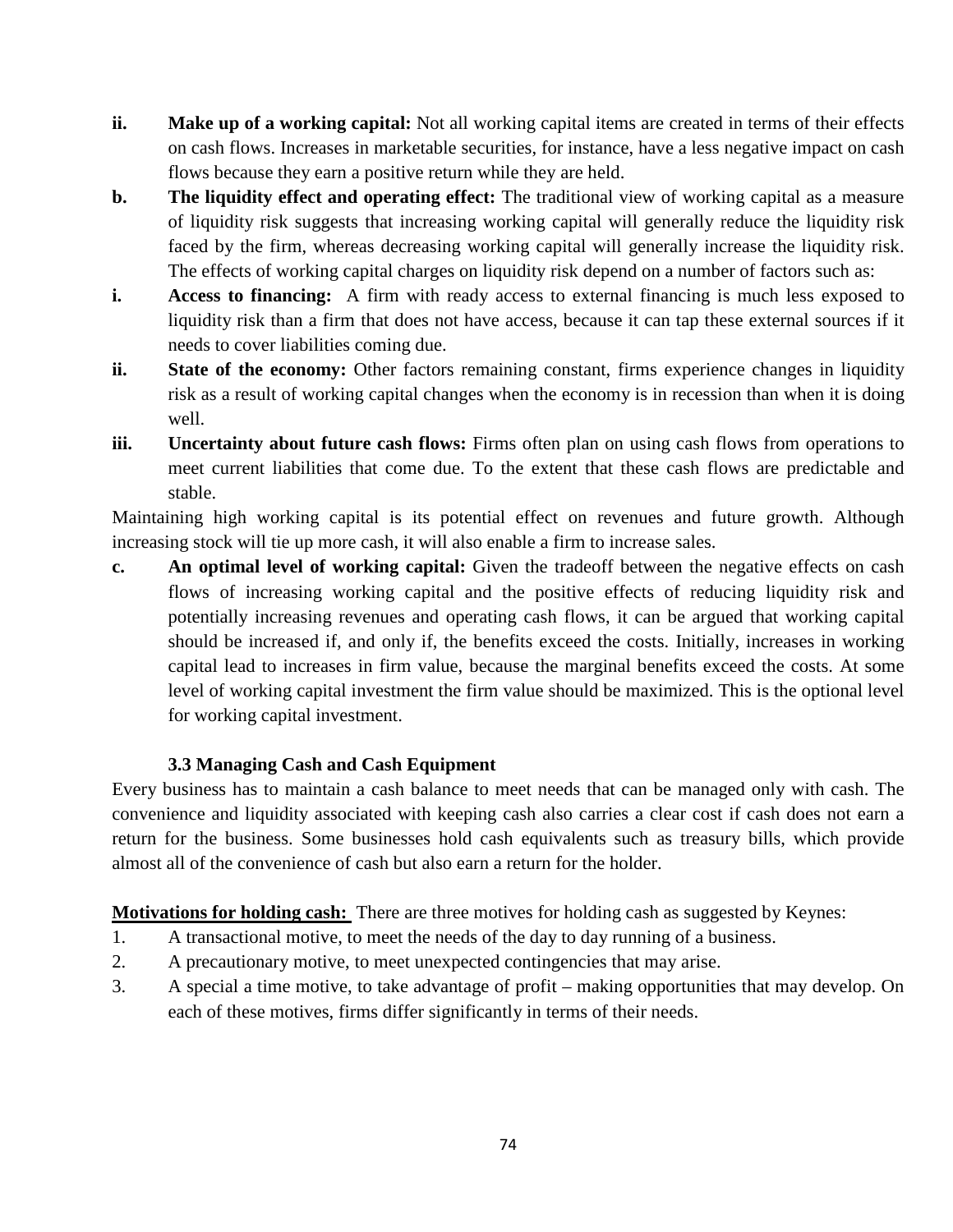### **3.4 Managing Inventory (Stock)**

Most firms build up and maintain inventories in the course of doing business. For manufacturing firms, the inventories may be of raw materials, inter mediate goods and finished products. Marketable securities from the inventories of financial service firms.

**Motivation for holding inventory:** The motivation for holding inventory varies depending on the type of inventory. As said earlier, a manufacturing firm may have inventories at different stages in the production process.

- a. Inventories of raw materials are held to ensure that the production process is not stymied by a shortage of these materials.
- b. Inventories of intermediate goods (semi finished) goods arise in the process of production.
- c. Inventories of finished goods arises because of the time involved in the production process and the need to meet customer demand promptly.
- d. The time it takes to fill an order from a customer: If order are not filled quickly and at low cost, the firm will need to maintain a higher finished goods inventory
- e. The diversity of product line: Firms that sell a wide variety of goods generally need to invest more in finished goods inventory than firms that do single or few lines of goods.
- f. The strength of the competition: When competitors offer close or perfect substitutes at similar prices, the firm is much more likely to suffer from lost sales if it does not have sufficient inventory.

### **3.5 Managing current liabilities**

Currents assets are financial partially using current liabilities and short term financing. Trade credit arises as a result of purchase of goods and services. Trade credit reduces working capital investment and provides butter against growth. It saves the firm resources and reduces the interest forgone in working capital investments. There may be a cost, however: there is often a discount on the price the firm forgoes when it uses trade credit.

# **3.6 Determinants of a Firm's Credit Policy**

The decision of whether or not to offer credit and how much to liberalize credit can be evaluated by looking at the overall costs and benefits to the firm, the decision to offer credit will generally have to be followed by additional decisions responding which customers will be offered credit and on what terms. In making these decisions firms generally rely on credit analysis, which is intended to evaluate the credit worthiness of individual customers. The question of whether or not to do a credit analysis will depend on the size of the credit. Because an administrative cost is associated with it, it might not pay to do a credit analysis if the credit being offered is small or if the risk of default is very low.

### **Self-Assessment Exercise**

- 1. State the three reasons for holding cash
- 2. State the examples of current assets you know
- 3. Give an example of cash equivalent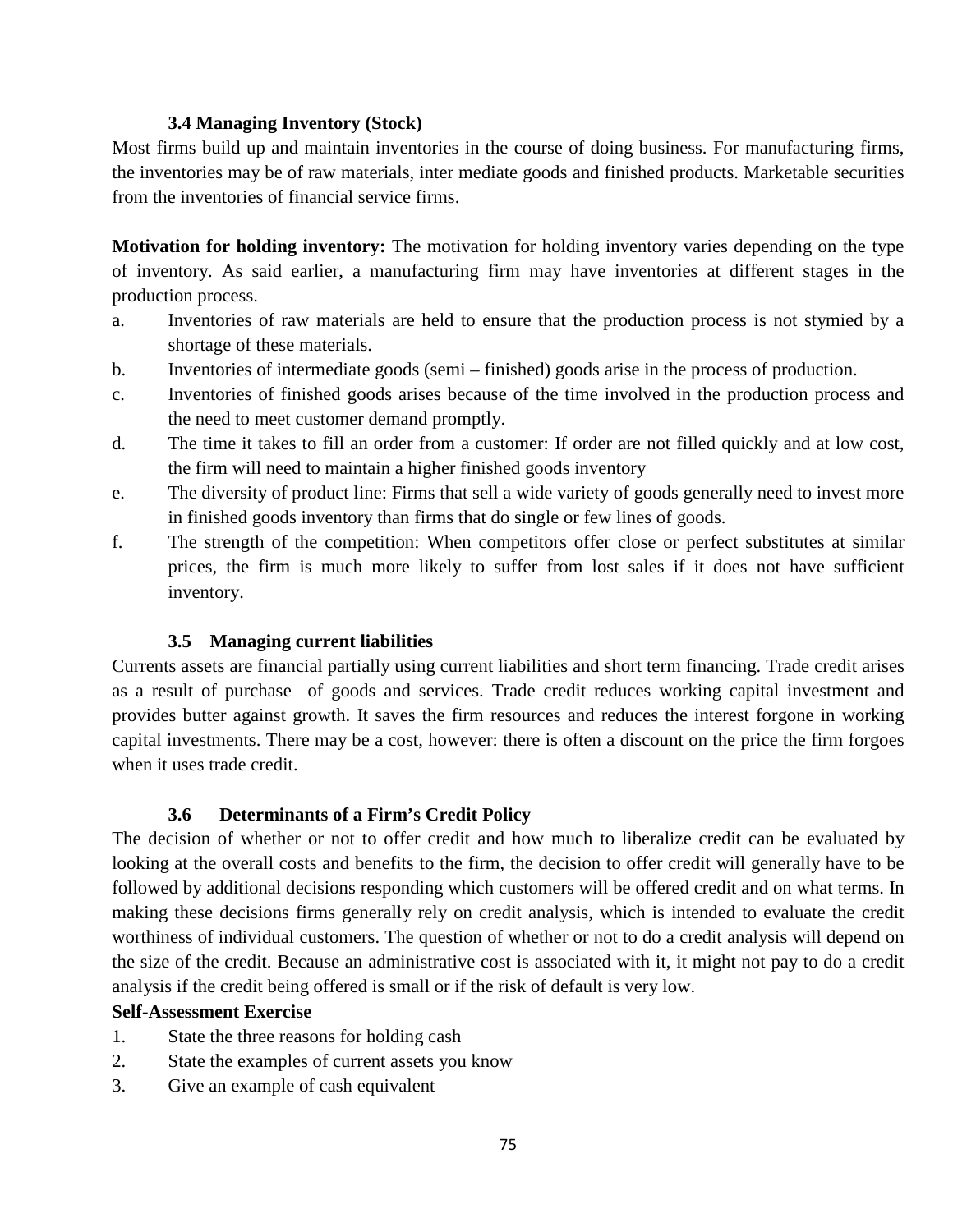4. What do firms use in financing current assets, apart firm long –term liabilities?

# **4.0 CONCLUSION**

In this unit, we have discussed a very trivial aspect of financial management the management and financing of working capital needs. In our discussion, we have realized that different industries adopt different approaches in working capital management. This is also soley dependent on high cash flows, restriction on incremental risk etc.

## **5.0 SUMMARY**

In this unit, we have discussed about the meaning of working capital, trade off on working capital, how current assets and current liabilities can be managed and what determines a firm's credit policy.

## **6.0 TUTOR MARKED ASSIGNMENT**

- 1. What do you understand by working capital management?
- 2. State the determinate for firm's credit policy
- 3. How can current liabilities be managed?
- 4. What are the reasons for holding cash?

## **Answers to self-assessment exercise**

- 1. Transactionary, Precautionary and speculative motives
- 2. Cash, stock, debtors and cash equivalents
- 3. Treasury bills
- 4. Current liabilities

# **7.0 REFERENCES / FURTHER READINGS**

Ross S.A et al (2006), Fundamental of Corporate Finance, USA: Mc Graw – Hill Inc. Damodaram A. (1997), Corporate Finance: Theory and Practice, USA: John Wiley and Sons Inc.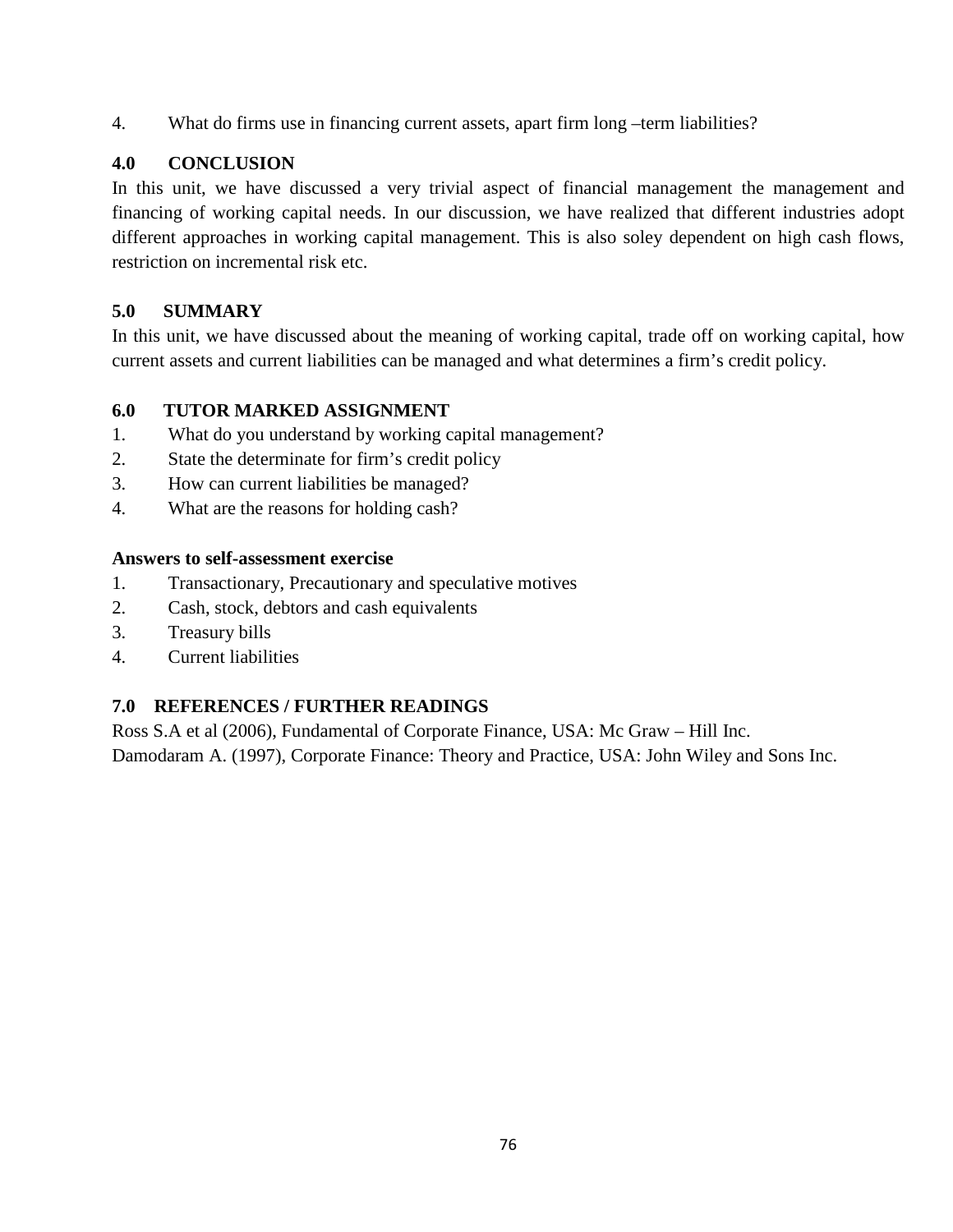# **UNIT 2 CAPITAL STRUCTURE DECISION**

#### **CONTENTS**

- 1.0 Introduction
- 2.0 Objectives
- 3.0 Main Content
	- 3.1 Meaning of Capital Structure
	- 3.2 Evaluating a Company's Capital Structure
	- 3.3 Ways of Raising Financing
- 4.0 Conclusion
- 5.0 Summary
- 6.0 Tutor Marked Assignment
- 7.0 References / Further Readings.

### **1.0 INTRODUCTION**

Capital structure is referred to as the ratio of different kinds of securities raised by a firm as long – term finance. The capital structure involves two decision:

- a. Type of securities to be issued are equity shares, preference shares and long term borrowings (Debentures).
- b. Relative ratio of securities can be determined by process of capital gearing. On this basis, the companies are divided into two:
- i. Highly geared companies: Those companies whose proportion of equity capital dominate total capitalization.
- ii. Low general companies: Those companies who proportion of equity capital dominates total capitalization.

Every business enterprise, whether big, medium or small, needs capital to carry on its operations smoothly and to achieve its targets. However, the actual capital should be neither more or less than the amount which is needed and gainfully employed. It is called capital structure of a business enterprise capital structure of a business enterprise is related to the long –term financial requirements of the business enterprise. It is determined by the long –term debt and equity capital used by the business enterprise. As a matter of fact, the capital structure of a business enterprise should be ideal, i.e. according to the requirement of the business enterprise.

### **2.0 OBJECTIVES**

After studying this unit, you should be able to:

- State the meaning of capital structure
- Enumerate the factors determining capital structure
- Evaluate a company's capital structure
- Explain the benefit of capital structure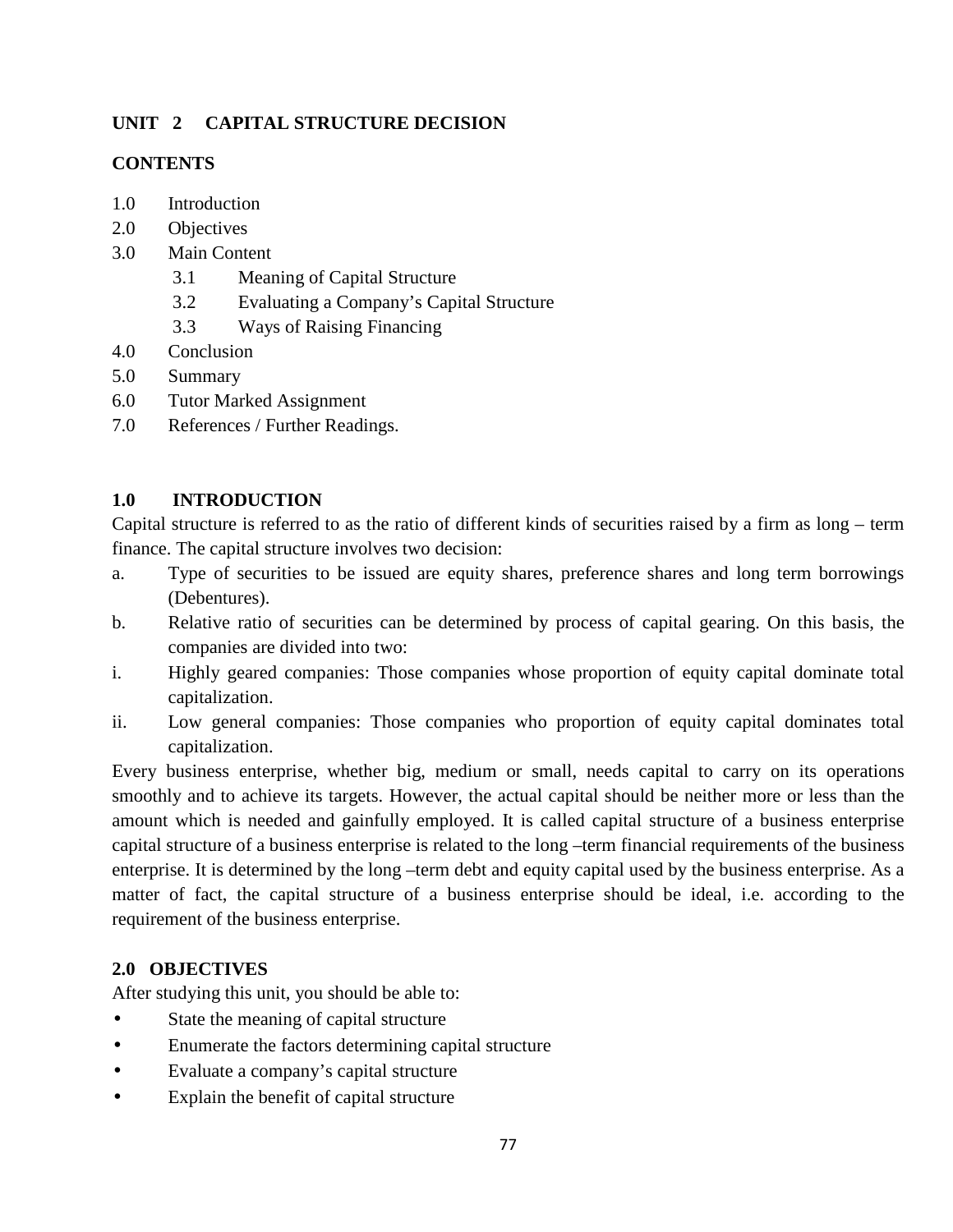#### **3.0 MAIN CONTENT**

#### **3.1 Meaning of Capital Structure**

The following are the determinant or factors which determine the capital structure of a business enterprise:

- a. Cost of Fixed Assets: The fixed capital of a business enterprise is invested in fixed assets. The fixed assets are not fixed in value; in fact, their value may record an increase or decrease in course of time. They are fixed in the sense that without them the business cannot be carried on. Further, they remain in business for a longer time. Hence, while making an assessment of the capital requirement the cost of fixed assets also be kept in mind.
- b. Size of the Business Enterprise: The capital structure of a business enterprise is also influenced by the size of sized business enterprise requires much more capital as compare to a small – sized business enterprise.
- c. Nature of the Business Organization: The capital structure of a business enterprise is also influenced by nature of business organization. It may be manufacturing, financing, trading or public utility type.
- d. Retraining Control of the Business Enterprise: The capital of the business enterprise is also influenced by the intention of the promoters of having effective control. This is also a very important factor in deciding the capital of money by issuing debentures and preference shares which hardly enjoy and voting rights.
- e. Legal Requirements: One has to comply with the issue of the law in regard to the issue of different types of securities. For instance, in India, banking companies are not allowed by the banking companies act to issue any type of securities except shares.
- f. Period of Finance: Period of finance i.e short, medium or long term is also another factor which determines the capital structure of a business enterprise. For example, short term finances are raised through borrowings as compared to long –term finance which is raised through issues of shares, stocks etc.
- g. Purpose of Financing: The purpose of financing should also be kept in mind in determining the capital structure of a business enterprise. The funds may be required either for betterment expenditure or for some productive purposes. Funds for productive purposes may be raised through borrowings.
- h. Requirements of the Potential Investors: The capital structure of a business enterprise is also affected by the requirement of the potential investors. Different classes of investors go for different types of securities. Investors who are interested in the stability and safety and regularity of income prefer debentures and preference shares.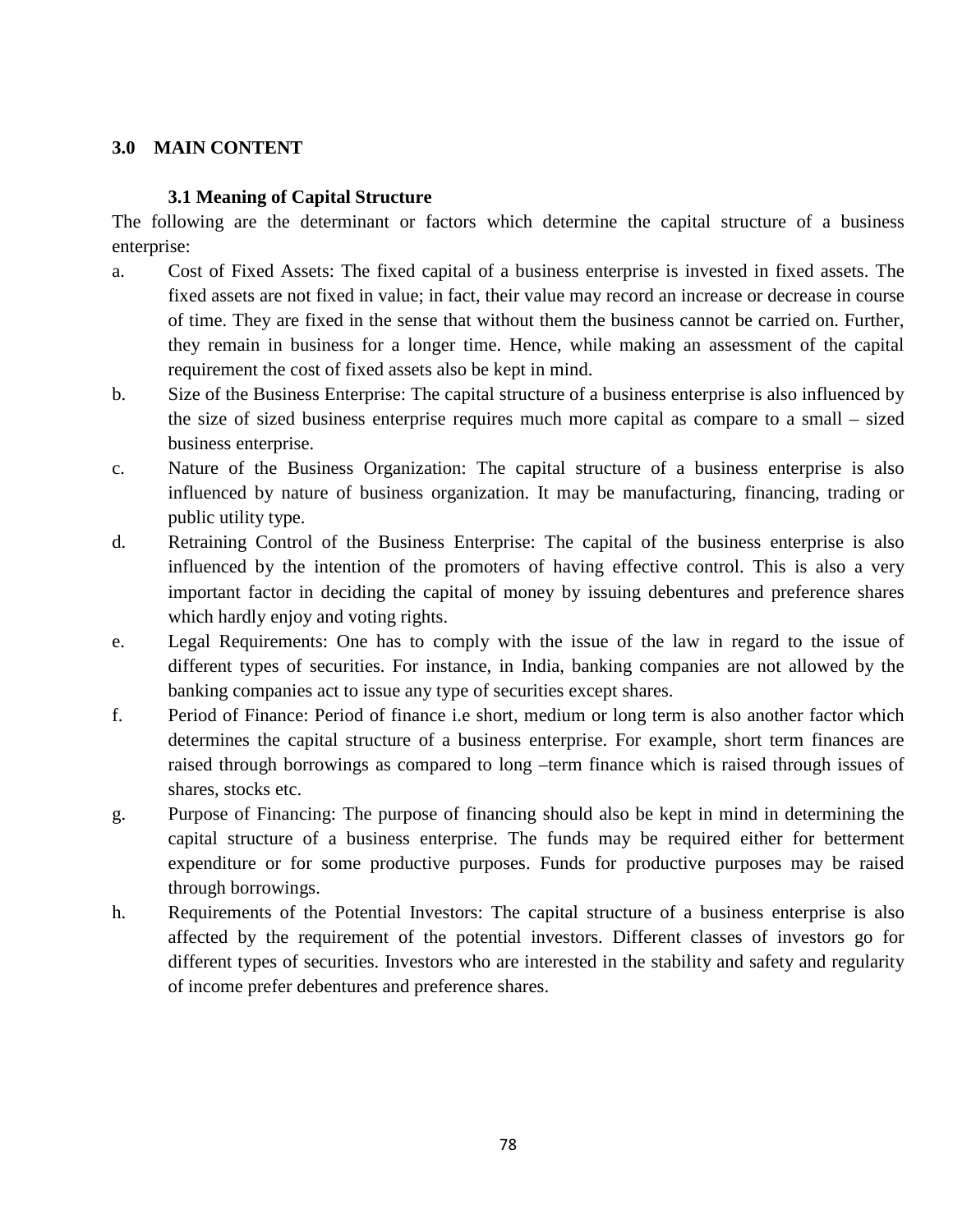#### **3.2 Evaluating a Company's Capital Structure**

For stock investors that favor companies with good fundamentals, a ''strong'' balance sheet is an important consideration for investing in a company's stock.

The strength of a company's balance sheet can be evaluated by three broad categories of investment quality measurements: working capital adequacy, asset performance and capital structure. In this article, we will look at evaluating balancing sheet strength based on the composition of a company's capital structure.

A company's capitalization (not to be confused with market capitalization) describes the composition of a company's permanent or long – term capital, which consists of a combination of debt and equity. A healthy proportion of equity capital, as opposed to debt capital, in a company's capital structure is an indication of financial fitness.

#### **Clarifying Capital Structure Related Terminology**

The equity part of the debt – equity relationship is the easiest to define. In a company's capital structure, equity consists of a company's ordinary and preferred shares, plus retained earnings, which are summed up in the shareholders' equity account on a balance sheet.

This invested capital and debt, generally of the long term variety, comprises a company's capitalization, i.e. a permanent type of funding to support a company's growth and related assets.

A discussion of debt is less straight forward. Investment literature often equates a company's debt with its liabilities – it is the latter that forms the debt component of a company's capitalization –but that's not the end of the debt story.

Among financial analysts and investment research services, there is no universal agreement as to what constitutes a debt liability. For many analysts, the debt component in a company's capitalization is simply a balance sheet's long – term debt. This definition is too simplistic. Investors should stick to a stricter interpretation of debt where the debt component of a company's capitalization should consist of the following: short –term borrowings (notes payable), the thirds (rule of thumb) of the principal amount operating leases and redeemable preference shares. Using a comprehensive total debt figure is a prudent analytical tool for stock investors. It's worth noting here that both international and U.S. Financial accounting standards boards are proposing rule changes that would treat operating leases and pensions '' Projected – benefits'' as balance sheet liabilities.

The new proposed rules certainly alert investors to the true nature of these off – balance sheet obligations that have all the earmarks of debt.

### **3.2 Ways of Raising Financing**

Firms have historically raised funds from a variety of sources – debt, equity and hybrid securities – but their dependence on these sources differs from country to country and period of time in question. In Nigeria for instance, firms have generally raised external financing debt issues rather than equity issues and have primarily raised funds internally from operations.

In every year, the dependence on internal financing to meet funding needs is clear. Furthermore, when external financing is used, it is more likely to be new debt rather than new equity or preference shares. Not only can firms choose among debt, equity or some hybrid of the two, but they can also choose how to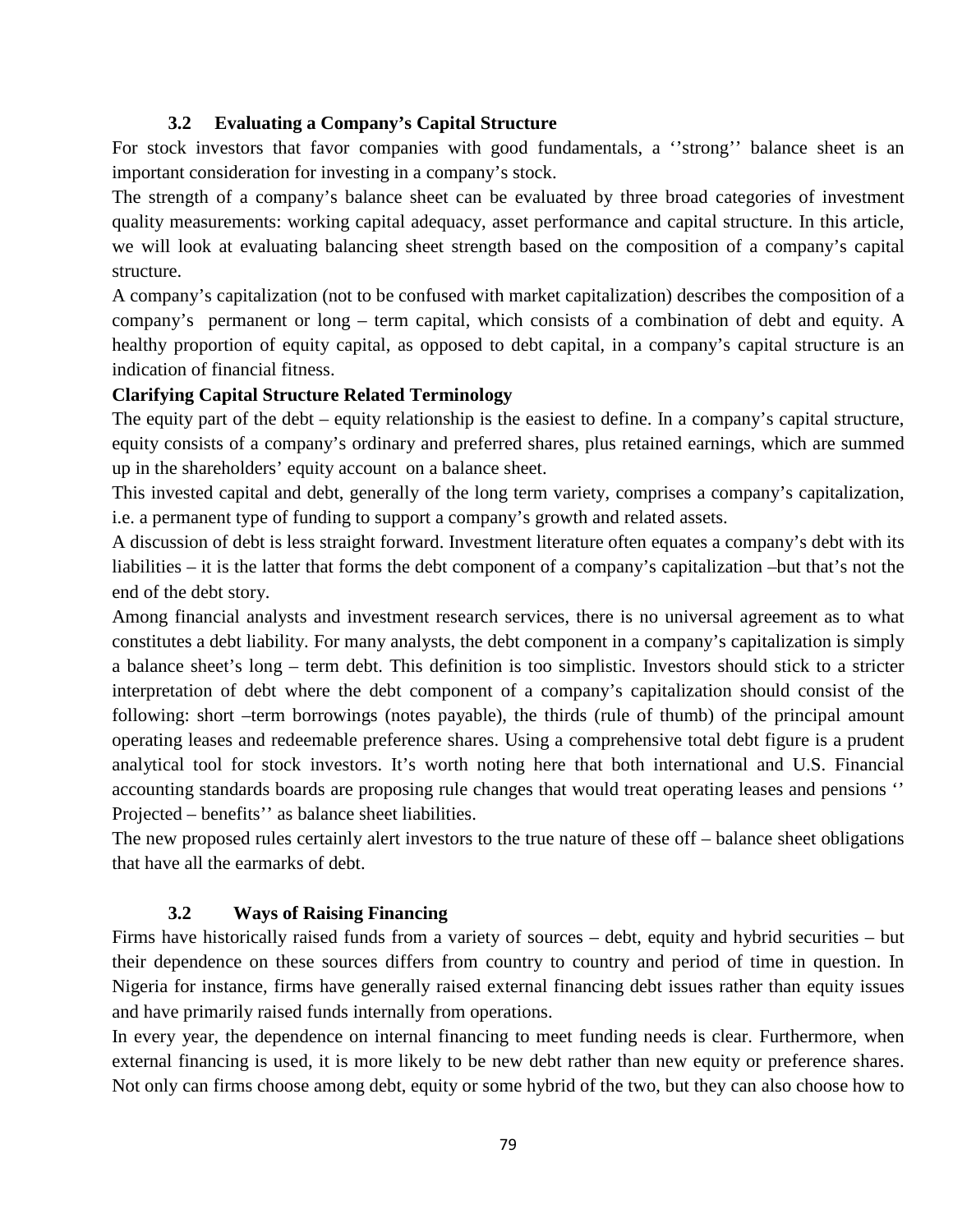raise the funds. Private companies generally have fewer choices than public firms – they can raise funds either internally, from operations or externally, from venture capialitists and the owner's own resources. In this section, we will examine the options available to private firms to raise funds.

#### **Internal Versus External Equity Financing**

Internal equity refers to the earnings (and cash flows of a firm that are plowed back into the firm instead of being paid out as dividends. Using the reasonable presumption that the earnings of a firm belong to its stockholders, it can be argued that any portion of these earnings that is not paid out as dividends is still equity being reinvested back in the firm.

External equity, on the other hand, refers to funds raised by issuing common stock, warrants, contingent value rights or other equity instrument in financial markets.

A firm may prefer internal to external financing for a number of reasons. For private firms, external equity is difficult to access and even when it is available, the tradeoff is a loss of control and flexibility. For publicly traded firms, external equity may be easier to tap into, but it is still costly in terms of transaction cost and potential price impact. Internal equity on the other hand, can be used to finance operations without incurring large transactions costs and loss of flexibility. There are some cautions to the use of internal equity for funding projects. Firms have to know that internal equity has the same cost as external equity before factoring in the transactions cost differences. Thus, the cost of equity, computed using the capital asset, applies as much to internal as it does to external equity. This implies that the projects taken with the internal equity should pass mister and earn a return for equity for investors that is greater than the cost of equity. Secondly, internal equity is clearly limited to the cash flows generated by the firm for its stock holders. Even if the firm does not pay dividends, there cash flows may not be sufficient to fund the firms project. Depending entirely on equity can therefore result in project delays or their possible loss to competitors. Thirdly, managers should not make mistake of thinking that just because they use internal equity for financing projects that the stock price does not matter. In reality, stockholders in firms whose stock prices have dropped are much less likely to trust their managers to reinvest their cash flows for them than are stockholders in firms with rising stock prices.

#### **4.0 CONCLUSION**

We have discussed that firms have a number of options when it comes to financing. In this unit, we have differentiated between debt and equity, pointing out that any financing approach that results in fixed cash flows has prior claims in the case of default. That also within the broad category of debt, firms have to make a number of ranging long versus short term debt to the interest rate.

#### **5.0 SUMMARY**

A company's reasonable, proportional use of debt and equity to support its assets is a key indicator of balance sheet strength. A healthy capital structure that reflects a low level of debt and a corresponding high level of equity is a very positive sign of investment quality. We also examine that there is a limit to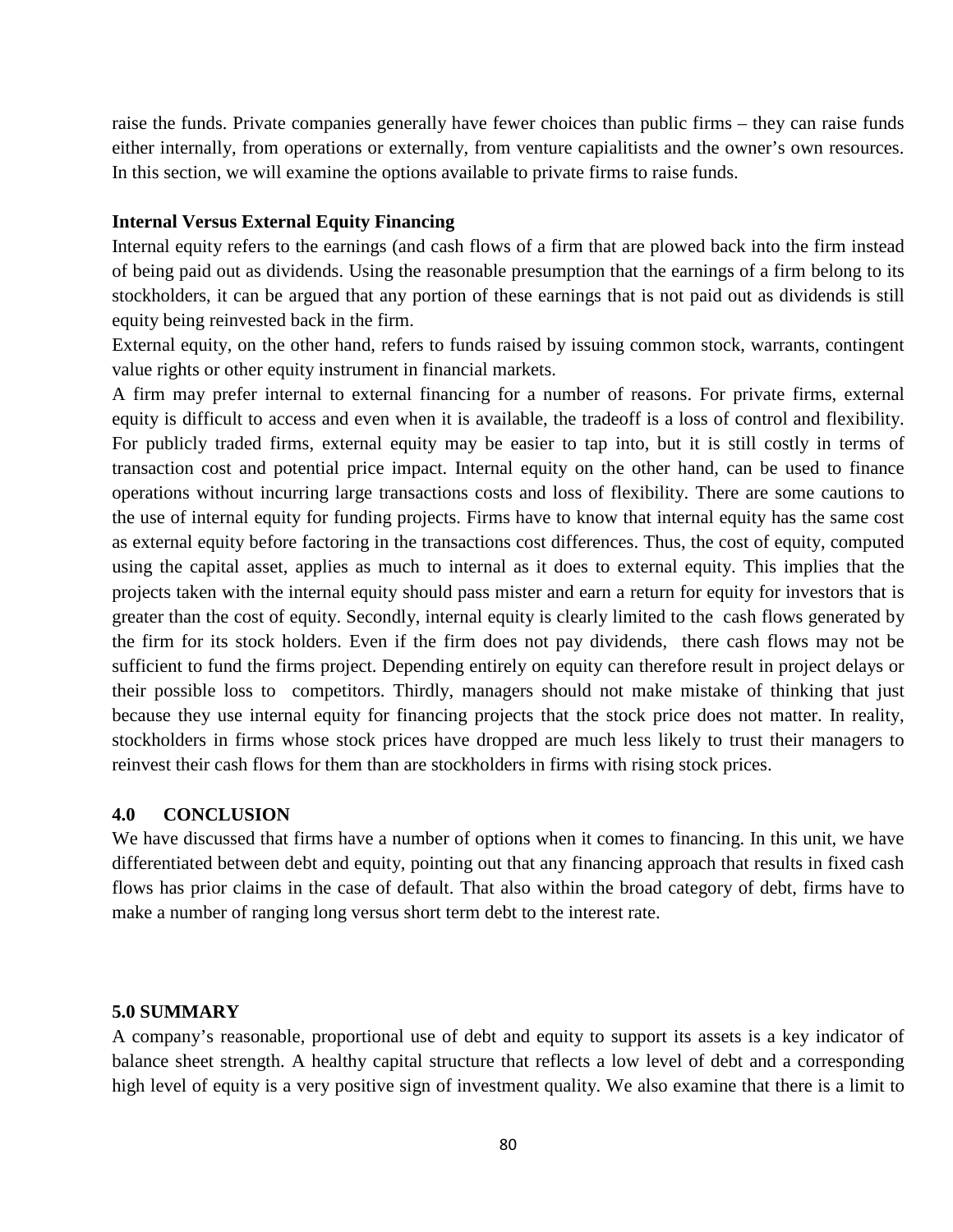which a firm can use debt financing to generate tax shields because firms do not use great amount of debt but they pay substantial taxes.

### **Self-Assessment Exercise**

What are the important factors in making capital structures decisions?

#### **6.0 TUTOR MARKED ASSIGNMENT**

- 1. Why should financial managers choose the capital structure that maximizes the value of the firm?
- 2. What is an optimal capital structure?

### **7.0 REFERENCES / FURTHER READINGS.**

Ross S.A et al (2006), Fundamental of Corporate Finance, USA: Mc Graw – Hill Inc. Damodaran A. (1997), Corporate Finance: Theory and Practice, USA: John Wiley & Sons Inc. Richard Loth (2006) Investopedia News & Articles USA: Coupon Mountain.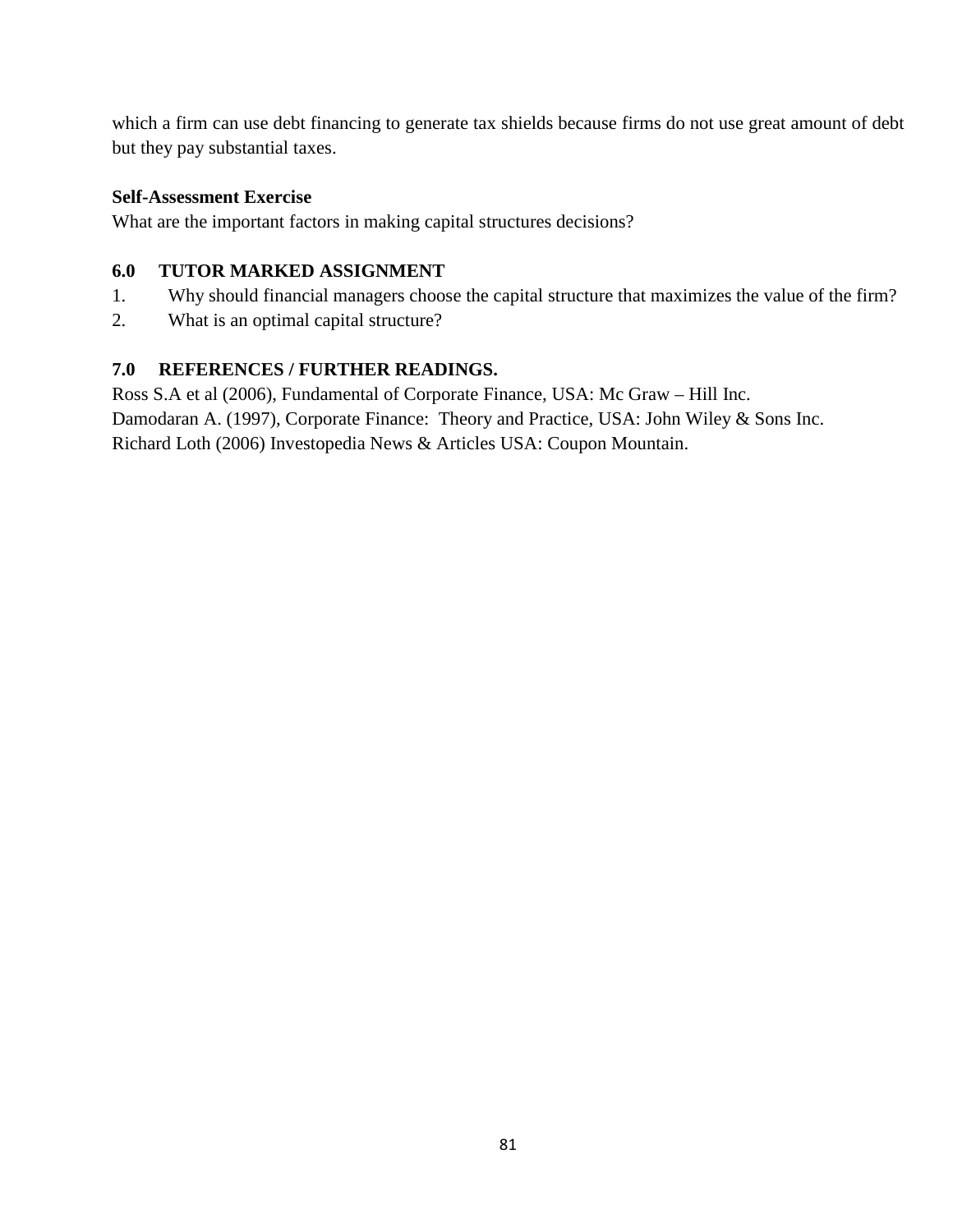# **UNIT 3 COST OF CAPITAL**

### **CONTENTS**

- 1.0 Introduction
- 2.0 Objectives
- 3.0 Main Content
	- 3.1 Meaning of Cost of Capital
	- 3.2 The Role of Cost of Capital in Investment Analysis and Valuation
	- 3.3 Some Preliminary Issues
	- 3.3 Cost of Debt and Cost of Equity
- 4.0 Conclusion
- 5.0 Summary
- 6.0 Tutor Marked Assignment
- 7.0 Reference/Further Readings

## **1.0 INTRODUCTION**

Assuming you are the managing director of a large company and you are faced with the decision of whether to go ahead with the plan of building another factory. The plan will cost the company N50 million and it is expected to save N12 million after taxes over the next six years.

To address this issue, you would determine the relevant cash flows, discount them, and if the net present value is positive, take on the project, if the NPV is negative you would not go on with the project. But what should be used as the discount rate? The correct discount rate depends on the riskiness of the project to build another factory. The new project will only have a positive NPV, if the return exceeds what the financial markets offer on investments of similar risk. We called this minimum required return the project.

Therefore, to make the right decision as president, you must examine what the capital market have to offer and use this information to arrive at an estimate of the project's cost of capital.

### **2.0 OBJECTIVES**

After studying this unit, you should be able to:

- Explain what cost of capital means
- Differentiate between cost of equity and cost of capital
- Understand how the components of cost of capital can be estimated or calculated.

### **Self-Assessment Exercise**

- 1. What do you understand by cost of capital
- 2. What are the components of cost of capital?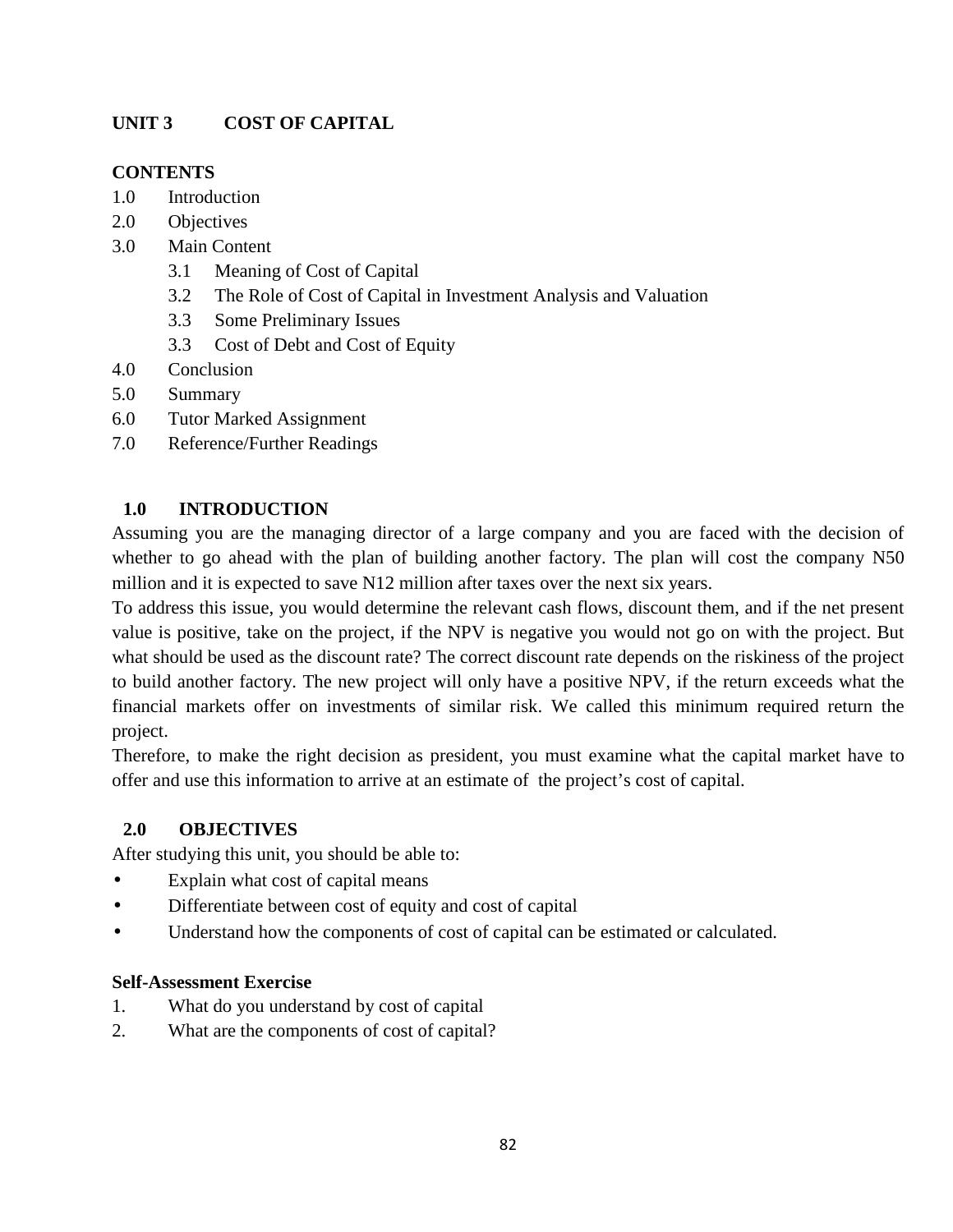## **3.0 MAIN CONTENT**

## **3.1 Meaning of Cost of Capital**

The cost of capital is the weighted average of the costs of the different components of financing including debt, equity and hybrid securities used by a firm to fund its financial requirement. This section explores the estimation of the cost of capital in more detail.

The weighted average cost of capital (WACC) is defined as the weighted average of the costs of the different components of financing used by a firm:

 $WACC = Ke (E/CE + D+PS) + Kd (E+D+PS) +Ks (PS/(E+D+PS))$ 

Where:

# **WACC = Weighted Average Cost of Capital**

 $Ke = Cost of Equity$ 

 $Kd =$ After – tax cost of debt

 $Ks = Cost of preference shares$ 

 $E/(D+E+PS) =$  Market value proportion of equity in funding mix

 $D/(E+D+PS) =$  Market value proportion of debt in funding mix

 $PS/(E+D+PS) =$  Market value proportion of preference shares in funding mix.

The cost of capital is also used in capital budgeting and valuation. It is used in conjunction with or in comparison to returns of cash flows to all investors in the firms, not just the equity investors.

The cost of equity should reflect the riskiness of an equity investment in a company. The cost of debt should reflect the default risk of the firm – the higher the default risk, the greater the cost of debt- interest is tax delectable. The cost of preference shares should reflect the preference dividend and the absence of tax deductibility.

# **3.2 The Role of Cost of Capital in Investment Analysis and Valuation**

The cost of capital is a term used in the field of financial investment to refer to the cost of a company's funds (both debt and equity), or from an investor's return on a portfolio of all the company's existing securities". It is used to evaluate new investors expect for providing capital to the company, thus setting a benchmark that a new project has to meet.

In extending the principle, we can estimate the value of the entire firm by discounting the aggregate cash flows over time at the firm's cost of capital. The firm's aggregate cash flows can be estimated as cash flows left over after operating expenses, taxes, and any capital investment needs to create future growth in both fixed assets and working capital.

**Cash Flows to Equity:** The cash flow to equity investors is the cash flow left over after taxes, preference dividends cash flows to debt holders (interest payments, principal payments and new debt) net capital expenditures and working capital needs.

Cash flows to firm: The cash flow to the firm is the cash flow left over after taxes, net capital expenditures, and working capital needs, but before debt payments or preference dividends.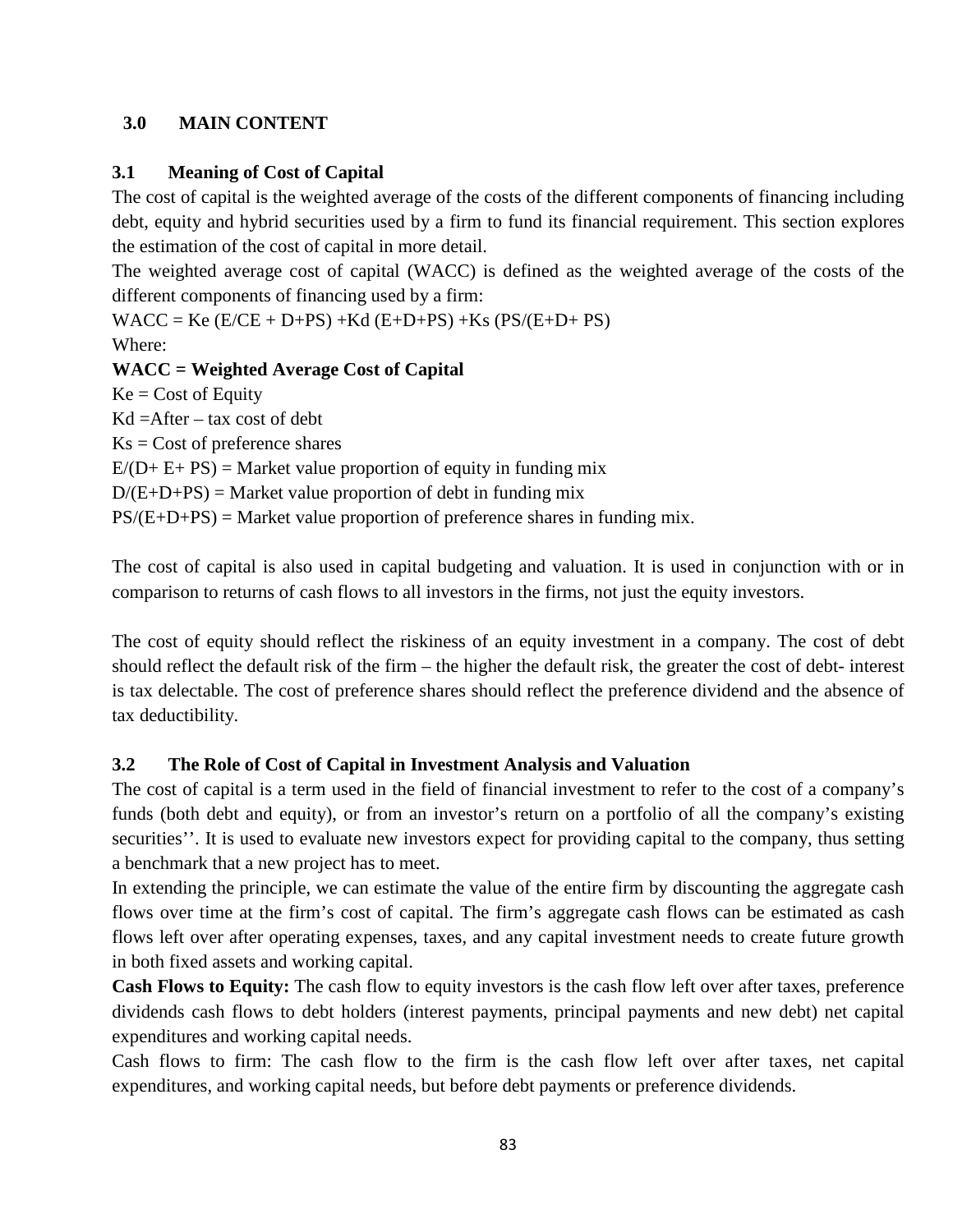Cash flow left over after taxes, net capital expenditures, and working capital expenditures, and working capital needs, but before debt payments or preference dividends.

Cash flow to firm  $=$  EBIT (I- t)  $-$  (Capital Expenditures  $-$  Depreciation)- Charge in Working Capital The value of the firm can then be written as

 $t = 00$ Value of firm =  $\sum$  CF to Firm  $t = 1$   $(1 + WACC)^{t}$ 

The value of the firm is therefore a function of its cash flows and its cost of capital. In the specific case where the cash flows to the firm are unaffected by the debt equity mix, and the cost of capital is reduced, the value of the firm will increase. If the objective in choosing the financing mix for the firm is the maximization of firm value, this can be accomplished, in this case, by minimizing the cost of capital.

## **3.3 Some Preliminary Issues**

For an investment to be worthwhile, the expected return on capital must be greater than the cost of capital. The cost of capital is the rate of return that capital could be expected to earn in an alternative investment of equivalent risk. If a project is of similar risk to a company's average business activities. It is reasonable to use the company's average cost of capital as a basis for the evaluation. A company's securities typically include both debt and equity one must calculate both the cost of debt and the cost of equity to determine a company's cost of capital. However, a rate of return larger than the cost of capital is usually required.

A. **Cost of Debt:** The cost of debt is relatively simple to calculate, as it is composed of the rate of interest paid. In practice, the interest rate paid by the company can be modeled as the risk – free rate plus a risk component (risk premium), which itself incorporates a probable rate of default (and amount of recovery given default). For companies with similar risk or credit ratings, the interest rate is largely exogenous (not linked to the company's activities.

 B. **Cost of Equity:** The cost of equity is more challenging to calculate as equity does not pay a set return to its investors. Similar to the cost of debt, the cost of equity is broadly defined as the risk weighted projected return required by investors, where the return is largely unknown. The cost of equity is therefore inferred by comparing the investment to other investments (comparable) with similar risk profiles to determine the ''market'' cost of equity. It is commonly equated using the CAPM formula (below), although articles such as Stutz 1995 question the validity of using a local CAPM versus an international CAMP – also considering whether markets are fully integrated or segmented (If fully integrated, there would be no need for a local CAPM).

Once cost of debt and cost of equity have been determined, their blend, the weighted – average cost of capital (WACC), can be calculated. This WACC can then be used as a discount rate for a project's projected cash flows.

C. **Cost of Debt:** This can be computed by taking the rate on a risk free bond whose duration matches the term structure of the corporate debt, then, adding a default premium. This default premium will rise as the amount of debt increases (since, all other things being equal, the risk rises as the amount of debt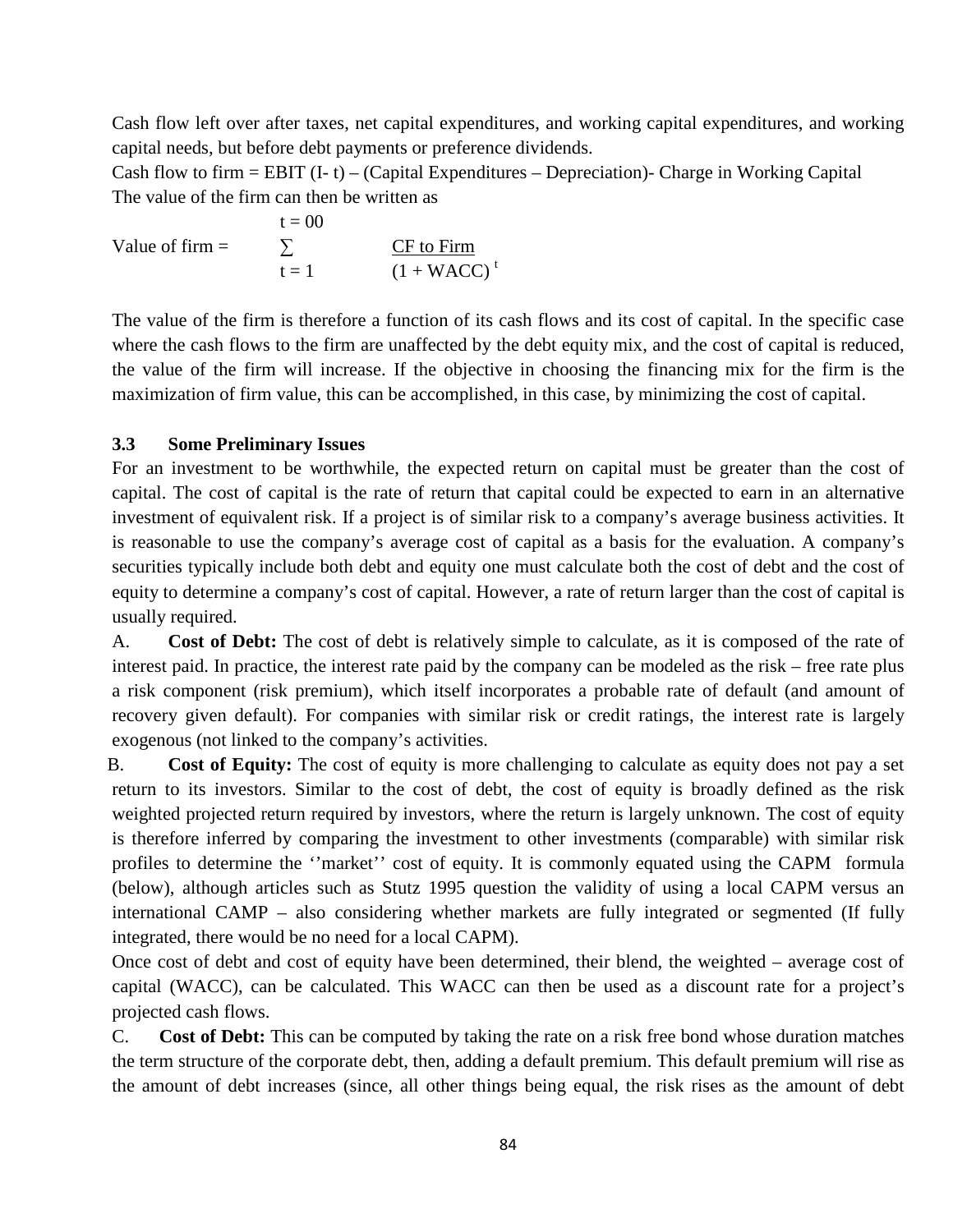rises). Since in most cases debt expense is a deductible expense, the cost of debt is computed as an after tax cost to make it comparable with the cost of equity (earnings are after – tax as well). Thus, for profitable firms, debt is discounted by the tax rate. The formula can be written as (Rf + credit risk rate) (I-T), where T is the corporate tax rate and Rf is the risk free rate.

Cost of Equity = Risk free rate of return + Premium expected for risk

Cost of Equity = Risk free rate of return + Beta x (Market rate of return – risk free rate of return) where Beta = sensitivity to movements in the relevant market:

 $Es = Rf + Bs (Rm - Rf)$ 

Where:

 $Es = The expected return for a security$ 

 $Rf$  = The expected risk free return in that market

 $Bs = The$  sensitivity to market risk for the security

Rm = The historical return of the stock market /equity market

(Rm – Rf) The risk premium of market assets over risk free assets

The risk free rate is taken from the lowest yielding bonds in the particular market, such as government bonds.

Expected Return

The expected return can be calculated with the ''dividend capitalization made'', which is.

 $Kes = Dividend payment / share + Growth rate$ 

Price market

Weighted Average Cost of Capital (WACC)

The weighted average cost of capital is used to in finance to measure a firm's cost of capital. The total capital for a firm is the value of its equity (for a firm without outstanding warrants and options, this is the same as the company's market capitalization) plus the cost of its debt ( the cost of debt should be continually updated as the cost of debt changes as a result of interest rate changes). Notice that the 'equity' in the debt to equity ratio is the market value of all equity, not the shareholders' equity on the balance sheet. To calculate the firm's weighted cost of capital, we must first calculate the costs of the individual financing sources: cost of Debt, cost of preference shares and cost of equity.

#### **4.0 CONCLUSION**

This unit has discussed the cost of capital as the weighted average of the costs of the different components of financing, with the weights based on the market values of each component. The cost of debt is the market rate at which firm can borrow, adjusted for any tax advantages of borrowing. The cost of preference shares on the other hand is the cost of capital can be used to examine the quality of a firm's investment decisions, for they can be compared to the returns made on equity and capital respectively.

#### **5.0 SUMMARY**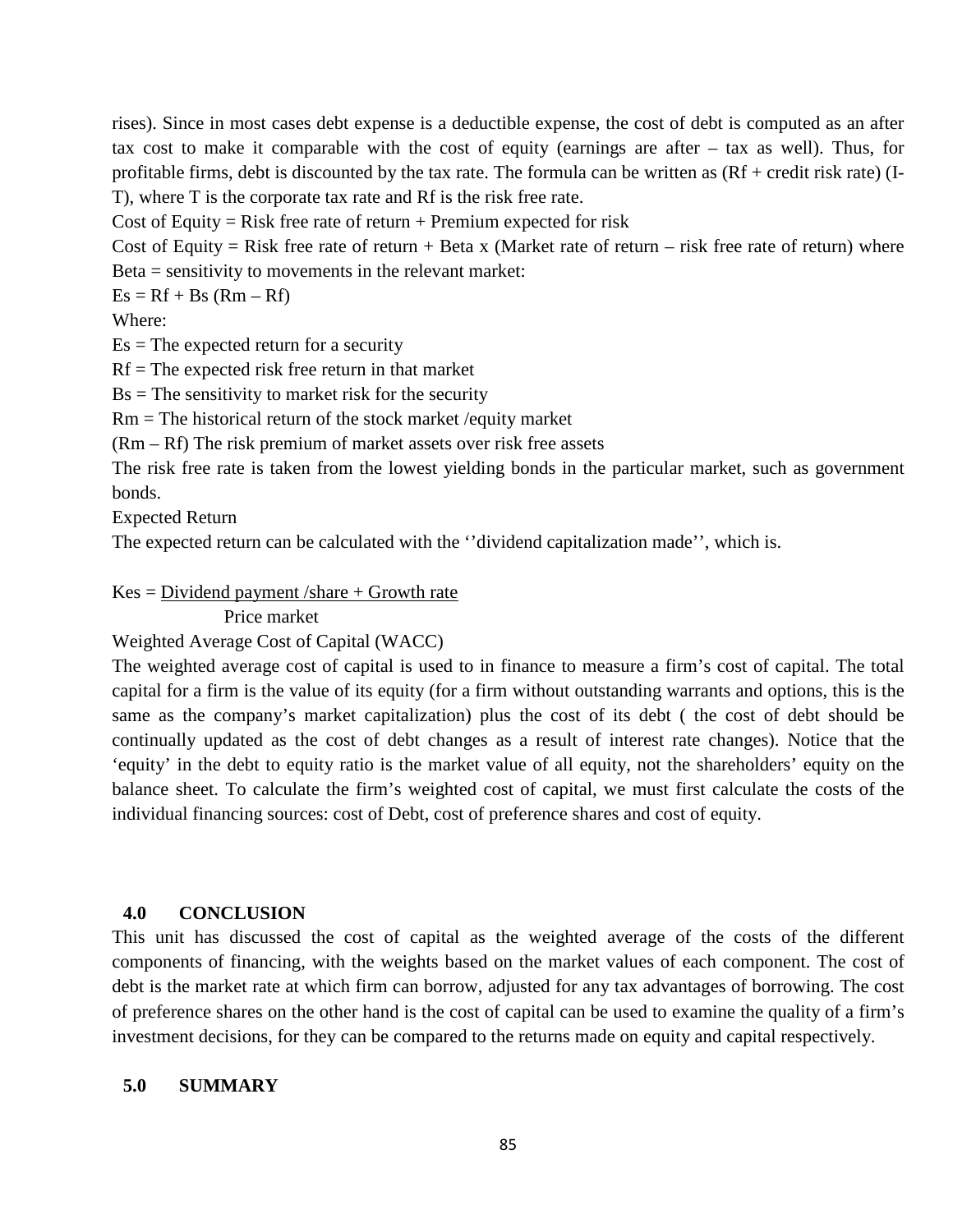We have discussed, what cost of capital means, the different components that make up cost of capital, how cost of capital can be used in valuation and how cost of capital can be calculated.

# **6.0 TUTOR MARKED ASSIGNMENT**

What do you think will happen to the cost of debt, the cost of equity and cost of capital as interest rates in the economy go up?

## **Answer to Self-Assessment Exercise**

- 1. See 3.1
- 2. Cost of Debt, Cost of Equity, Cost of Preference Shares

## **7.0 Reference/Further Readings**

Ross S.A et al (2006), Fundamental of Corporate Finance, USA: Mc Graw – Hill Inc. Damodaran A. (1997), Corporate Finance: Theory and Practice, USA: John Wiley & Sons Inc. Richard Loth (2006) Investopedia News & Articles USA: Coupon Mountain.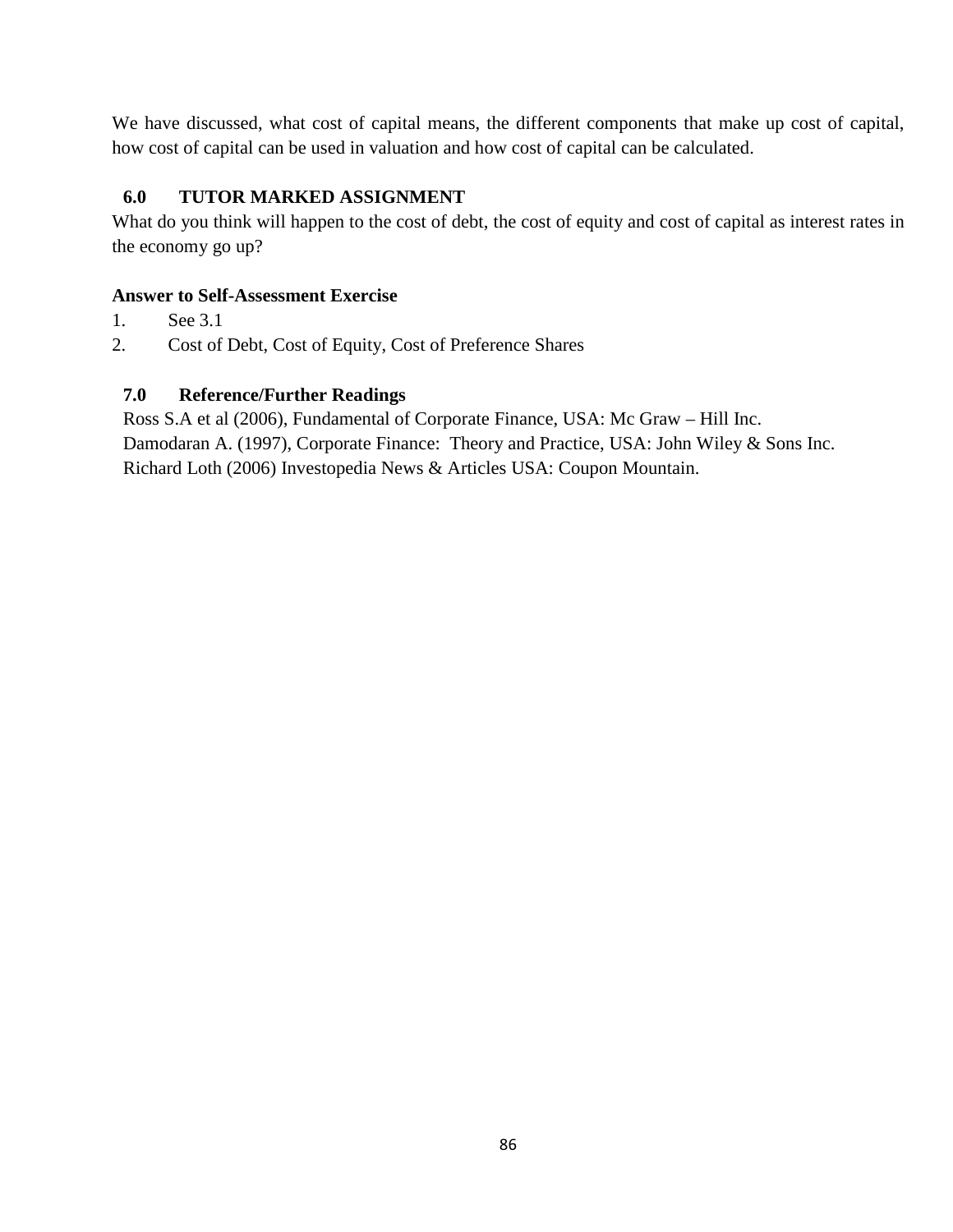# **UNIT 4 RISK ASSOCIATED WITH COST OF CAPITAL**

### **CONTENTS**

- 1.0 Introduction
- 2.0 Objectives
- 3.0 Main Content
	- 3.1 Risk Free Rate of Return
	- 3.2 Business Risk Premium
	- 3.3 Financial Risk Premium
	- 3.4 Liquidity Risk
	- 3.5 Exchange-Rate Risk
	- 3.6 Country- Specific Risk
- 4.0 Conclusion
- 5.0 Summary
- 6.0 Tutor Marked Assignment
- 7.0 References/Further Readings

## **1.0 INTRODUCTION**

Before a company accepts money from investors or shareholders, it must first determine if their future projected returns are large enough to pay back their investors as well as turn a profit for the company. In order for companies to secure additional capital, they must first prove that the return on capital. In this unit, we will be dwelling on the risk associated with cost of capital.

The cost of capital is comprised of three major key risk components: (1) risk free rate of return, (2) business risk premium, and (3) financial risk premium. There are other risk that could be associated with business - liquidity risk, Exchange-Rate Risk, Country-Specific Risk.

### **2.0 OBJECTIVES**

After studying this unit, you should be able to:

- $\triangleright$  Explain what risk is in line with cost of capital of a given project
- $\triangleright$  Explain the different types of key risk components

# **3.0 MAIN CONTENT**

### **3.1 Risk Free Rate of Return**

The risk free rate of return is an investment completely free of risk (i.e. Treasury Note). This is a short term debt and risk free because of its simplicity. It is backed by government with a maturity of less than one year. Treasury bills (notes) are sold in denominations of N1,000 up to a maximum purchase of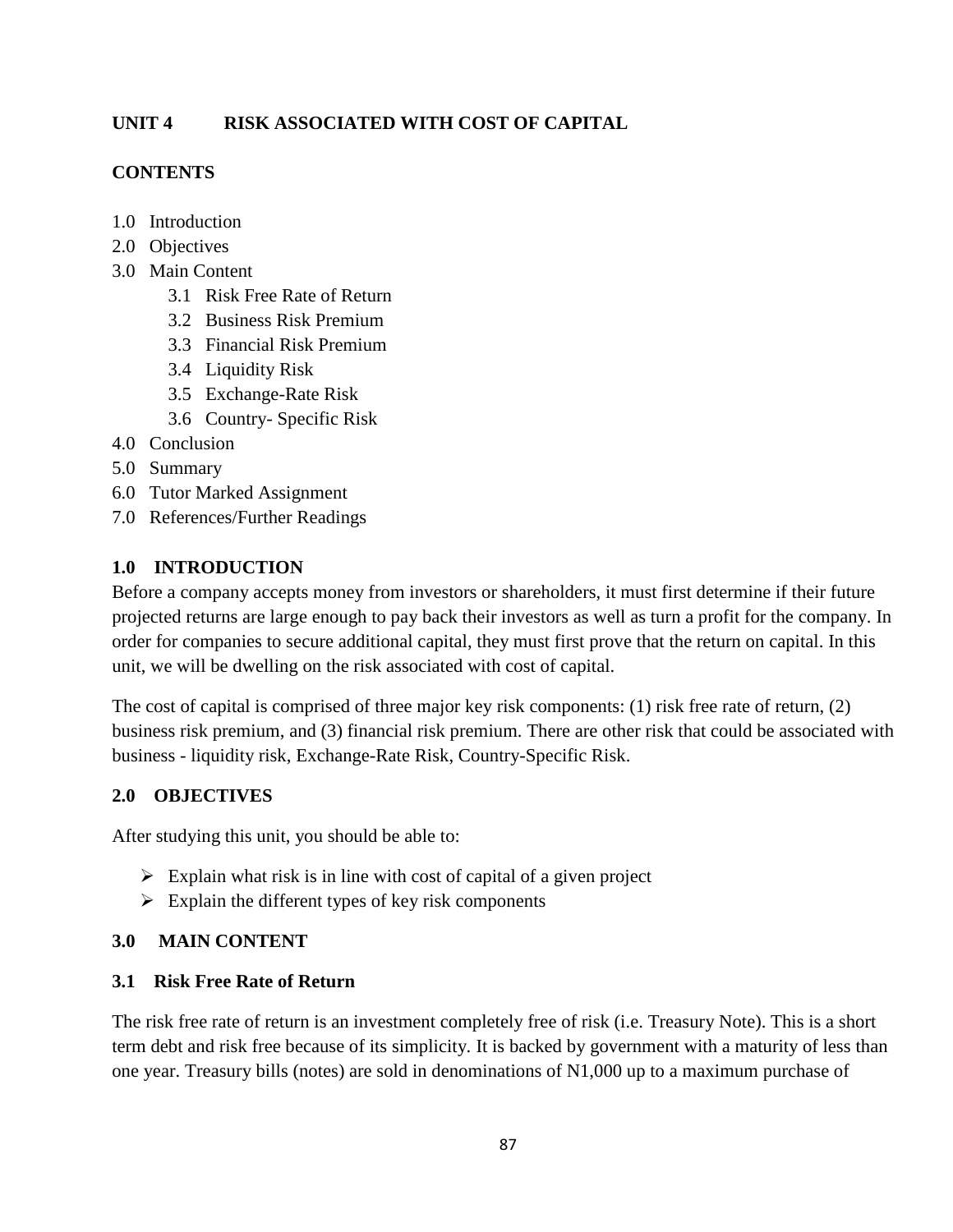N5,000,000 and commonly have maturities of one month (four weeks), three months(13 weeks) or six months (26 weeks).

Treasury bills are issued through a competitive bidding process at a discount from par, which means that rather than paying fixed interest payments like conventional bonds, the appreciation of the bond provides the return to the holder.

For instance, let's say you buy a 13 week treasury bill prices in three months, you will not receive regular payment as you would with a coupon bond, for example, instead, the appreciation and therefore, the discounted value you originally paid and the amount you receive back (N10,000).

In this case, the treasury bills pays a N2.04% interest rate  $(N200/N9,800) = 2,04%$  over a three month period

#### **3.2 Business Risk Premium**

A business risk premium is a reason to increase the rate of return due to the uncertainty of the future. For example, potential investors would heavily factor in the business risk premium with the major U.S. automakers since the auto industry as a whole is influx. The risk premiumis the excess return above the risk-free rate that investors require as compensation for the higher uncertainty associated with risky assets. The five main risks that comprise the risk premium are business risk, financial risk, liquidity risk, exchange-rate risk and country-specific risk. These five risk factors all have the potential to harm returns and, therefore, require that investors are adequately compensated for taking them on. This is the risk associated with the uncertainty of a company's future cash flows, which are affected by the operations of the company and the environment in which it operates. It is the variation in cash flow from one period to another that causes greater uncertainty and leads to the need for greater compensation for investors. For example, companies that have a long history of stable cash flow require less compensation for business risk than companies whose cash flows vary from one quarter to the next, such as technology companies. The more volatile a company's cash flow, the more it must compensate investors.

#### **3.3 Financial Risk Premium**

The financial risk premium is another factor into the cost of capital since a company's current debt levels and interest payment to debt holders will play a role in their attempts at profitability.This is the risk associated with the uncertainty of a company's ability to manage the financing of its operations. Essentially, financial risk is the company's ability to pay off its debt obligations. The more obligations a company has, the greater the financial risk and the more compensation are needed for investors. Companies that are financed with equity face no financial risk because they have no debt and, therefore, no debt obligations. Companies take on debt to increase their financial leverage; using outside money to finance operations is attractive because of its low cost. (For more on this topic, see what do people mean when they say debt is a relatively cheaper form of finance than equity?) The greater the financial leverage, the greater the chance that the company will be unable to pay off its debts, leading to financial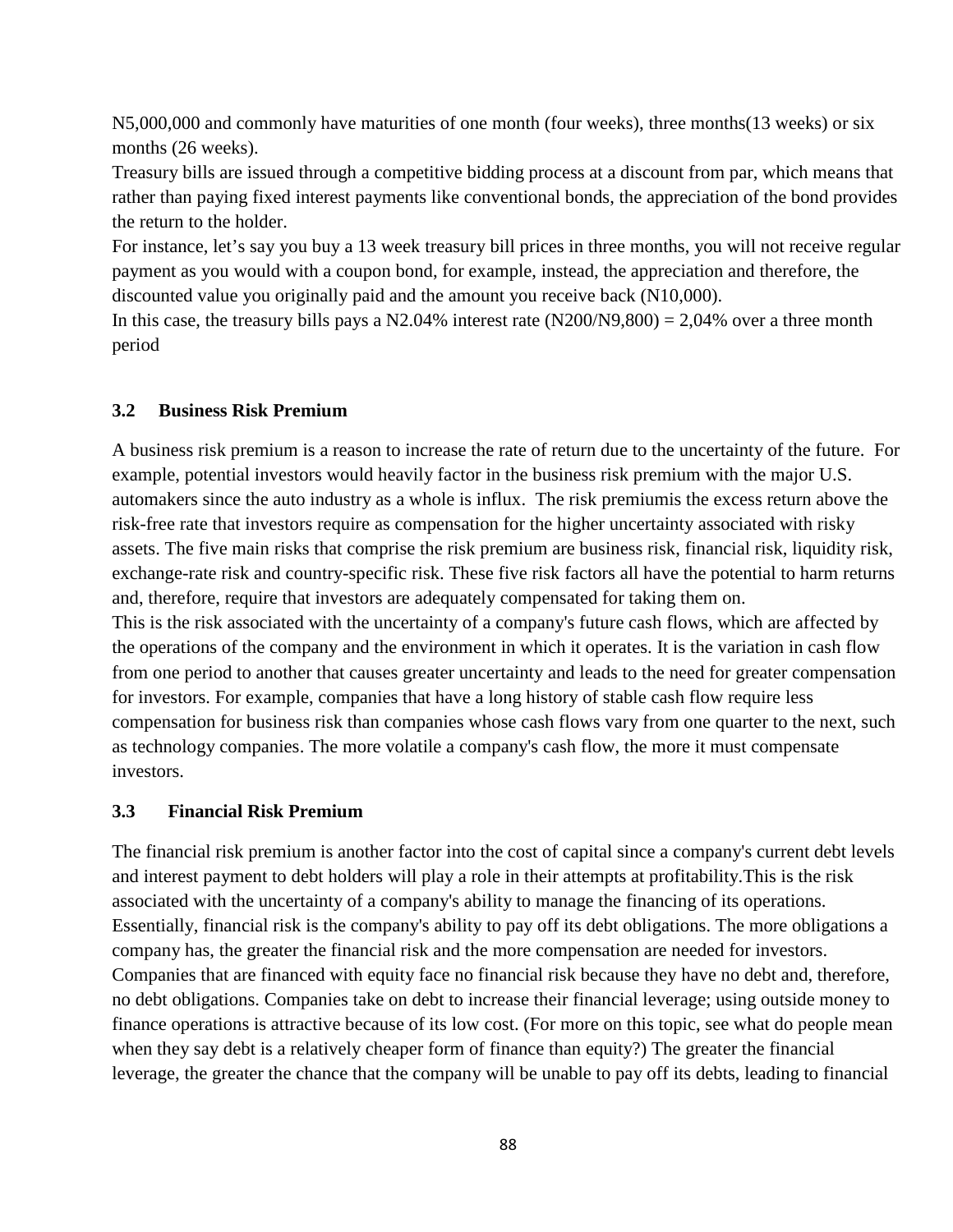harm for investors. The higher the financial leverage, the more compensation is required for investors in the company.

# **3.4 Liquidity Risk**

This is the risk associated with the uncertainty of exiting an investment, both in terms of timeliness and cost. The ability to exit an investment quickly and with minimal cost greatly depends on the type of security being held. For example, it is very easy to sell off blue chip stock because millions of shares are traded each day and there is a minimal bid-ask spread. On the other hand, small cap stocks tend to trade only in the thousands of shares and have bid-ask spreads that can be as high as 2%. The greater the time it takes to exit a position and/or the higher the cost of selling out of the position, the more compensation investors will require.

## **3.5 Exchange-Rate Risk**

This is the risk associated with investments denominated in a currency other than the domestic currency of the investor. For example, an American holding an investment denominated in Canadian dollars is subject to exchange-rate risk. The greater the historical amount of variation between the two currencies, the greater the amount of compensation will be required by investors. Investments between currencies that are pegged to one another have little to no exchange-rate risk, while currencies that tend to fluctuate a lot require more compensation.

## **3.6 Country-Specific Risk**

This is the risk associated with the political and economic uncertainty of the foreign country in which an investment is made. These risks can include major policy changes, overthrown governments, economic collapses and war. Countries such as the United States and Canada are seen as having very low countryspecific risk because of their relatively stable nature. Other countries, such as Russia, are thought to pose a greater risk to investors. The higher the country-specific risk, the greater the compensation investors will require.

# **4.0 CONCLUSION**

This unit has discussed to an extent the various market security risk that are associated to cost of capital. Some of the risk discussed will be able to help the learner understand the precaution a person should take before making up his mind investing in a project.

### **5.0 SUMMARY**

This unit has explored the subject of capital market history. Such history is useful because it tells us what to expect in the way of returns from risky assets. We summed up our study of market history with two keys lessons:

i Risky assets, on average, earn a risk premium. There is a reward for bearing risk

ii The greater the potential reward from a risky investment, the greater is the risk.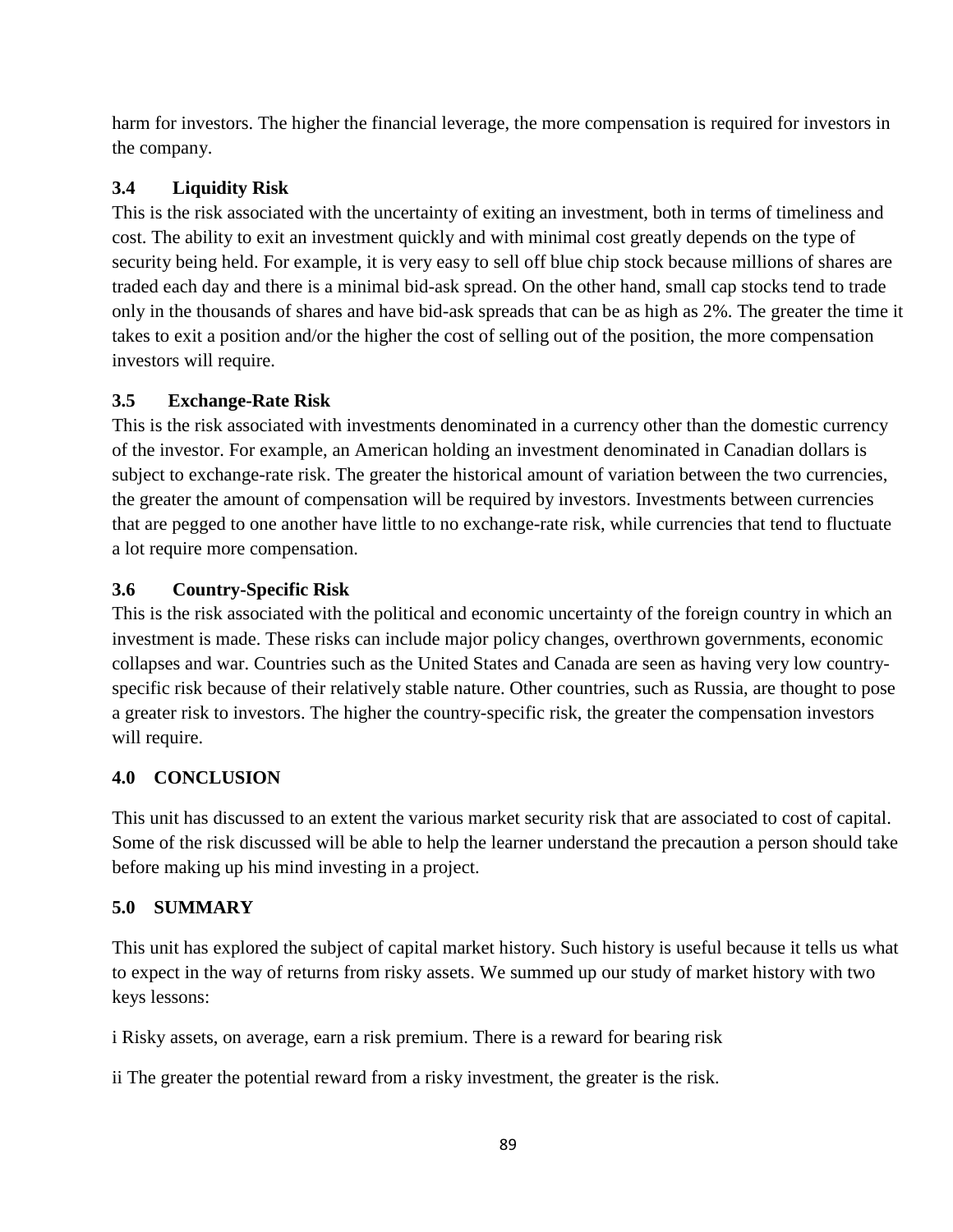### **6.0 TUTOR MARKED ASSIGNMENT**

- 1. What are some reasons why firms find themselves with idle cash
- 2. What are the various risk associated with cost of capital you know
- 3. Discuss any three market security risks you know.

#### **7.0 REFEFENCES/FURTHER READINGS**

Ross S.A et al (2006), Fundamental of Corporate Finance, USA: Mc Graw – Hill Inc. Damodaram A. (1997), Corporate Finance: Theory and Practice, USA: John Wiley and Sons Inc.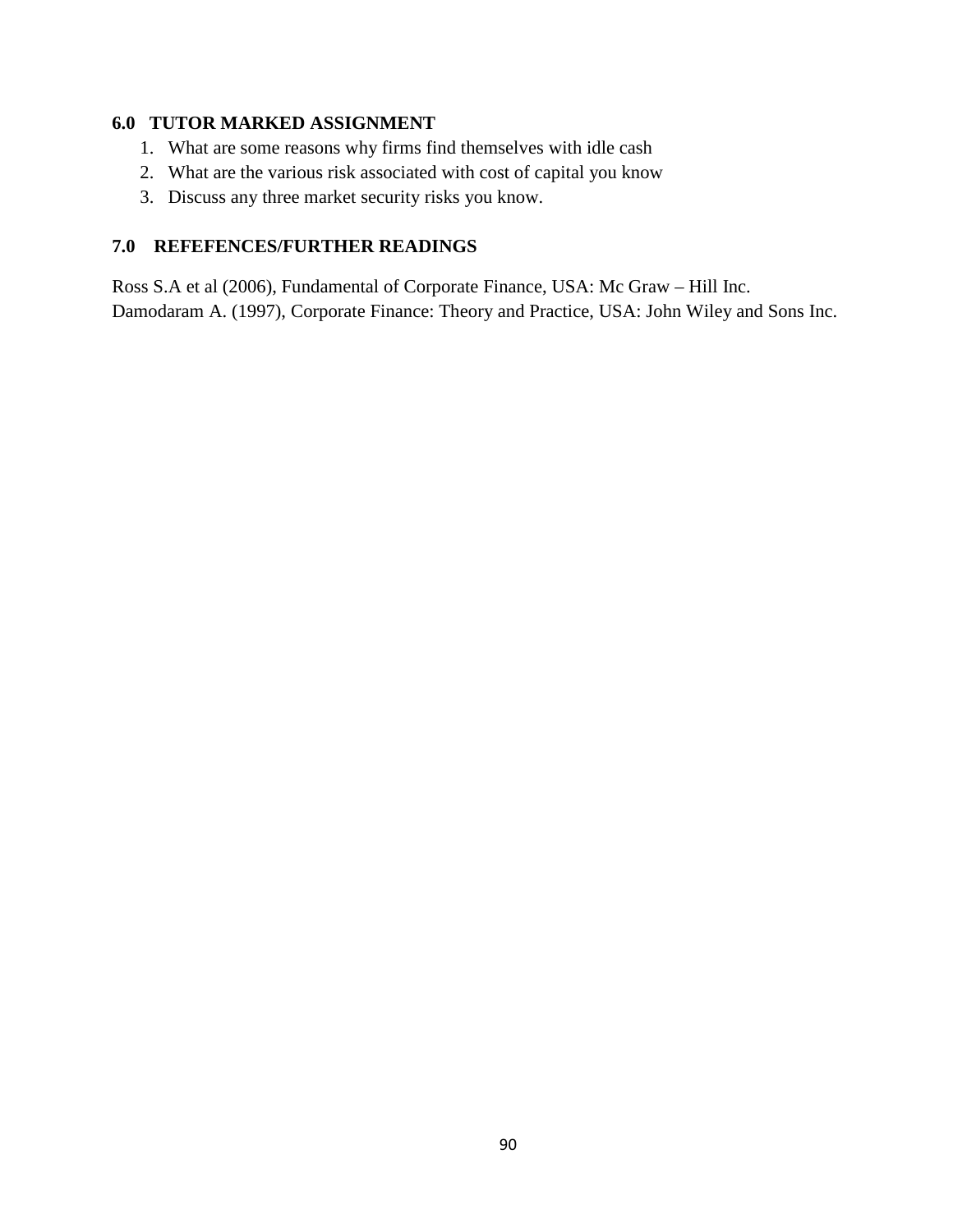# **UNIT 5 CAPITAL BUDGETING**

#### **CONTENTS**

- 1.0 Introduction
- 2.0 Objectives
- 3.0 Main Content
	- 3.1 Caveats on Applying Option Pricing Models
		- 3.1.1 The Option to Delay a Project
		- 3.1.2 The Option to Expand a Project
- 3.1.3 The Option to Abandon a Project
- 4.0 Conclusion
- 5.0 Summary
- 6.0 Tutor Marked Assignment
- 7.0 References /Further Reading

### **1.0 INTRODUCTION**

When firms consider projects, often they also have to consider the opportunities that these projects may create in the future in terms of opening up of new markets or expanding existing ones; thus. Options are embedded in these projects. When firms consider financing choices, they have to examine the consequences of such choices for their flexibility, which can be viewed as the option to take on projects. When firms are valued, the products patents they own which are options on these products have to be valued as well.

### **2.0 OBJECTIVES**

At the end of this lesson, you should be able to:

- $\triangleright$  Explain what are the options embedded in capital budgeting.
- $\triangleright$  Explain how these options can be valued using option pricing models
- $\triangleright$  Identify how these values can be used in conjunction with traditional capital budgeting analysis.

### **3.0 MAIN CONTENT**

### **3.1 Caveats on Applying Option Pricing Models**

The opinion pricing models described in the preceding chapter can be used to value any asset that has the characteristics of an opinion, with some caveats. In this section, we apply option pricing theory in a variety in a variety of cortexes. In man of the cases described below, the options being valued are not on financially traded assets (such as stocks or commodities) but are real options (such as those on projects or natural or natural resources reserves). We begin by offering a few caveats on the application of option pricing models to these cases and suggesting some adjustment that might need to be made to these models.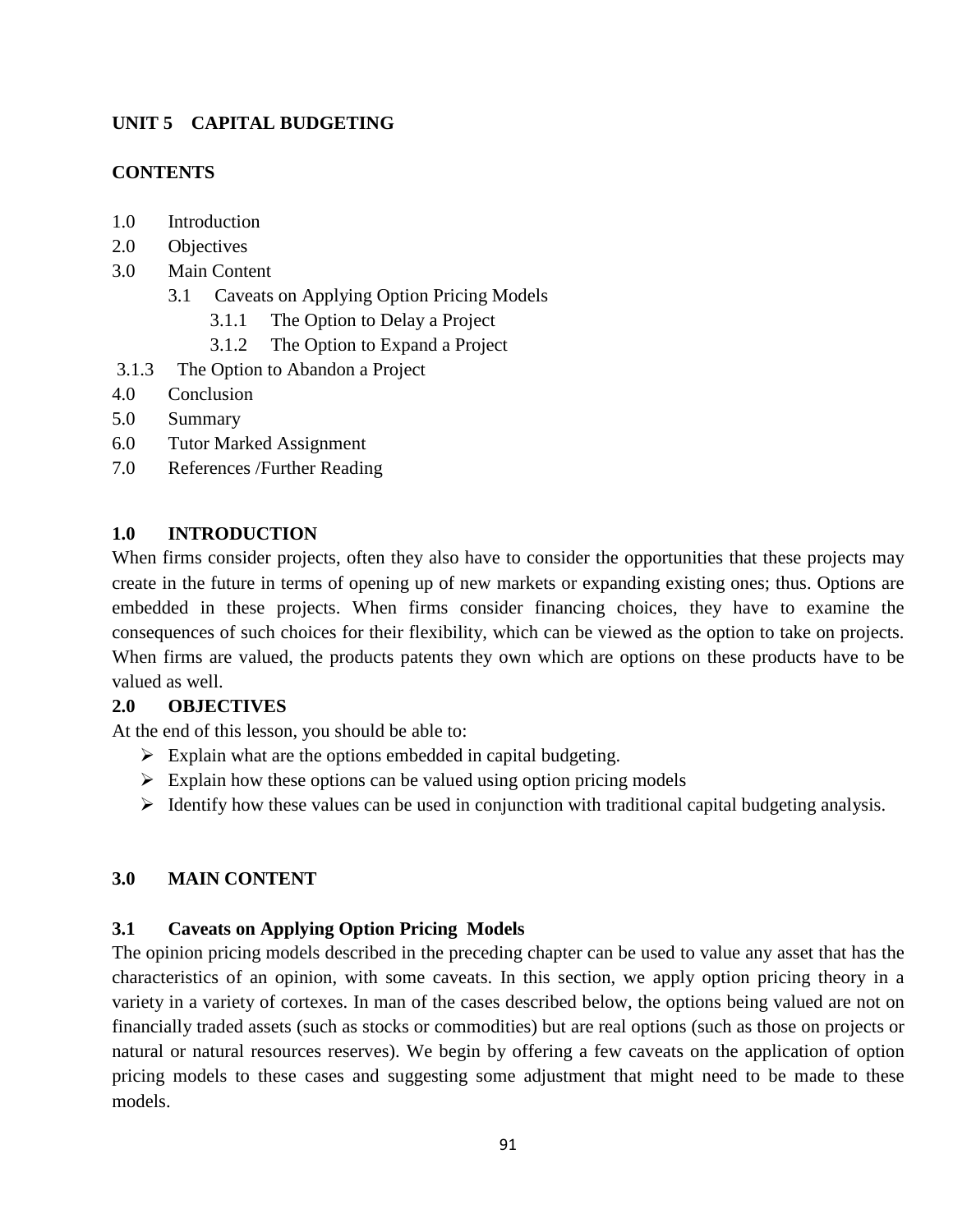**Real Option:** A real option is an option on a non – traded asset, such as an investment project or a gold mine.

#### **The Underlying Asset is not traded**

Option pricing theory, as presented in both the binomial and the Black – Scholes models, is built on the premise that a replicating portfolio can be created using the underlying asset and riskless lending and borrowing. Although this is a perfectly justifiable assumption in the context of listed options on traded and arbitrage is therefore not traded, the values from option pricing models have to be interpreted with caution.

#### **The Price of the Asset Follows a Continuous Process**

As we mentioned in Chapter 27, the Black – Scholes option pricing model is derived under the assumption that the underlying asset's process is continuous (i.e., there are no price jumps). If this assumption is violated, as it with most real options, the model will underestimate the value of deep out – of –the – money options and lower variance estimates for at –the – money or in- the – money options. Another solution is to use an option pricing model that explicitly allows for price jumps, although the inputs to these models are often difficult to estimate.

#### **The variance is known and does not change over the life of the options**

Option pricing models assume that the variance is known and does not change over the option lifetime: this assumption is not unreasonable when option pricing theory is applied to long – term real options however, problems arise with this assumption, for the variance is unlikely to remain constant over extended periods of time and may in fact be difficult to estimate in the first place. Again, modified versions of the option pricing model exist that allow for changing variances, but they require that the process by which variance changes be modeled explicitly.

#### **Exercise is instantaneous**

The option pricing models are based on the premises that the exercise of an option is in stantaneous. This assumption may be difficult to justify with real options, however; exercise may require building a plant or constructing an oil rig, for example, actions that do not occur in an instant. The fact that exercise takes time also implies that the true life of a real option is often less than the stated life. Thus, although a firm may own the rights to an oil reserve for the next 10 years, the fact that it takes several years to extract the oil reduces the life of the natural resource option the firm owns.

#### **3.1.1 The Option to Delay a Project**

Projects are typically analyzed based on their expected cash flows and discount rates at the time of this analysis. The net present value computed on that basis is a measure of its value and acceptability at that time. Expected cash flows and discount rates change over time, however, as does the net present value. Thus, a project that has a negative present value now may have a positive net present value in the future. In a competitors in taking projects, this may not seem significant. In an environment in which a project can be taken by only one firm (because of legal restrictions or other barriers to entry to competitors), however, the changes in the project's value over time give it the characteristics of a call option.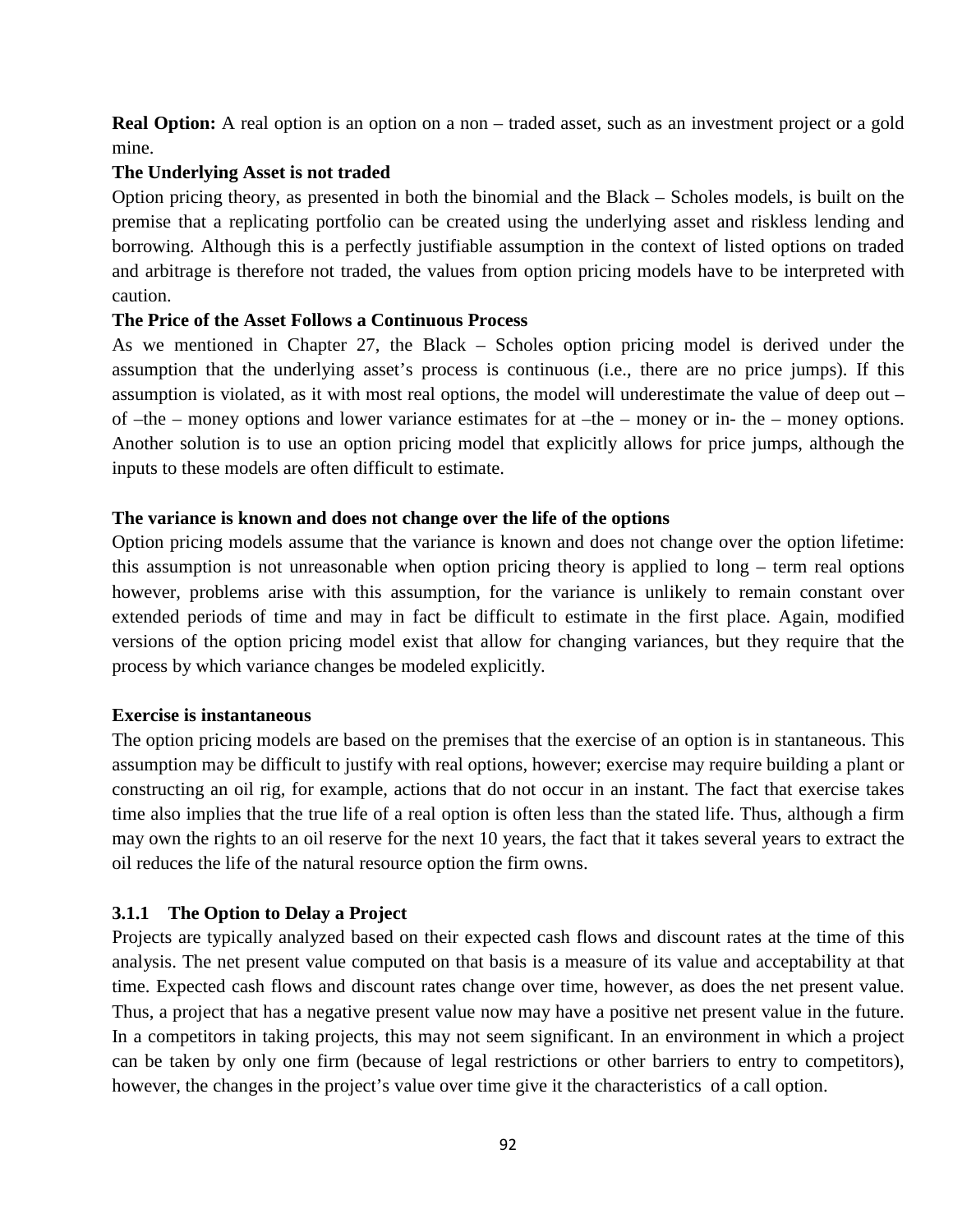In the abstract, assume that a project requires an initial investment of  $X$  (in real dollars) and that the present value of expected cash inflows computed right now is *PV.* The net present value of this project is the difference between the two:

#### $NPV = PV - X$

Now assume that the firm has exclusive rights to this project for the next n years and that the present values of the cash inflows may change over that time because of changes in either the cash flows or the discount rate. Thus, the project may have a negative net present value right now, but it may still be a good project if the firm waits. Defining V as the present value of the cash flows, we can summarize the firm's decision rule on this project as follow:

If  $v > x$  Project has positive net present value V < x Project has negative net present value

This relationship can be presented in a payout diagram of cash flows on this project, as shown in Figure 28.1, assuming that the firm holds out until the end of the period for which it has exclusive rights to the project.

Note that this payoff diagram is that of a call option – the underlying asset is the project; the strike price of the option is the investment needed to take the project; and the life of the option is the period for which the firm has rights to the project. The present value of the cash flows on this project and the expected variance in this present value represent the value and variance of the underlying asset.

#### **3.1.2 The Option to Expand a Project**

In some cases, firms take projects in order to take on other projects or to enter other markets in the future. In such cases, it can be argued that the initial projects are options allowing the firm to take other projects, and the firm should therefore be willing to pay a price for such options. A firm may accept a negative net present values on future projects.

To examine this option using the same framework developed earlier, assume that the present value of the expected cash flows from entering the market or taking the new project is V, and that the total investment needed to enter this market or take this project is X, Furthermore, assume that the firm has a fixed time horizon, at the end of which it has to make the final decision on whether or not to take advantage of this opportunity. Finally, assume that the firm cannot move forward on this opportunity if it does not take the initial project. This scenario implies the option payoffs shown in figure 28.4. As you can see, at the expiration of the fixed time horizon, the firm will enter the new market or take in the new project if the present value of the expected cash flows at that point in time exceeds the cost of entering the market.

#### **3.1.3 The Option to Abandon a Project**

The final option to consider here is the option to abandon a project when its cash flows do not measure up to expectations. In our discussion of decision trees in Chapter 11, we noted that having the option to abandon will generally increase the value of a project and make it more acceptable. To illustrate the option to abandon, assume that V is the remaining value on a project if it continues to the end of its life,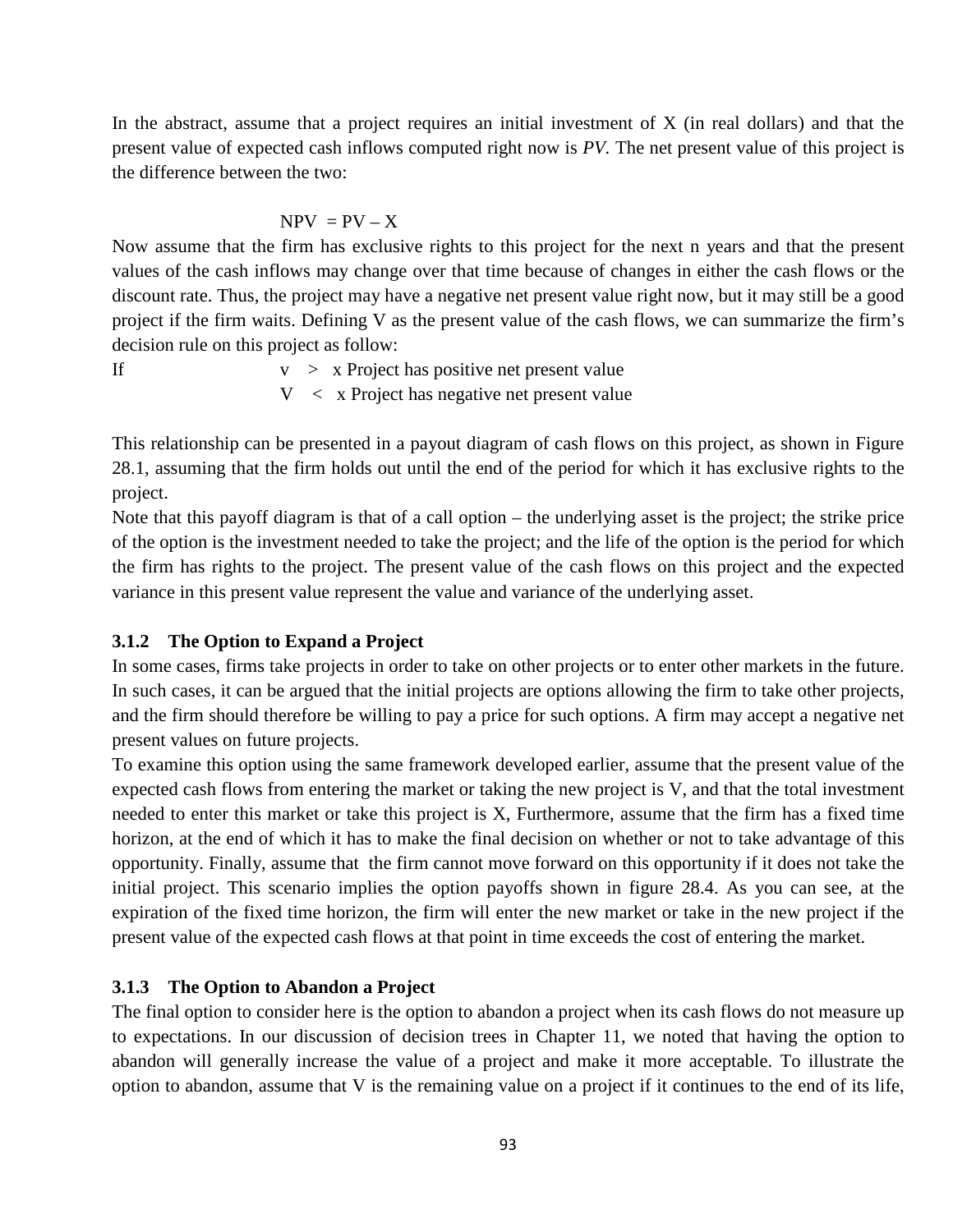and L is the liquidation or abandonment value for the same project at the same point in time. If the project has a life of n years, the value – if it is higher, the project should be continued; if it is higher, the project should be continued; if it lower, the holder of the abandonment option could consider abandoning the project.

Payoff from owning an abandonment option =  $O$  if V >;  $=$ L if  $V \leq L$ 

These payoffs are graphed in Figure 28.5, as a function of the expected project value. Unlike the prior two cases, the option to abandon takes on the characteristics of a put option.

To illustrate, assume that a firm is considering taking a 10- year project that requires an initial investment of \$100 million in a real estate partnership, and where the present value of expected cash flows is \$110 million. Although the net present value of \$ 10 million is small, assume that the firm has the option to abandon this project anytime (by selling its share back to the other partners) in the next 10 years; if abandoned, the net salvage value of the project is \$ 50 million. The variance in the present value of the cash flows from being in the partnership is 0.06.

The value of the abandonment option can be estimated by determining the characteristics of the put option:

Value of the underlying asset  $(s)$  =PV of cash flows from project  $=$ \$110 million Strike price  $(k)$  = Salvage value from abandonment = \$50 million Variance in underlying asset's value =0.06 Time to expiration  $=$  Life of the project  $= 10$  years Dividend yield =  $1/L$ ife of the project =  $1/10$  (we are assuming that the project's present value will drop by roughly 1/n each year into the project)

Assume that the 10 – year riskless rate is 7%. The value of the put option can be estimated as follows:

Call Value = 110 exp (0.10) (10) (0.8455)-50 exp (-0.07) (10) (0.5961) = \$ 19.41 million Put Value  $= $19.41 - 110 \exp(-.10)(10) + $3.77 \text{ million}$ 

The value of this abandonment option has to be added on to the net present value of the project of \$10 million, yielding a total net present value with the abandonment option of \$13.57 million. Note, however, that abandonment becomes a more and more attractive option as the remaining project life decreases, since the present value of the remaining cash flows will decrease.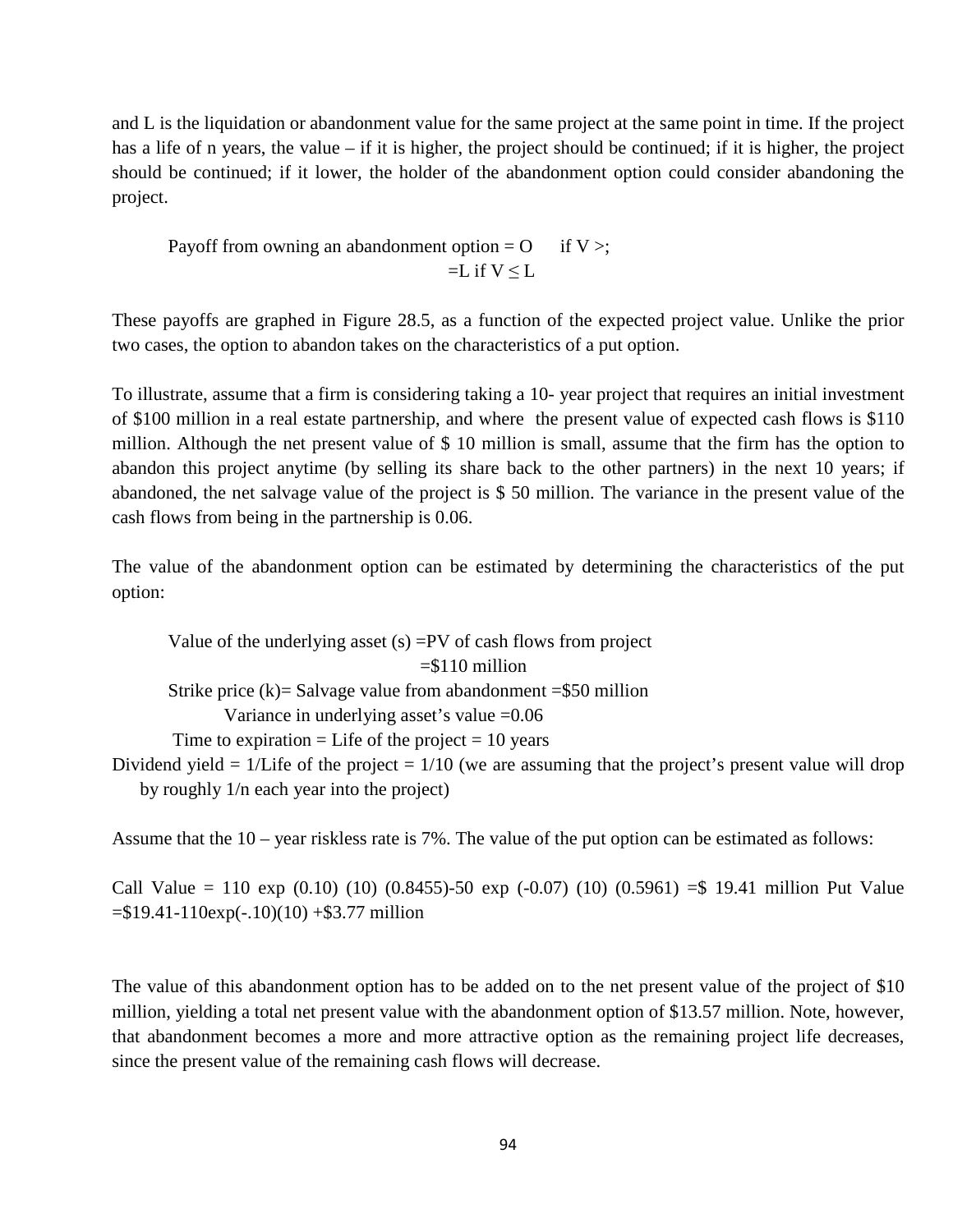**Practical considerations:** In the above analysis, we assumed, rather unrealistically, that the abandonment value was clearly specified up front and that it did not change during the life of the project. This may be true in some very specific cases, in which an abandonment option is built into the contract. More often, however, the firm has the option to abandon, and the salvage value from doing so can be estimated with noise up front. Furthermore, the abandonment value may change over the life of the project, making it difficult to apply the abandonment value may change over the life of the project, making it difficult to apply traditional option pricing techniques. Finally, it is entirely possible that abandoning a project may not bring in a liquidation value but may create costs instead; a manufacturing firm may have to pay severance to its workers, for instance. In such cases, it would not make sense to abandon, unless the cash flows on the project are even more negative.

**Implications:** The fact that the option to abandon has value provides a rationale for firms to build the flexibility to scale back or terminate projects if they do not measure up to expectations. Firms can do this in a number of ways. The first, and most direct way, is to build in the option contractually with those parties that are involved in the project. Thus, contracts with suppliers may be written on an annual basis rather than long term, and employees may be hired on a temporary basis rather than permanently. The physical plant used for a project may be leased on a short-term basis rather than bought, and the financial investment may be made in stages rather than as an initial lump sum. Building in this flexibility carries a cost, but the gains may be much larger, especially in volatile businesses.

#### **4.0 CONCLUSION**

In this unit, we considered three options embedded in investment project: the option to delay a project, the option to expand a project and the option to abandon a project. In all these cases, the underlying asset was the project and the options added value to the project. We then posed the argument that equity could be viewed as a call option on the firm and that equity would have value even when the firm value was less than the outstanding claims on it.

#### **5.0 SUMMARY**

We have discussed in details how decision made by firm in choosing projects can in turn create opportunities in the future in terms of opening up new markets or expanding existing ones.

#### **6.0 TUTOR MARKED ASSIGNMENT**

- 1. In a normal option, it almost never pays to exercise early. Why, in the case of a project option, might this not hold true.
- 2. Why is it so important that the firm have rights to the project in order to apply the option pricing approach to valuing the option to delay?

#### **7.0 REFERENCES /FURTHER READING**

Ross S.A et al (2006), Fundamental of Corporate Finance, USA: Mc Graw – Hill Inc. Damodaram A. (1997), Corporate Finance: Theory and Practice, USA: John Wiley and Sons Inc.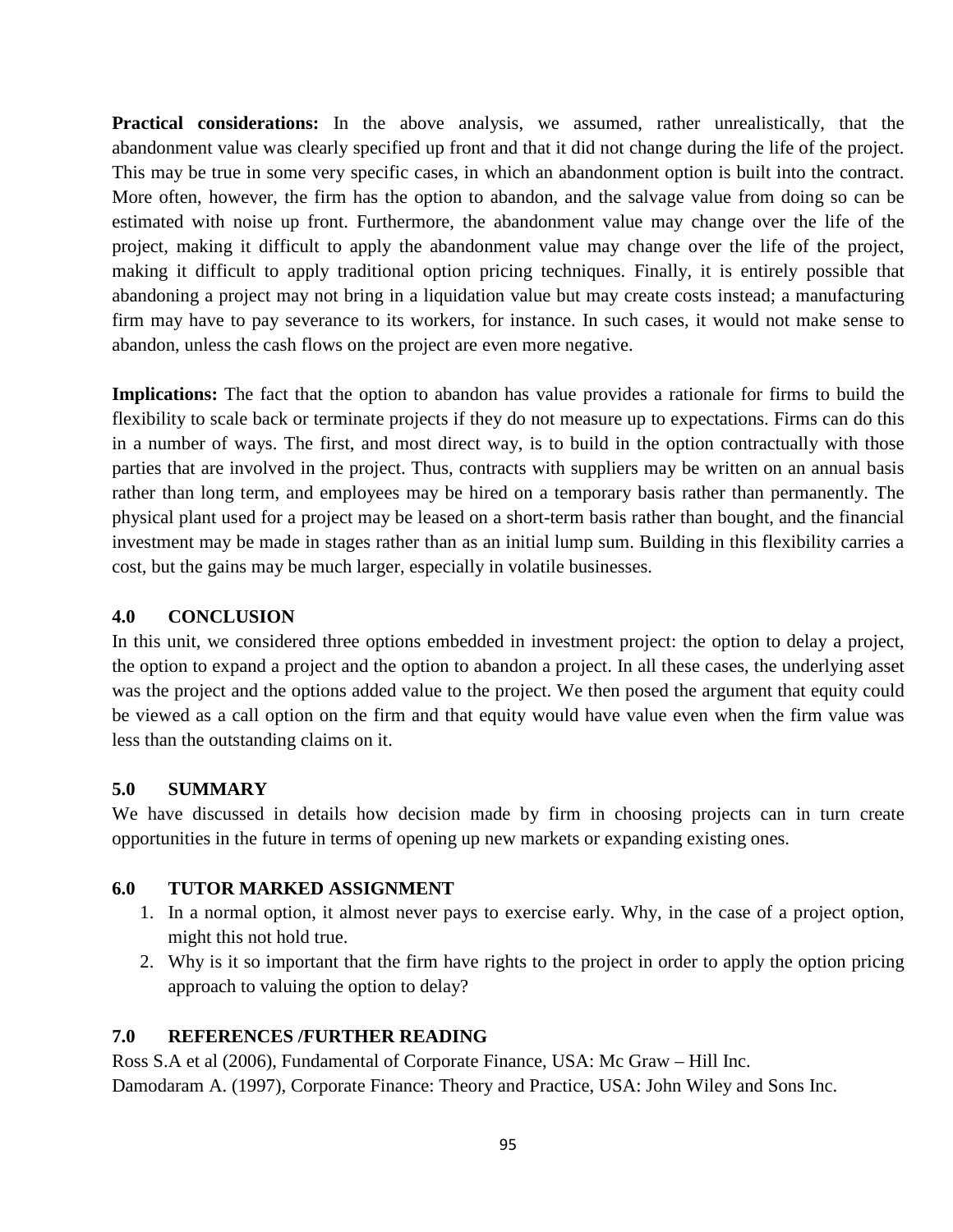# **MODULE IV DIVIDEBEND DECISION, CORPORATE STRATEGY AND FIRM VALUE**

- Unit 1 Types of Securities
- Unit 2 Bonds and Warrant
- Unit 3 Dividend Policy
- Unit 4 Corporate Growth
- Unit 5 Mergers and Re-organization
- Unit 6 International Finance

### **UNIT 1 TYPES OF SECURITIES**

#### **CONTENT**

- 1.0 Introduction
- 2.0 Objectives
- 3.0 Main Content
	- 3.1 Meaning of Financial Security
	- 3.2 Types of Securities Markets
	- 3.3 Types of Securities and your rights as a shareholder
- 4.0 Conclusion
- 5.0 Summary
- 6.0 Tutor Marked Assignment
- 7.0 References/Further Readings

### **1.0 INTRODUCTION**

Once you have your priorities in order, understand your personal and financial goals, and write a thoughtful investment plan, you are ready to learn about securities markets, both physical and electronic, where financial or real assets are traded. What are the different types of securities markets in which you might invest? Who can help you achieve your goals? What are these individuals' motivations and how are they paid? How do you buy and sell securities and what kind of help do you need? How do you choose someone to help you in the investment process? These and many other questions regarding securities markets will be addressed in this unit.

#### **2.0 OBJECTIVES**

When you have completed this unit, you should be able to do the following:

 $\triangleright$  Recognize the different types of securities markets.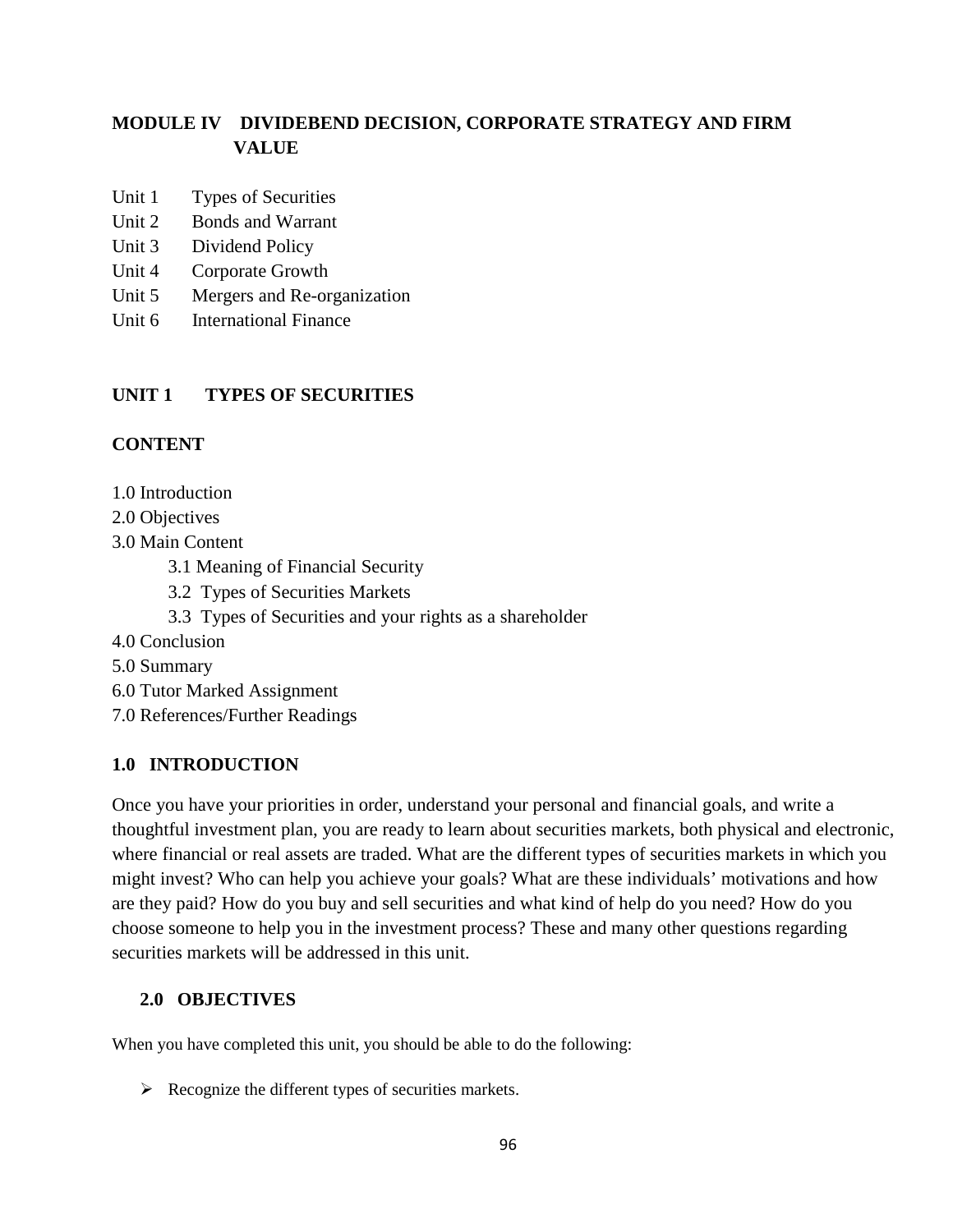- $\triangleright$  Be aware of the basic characteristics of brokers and investment advisors.
- $\triangleright$  Understand how to buy and sell securities.
- Answer questions about choosing a broker or an investment advisor.
- $\triangleright$  Know how to select and use benchmarks.

#### **3.0 MAIN CONTENT**

#### **3.1. Meaning of Financial Security**

A financial security is some type of financial instrumentthat is negotiable and has a recognized financial worth. Usually referred to simply as securities, the financial security can take on several forms. Generally, a financial security will have the potential to generate some additional return above face value for either the holder of the issuer of the security.

One common example of a financial security is a debt security. Primarily securities of this type include bonds, debentures, and banknotes. A bond issue normally provides a fixed return above the purchase price or face value of the instrument. Debentures are written acknowledgments of debt owed and can be used by the lender to designate an asset. Banknotes are essentially promissory notes that can be called at any time and as such also represent a negotiable asset.

Equity securities are a second classification of financial securities. Within this category, the financial security may be stock of some type. This would include common stocks, preferred stocks and various other classes of stocks. All types of stock represent a financial asset that may be sold or used as collateral if necessary.

A financial security may be issued by a number of different entities. Federal government agencies or even local municipal governments may choose to issue bonds as a means of financing an upcoming civic improvement project. Commercial companies often issue shares of stock to be purchased and sold on the open market. Even banking organizations that operate on an international basis may issue some form of financial security. While this is not always the case, a financial security issued by a government entity is likely to carry an interest rate that is lower than any security issued by a commercial company.

In most cases, the purpose of issuing a financial security is to generate new capital in some form. This is accomplished by attracting people who wish to invest in the security, due to the potential for generating new capital in the form of interest. Some types of financial securities can guarantee a return over time, such as with a bond issue. Other examples of the financial security, such as a stock issue, carry a greater degree of risk. However, a financial security with a greater risk usually also carries a higher potential to generate additional returns.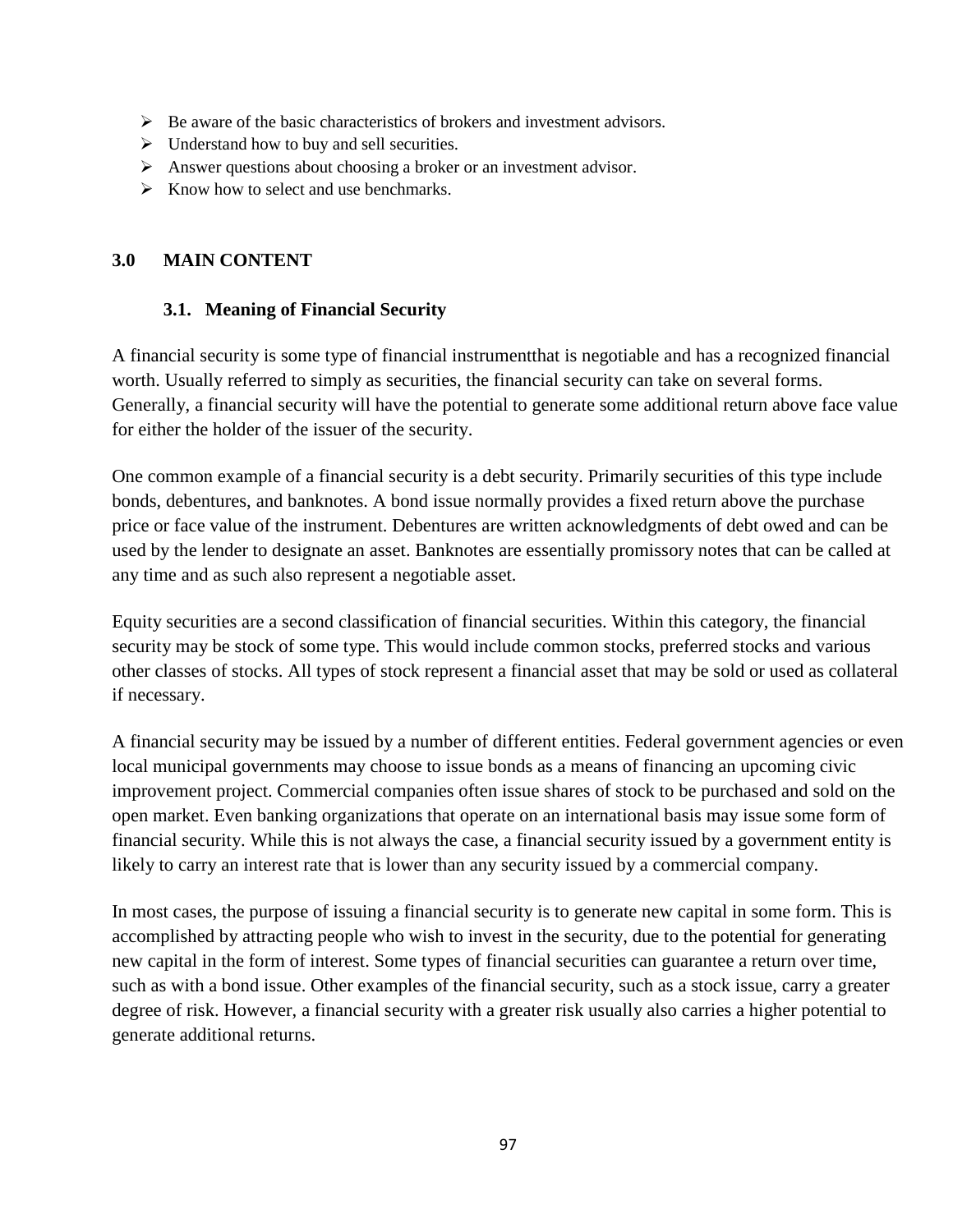### **3.2 Types of Securities Markets**

*Securities markets* are the markets in which securities, or financial assets, are traded. There are two different types of securities markets. The first type is known as the primary market: the primary market is used for trading newly issued securities. The second type of securities market is known as the secondary market: the secondary market is used for trading securities that have already been issued. Primary markets and secondary markets are generally used for trading equity securities.

- Primary Markets
- Secondary Markets

### **3.3 Types of Securities and your rights as a Shareholder**

Securities issued by any company are classified in to three main classes: Bonds, Preferred Stock and Common Stock. We can understand the priority of each type of stock by considering what happens when the company goes bankrupt.

Usually when we talk of stock we talk about common stock only. As a common shareholder you receive the lowest priority when a company goes bankrupt. During insolvency proceedings, it is the creditors who first get dibs on the company's assets to settle their outstanding debts, then the bondholders get first crack at those leftovers, followed by preferred shareholders and finally the common shareholders.

### **Bond**

A bond is a debt investment in which an investor loans money to an entity (corporate or governmental) that borrows the funds for a defined period of time at a fixed interest rate. Bonds are used by companies, municipalities, states and foreign governments to finance a variety of projects and activities.

### **Preferred Stock**

A class of ownership in a corporation that has a higher claim on the assets and earnings than common stock. Preferred stock generally has a dividend that must be paid out before dividends to common stockholders and the shares usually do not have voting rights.

The precise details as to the structure of preferred stock are specific to each corporation. However, the best way to think of preferred stock is as a financial instrument that has characteristics of both debt (fixed dividends) and equity (potential appreciation). Also known as "preferred shares".

### **Common Stock**

A security that represents ownership in a corporation. Holders of common stock exercise control by electing a board of directors and voting on corporate policy. In the event of liquidation, common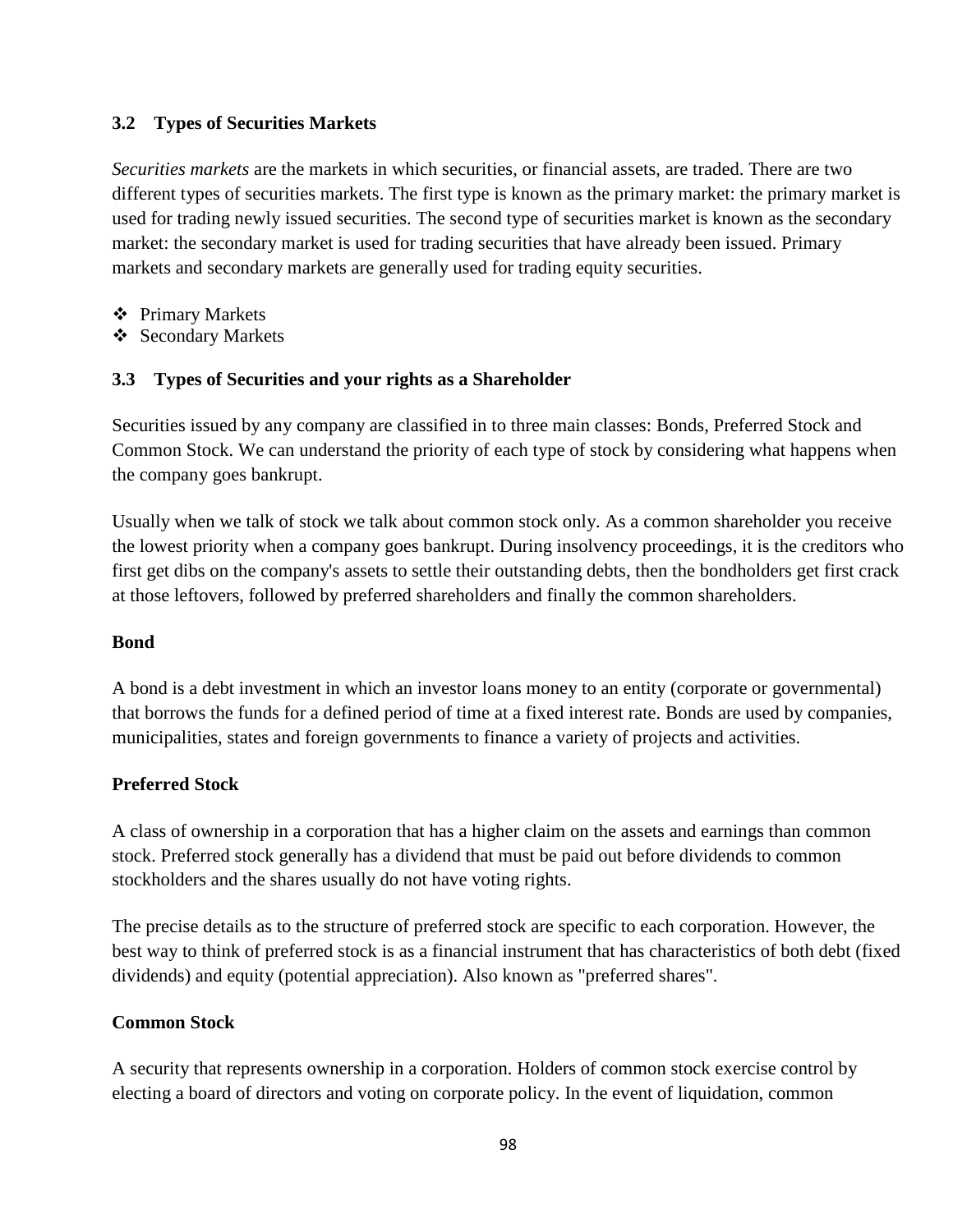shareholders have rights to a company's assets only after bondholders, preferred shareholders and other debt holders have been paid in full.

## **Rights as a Common Shareholder**

1. Voting power

This includes electing directors and proposals when fundamental changes like mergers and acquisitions or liquidation takes place. Voting takes place at company's annual meeting.

2. Increased share value

As common shareholders have claim on a portion of assets of the company and they are owners of that portion and as these assets generate profit they can reinvest in additional assets. Thus, getting returns in the form of increased share value.

3. Right to transfer ownership

Right to transfer ownership means that the shareholders can trade the stock on an exchange.

4. Claim on dividends

This means claim on profits a company pays. A company has two options with profits: either to reinvest back into the firm or pay out in the form of dividends. Although the percentage to be given is decided by the board of directors but as a common shareholder you are entitled to receive it.

To conclude this I would like to say that shareholder privileges and rights vary from state to state and country to country, so it is important to check with your local authorities and public watchdogs.

# **4.0 CONCLUSION**

The issues and challenges that regulators will be confronting in the future stem from the inevitable integration of world capital markets. The need for capital to generate business returns and, in a larger sense, to grow and develop economies, along with advances in information technology and the growing pools of institutional and professionally managed funds, will spur the integration of world capital markets and the flow of capital from one jurisdiction to another. The competition for the best returns, from the point of view of investors, or for the cheapest funds, from the point of view of funds users will motivate the search for means to lower transactions costs and the time it takes to execute orders. Competition will likewise motivate regulatory authorities to examine, streamline, and modify regulations to lower opportunity costs due to compliance delays and restrictions that limit financial innovation and engineering. Regulators will be challenged to remove restrictions to financial innovation and the development of seamless markets, products, and processes. The flip-side challenge is the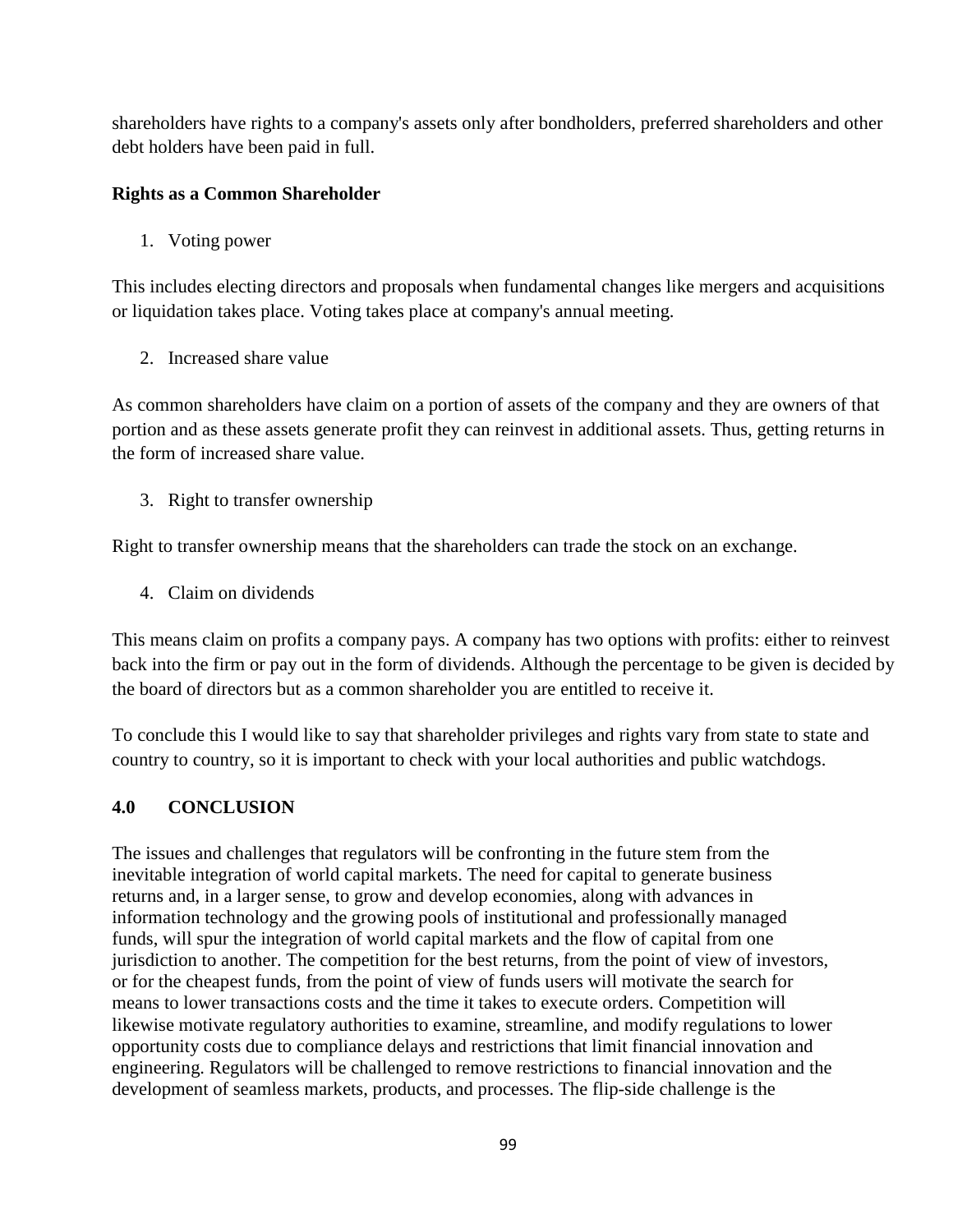protection of investors from potentially greater risks. Inasmuch as a component of risk is uncertainty, another challenge then is the provision of more information, particularly cross borderinformation when the financial products involve cross-border transactions. The development of innovative financial products should be encouraged. Derivatives may be used as hedges against risk by market players. Regulations will, however, have to keep up with these instruments and their markets.

## **5.0 SUMMARY**

Firms have a number of options when it comes to financing, both in terms of the type of financing that they use and the way in which they raise the financing. In this unit, we discussed the difference between debt and equity**,** at a generic level, by pointing out that any financing approach that results in fixed cash flows and has prior claims in the case of fault, fixed maturity, and no voting rights is debt, whereas a financing approach that provides for residual cash flows and has low or no priority in claims in the case of default, infinite life, and a lion's share of the control is equity. Within the broad category of equity, there a number of choices that a firm can make besides the traditional mechanism of common stock for publicly traded firms and owner's equity for private firms. Private firms can access and use venture capital, whereas publicly traded firms can issue warrants and contingent value rights to raise equity. Overall, the financing choices for firms are expanding, both in terms of the vehicles available for financing and the markets that can be tapped for this financing.

### **6.0 TUTOR MARKED ASSIGNMENT**

- 1. Firms generally can borrow money by using bank debt or issuing bonds. Why might a firm choose one method over the other?
- 2. Debt will always be cheaper than preferred stock because of the tax advantage that it confers on the firm. What is the source of the tax advantage? Is this statement true?
- 3. Convertible bonds are often issued by small, high growth companies to raise debt. Why?

# **7.0 REFERENCES/ FUTHER READINGS**

Ross S.A et al (2006), Fundamental of Corporate Finance, USA: Mc Graw – Hill Inc. Damodaran A. (1997) Corporate Finance: Theory and Practice, USA John Willey and Sons Inc.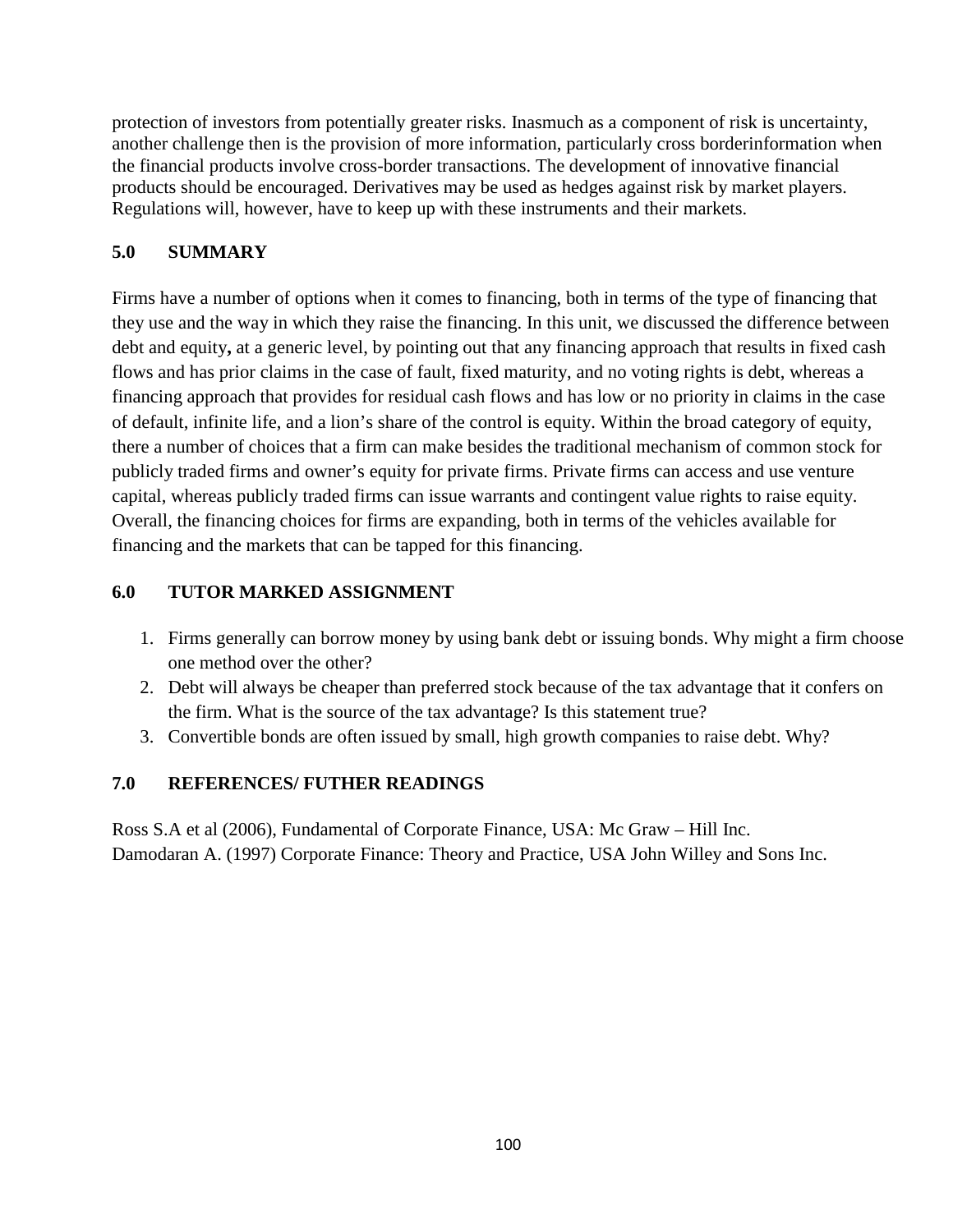### **UNIT 2 BONDS AND WARRANTS**

#### **CONTENTS**

- 1.0 Introduction
- 2.0 Objectives
- 3.0 Main Content
	- 3.1 Convertible Securities
		- 3.1.1 Features of Convertible Securities
		- 3.1.2 Why Issue Convertible Securities?
		- 3.1.3 Determining the Value of a Convertible Bond
	- 3.2 Stock Purchase Warrants
- 3.2.1 Determining the Value of a Warrant
	- 3.2.2 Implied Value of a Warrant
		- 3.2.3 Theoretical Value of a Warrant
		- 3.2.4 Warrants and Leverage
		- 3.2.5 Example of a Warrant Issue
	- 3.3 Options
		- 3.3.1 Option Gains/Losses
		- 3.3.2 Gains/Losses on Call Options
		- 3.3.3 Gains/Losses on Put Options
		- 3.3.4 Why are Options Purchased/Sold?
- 4.0 Conclusion
- 5.0 Summary
- 6.0 Tutor Marked Assignment
- 7.0References/Further Readings

#### . **1.0 INTRODUCTION**

#### **Derivatives and Hybrids**

In MS-4 Accounting and Finance you learned about the risk return relationship and assessing the cost of capital of an organization. That course focussed on the issue of debt mainly in the form of bonds and equity in the form of preferred and common shares. Due to the complex nature of the investment world today new instruments are developed to allow the investing public alternative means of investing in organizations and to allow organizations a variety of products to lure investors to their organization for investment purposes. Hybrids and derivatives are such products. Hybrids are securities that combine the features of two different types of financial assets. A preferred share is a common example of a hybrid security as it combines some of the features of a debt instrument, i.e., fixed payments of dividends is similar to fixed interest payments and those of common shares, i.e., an oconvertible securities and warrants as two popular hybrid securities.

Unlike hybrids, derivatives securities have value based on an underlying asset or security but they are neither a debt nor an equity instrument. Derivatives are instruments linked to other existing securities and whose value depends on the value of the linked security.

Derivative securities do not provide an organization with funds, as would a primary bond issue or a primary share issue. Rather they are used by organizations to help manage their financial risk. In the next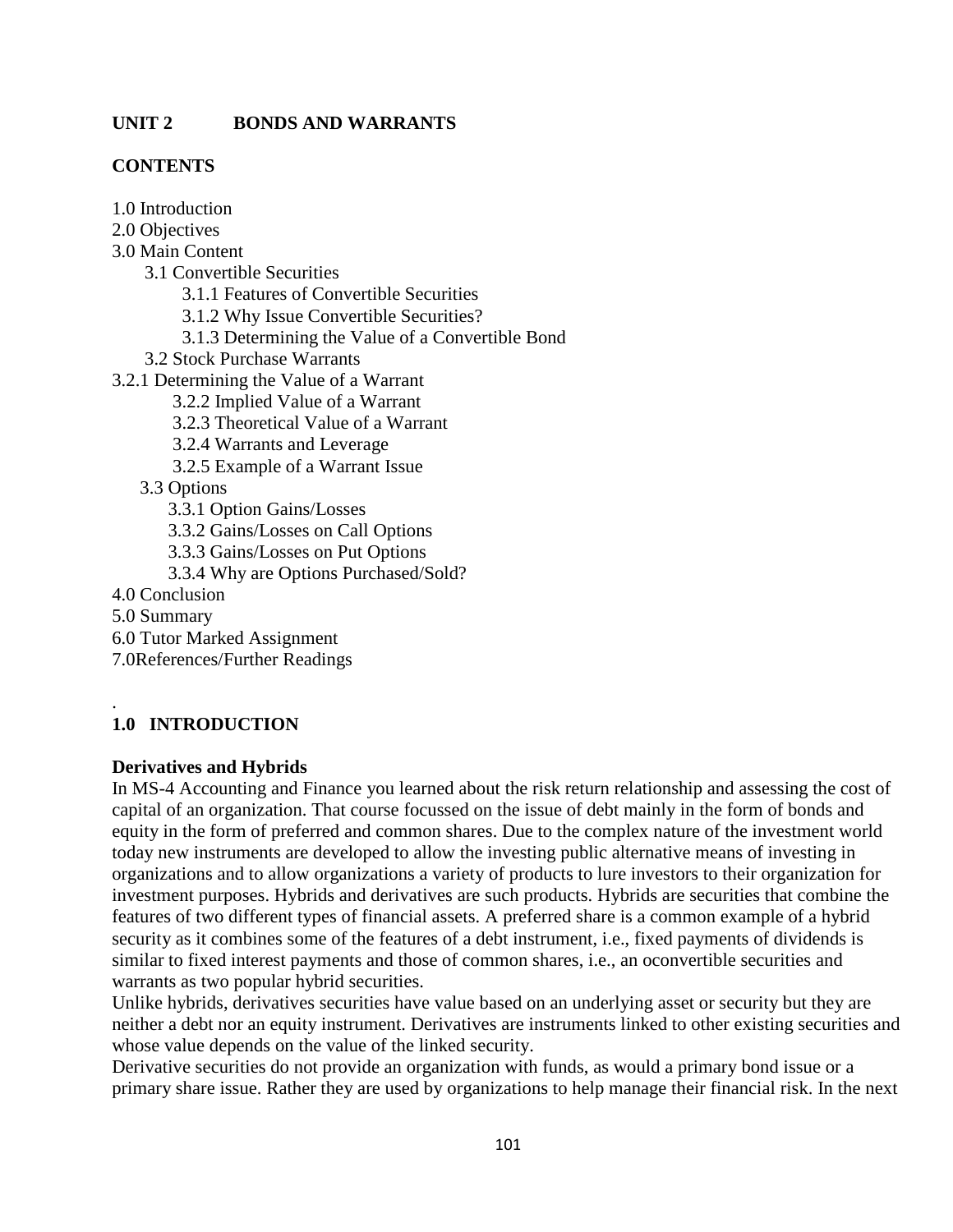block we will focus on how these instruments are used by financial managers. This block will focus on valuing the instruments and identifying their value to an investor.

#### **2.0 OBJECTIVES**

After completing this unit, you should be able to:

- 1. Describe financing options beyond the regular or stocks and bonds.
- 2. Identify situations where convertible securities and warrants can be profitably used to meet a financing requirement.
- 3. Estimate the value of warrants and explain why organizations and investors seek these products.
- 4. Identify situations where call and put options would be attractive to investors.
- 5. Explain the value of options to an organization.
- 6. Describe the differences between the various instruments.

### **3.0 MAIN CONTENT**

#### **3.1 Convertible Securities**

Convertible securities are either bonds or preferred shares that have a feature that allows the investor to exchange these instruments for a predefined number of common shares. Convertible bonds have all the characteristics of a regular bond but in addition they offer an opportunity for capital appreciation due to the fact they can be converted into common shares at a stated price and for a stated period. Due to these convertible features these bonds often carry a lower interest rate than a regular bond (we will refer to a regular bond as a straight bond, i.e., a bond with no convertible feature). A convertible preferred share operates the same way. It has the same features and rights as a regular preferred share with the added feature that it may be converted to common shares at a stated price for a stated period. As with bonds, these generally command a lower dividend rate from investors as they have the opportunity to participate more fully in the growth of the organization. We will focus on convertible bonds in this block.

#### **3.1.1Features of Convertible Securities**

Normally these securities can be converted at any point during the life of the bond or at some set time in the life of a preferred share; however, there can be limits as to the life of the conversion feature. At the time of issue of a convertible security the rate at which your security can be converted into shares is stated as part of your security agreement. There are two ways that this conversion rate can be stated. It can be a set number of common shares per bond. For example, a \$1,000 par value bond may be converted for 100 common shares. The conversion price of those shares is therefore \$1,000 divided by  $100 = $10$ per share. A second way for the conversion rate to be stated is to set a price per common share for conversion. For example, the bondholder may have the right to convert the bond to common shares at a price of \$20. If the face value of the bond is \$1,000, this allows the bondholder to convert a bond for 50 common shares, providing that the common share price continues at \$20, i.e., \$1,000 divided by \$20. The number of shares that a bond can be converted for is referred to as the conversion ratio. The stated or calculate price is referred to as the conversion price. At the time the conversion price is set (i.e., upon issue of the convertible security), the conversion price is set higher than the current market price of the organization's shares. The conversion value of a bond represents the value of the bond if it were converted to common shares at the date of issue of the bond. The conversion value is determined by multiplying the conversion ratio by the current market price of a common share. We will use our second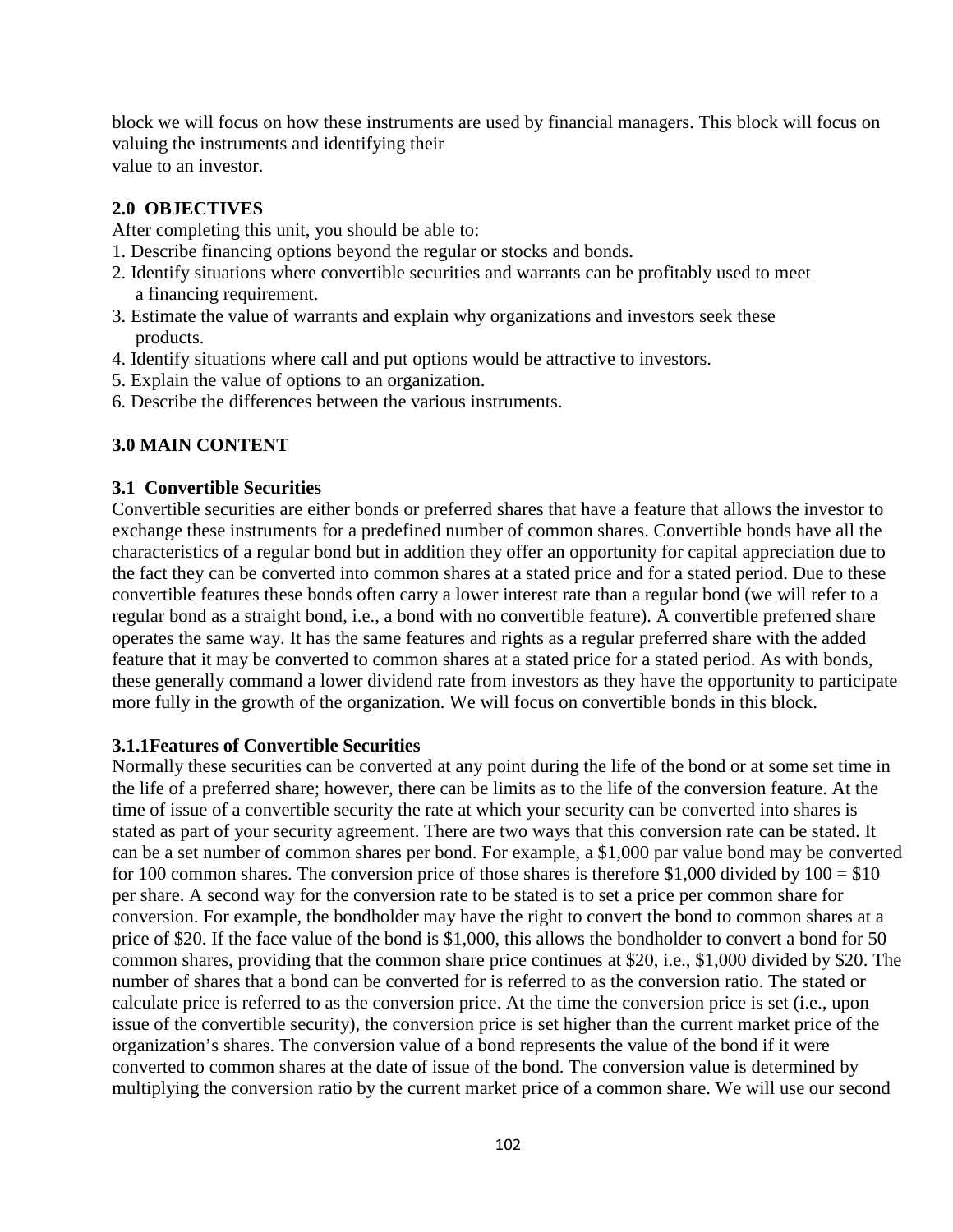example above where the bond had a conversion price of \$20, a conversion ratio of 50 shares, and add an assumption that the current price of those shares is \$15. In this case the conversion value would be 50 multiplied by  $$15 = $750$ . If the

stock price were to increase to \$25 per share, the conversion value would be \$1,250 (50multiplied by \$25). In this scenario the conversion price is above the par value of the

bond of \$1,000; therefore, it may be advantageous to convert the bond to shares. The difference between the conversion price of a bond and the market price of a common share is referred to as the conversion premium. In our example above at the \$25 market price of a share the conversion premium is \$5, which is the \$25 share price less the \$20 conversion price.

### **3.1.2 Why Issue Convertible Securities?**

• The conversion right is a selling feature of a bond or preferred share issue.

• Can attract investors who may otherwise not want to invest equity capital in your organization but are willing to lend money to the organization.

• These securities combine the security of being a debt holder with the benefits or participating in the increase in value of the company.

• Can be issued at a lower interest rate than a straight bond, but a low conversion price would then imply expensive equity and providing the conversion price is reasonable, they may result in a lower cost than issuing common shares.

• Convertible securities do not provide any new capital to the organization but they transfer debt to equity which could reduce the overall risk assessment of a company.

## **3.1.3 Determining the Value of a Convertible Bond**

There are different values that can be used to assess the value of a convertible bond. The first is what is referred to as the straight bond value. This is the value of that would be attributed to the bond if it did not carry a convertible feature. We calculate this value the same way we calculate the present value of a straight bond. We therefore need to know the coupon rate of the convertible bond, the market interest rate for a bond with the same risk assessment, the term of the bond, and the par value of the bond. We will use an example of a convertible bond with the following features and market assumptions: Par Value \$1,000

Coupon Rate 8%

Annual Interest \$80

Market Rate of Return 10%

Term 15 years

Conversion Ratio 20 shares

Market Price per Share \$30

Based on this information we can calculate the straight bond value as:

Present value of \$80 annual interest, remembering that bond coupons are actually paid half yearly at \$40 in our example for 15 years discounted at  $10\% = $608$  Plus the present value of the principal of \$1,000 due in 15 years discounted at  $10\% = $239$ 

Total straight bond value is \$847.

The conversion value is the conversion ratio times the market price per share, which in this example equals 20 shares times \$30 = \$600. The straight bond price is the minimum value a bond would trade at. Therefore in the above example the bond would trade at the \$847 amount and not the conversion value of \$600.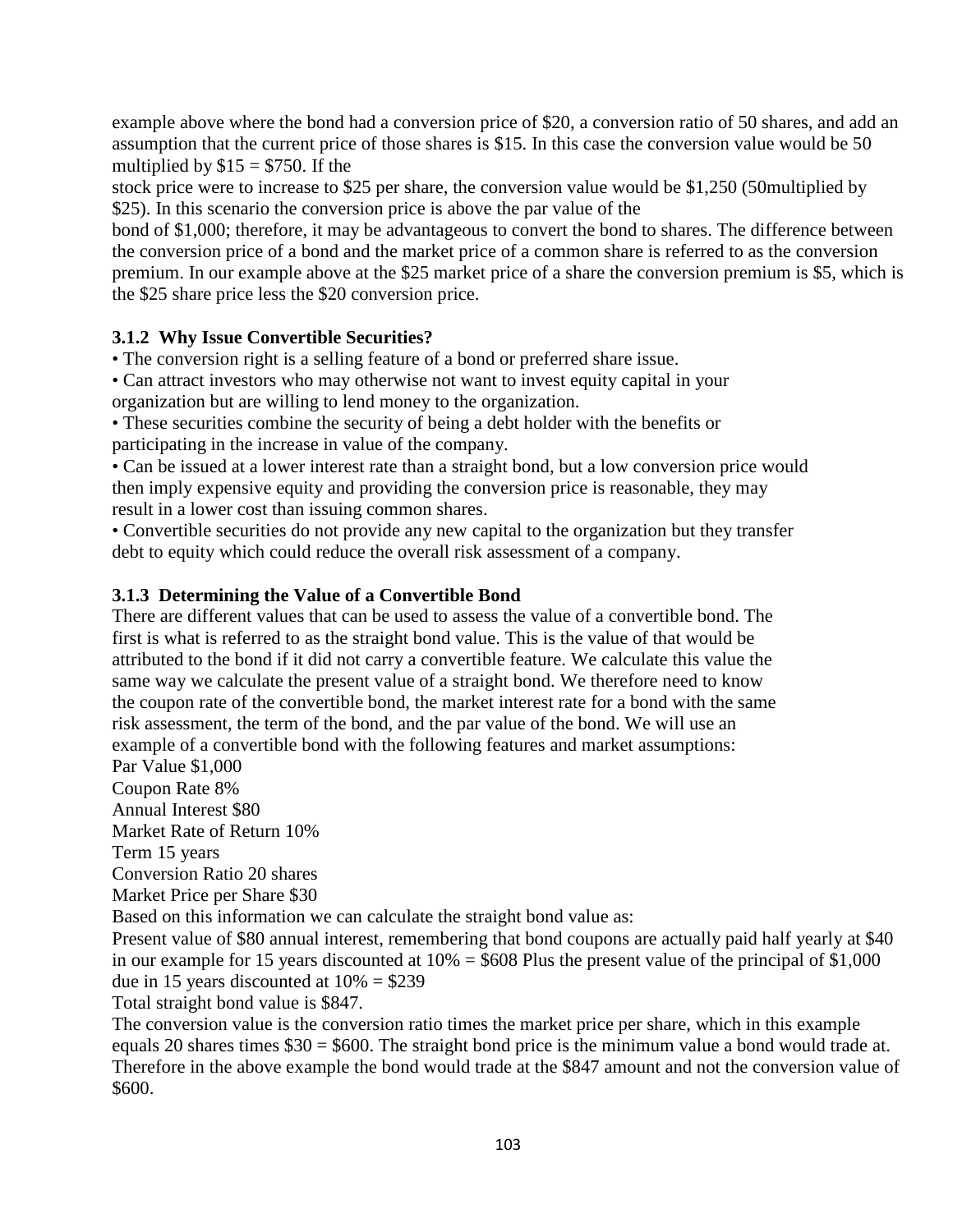What would the bond actually sell for in the market? As long as the conversion value is less than the straight bond value, the bond would likely sell at the straight bond value plus a market premium. The amount of the market premium depends on the value attributed to the shares and the probability the share prices will increase to the point that conversion is profitable. In other words, what is the outlook for the price of the shares? If the market believes that the share price will rise above the conversion price, investorswill be willing to pay more than the straight bond value. When the conversion value is greater than the straight bond value then the convertible bond would trade at the conversion value as a minimum and there may be a market premium. Again the amount of the market premium is dependent on the outlook for the share price.

#### **3.2 Stock Purchase Warrants**

A stock purchase warrant is a type of security that is typically issued with a bond or preferred share issue. It entitles the holder to buy a specified number of common shares at a specified price for a specified period of time. While warrants are issued with bonds or preferred shares they are detachable from these securities, which means that they can be traded on their own with no impact to the bond or preferred share with which they were originally issued. Warrants are traded on stock exchanges. Why are warrants issued? Much like convertible debt they are issued to enhance the marketability of a debt issue or a preferred share issue. The stated price at which shares can be purchased is referred to as the exercise price. The exercise price of warrant is normally set at a value above the stock price of common shares at the time the warrant is issued.

### **3.2.1 Determining the Value of a Warrant**

We will examine the value of a warrant assuming that it issued with a bond. We will work through the calculations for the implied value of a warrant, the theoretical value, and the warrant premium.

### **3.2.2 Implied Value of a Warrant**

Simply stated, the implied value of all warrants is the difference between a straight bond value and the price of a bond with warrants. Let us return to the example we used for convertible bonds in section 2.3. In that example, the straight bond value was \$847. If we assume that we purchase a bond issue with the same risk level but to which warrants were attached for \$950, the implied value of the attached warrants would be \$103 (950 – 847).

A bond would normally have more than one warrant attached to it; therefore, to get the implied value of a warrant you would calculate the total implied value divided by the number of warrants attached to the bond. If we assume that this bond had 10 warrants attached to it, the value of each warrant would be \$10.30 (\$103 divided by 10). What does this value mean? It really means very little on its own. As the value of a warrant is dependent on the value of the shares it can be converted to, we must examine the market value of each warrant compared to the implied value. As an investor what we want is a situation where the implied value of the warrant is less than the current market value of the warrant. How do we determine market value? As with convertible bonds, market value is not something that we can calculate with any degree of certainty as it will depend on market forces and views of the underlying common shares. We can, however, calculate a theoretical value.

#### **3.2.3 Theoretical Value of a Warrant**

The theoretical value of a warrant is an estimate of the market price of the warrant. In order to calculate the theoretical value of a warrant you need to know the current market price of the underlying common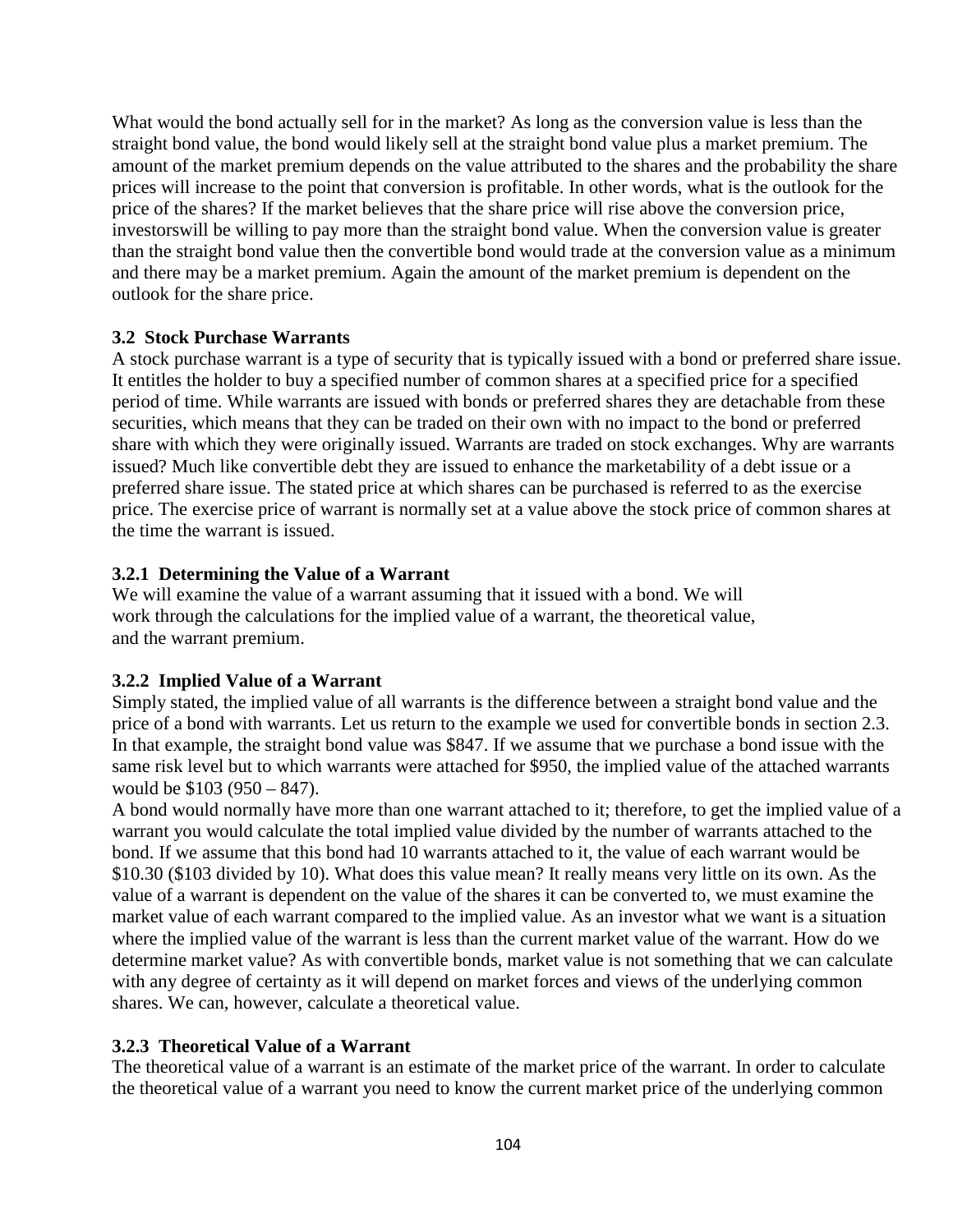shares, the exercise price stated in the warrant, and the number of shares the warrant holder can purchase with each warrant. The theoretical value assuming immediate conversion is equal to: Market price of common share less the exercise price of the warrant multiplied by the number of shares that can be purchased with each warrant.

We will assume the following facts to demonstrate this calculation:

Stock price \$100

Exercise price \$75

Number of shares that can be purchased with each warrant: 5

Theoretical value =  $(100 – 75)$  times  $5 = $125$ 

If the implied value of these same warrants were below \$125, that would be positive for the investor, i.e., he/she would be paying less than the estimated value of the warrants. You would also expect the market value of the warrant to be above the \$125 theoretical value. Why? Because they are a cheap way to maintain an option to buy the stocks until the warrant expires. Investors get the benefit of capital gains on the stock but only have the value of the warrants at risk.

#### **3.2.4 Warrants and Leverage**

The value of a warrant is the increased leverage that a warrant can provide over the investment in the common shares themselves. A warrant will have a lower price than a common share therefore requiring a lower initial investment. A warrant will increase in value as the underlying stock increases in value. On a percentage basis there will be a higher percentage return on a warrant than on the common stock itself. This may not sound logical when you first read this, but here is an example to show what this means and why it is logical.

Information at the date of original investment:

Market price of a warrant \$6

Exercise price \$45

Market price of a share \$50

Assume the market price increased to \$54 the following year. If you have purchased shares in the company you would have a gain of \$4 per share (\$54 - \$50), which is an 8% return (4/50). If you had purchased a warrant (assuming one warrant can purchase one share) the theoretical value of the warrant the following year would be \$9 (which is calculated as the market price less the exercise price or \$54 - \$45). If you sold your warrant at this price you would have a gain of \$3 (\$9 - \$6). This would be a return of 50% (i.e., 3/6). Therefore you can see that the percentage return is much higher on a warrant. Of course if the share price declines there would be a higher loss as well.

#### **3.2.5 Example of a Warrant Issue**

This is an example of a Canadian issue of warrants just to add some real life to the theory you have just read. For our example we have chosen Biomira Inc., a biotech company listed on both the TSX and the NASDAQ. Biomira has yet to produce a clinically proven drug and must finance most of its research and clinical trial expenditures from capital raised from investors. Until this year, these funds had come almost entirely from the issue of common stock. The capital markets have been very tough on young companies such as Biomira over the past couple of years. In Biomira's case, the company has cut its costs to the bone to

enable it to complete its Phase III clinical trial analysis for its leading product candidate 'Theratope.' To provide additional financing additional equity was raised in 2003 as detailed below.

In May this year Biomira arranged two private placements of shares in the US. The terms of an issue from early May 2003 were as follows: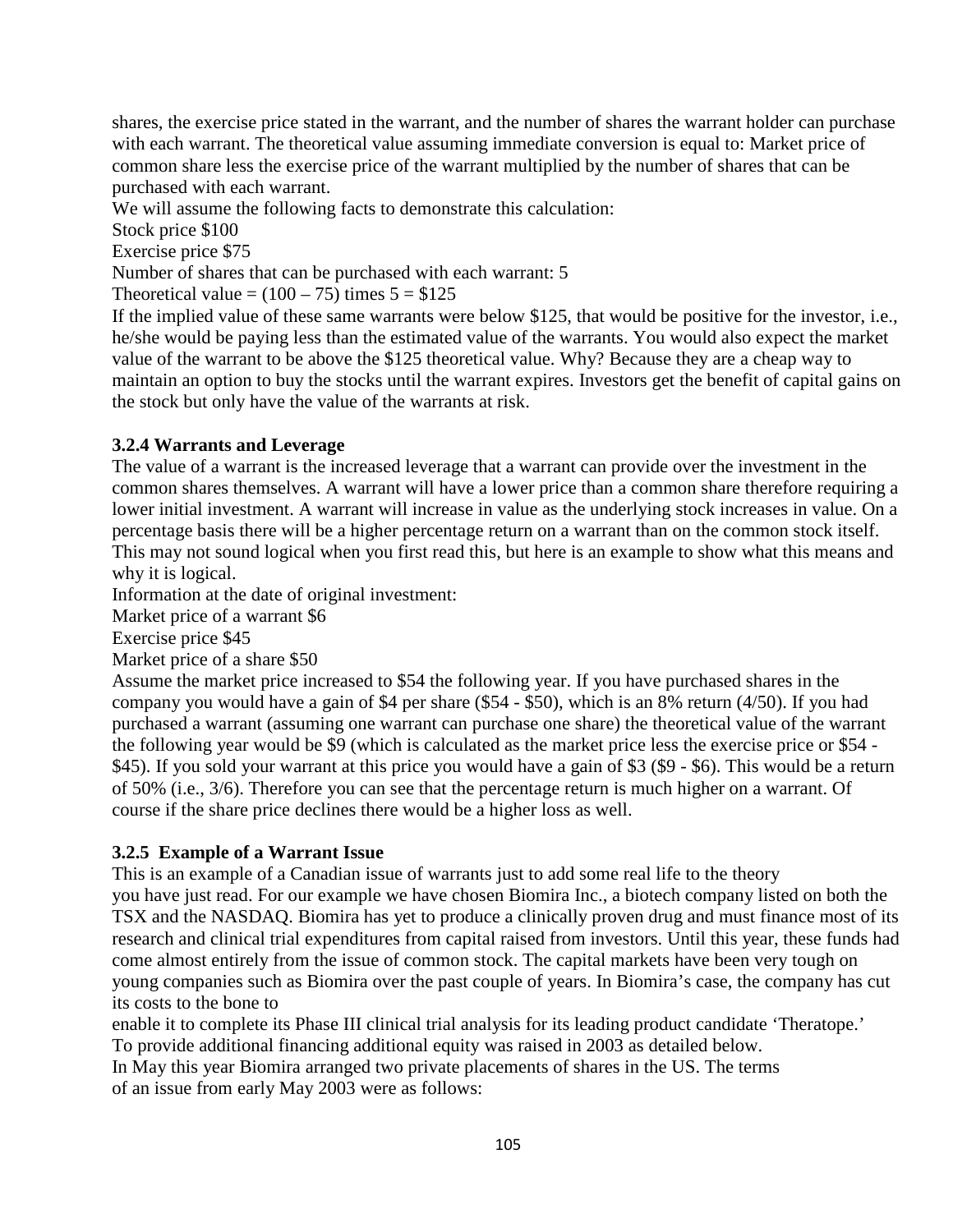Shares offered: up to 3,245,615 Price per share: US\$1.14 Warrants attached to shares: up to 548,148 Exercise price of warrants: US\$1.66 Term for warrants: 2 years Basically an investor received 169 warrants for every 1,000 shares purchased([548,148/3,245,615] x 1,000). Biomira did not opt to list these warrants as a separatesecurity. In this case, an investor subscribing to this issue has a two-year period during which time shares could be purchased for US\$1.66. Clearly this could generate substantial gains for the investor over and above what was realized from the initial stock purchase. At the time this offer was made Biomira shares were trading at about US\$1.18, i.e., significantly below the warrant exercise price. This is fairly typical – therefore a significant rise in stock price is usually required for an investor to realize any financial benefit from the warrant.

#### **3.4Options**

An option is an agreement between a buyer and a seller that provides the purchaser of an option the chance to purchase or sell shares at a specified price for a predetermined period of time. Call options allow the holder of an option to buy a specified number of shares at a specified price either at a point in time or for a set period of time. Put options allow the holder of an option to sell a specified number of shares at a specified price at a set time or for a period of time. The price at which the shares can be purchased is referred to as the exercise price of the option. Typically one option gives you the right to purchase 100 shares. European options differ from American options in that European options can only be exercised on the expiration date. American options can be exercised any time up to the expiration date. One important item to note about options is that they are not used to raise capital for an organization, as the company whose stock is being contracted for does not participate in the option contract nor does it receive any funds as a result of the option contract. Options are attractive to investors as a means of protecting their investment positions. If investors purchase a call option, they are anticipating that the price of the underlying stock with increase. Through the purchase of an option they ensure that they can purchase shares at a price that will be below their forecasted market prices at the date they exercise the option. If the price of the underlying shares is below the option strike price the purchaser will let the option expire without exercising it. If investors purchase a put option, they are anticipating that the price of the underlying stock will decline. If the market price falls below the strike price, the option holder will exercise his option and sell his/her shares at the strike price. If the share price rises above the strike price, the option holder will sell his/her shares on the open market and let the option expire without exercising it.

#### **3.4.1 Option Gains/Losses**

Option prices are negotiated between the buyer and the seller. The most that a purchaser will lose by purchasing an investment is the price paid for the option. To calculate the profit on options we will work through an example of different scenarios for both a call and a put option.

#### **3.4.2 Gains/Losses on Call Options**

We will use the following facts in our calculations: Option Price \$100 Strike Price \$45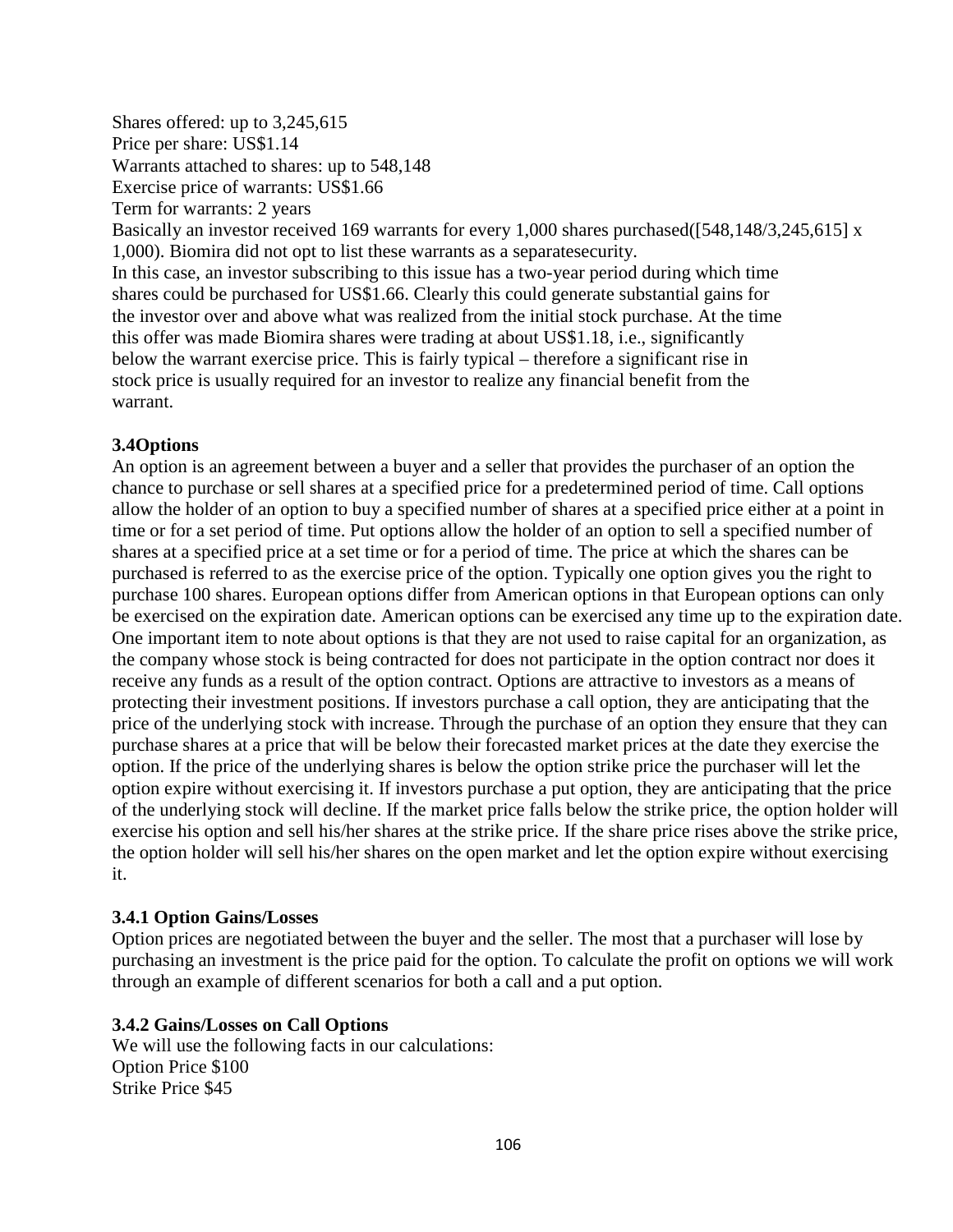Remember that an option gives the right to purchase 100 shares of the underlying stock. If the market price of the shares increases to \$50, investors will have a profit at the time that they exercise their options. The gain is calculated as the difference between the market price of the shares when the option is exercised and the strike price multiplied by 100 shares less the cost of the option. In this case the gain would be \$400 (i.e., [(\$50 - \$45) \* 100] - \$100). If the market price of the shares was equal to or less than the strike price, the amount of loss incurred by the purchase of the option is simply the option priceof \$100.

### **3.4.3 Gains/Losses on Put Options**

Using the same facts, with respect to option price and strike price as the above call option example, we will show how gains and losses are calculated on put options. Basically you are just taking the opposite view on the market price of the shares. You gain as the purchaser of a put option when the market price declines. We will assume that the market price of the underlying stock decreases to \$41. In the case of a put the gain is calculated as the strike price – the market price of the shares multiplied by the number of shares sold less the cost of the option. In this case the gain on exercising the option would be \$300 (i.e.,  $[(45-41) * 100] - 100$ ). If the market price were to increase above the strike price of \$45 then the purchaser would let his option expire and his/her loss would be the \$100 option cost.

#### **3.4.4 Why are Options Purchased/Sold?**

What follows is a list of the most common reasons why options are purchased:

• Similar to warrants, the purchase of options allows an investor to gain a benefit from a change in the market price of shares with a smaller investment than would be required for the purchase of shares.

• The purchaser locks in what he/she feels is a good price today for shares to be purchased or sold in the future. Currently this investor may not have sufficient cash available to purchase the shares outright.

• If you have a set amount to invest, you may choose to purchase a call option and invest the balance of your funds in a more secure investment. This allows you to gain the benefit of any decrease in share value while earning a return in a less risky investment.

• An option is a protection of a current position. For example, you may purchase a put option when you feel that the price of the shares you own is likely to increase but there is a chance that the value will fall. You may purchase the put option to limit any potential loss and still participate in any gain if the market price increases.

• Options also have the effect of exaggerating swings in investor's wealth since the value of the option will change more than the value of the underlying stock. Indeed the option can (and often does) become worthless even when share prices are positive.

#### **SELF ASSESSMENT QUESTIONS**

1. Marks-Write Pen Company has an outstanding issue of convertible bonds with a

\$1,000 par value. These bonds are convertible into 50 shares of common stock. They have a 10 per cent coupon and a 10-year maturity. The interest rate on a

straight bond of similar risk is eight per cent.

a. Calculate the straight bond value of the bond.

b. Calculate the conversion value of the bond when the market price of the stock is \$30/share.

c. What is the least you would expect the bond to sell for at a market price of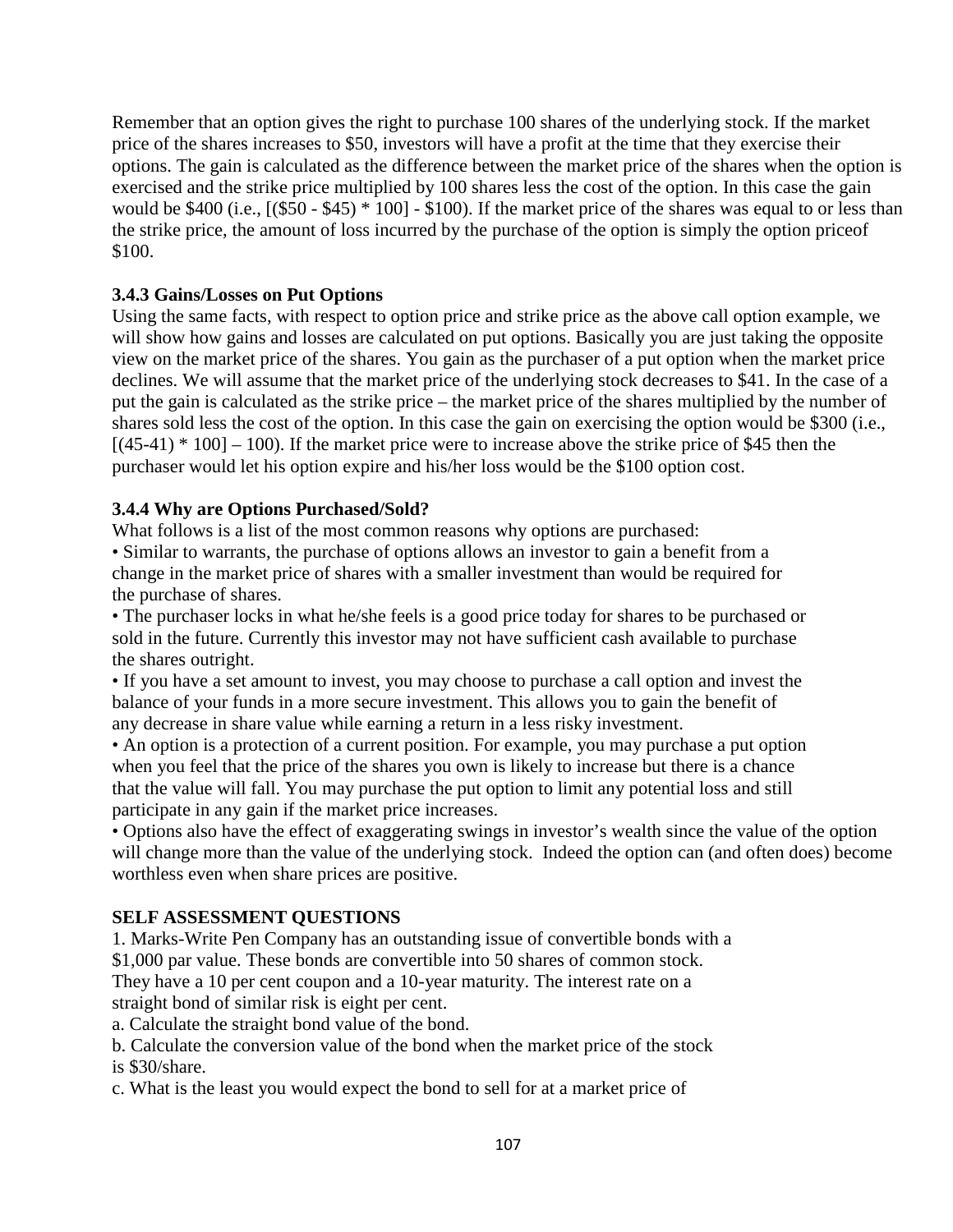common stock of \$18/share?

2. Sun & Fun Sports Equipment must decide whether to obtain \$1,000,000 of financing by selling common stock at its current price of \$40 per share or selling convertible bonds. The firm currently has 250,000 shares of common stock outstanding. Convertible bonds can be sold for their \$1,000 par value and would be convertible at \$45. The firm expects its earnings available to common stockholders to be \$700,000 each year over the next several years.

a. Calculate the number of shares the firm would need to sell to raise the \$1,000,000.

b. Calculate the earnings per share resulting from the sale of common stock.

c. Calculate the number of shares outstanding once all bonds have been converted.

d. Calculate the earnings per share associated with the bond financing after conversion.

e. Which of the financing alternatives would you recommend the company adopt? Why?

3. State whether the following statements are TRUE or FALSE:

a. Derivatives are used by corporations as a useful tool for managing certain aspects of the firm's risk.

b. Leasing allows the lessee, in effect, to depreciate land, which is prohibited if the land were purchased.

c. Conversion ratio is the ratio at which a convertible security can be exchanged for a nonconvertible security.

d. Convertibles can be used as a form of deferred common stock financing. e. A stock-purchase warrant gives the holder the right to purchase a certain number of shares of common stock at a specified price over a certain period of time.

f. Contrary to convertibles, warrants provide for the injection of additional equity capital into the firm at some future date.

g. Both warrants and rights result in new capital equity. However, warrants are issued at an exercise price below the prevailing market price of the stock; rights are generally issued at a subscription price above the prevailing market price.

h. The strike price is the price at which the holder of a call option can buy a specified amount of stock at any time prior to the option's expiration date.

i. Call option is an option to sell a specified number of shares of a stock on or before some future date at a stated price.

4. At the time of issuance, the issuer of a convertible security normally establishes a conversion price \_\_\_\_\_ the current market price of the firm's stock.

a. below

b. equal to

c. above

d. unrelated to

5. When the price of the firm's common stock \_\_\_\_\_\_ the conversion price, the market price of the convertible security will normally \_\_\_\_\_\_ to a level close to its conversion value.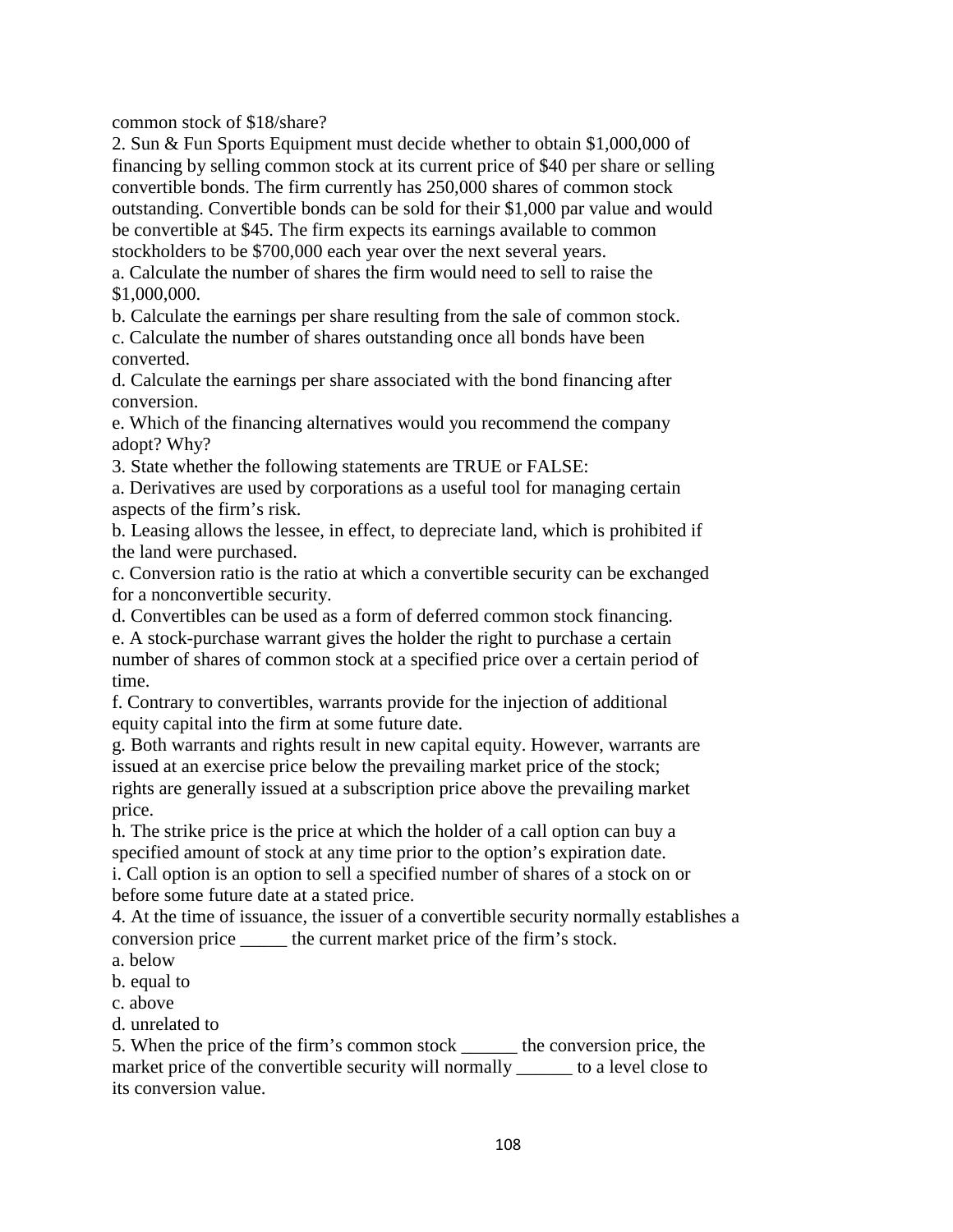a. falls below; rise

b. rises above; fall

c. rises above; rise

d. equals; fall

*E10 Corporate Finance, Block 4 Page 13 of 15* 

6. The straight bond value is the \_\_\_\_\_\_ price at which a convertible bond would be traded.

- a. minimum
- b. optimum
- c. maximum
- d. average

7. A firm has an outstanding bond with a \$1,000 par value that is convertible at \$40 per share of common stock. If the current market value of common stock per share is \$45, the conversion value of the bond is

- a. \$880.
- b. \$1,000.
- c. \$1,125.
- d. \$1,200.
- 8. All of the following are true of stock-purchase warrants EXCEPT

a. when a firm makes a large issue of debt, the attachment of stock-purchase warrants may add to the marketability of the issue.

- b. suppliers of debt are more likely to require warrants on an issue of debt from an existing corporation than from a new firm.
- c. warrants are similar to conversion features on debt.
- d. the attachment of warrants may lower the required interest rate.
- 9. In the financial statement of the firm, puts and calls
- a. determine cash management policy.
- b. influence the capital structure decision.
- c. affect bond quality.
- d. have no influence.

10. An investor is considering buying 500 shares of ABC Company at \$32 per share. Analysts agree that the firm's stock price may increase to \$45 per share in the next four months. As an alternative, the investor could purchase a 120-day call option for 500 shares at a strike price of \$30 for \$5,000. What profit would the investor realize if the stock price increased to \$42 per share?

- a. \$0
- b. \$1,000
- c. \$4,000
- d. \$6,000

#### **4.0 CONCLUSION**

This unit has highlighted on the various security instruments used by organisations to promote its growth and also how the various instruments can be presented to the public without putting fear in their mind. In other words, how these instrument s could be attractive to them thereby not allowing the organisation in question to be highly indebted.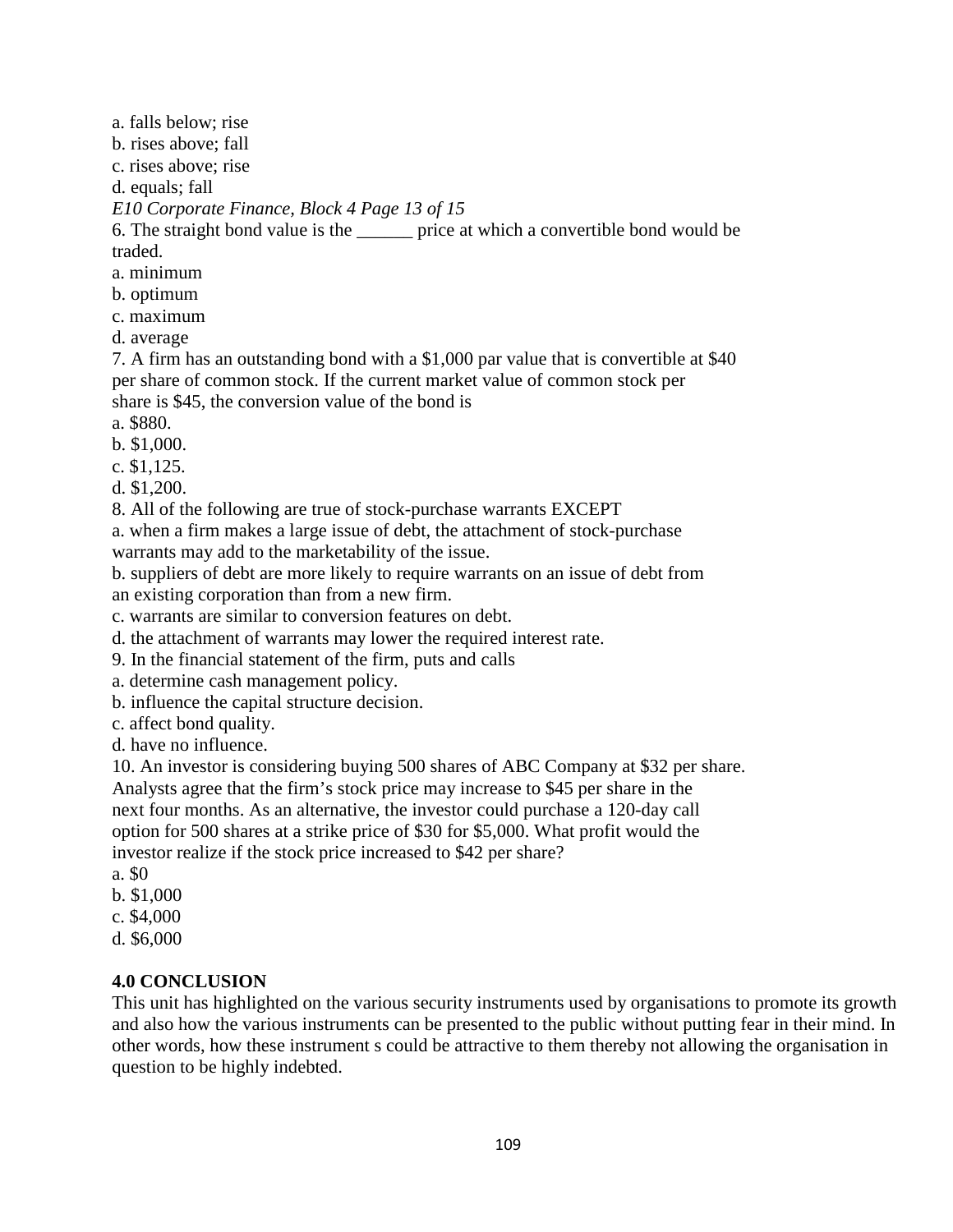### **5.0 SUMMARY**

• Derivatives and hybrids are used by investors to allow them to participate in the growth of a company without actually taking an ownership position.

• Convertible securities are used to make company debt or preferred shares more attractive to potential investors.

• Convertible features allow bondholders or preferred shareholders the right to convert their current holdings to common shares for a specified period of time at a specified conversion ratio.

• Convertible securities often carry lower interest or dividend rates than similar products with no conversion feature, but the value of the conversion needs to be accounted for in the overall cost of capital.

• While convertible bonds do not provide new capital to the organization, they do provide a transfer of debt of the company into equity. This will improve their debt ratios and therefore their risk ratings.

• Warrants are issued with debt initially but they can be detached from the bond and traded separately.

• Warrants offer the warrant holder the option to purchase shares at a specified price for a specified period of time. As the shares will be purchased from the organization there is new capital generated when the warrant is exercised. There will be an increase in the equity with no corresponding decrease in the debt level.

• Options are an agreement between investors to purchase or sell shares for a specified period at a specified (strike) price, either at a set point in time or for a set period of time.

• Call options allow the option holder to buy shares; put options allow the option holder to sell shares.

• As call and put options are contracts between investors there is no new capital provided to the organization whose shares are being optioned.

# **6.0 TUTOR MARKED ASSIGNMENT**

- 1. Explain the value of options to an organization.
- 2. Describe the differences between the various instruments.
- 3. Why do organizations and investors seek for warrant?

#### **ANSWERS TO SELF QUESTIONS**

- 1. Marks-Write Pen Company
- a. B =  $$100(6.710) + $1,000(.463) = $1,134$
- b. 50 x  $$30/s$ hare =  $$1,500$

c. \$1,134, the straight value of the bond is the minimum value of the bond regardless of the price of the common stock.

- 2. Sun & Fun Sports Equipment
- a.  $1,000,000 / 40 = 25,000$  shares

b.  $700,000 / (250,000 + 25,000) = $2.55$  EPS

c.  $1,000,000 / 1,000 = 1,000$  bonds

 $1,000 / 45 = 22.222$  shares

1,000 bonds x 22.222 shares = 22,222 shares

 $250,000 + 22,222 = 272,222$  shares outstanding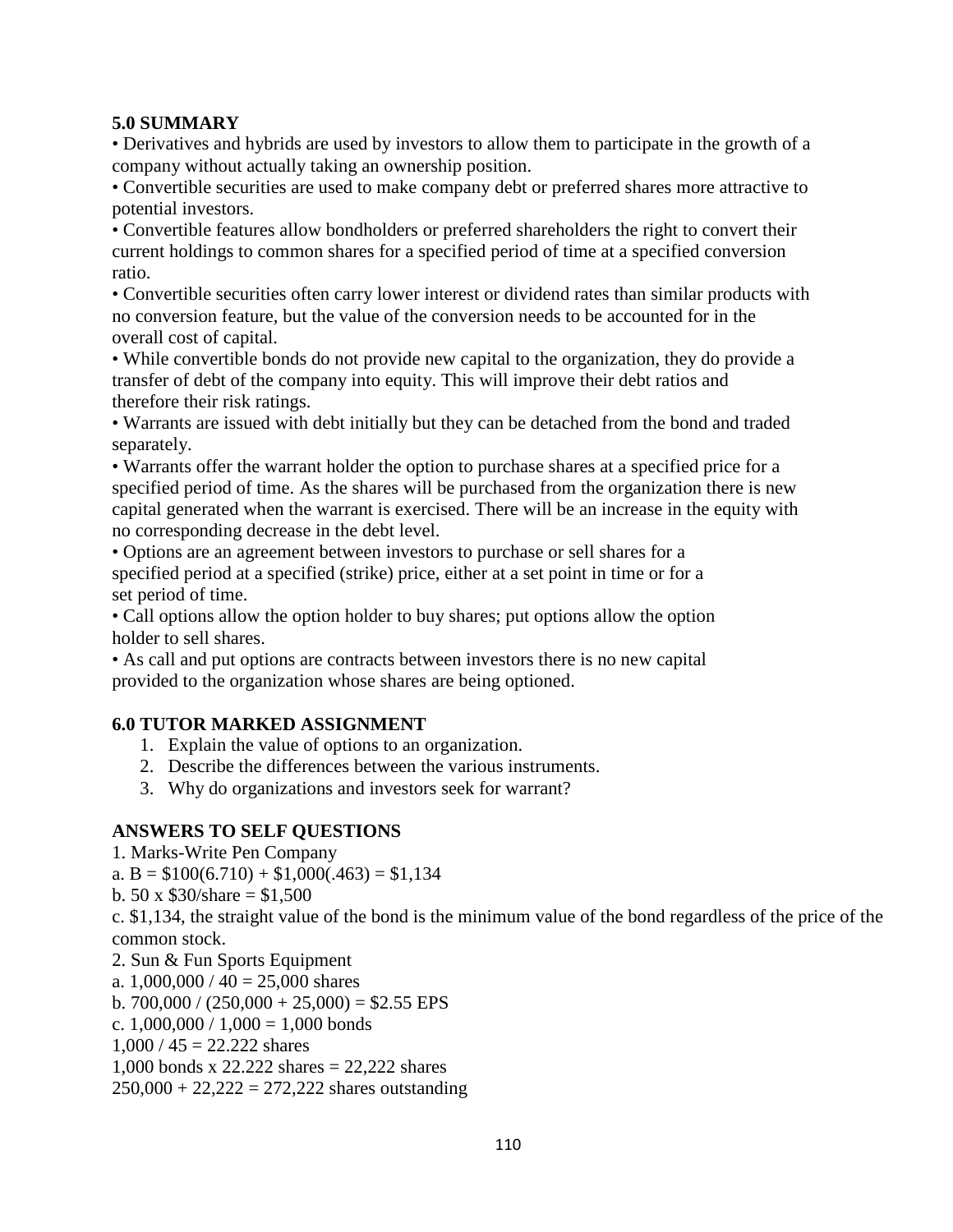d. 700,000 /  $(250,000 + 22,222) = $2.57 EPS$ 

e. Since the convertible bond issue results in less dilution and higher EPS (although the EPS are very close), it is therefore recommended. The risk of an overhanging issue should be considered since the marginal increase in EPS is slight.

3. State whether the following statements are TRUE or FALSE:

a. True

- b. True
- c. False
- d. True
- e. True
- f. False
- g. False
- h. True
- i. False
- 4. C
- 5. C
- 6. A
- 7. C
- 8. B
- 9. D
- 10. B

#### **7.0 REFERENCES/FURTHER READINGS**

Canadian Securities Institute. (2000). *The Canadian Securities Course*. The National Educational Organization of the Canadian Securities Industry.

Gitman, L. J. (2003) *Principles of Managerial Finance*. Tenth edition. Addison

Ross, S. A., Westerfield, R. W., Jordan, B. D. and Roberts, andGordon S. (1993) *Fundamentals of Corporate Finance*. First Canadian Edition. Irwin.

White, Jerry, Downes, John and Goodman, Jordan Elliot. (2000) *Canadian Dictionary of Finance and Investment Terms*. Second Edition. Barrons.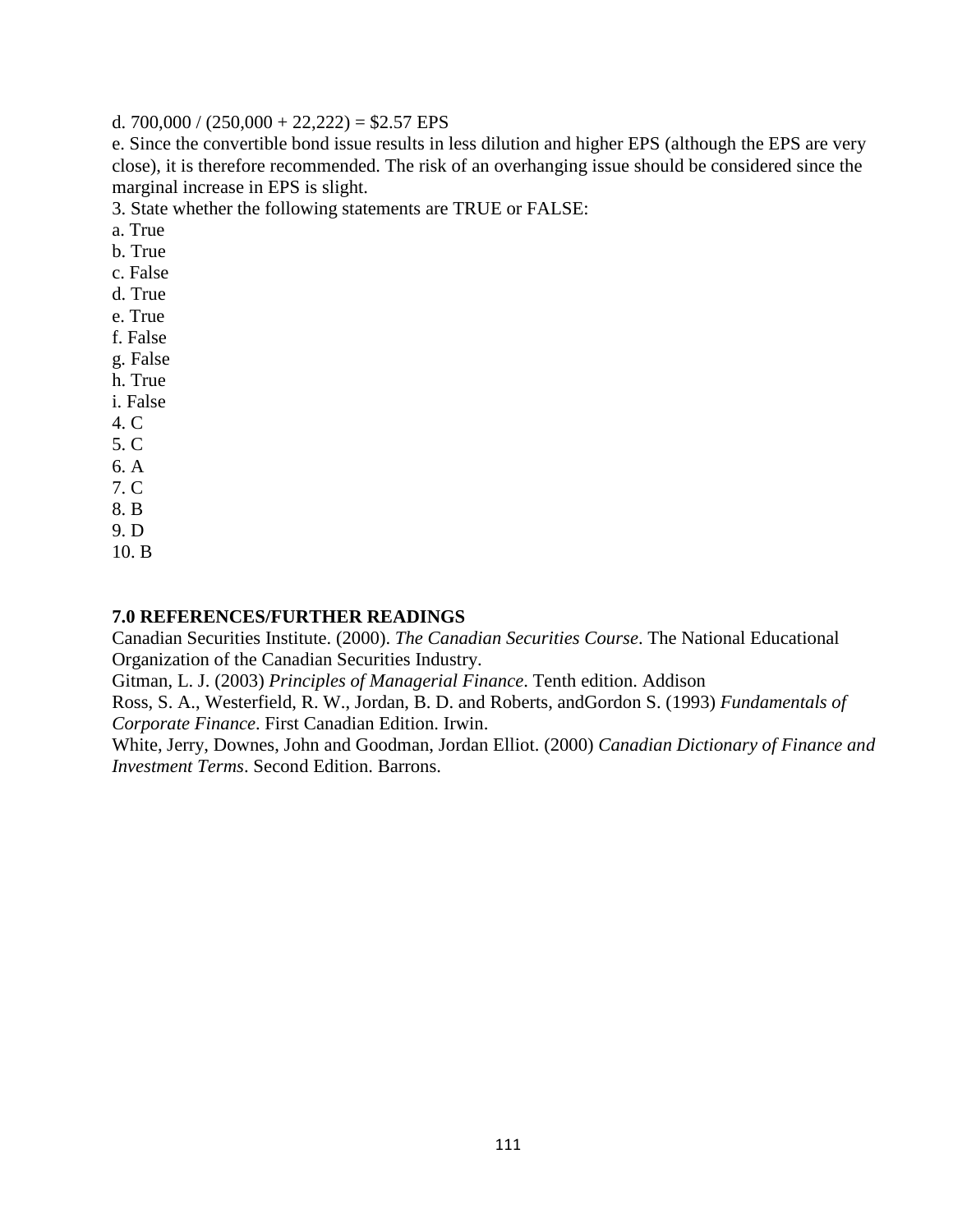# **UNIT 3 DIVIDEND POLICY**

# **CONTENTS**

- 1.0 Introduction
- 2.0 Objectives
- 3.0 Main Content
	- 3.1 Trade offs
- 3.2 Determinates of Dividend Policy
- 3.3 Framework for Analyzing Dividend Policy
	- 3.3.1 How much can a firm pay out or return Shareholders?
		- 3.3.2What kind of Projects Does the firms have?
		- 3.3.3 Poor Projects and Low Pay Out
		- 3.3.4 Good Projects and Low Pay Out
		- 3.3.5 Poor Projects and High Pay Out
		- 3.3.6 Good Projects and High Pay Out
- 4.0 Conclusion
- 5.0 Summary
- 6.0 Tutor Marked Assignment
- 7.0 References /Further Reading

# **1.0 INTRODUCTION**

In this unit, we would provide a frame work that considers how cash generated from projects should be returned to shareholders and the form this cash should take.

# **2.0 OBJECTIVES**

At the end of this lesson, you should be able to:

- $\triangleright$  Explain when a firm should be pressured to increase its payout to stockholders and how such a firm should defend it.
- $\triangleright$  Explain when a firm be pressured to reduce its payouts to stockholders and what are the consequences of excessive dividends.
- $\triangleright$  Explain what types of firms have the most flexibility in setting dividend policy?
- $\triangleright$  Explain how firms should measure their dividend policies against comparable firms.

# **3.0 MAIN CONTENT**

# **3.1 Trade offs**

A firm has to walk a tightrope when it established its dividend policy. On the one hand, paying too much in dividends creates several problems: the firm may find itself short of funds for new investments and may have to incur the cost associated with new security issues or capital rationing, and the investors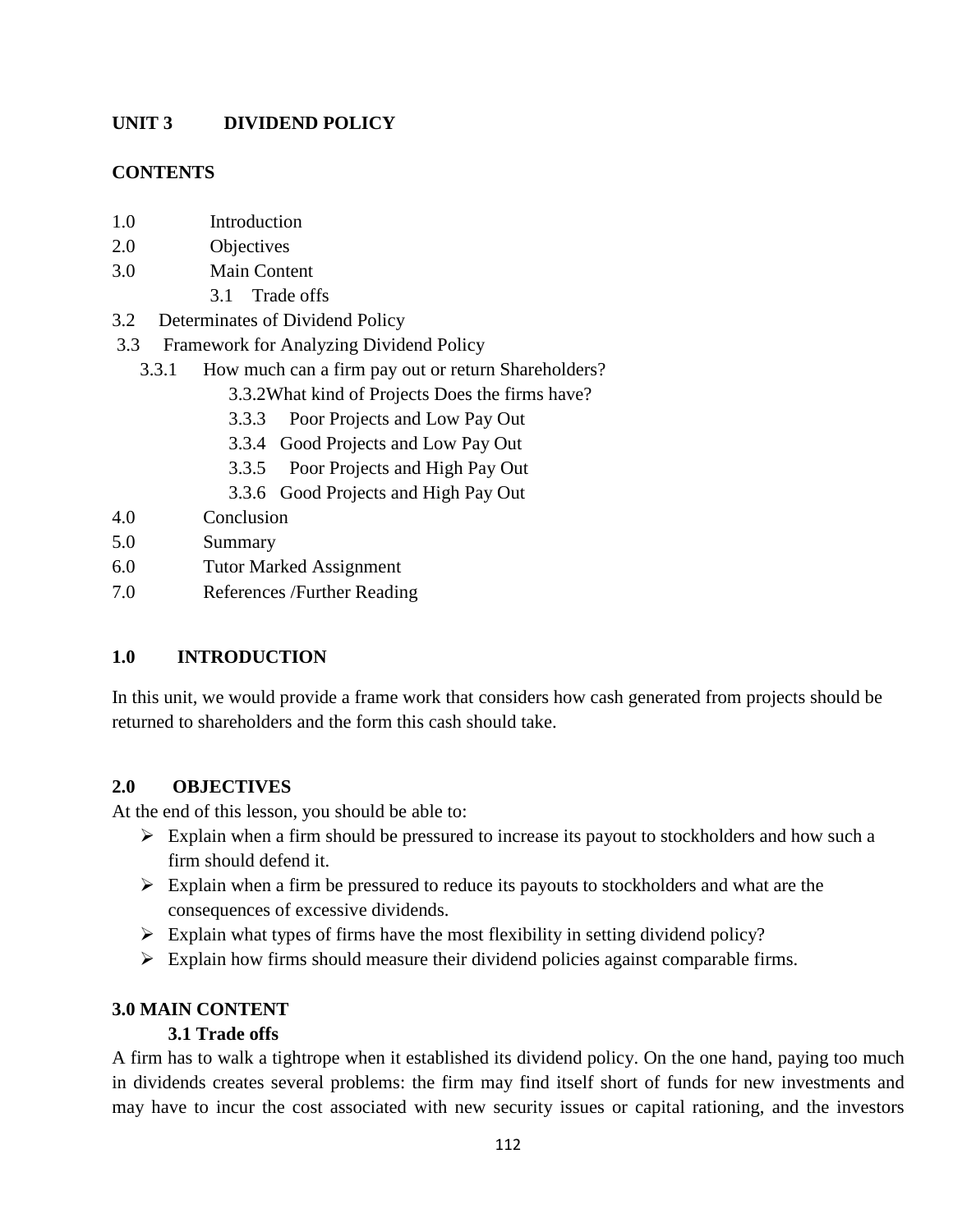receiving the dividends may face a much larger tax liability. On the other hand, paying too little in dividends can also create problems. For one, the firm will find itself with a cash balance that increases over time, which can lead to investments in ''bad'' projects, especially when the interests of management in the firm are different from are different from those of the stockholders. In addition, praying too little in dividends may transfer wealth from stockholders to bondholders to bondholders, especially if bond prices are set on the assumption that the firm will maintain a reasonable dividend payout.

# **3.2 Determinates of Dividend Policy**

Concerning the tradeoff noted above, we would argue that a firm's dividend policy should be determined by the following characteristics

Investment Opportunities: Other things remaining equal, a firm with more investment opportunities should pay a lower fraction of its earnings as dividends than should a stable firm. As a practical measure, the quality of a firm's projects (can be measures by comparing its returns on equity (or capital) to its cost of equity (or capital).

Stability in Earnings: Firms with unstable earnings tend to pay out a much lower fraction of their earnings as dividends because they are concerned about their ability to maintain these dividends. Conversely, firms with stable and predictable earnings typically pay out a much larger proportion of their earnings as dividends.

Degree of Financial Leverage: Higher financial leverage may reduce dividends for two other reasons, as well. First, as firms borrow more, they are much more likely to face covenants on dividend policy, restricting not only the dollar dividends but crates a commitment to making interest payments. Which reduces the free cash flow available to managers? Because increasing dividends accomplishes the same goal, it can be argued that high financial leverage and high dividends are all tentative approaches to keeping managers disciplined.

Signaling Incentives: Increases in dividends generally operate as positive signals of future cash flows, resulting in increases in value, whereas cut in dividends Operate intends are costly to the firm (by increasing their dependence on external financing) and to its stockholders (by creating a tax liability), it can be argued that alternative signals may be available to the firm which convey the same information at much less cost.

Stockholder Characteristics: A firm whose stockholders like dividends will generally pay a much higher proportion of its earnings as dividends than will one without such stockholders.

# **3.3 Framework for Analyzing Dividend Policy**

In applying a rational framework for analyzing dividend policy, a firm will attempt to answer two questions:

1. How much cash is available to be paid out as dividends, after meeting capital expenditure and working capital needs to sustain future growth, and how much of this cash is paid out to stockholders?

2. How good are the projects that are available to the firm?

In general, firms that have good projects will have much more leeway on dividend policy, since stockholders will expect that the cash accumulated in the firm will be invested in these projects and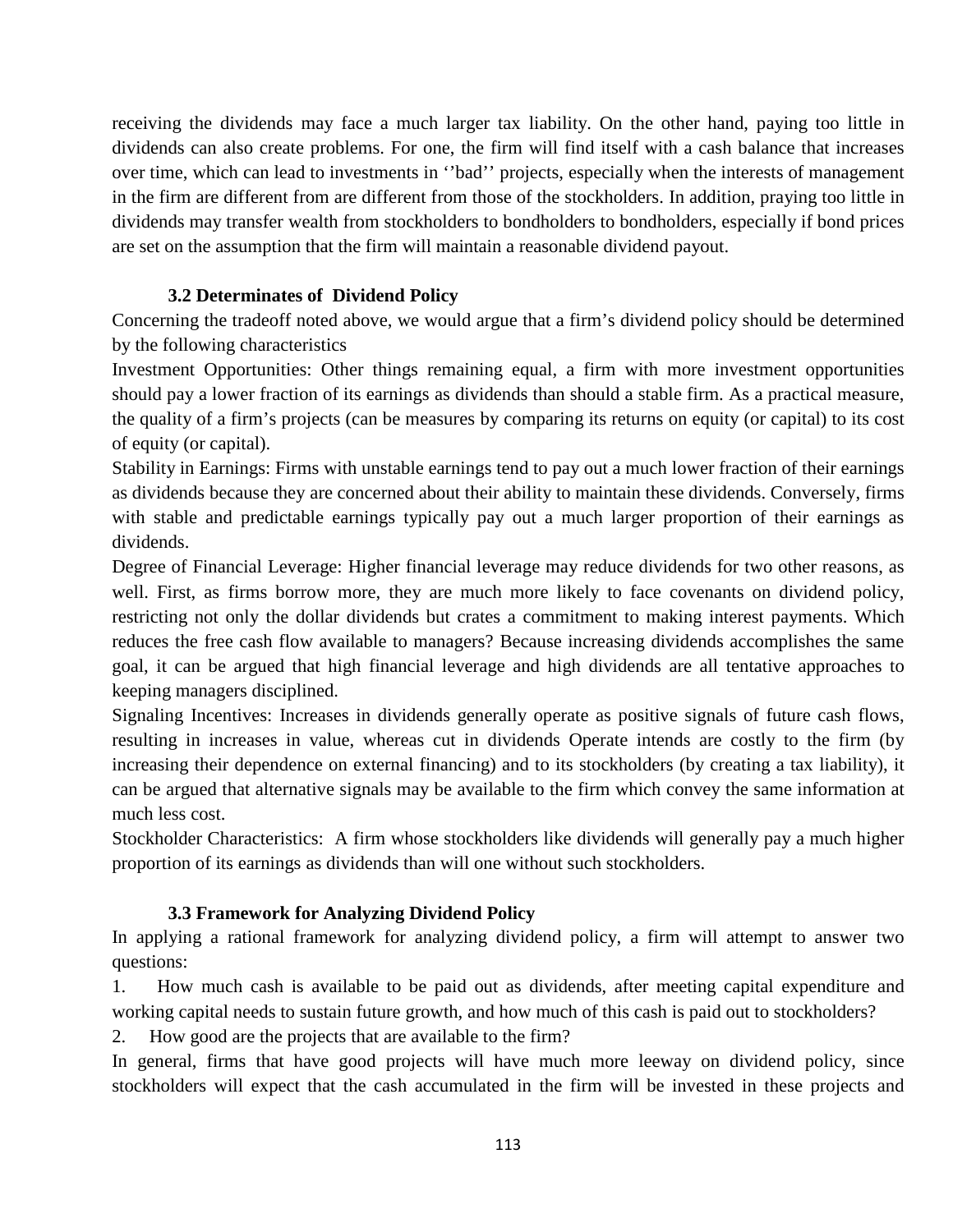eventually earn high returns. By contrast, firms that do not have good projects will find themselves under pressure to pay out all of the cash that is available as dividends.

### **3.3.1. How much can a firm pay out or return Shareholders**

To estimate how much cash a firm can afford to return to its stockholders, we begin with the net income – the accounting measure of the stockholders earnings during the period – and convert it to a cash flow as follows. First, any capital expenditures are subtracted from the net income, because they represent a cash outflow, Depreciation, on the other hand, is added back in because it is a noncash charge. The difference between capital expenditures and depreciation is referred to as net capital expenditures and is usually a function of the growth characteristics of the firm. High –growth firms tend to have net capital expenditures relative to earnings, whereas low – growth firms tend to have high net capital expenditure (because depreciation is offset by capital expenditures). Second, since increases in working capital drain a firm's cash flows. While decreases in working capital increase the cash flows available to equity investors, firms that are growing fast, in industries with high working capital. Because we are interested in the cash – flow effects, we consider only

# **3.3.2 What kind of Projects Does the firms have?**

The alternative to returning cash to stockholders is reinvesting the funds back into the firm. Consequently, a firm's investment opportunities provide another dimension for analyzing dividend policy. Other things remaining equal, a firm will better projects typically has more flexibility in setting dividend poly and defending it against stockholders.

# **3.3.3 Poor Projects and Low Pay Out**

In this section, we examine the consequences of paying out much less in dividends than a firm has available in cash flows, while facing poor investment opportunities. We also discuss stockholder reaction and management response to the dividend policy.

#### **Consequence of Low Payout**

When a firm pays out less than it can afford to in dividends, it accumulates cash. If a firm does not have good projects (now or in the future) in which to invest this cash, it faces several possibilities. In the most benign case, the cash accumulates in the firm and is invested in financial assets. Assuming that these financial assets are fairly priced, these investments are zero net present value projects and should not negatively affect value. However, the firm may find itself the target of an acquisition. Financed in part by its large holding of liquid assets.

As the cash in the firm accumulates, the managers may be tempted to take on projects that do not meet their hurdle rate requirements, either to reduce the likelihood of lower the value of the firm. Another possibility, and one fraught with even more danger for the firm, is that management may decide to use the cash to finance an acquisition and that such an acquisition will result in a transfer of wealth to the stockholders of the acquired firm. Although managers will argue that such acquisitions make sense from a strategic and synergistic viewpoint, history is replace with cases of firms that used large cash balances,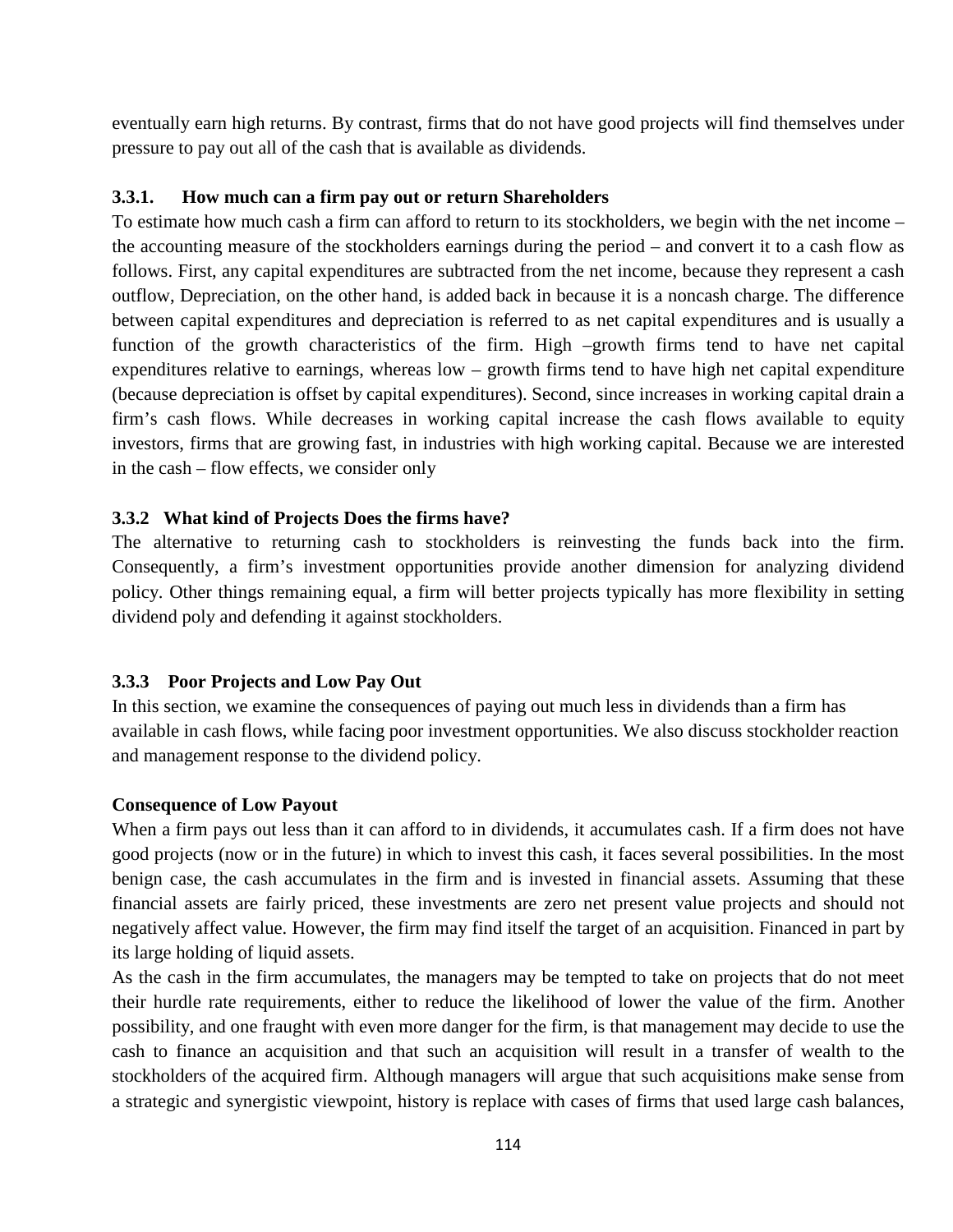acquired over years of paying low dividends while generating high free cash flows to equity, to finance takeovers that detract from stockholder value.

#### **Stockholder Reaction**

Given the range of possible outcomes described above, it is not surprising that the stockholders of firms that pay insufficient dividends and do not have ''good'' projects put pressure on managers to return more of the cash back to them. In fact, this is the scenario that originally led to the development of the ''free cash flow'' hypothesis. Under this hypothesis, which is described more fully in Chapter 16, managers cannot be trusted with large cash flows that they can spend at their dissertation. Consequently, it is argued, firms should borrow more and create the commitment to making interest and principal payments, thereby forcing managers to be more disciplined in their investment choices. An alternative to taking on debt is to force firms to disgorge more of these cash flows as dividends.

#### **Management's Defense**

Not surprisingly, managers of firms who pay out less in dividends than they can afford to argue that this policy is in the best long –term interests of the firm. They maintain that although the current project returns may be poor, future projects will be both more plentiful and lucrative (in terms of returns). This argument may work initially when presented, but it will become progressively more difficult to sustain if the firm continues to post poor returns on its projects. Managers may also argue that the cash accumulation is needed to meet demands arising from future contingencies. For instance, cyclical firms will often argue that large cash balances are needed to tide them over the next recession.

# **3.3.4 Good Projects and Low Pay Out**

Although the outcomes for stockholders in firms with poor projects and low dividends payout ratios range from neutral to terrible, the results may be more positive for firms that have a better selection of projects and whose incumbent management has had a history of earning high returns for the stockholders.

#### **Consequences of Low Payout**

The immediate consequence of paying out less in dividends than is available in free cash flow to equity is the same for these firms as it is for firms with poor project choice: the cash balance of the firm increases to reflect the cash surplus. The long – term effects of cash accumulation are generally much less negative for these firms, however, for the following reasons:

- 1. The presence of projects that earn returns greater than the hurdle rate increases the likelihood that the cash will be productively invested in the long term.
- 2. The high returns earned on internal projects reduce both the pressure and the incentive to invest the cash in poor projects or in acquisitions.
- 3. Firms that earn high returns on their projects are much less likely to be targets of takeovers, reducing the need to reduce the cash balance quickly.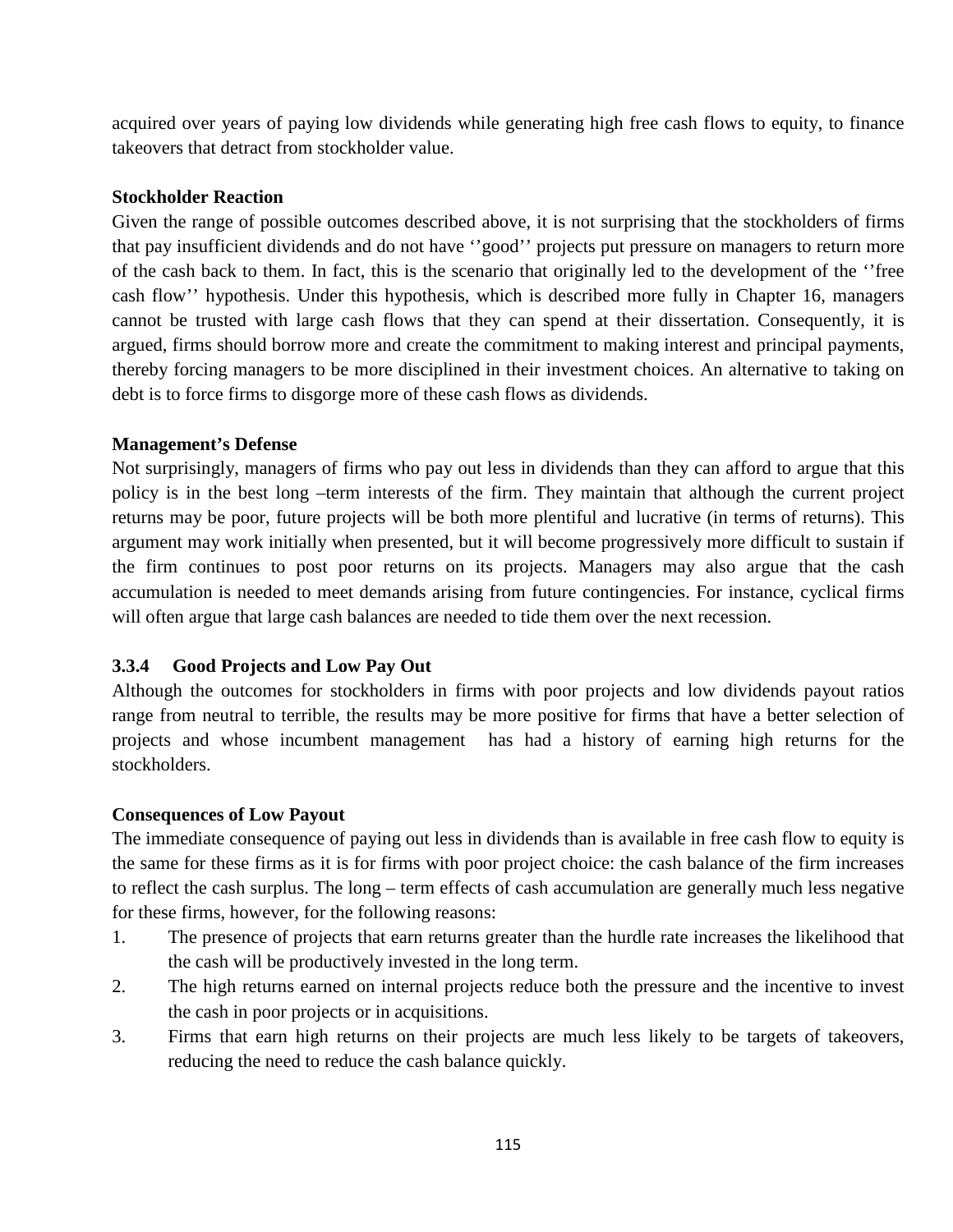To summarize, firms that have a history of taking good projects and that expect to continue to have a ready supply of such projects may be able to sustain a policy of retaining cash rather than paying out dividends. In fact, they can actually create value in the long term by using this cash productively.

#### **Stockholder Reaction**

Stockholders are much less likely to feel a threat to their wealth in firms that have historically shown good judgment in picking projects. Consequently, they are more likely to acquiesce when managers in those firms withhold cash rather than pay it out. This suggests that, although the free cash – flow hypothesis has a solid basis for arguing that managers cannot be trusted with large cash balances, it does not apply equally across all firms. The managers of some firms earn the trust of their stockholders because of their capacity to deliver extraordinary returns on both their projects and their stock over long periods of time. This discussion helps resolve the tradeoff firms face between satisfying their longstockholders force firms with great projects to return too much cash too quickly is not based in fact. Rather, stock older pressure for dividends or stock repurchases is greatest in firms whose projects yield marginal or poor return, and least in firms whose projects have high returns.

#### **Management Responses**

Managers in firms that have posted stellar records in project and stock returns clearly have a much easier time convincing stockholders of the desirability of withholding cash rather than playing it out. The strongest argument for doing this is that the cash will be used productively in the future and earn above market returns for the stockholders. Not all stockholders will buy this argument; however, some will argue that future projects may be less attractive than past projects, especially when the industry in which the firm is operating is maturing. For example, many specialty retail firms, such as the Limited, as margins and growth rates in the business declined.

Thus far, we have assumed that good returns on projects and good returns on stocks go hand in hand. Although this may be true in general

#### **3.3.5 Poor Projects and High Pay Out**

In many ways, the most troublesome combination of circumstances occurs when firms pay out much more in dividends than they can afford while posting less – than –seller returns on their projects. These firms have problems cannot be solved adequately without addressing the investment problem.

#### **Consequences of High Payout**

When a firm pays out more in dividends than it has available in free cash flows to equity, it is creating a cash deficit. The deficit has to be funded by drawing on the firm's cash balance, issuing stock to cover shortfall, or borrowing money to find its dividends. If the firm uses the first approach, it will reduce equity and raise its debt ratio.

The second approach allows the firm to neutralize the drop in equity created by the excess dividends with new stock issues; the downside is the issuance cost of the stock.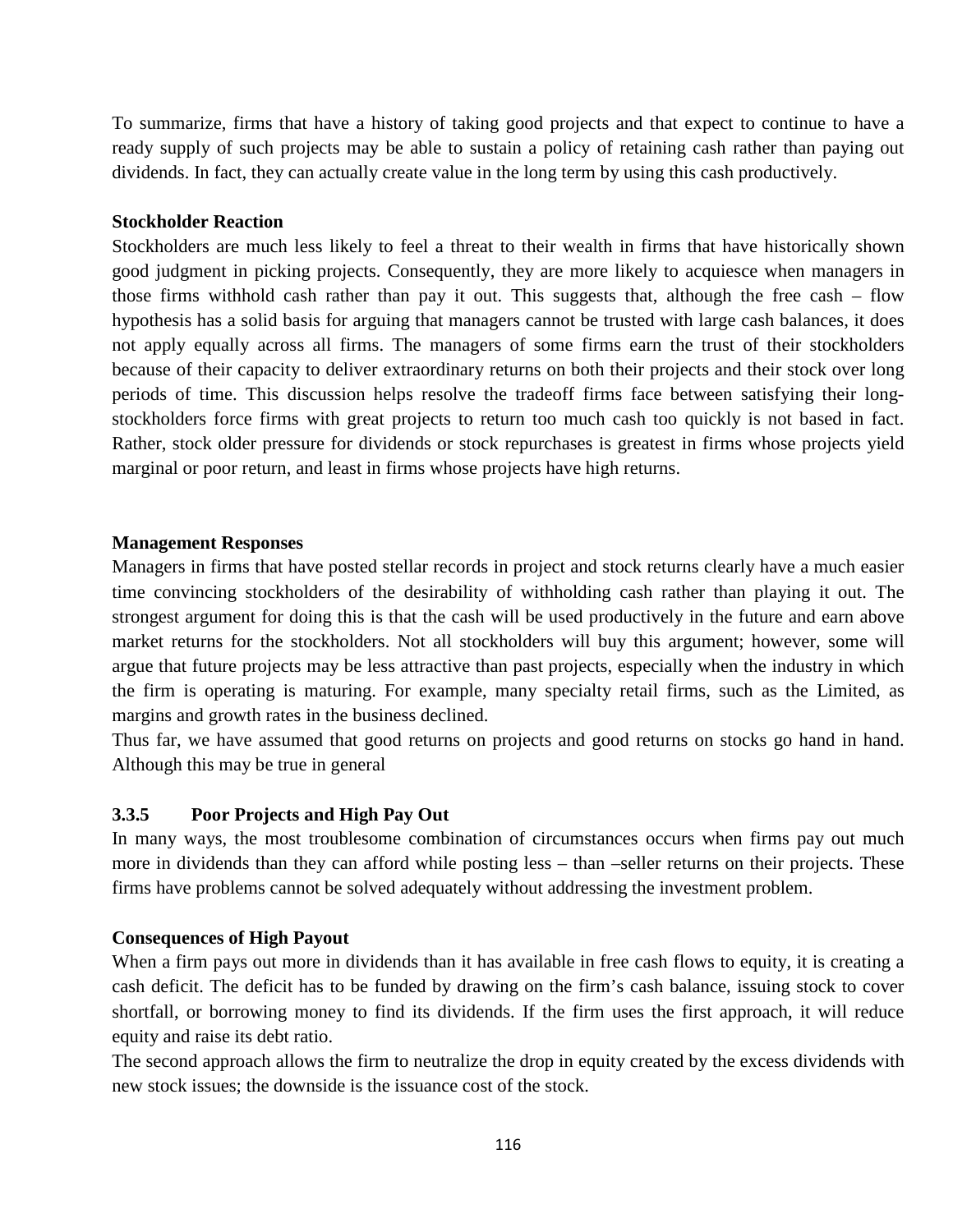The third approach forces the firm to increase its debt while reducing equity, accentuating the increase in the debt ratio. Because the free flows to equity are after capital expenditures, it can be argued that this firm's real problem is not that it pays out too much in dividends, but that it invests too much in bad projects. Cutting back on these projects would therefore increase the free cash flow to equity and eliminate the cash shortfall created by paying too much in dividends.

#### **Stockholder Reaction**

The stockholders of a firm that pays much more in dividends than it has available in free cash flow to equity are faced with a quandary: On the one hand, they may want the firm to reduce its dividends to eliminate the need for additional borrowing or equity issues each year. On the other hand, the firm's record in picking projects does not evoke much trust that the management is using funds wisely, and it is entirely possible that the funds saved by not paying the dividends will be used on other poor projects as well. Consequently, these firms will first have to address their investment problems and then cut back on dividends.

It is therefore entirely possible, especially if the firm is underleveraged to begin with, that the stockholders will not push for lower dividends but will try to get managers to improve project choice instead. It is also possible that they will push the firm to eliminate enough poor projects so that the free cash flow to equity covers the expected dividend payment.

#### **Management Response**

The managers of firms with poor projects and dividends that exceed free cash flows to equity may contest the notion that they have investment problems rather than dividend problems. They may also disagree that the most efficient way of dealing with the problem is to eliminate some of the capital expenditures. In general, their arguments will mirror those used by any firm with a poor investment track record: the period used to analyze project returns was not representative; it was an industry wide problem that will pass; or the projects have long gestation periods.

Overall, it is unlikely that these managers will convince the stockholders of these good intentions on future projects. Consequently, there will be a strong push toward cutbacks in capital expenditures, especially if the firm is borrowing money to finance the dividends and does not have much excess debt capacity.

#### **3.3.6 Good Projects and High Pay Out**

The costs of trying to maintain unsustainable dividends are most evident in firms that have a selection of good projects to choose from. The cash that is paid out as dividends could well have been used to invest in some of these projects, lending to a much higher return for stockholders and higher stock prices for the firm.

#### **Consequences of High Payout**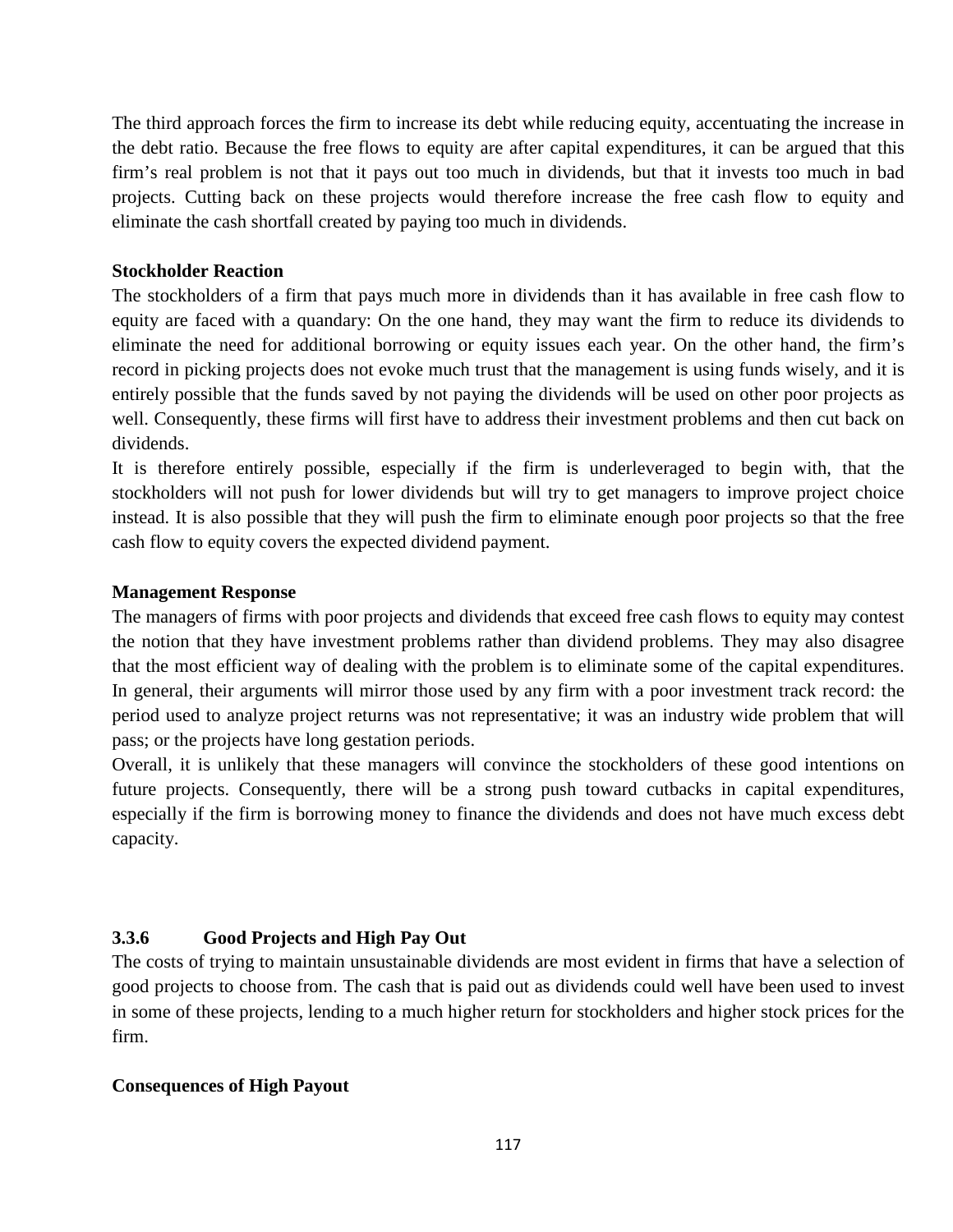When a firm pays out more in dividends than it has available in free cash flow to equity, it is creating a cash shortfall. It this firm also has good projects available currently that are not being taken because of capital rationing constraints, it can be argued that the firm is paying a hefty price for its dividend policy. Even if the projects are passed up for other reasons. It can be argued that the cash this firm is paying out as dividends would earn much better returns for it if left to accumulate in the firm.

Dividend payments also create a cash deflect that now has to be met by issuing new stock carries a potentially large issuance cost, which reduces firm value. On the other hand, if the firm issues new debt, it might become overleveraged, and this may reduce value.

#### **Stockholder Reaction**

Rationally, the stockholders' best option in this case is to insist that the firm pay out less in dividends and take on better projects. This may not happen, however, if the firm has paid high dividends for an extended period of time and has acquired stockholders who value high dividends even more than they value the firm's long –term health. Even so, stockholders may be much more amenable to cutting dividends and reinvesting the cash in the cash in the firm has a ready supply of good projects at hand.

#### **Management Response**

The managers of firms that have good projects, while paying out too much in dividends, have to figure out a way to cut dividends and at the same time differentiate themselves from those firms that are cutting dividends owing to declining earnings. The initial suspicion with which markets view dividend cuts can be overcome in part by providing markets information on project quality at the time of the dividend cut. If the dividends have been paid for a long time, however, the firm may have acquired stockholders who like the high dividends any may not be particularly interested in the projects that the firm has available. If this is the case, the initial reaction to the dividend cut, no matter how carefully packaged, will be negative. However, as disgruntled stockholders sell their holdings, the firm will acquire new stockholders who may be more willing to accept the lower dividends and higher investment policy.

#### **4.0 CONCLUSION**

In this unit, we expanded on many of the concepts introduced in the previous one and developed a general framework for analyzing dividend policy. Here, we emphasized the link between investment, financing, and dividend policy by noting that firms with a history of talking on good projects and the potential for more good projects in the future acquire much more control over their dividend policy. In particular, they can pay much less in dividends than they have available in cash flows and hold on to the surplus cash, because stockholders trust them to invest the cash wisely. In contrast, stockholders in firms with a history of poor project choice may be much less sanguine about retention of cash, because of the fear that the cash will be invested in poor projects.

Some firms set dividends based on the actions of comparable firms. We examined an analysis based on a narrow definition of comparable firms. We examined an analysis based on a narrow definition of comparable firms (firms in the same line of business) and one based on a broader definition. (The determinants of dividend policy were examined in the entire population).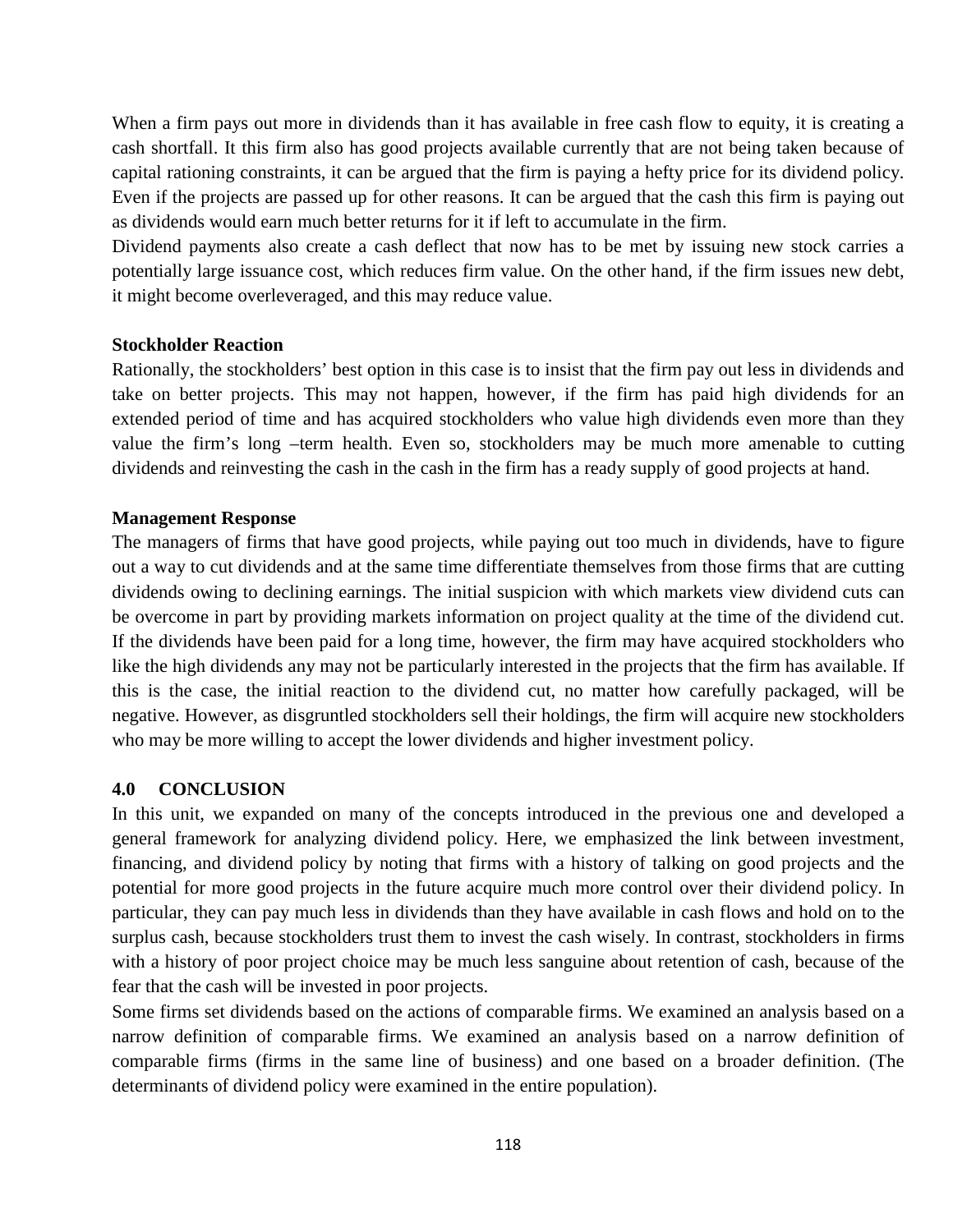There is one point worth reemphasizing here. In this chapter, we have developed a framework designed to answer the question of how much cash should be returned to stockholders. Although dividends may be the most widely used approach to returning cash to stockholders, alternatives are available to most firms. Some of these alternatives are examined in the next chapter.

# **5.0 SUMMARY**

Some firms set dividends based on the actions of comparable firms. (Firms in the same line of business) and one based on broader definition. (The determinants of dividend policy were examined in the entire population). In this unit, we have developed a framework designed to answer the question of how much cash should be returned to stockholders. Although dividends may be the most widely used approach to returning cash to stockholders, alternatives are available to most firms.

# **6.0 TUTOR MARKED ASSIGNMENT**

Assume that you are a stockholder in a firm that has had a good history of project choice but has also accumulated a substantial amount of cash. What are some actions that would lead to reassess your willingness to allow the firm to retain cash moving forward?

# **7.0 REFERENCES /FURTHER READING**

Ross S.A et al (2006), Fundamental of Corporate Finance, USA: Mc Graw – Hill Inc. Damodaran A. (1997), Corporate Finance: Theory and Practice, USA: John Wiley and Sons Inc.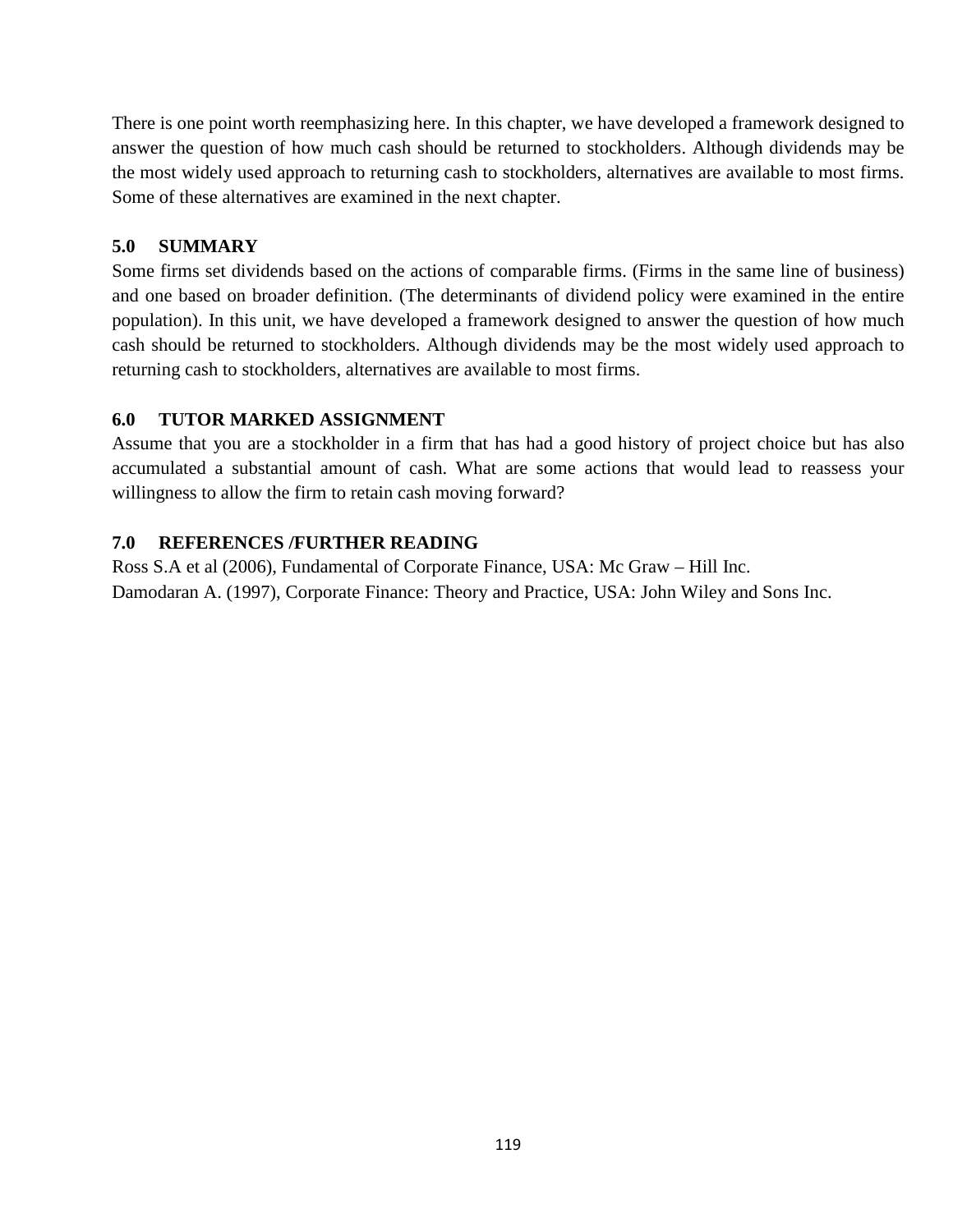# **UNIT 4 CORPORATE GROWTH**

# **CONTENTS**

- 1.0 Introduction
- 2.0 Objectives
- 3.0 Main Content
	- 3.1 Meaning of Organization Growth
	- 3.2 Ways in which Organizational Achieve Growth
	- 3.3 Problems Encountered with Organizational Growth
	- 3.4 Steps to Effective Organizational Growth
- 4.0 Conclusion
- 5.0 Summary
- 6.0 Tutor Marked Assignment
- 7.0 References /Further Reading

# **1.0 INTRODUCTION**

Most firms, of course, desire growth in order to prosper, not just to survive. Organizational growth, however, means different things to different organizations. Indeed, there are many parameters a company can select to measure its growth. The most meaningfulyardstick is one that shows progress with respect to an organization's stated goals. The ultimate goal of most companies is profit, so net profit, revenue, and other financial data are often utilized as "bottom-line" indications of growth. Other business owners, meanwhile, may use sales figures, number of employees, physical expansion, or other criteria to judge organizational growth.

# **2.0 OBJECTIVES**

At the end of this lesson, you should be able to:

- $\triangleright$  Explain the meaning of organizational growth.
- $\triangleright$  Explain the ways in which organizations achieve growth.
- $\triangleright$  Explain the problems encountered with organizational growth.
- $\triangleright$  Explain the steps to effective organizational growth.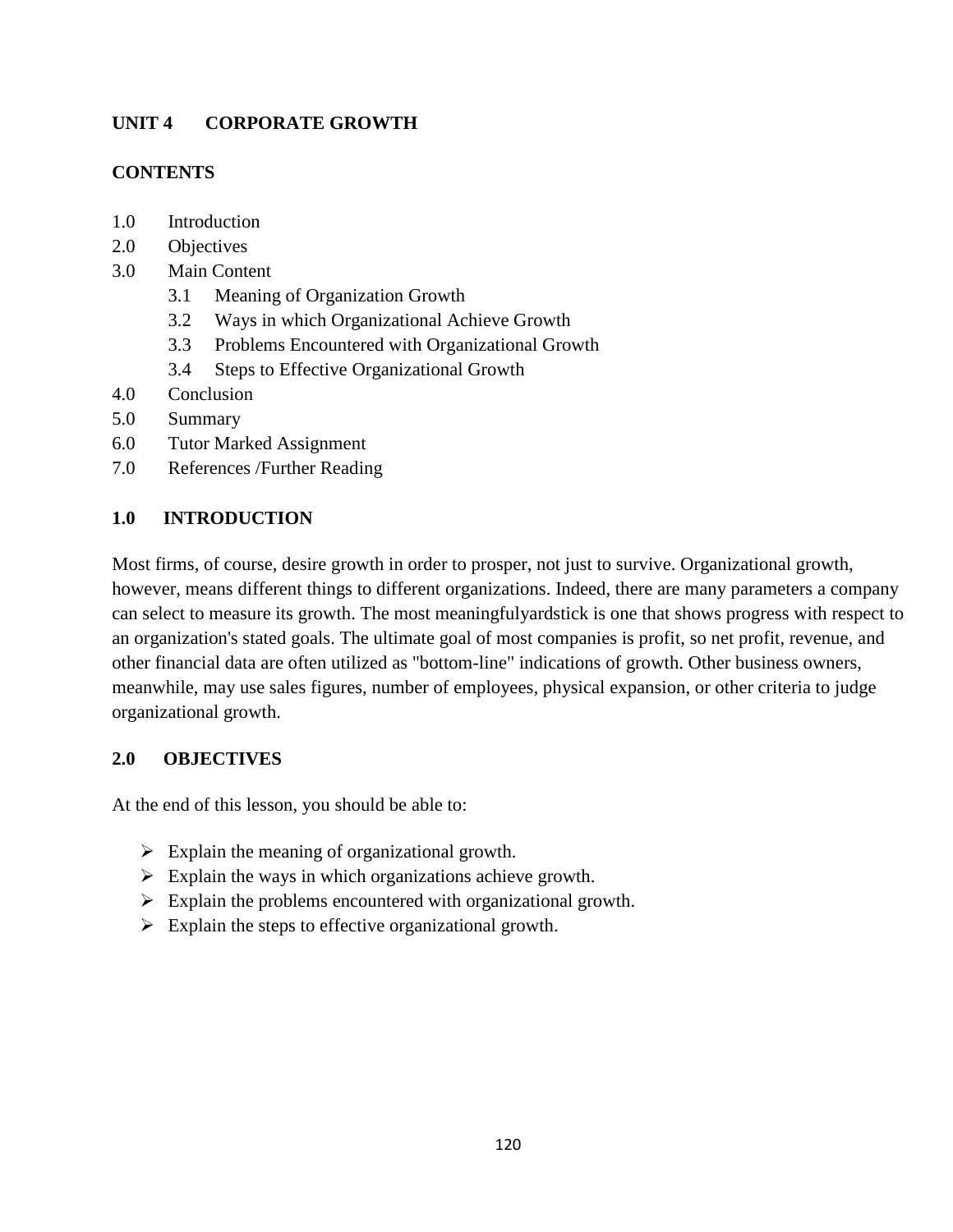## **3.0 MAIN CONTENT**

### **3.1 Meaning of Organizational Growth**

Growth is something for which most companies, large or small, strive. Small firms want to get big, big firms want to get bigger. Indeed, companies have to grow, observed Philip B. Crosby, author of *The Eternally Successful Organization,* "if for no other reason than to accommodate the increased expenses that develop over the years. Inflation also raises the cost of everything, and retaliatory price increases are not always possible. Salaries rise as employees gain seniority. The cost of benefits rises because of their very structure, and it is difficult to take any back, particularly if the enterprise is profitable. Therefore cost eliminations and profit improvement must be conducted on a continuing basis, and the revenues of the organization must continue to increase in order to broadenthe base."

Growth is something for which most companies strive, regardless of their size. Small firms want to get big, big firms want to get bigger. Indeed, companies have to grow at least a bit every year in order to accommodate the increased expenses that develop over time. With the passage of time, salaries increase and the costs of employment benefits rise as well. Even if no other company expenses rise, these two cost areas almost always increase over time. It is not always possible to pass along these increased costs to customers and clients in the form of higher prices. Consequently, growth must occur if the business wishes to keep up.

Organizational growth has the potential to provide small businesses with a myriad of benefits, including things like greater efficiencies from economies of scale, increased power, a greater ability to withstand market fluctuations, an increased survival rate, greater profits, and increased prestige for organizational members. Many small firms desire growth because it is seen generally as a sign of success, progress. Organizational growth is, in fact, used as one indicator of effectiveness for small businesses and is a fundamental concern of many practicing managers.

Organizational growth, however, means different things to different organizations. There are many parameters a company may use to measure its growth. Since the ultimate goal of most companies is profitability, most companies will measure their growth in terms of net profit, revenue, and other financial data. Other business owners may use one of the following criteria for assessing their growth: sales, number of employees, physical expansion, success of a product line, or increased market share. Ultimately, success and growth will be gauged by how well a firm does relative to the goals it has set for itself.

#### **3.2 Ways in which Organizations Achieve Growth**

Many academic models have been created that depict possible growth stages/directions of a company. Six of the most commonly used methods for creating organizational growth within a small business are discussed below.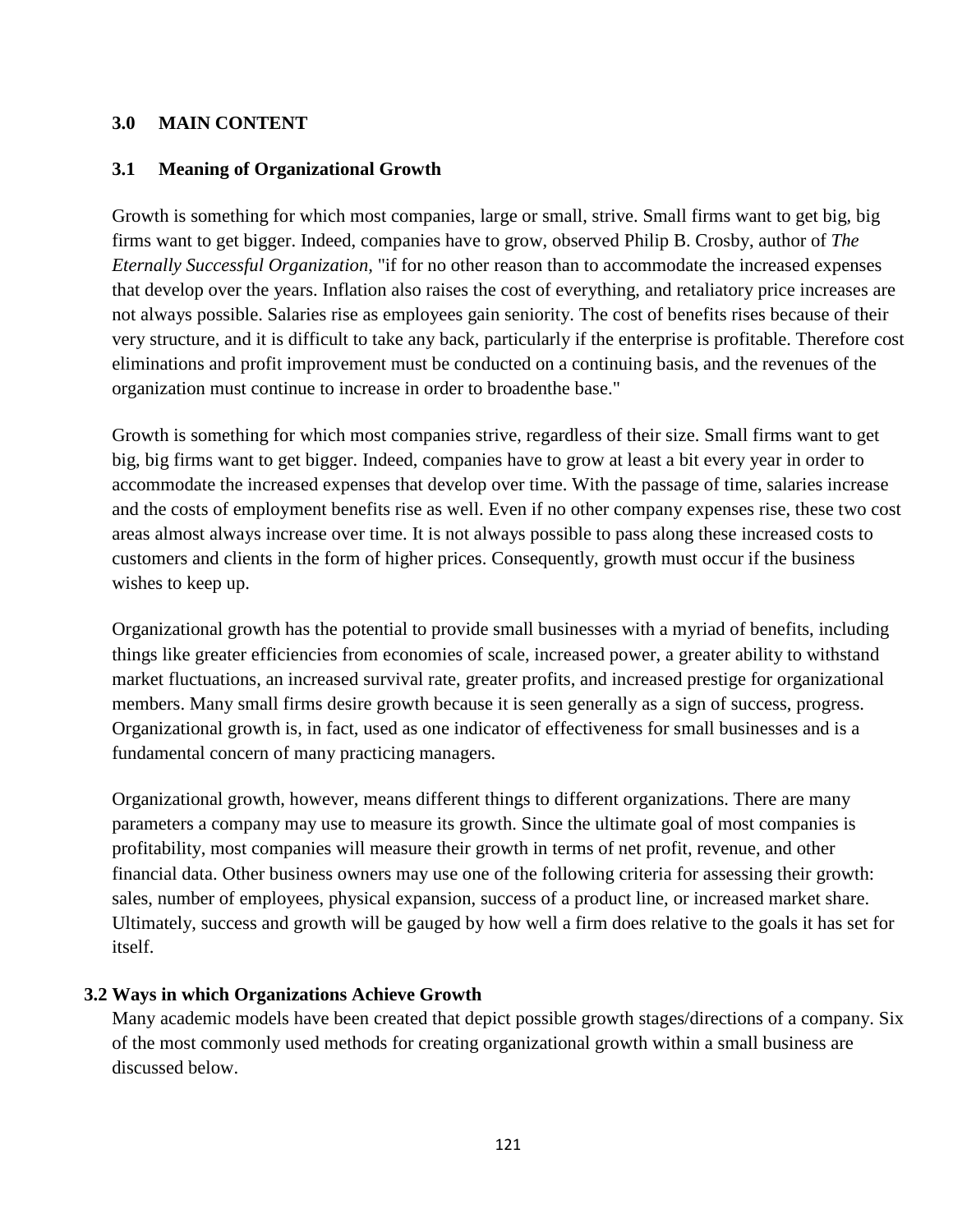**1. Joint Venture/Alliance**—This strategy is particularly effective for smaller firms with limited resources. Such partnerships can help small business secure the resources they need to grapple with rapid changes in demand, supply, competition, and other factors. Forming joint ventures or alliances gives all companies involved the flexibility to move on to different projects upon completion of the first, or restructure agreements to continue working together. Subcontracting, which allows firms to concentrate on those aspects of their business that they do best, is sometimes defined as a type of alliance arrangement (albeit one in which the parties involved generally wield differing levels of power). Joint ventures and other business alliances can inject partners with new ideas, access to new technologies, new approaches, and new markets, all of which can help the involved businesses to grow. Indeed, establishing joint ventures with overseas firms has been hailed as one of the most potentially rewarding ways for companies to expand their operations. Finally, some firms realize growth by acquiring other companies.

**2. Licensing**—A firm may wish to expand and grow by licensing its most advanced technology. This course of action is often recommended to firms with their own proprietary technologies because competitors will likely copy whatever a company develops at some point. Licensing is one method that can be used to maximize the benefit that a firm can gain from its technology. It is also a way to gain the resource to fund future research and development efforts.

**3. Sell Off Old Winners**—Some organizations engaged in a concerted effort to grow divest themselves of mature "cash cow" operations to focus on new and innovative lines of products or services. This option may sound contradictory, but analysts note that businesses can command top prices for such tried and true assets. An addendum to this line of thinking is the divestment of older technology or products. Emerging markets in Latin America and Eastern Europe, for instance, have been favorite places for companies to sell products or technology that no longer attract high levels of interest in the United States. These markets may not yet be able to afford large quantities of state-of-the-art goods, but they can still benefit from older models.

**4. New Markets**—Some businesses are able to secure significant organizational growth by tapping into new markets. Creating additional demand for a firm's product or service, especially in a market where competition has yet to fully develop, can spur phenomenal growth for a small company, although the competitive vacuum will generally close very quickly in these instances. In the last ten years, many small firms have turned to an online marketing presence as a tool for reaching beyond their traditional markets. For those who do not yet market and sell online, this is one area that may be explored.

**5. New Product Development**—Creation of new products or services is a primary method by which companies grow. Indeed, new product development is the linchpin of most organizations' growth strategies.

**6. Outside Financing**—Many small companies turn to outside financing sources to fund their expansion. Smaller private firms search for capital from banks, private investors, government agencies, or venture capital firms.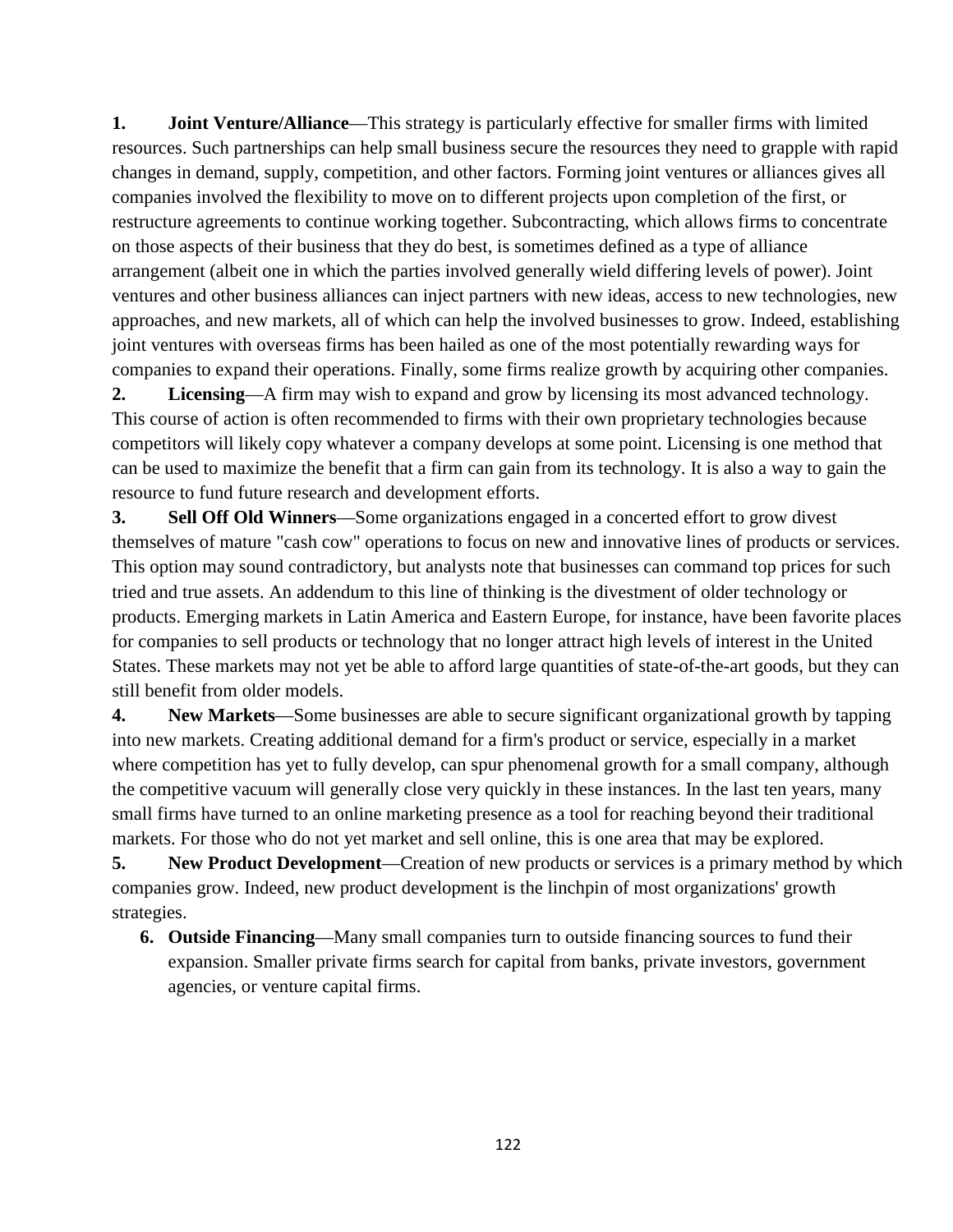## **3.3 Problems Encountered with Organizational Growth**

Organizational growth has obvious upsides. It spurs job creation. It creates a stimulating and exciting environment within a firm. It creates opportunities for the business founder and others in the company to become wealthy. Organizational growth also has downsides. When growth is too rapid, chaos can prevail. In such a situation a company may see increased sales but a drop in profits. A business may outgrow the skills of its leader, its employees, and its advisers. All those involved are likely to become stressed out trying to keep up with the demands of expansion.

Small business owners seeking to guide their organizations through periods of growth—whether that growth is dramatic or incremental—must plan to deal with both the upsides and downsides of growth. When a firm is small in size, the entrepreneur who founded it and usually serves as its primary strategic and operational leaders can often easily direct and monitor the various aspects of daily business. In such an environment, the business owner and founder understand the personalities within the firm, the relationships that each has with others in the company, as well as with suppliers and customers. Organizational growth, however, brings with it an inevitable dilution of that "hands-on" capability, while the complexity of various organizational tasks simultaneously increases. As small organizations grow, so to do the complexities of managing the organization. There are ways of reducing the complexity by delegating responsibility and installing better date systems but there is no way of avoiding it altogether.

Most entrepreneurs who are fortunate enough to experience growth soon discover that success as a business owner doesn't mean you have arrived and can now sleep at night. Expanding a company doesn't just mean grappling with the same problems on a larger scale. It means understanding, adjusting to, and managing a whole new set of challenges. It often means building and managing a very different sort of business. Organizational growth almost always produces a company that's much more complex—one that needs a much more sophisticated management team, and one that may well need a new infrastructure.

Organizational growth, then, may well require as much planning, effort, and work as did starting a company in the first place. Small business owners face a dizzying array of organizational elements that have to be revised during a period of growth. Maintaining effective methods of communications with and between employees and departments, for example, become ever more important as the firm grows. Similarly, good human resource management practices—from hiring to training to empowerment—have to be implemented and maintained. Establishing and improving standard practices is often a key element of organizational growth as well. Indeed, a small business that undergoes a significant burst of growth will find its operations transformed in any number of ways. And often, it will be the owner's advance planning and management skills that will determine whether that growth is sustained, or whether internal constraints rein in that growth prematurely.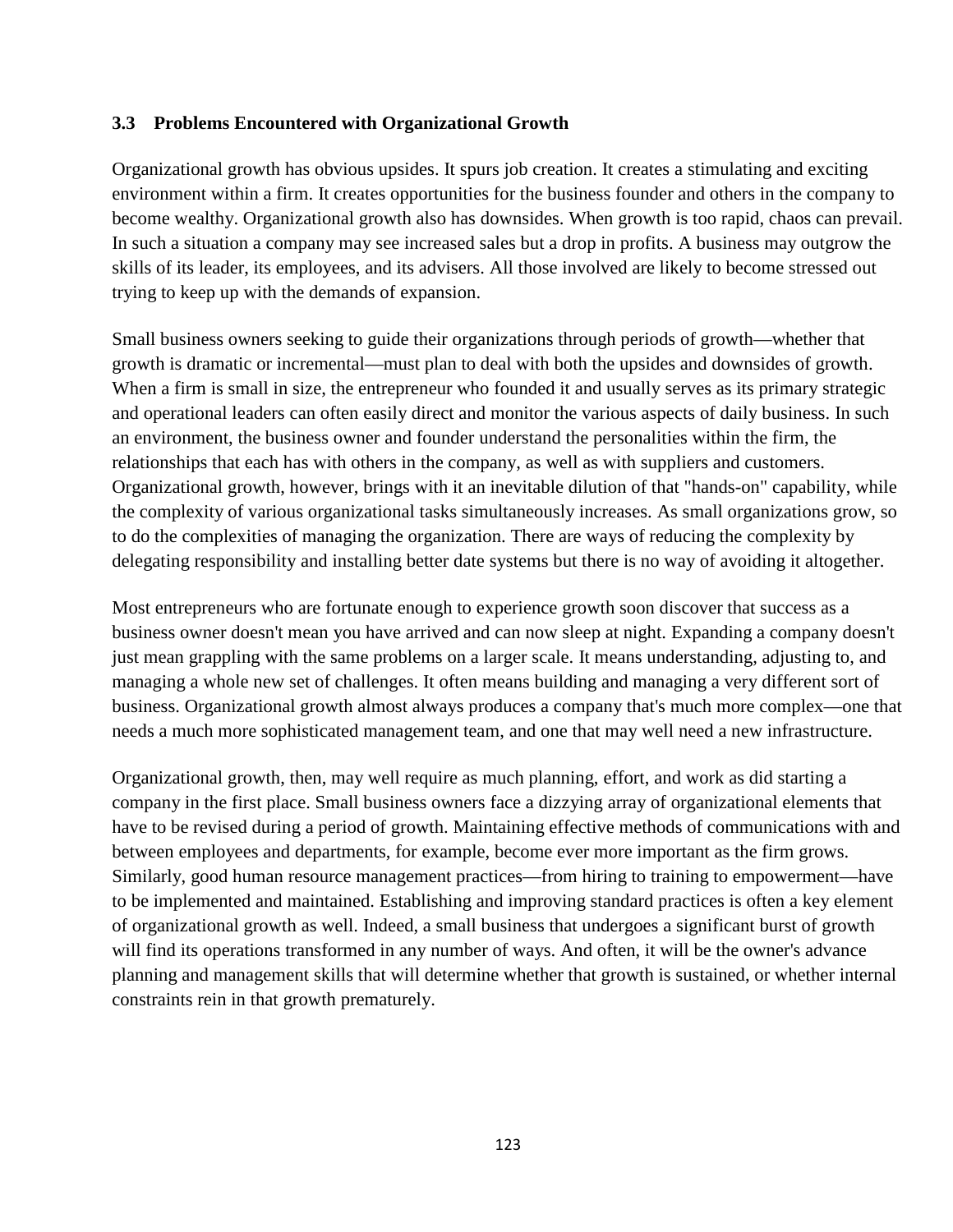# **3.3 Steps to Effective Organizational Growth**

I believe that any person that wants to grow professionally and any leader that wants to grow their organization need also to be working on their own personal development first and foremost.But organizational growth is quite different from personal growth. With personal growth you only have one person to be concerned about: you. With an organization you must be concerned with several others, the number depending on how big your organization is.While most executives look at organizational growth as the big decisions, it really happens in the small day to day decisions. Growth is a step by step process and it rarely happens overnight. Therefore, in order to be committed to organizational growth, the small day to day stuff needs to be analysed, taken into consideration, and developed to create a growth oriented atmosphere.

In his book '*Developing the Leaders Around You'*, John Maxwell gives us ten **questions to ask concerning Organizational Growth:**

- 1. Has the organization made a specific commitment to grow and develop people?
- 2. Is the organization willing to spend money to develop employees' growth?
- 3. Is the organization willing to make changes to keep itself and its people growing?
- 4. Does the organization support leaders willing to make the difficult decisions necessary for people's personal growth and the growth of the organization?
- 5. Does the organization place and emphasis on production rather than position or title?
- 6. Does the organization provide growth opportunities for its people?
- 7. Do organizational leaders have vision and share it with their people?
- 8. Does the organization think big?
- 9. Does the organization promote from within?
- 10. Are there other leaders in the organization willing to pay the price of personal sacrifice to insure their growth and the growth of others?

# **Is your organization committed to the growth and development of its employees?**

If there is no effort on internal employee development and growth, how in the world can a business leader expect the company to grow? Employees are the greatest asset any business has. Without them the product or service you sell won't get sold. Without them the strategies that make things happen smoothly won't happen at all. If nobody is given time to grow then the business itself won't have opportunity to grow. With that said, you can learn a lot about certain employees who are given, yet do not accept, growth opportunities. Keep too many of these employees around and the business won't grow either.

# **Does your company spend money to develop its employees?**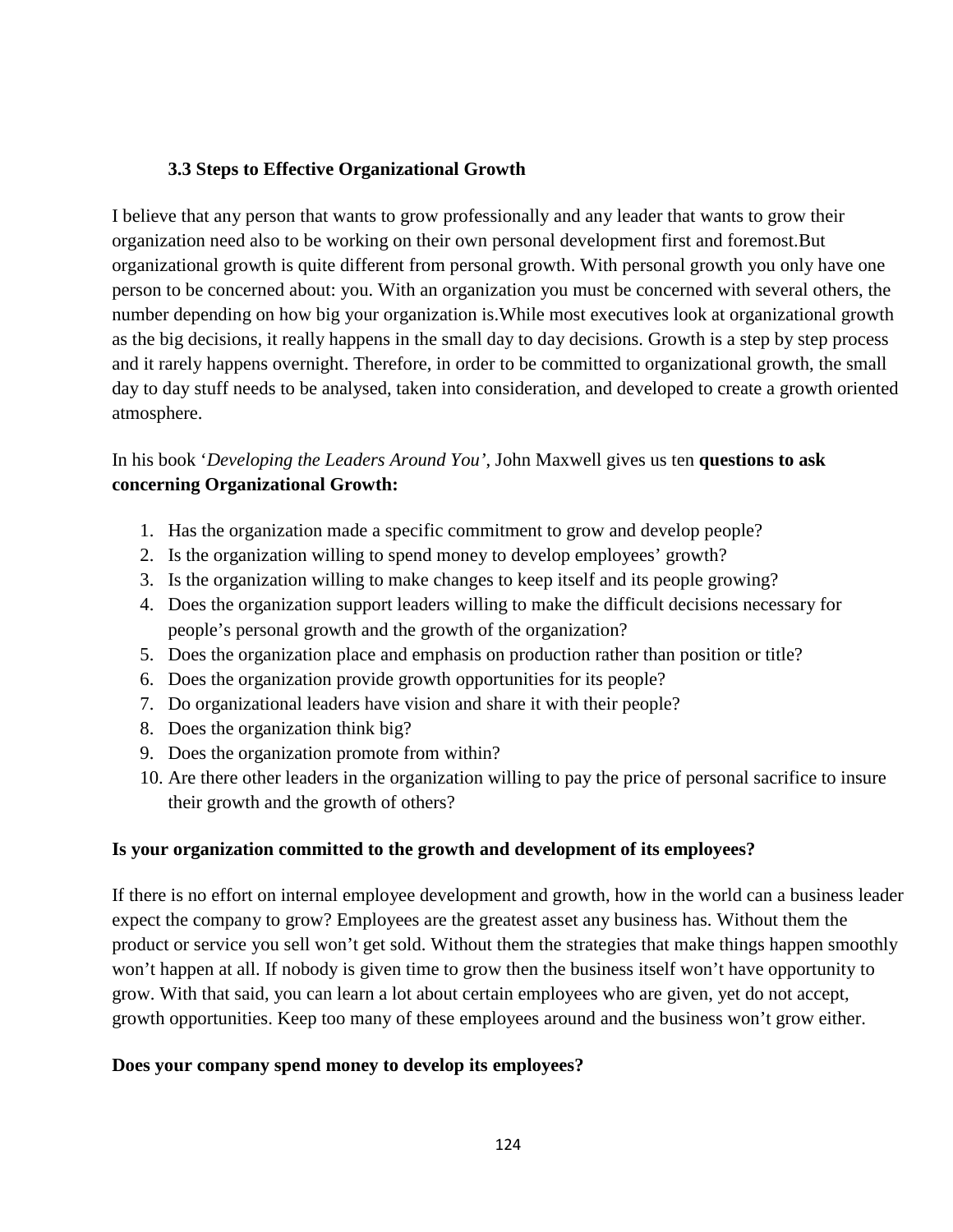No, salaries don't count! Growth does cost, but the lack of growth costs even more. You must be willing to invest in your employees' growth. Let them attend a seminar of their choice once per year, or at the very least go to a yearly seminar together. Encourage them to read and buy the books they need to develop and hone their skills. Honestly, employees have costs too, so if you want to benefit from their own growth, be willing to shell out some bucks for it yourself.

#### **Is your company willing to make changes to keep things growing?**

Just because it's always been done that way is not a valid reason to continue to do it that way. Growth requires change and if you want your people to grow you must be willing to accept the changes that occur as a natural part of that. Some changes won't be easy, but they will all be for the better.

# **Do you support leaders that make tough decisions?**

Organizational growth will often require some difficult decisions to be made. A company committed to growth needs to be committed to the leaders that make the decisions that cause growth. Not all of those decisions will pan out to be the right ones, but if you come down on the leader that makes a wrong decision for the right reason, they'll be less willing to try and make the right decision the next time. And that may ultimately be the very decision the company needs to move ahead.

### **Does your company emphasize production rather than position or title?**

Position and title are meaningless if there is no production happening. It doesn't matter how high or low anybody is on the food chain, the goal of a business is production for profit. If positions matter then that's all anybody will want. If production matters more then everybody will be satisfied so long as production is good.

# **Does the organization provide growth opportunities for its people?**

If your employees see an opportunity for growth, does that get squashed or encouraged? Are you too afraid of losing man hours to allow for employee growth opportunities? Don't be. Encourage growth and look for ways to provide additional opportunities that the team may not have found themselves.

#### **Do you share the company's vision with everyone?**

People want to feel good about the company they work for. One of the easiest ways to achieve that is to make sure that the company's goals and visions are not only made available, but shared with the employees. I have my company's five year plan posted on the wall. The employees can review that at any time and walk away with a sense of purpose and hopefully delight in what they do and what company they work for.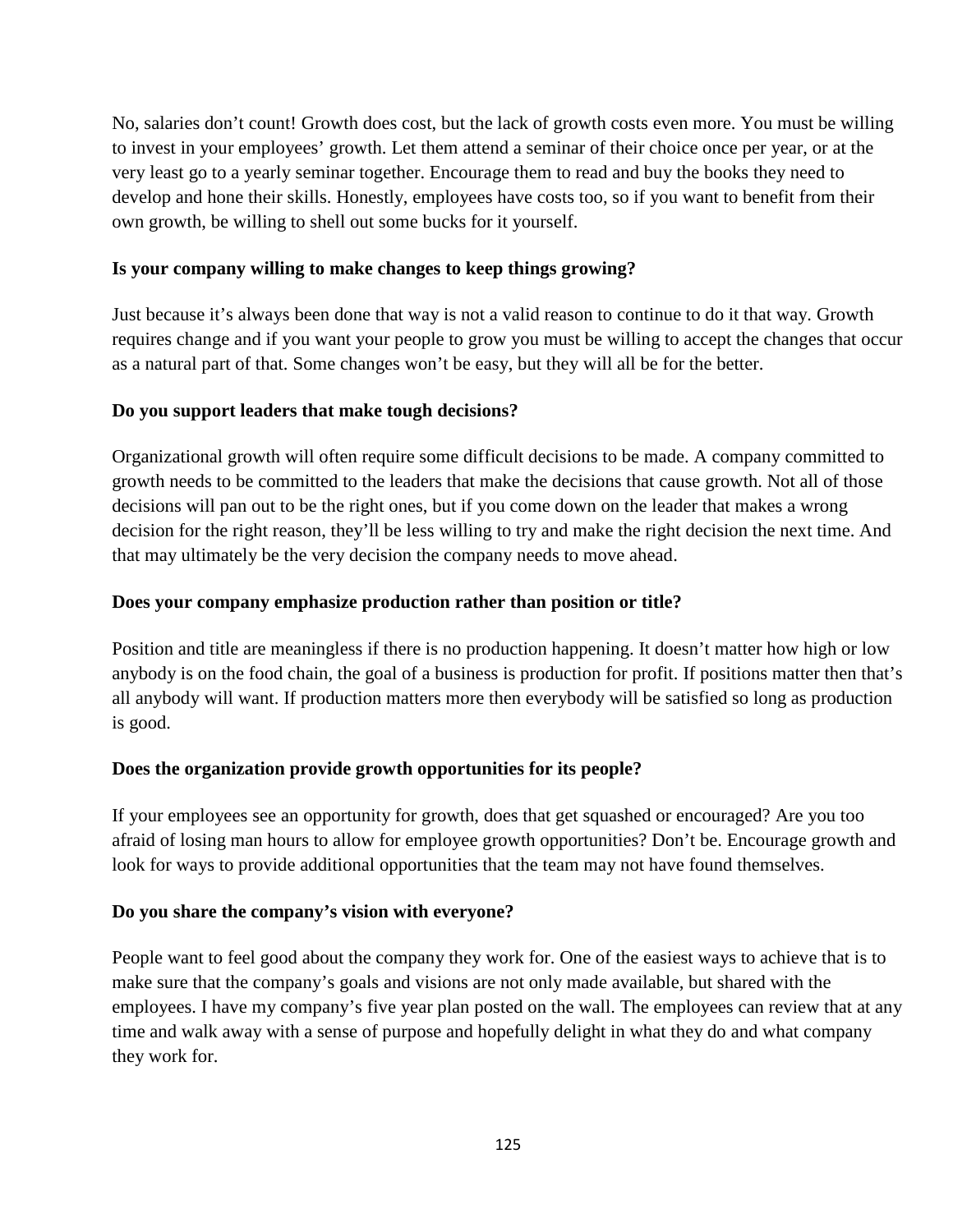## **Does the organization think big?**

Most businesses never really reach their potential because the people at the top are not thinking big enough. If you think small, you'll stay small. If you think big you'll find a way to grow big.

### **Does the organization promote from within?**

Nobody likes the feeling of being stuck in a dead end job. They want to feel like their role in the company has a purpose and meaning. One of the best ways to provide that is to ensure that the team realizes that they have the opportunity to advance both in professional knowledge, tasks, and position. Always be looking for what interests your team members the most and try to move them into the roles where they are most productive.

### **Are leaders in your company willing to sacrifice for the growth of the company and others?**

True leaders sacrifice. They do it for their families, their companies, and fellow coworkers. If you want to know the true leaders in your organization, find those that sacrifice something for a team member. Building a better company means finding people willing to put their own interests on hold for a time in order to advance the interests of those around them.

Developing a company means much more than just having a plan and going with it. It means having a team that is both willing to grow and given the opportunity to grow. How much you grow your company is determined by how willing you are to do what it takes to make growth happen.

# **4.0 CONCLUSION**

Organizational growth has the potential to provide small businesses with a lot of benefits, including things like greater efficiencies from economies of scale, increased power, a greater ability to withstand market fluctuations, an increased survival rate, greater profits, and increased prestige for organizational members. However, organizational growth is what every organizations which to achieve and this unit has discussed to an extent how that can be achieved.

# **5.0 SUMMARY**

In this unit, we have been able to explain organizational growth using, its meaning, how it can be achieved, problems faced when trying to achieve growth and the various steps that can be taken when trying to achieve growth.

#### **6.0 TUTOR MARKED ASSIGNMENT**

- 1. List the various steps to organizational growth.
- 2. How can organizational growth be achieved?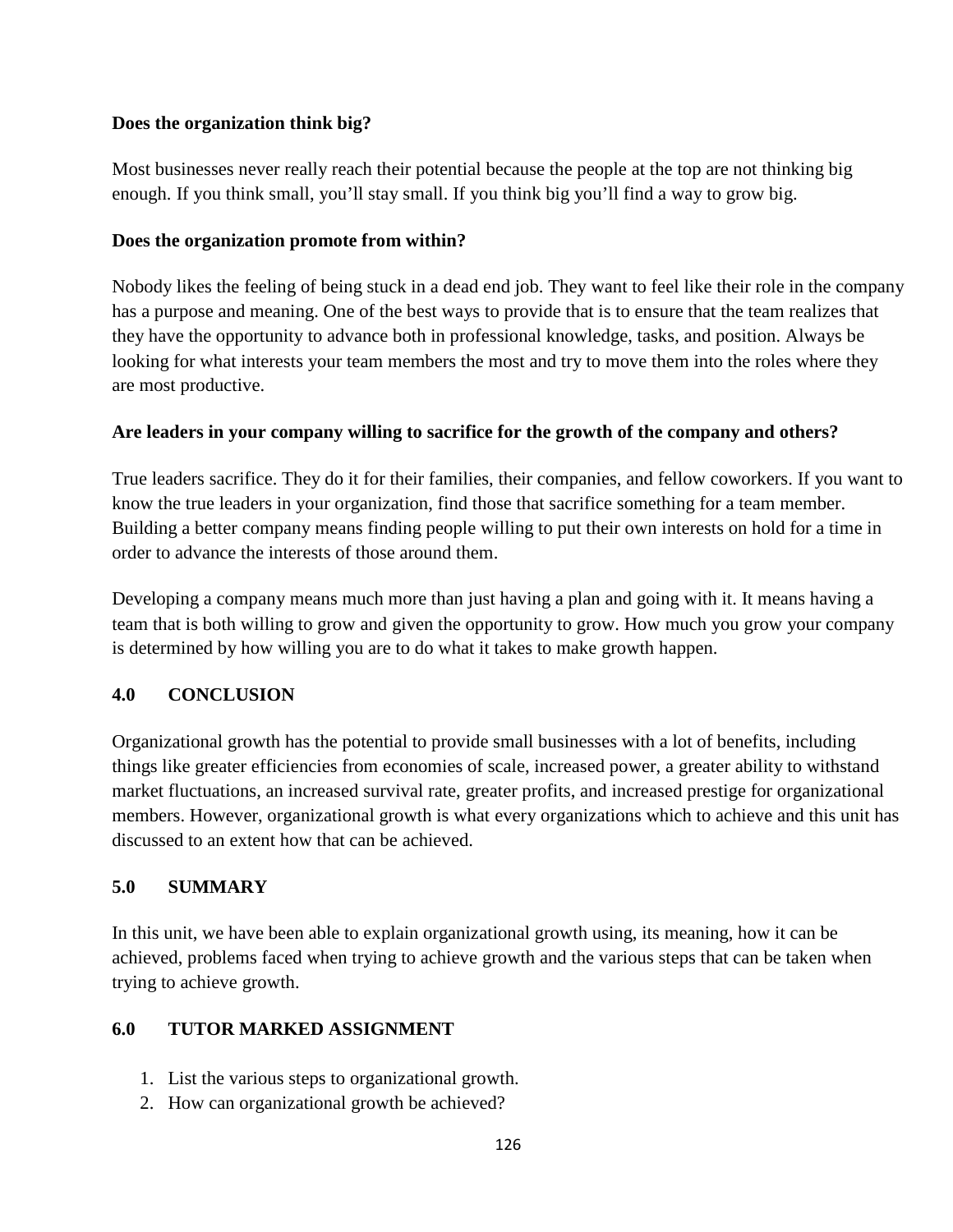3. What challenge can be faced in trying to achieve organizational growth?

# **7.0 REFERENCES/FURTHER READING**

Lipton, M. *Guiding Growth: How Vision Keeps Companies on Course*. Harvard Business School Press, 2003.

Roberts, J. *The Modern Firm: Organizational Design for Performance and Growth*. Oxford University Press, 2004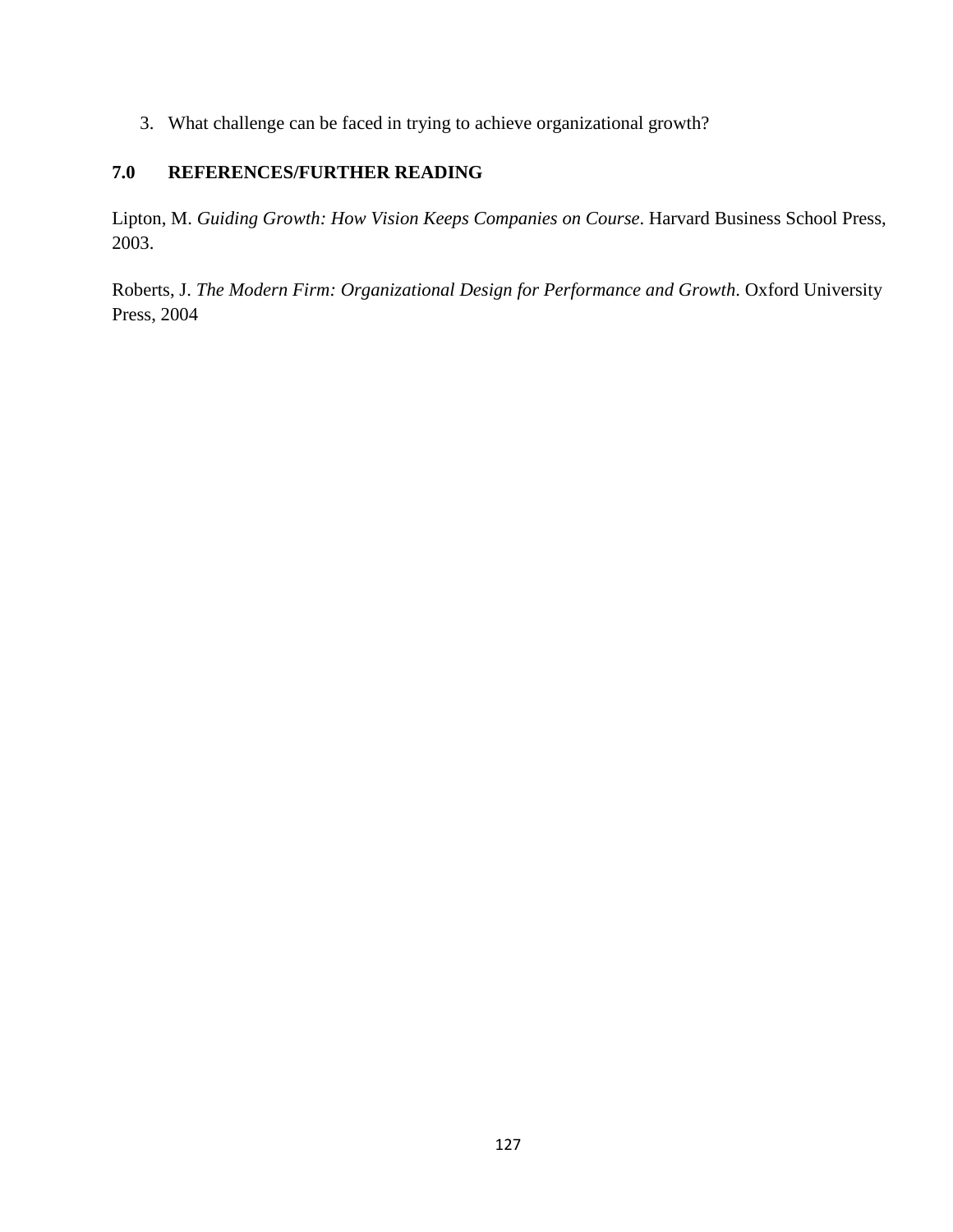# **UNIT 5 MERGERS AND RE – ORGANISATION**

## **CONTENTS**

1.0 Introduction

- 2.0 Objectives
- 3.0 Main Content
	- 3.1 Classification of Acquisitions
	- 3.2 Motives behind Acquisition
	- 3.3 Historical Perspective of Mergers and Acquisition
	- 3.4 Empirical Evidence on Value Effects of Takeovers

4.0 Conclusion

5.0 Summary

- 6.0 Tutor Marked Assignment
- 7.0 References /Further Reading

# **1.0 INTRODUCTION**

Firms merge with or acquire other firms for a number of reasons. In the 1960s and 1970s, firms such as Gulf and Western, and ITT built themselves into conglomerates by acquiring firms in other lines of business. In the 1980s, firms such as time, Beatrice, and RJR Nabisco were acquired by other firms, their own management or wealthy raiders who saw potential value from restructuring or breaking up these firms. Through time, firms have also acquired or merged with other firms to gain the benefits of synergy, either in the form of higher growth, as in Disney's acquisition of Capital Cities, or lower costs.

# **2.0 OBJECTIVES**

At the end of this lesson, you should be able to:

- $\triangleright$  Explain how widely used is synergy as a motive for acquisitions? What are the different forms synergies can take? How should synergy be valued?
- $\triangleright$  Explain if diversification is a good motive for acquisition.
- $\triangleright$  Explain what is the value of controlling a firm? How should the value of control be estimated?
- $\triangleright$  Explain what the empirical evidence tells us about the prices paid in acquisitions and the motives for such acquisitions?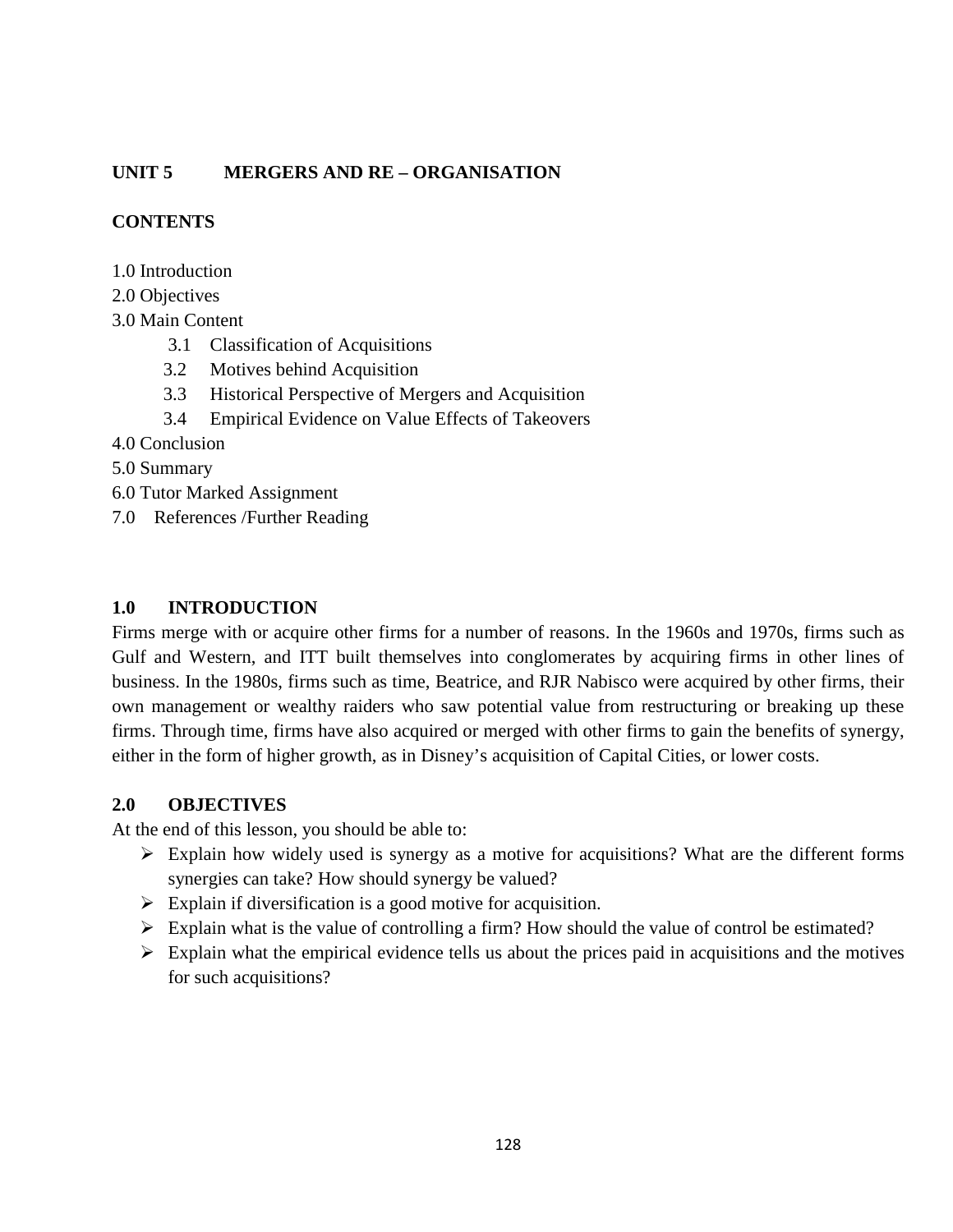## **3.0 MAIN CONTENT**

#### **3.1 Classification of Acquisitions**

There are a number of ways in which one firm can acquire another. In a merger, the boards of directors of two firms agree to combine and seek stockholder approval for the combination. In most cases, at least 50% of the shareholders of the target and the bidding firm have to agree to the merger. In a purchase of assets, one firm acquires the assets of another, although a formal vote by the shareholders of the firm being acquired is still needed. In a tender office, one firm offers to buy the outstanding stock of the other firm at a specific price and communicates this offer in advertisements and mailings to stockholders. By doing so, it by passes the incumbent management and board of directors of the firm. Consequently, tender offers are used to carry out hostile takeovers.

**Tender Offer:** This is an offer to buy the existing shares of a company at a specified price, with the intent of taking over the company.

Another difference between mergers and tender offers is that, in a merger, the acquired firm often ceases to exist as a separate entity after the acquisition. In a tender offer, the acquired firm will continue to exist as long as there are minority stockholders who refuse to tender. From a practical standpoint, however, most tender offers eventually become mergers, if the acquiring firm is successful in gaining control of the target firm.

# **3.2 Motives Behind Acquisition**

A number of motives have been proposed for acquisitions. The simplest rationale is undervaluation – that firms that are undervalued by financial markets, relative to their true value, will be targeted for acquisition by those who recognize this anomaly. Another rationale, used widely to explain the significant premiums paid in most acquisitions. Is synergy, which refers to the potential additional value from combining two firms, either from operational or financial sources? Yet another explanation is based on a market for corporate control, in which poorly managed firms are taken over and restructured by the new owners, who lay claim to the additional value. Finally, it has been suggested that managerial self – interest and hubris are the primary, though unstated, reasons for many takeovers.

**Synergy:** This is the increase in value from combining two firms into one entity; that is, it is the difference in value between the combined firm and the sum of the individual firm values.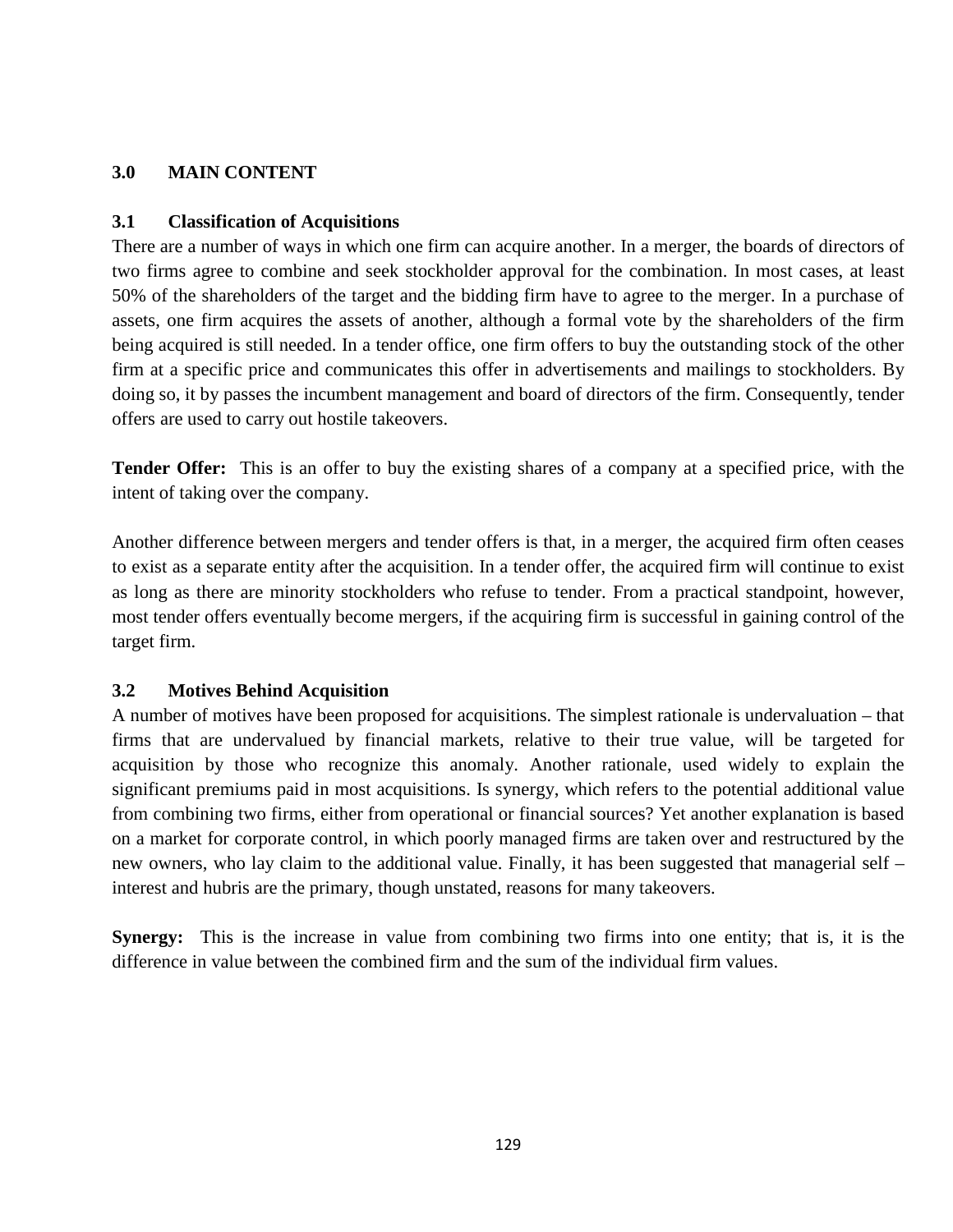### **3.3 Historical Perspective of Mergers and Acquisition**

Merger and takeover activity in the United States has occurred in waves, with difference motives behind each wave. The first wave occurred in the early part of this century, when companies like U.S. Steel and Standard Oil were created by acquiring firms within an industry with the explicit objective of dominating these industries and creating monopolies. The second wave coincided with the bull market of the 1920s, at which time firms again embarked on acquisitions as a way of extending their reach into new markets and expanding market share. During this period, firms like General Foods and Allied Chemical came into being. The third wave occurred in the 1960s and 1970s,when firms such as Gulf and Western focused on acquiring firms were acquired primarily with the intent of restricting the firms. In some cases, the acquisitions were financed heavily with debt and were initiated by the managers of the firms being acquired. This wave reached its zenith with the acquisition of RJR Nabisco, but wanted toward the end of the decade, as deals became pricier and it became more difficult to find willing lenders.

Interestingly, merger activity seems to increase in years in which the stock market does well, which is counter to what one would expect if the primary motive for acquisitions were undervaluation. Mergers involved oil companies, whereas the focus shifted to food and tobacco companies in the latter half of the decade and shifted again to media and financial service firms in the early 1990s.

### **3.4 Empirical Evidence on Value Effects of Takeovers**

Substantial empirical evidence exists concerning the effects of takeovers on the value of both the target and bidder firms. The evidence indicates that the stockholders of target firms are the clear winners in takeovers –they earn significant excess returns not only around the announcement of the acquisitions but also in the weeks leading up to it. Jensen and Ruback (1983) reviewed 13 studies that look at abnormal returns around holders in successful tender offers and 20% to target stockholders in successful mergers. Jarrell, Brickley, and Netter (1988) reviewed the results of 663 tender offers made the 1970s, and 30% between 1980 and 1985. Many of the studies report a run –up in the stock price prior or the takeover announcement; this finding suggests either a very perceptive financial market or leaked information above prospective deals.

Some attempts at takeovers fail, either because the bidding firm withdraws the offer or the target firm fights it off. Bradley, Desai, and Kim (1983) analyzed the effects of takeover failures on target firms are taken over within 60 days of the first takeover failing, earning significant abnormal returns (50% to 66%). The effect of takeover announcements on bidder firm stock prices is not as clear cut. Jensen and Ruback report abnormal returns of 4% for bidding firm stockholders around tender offers and no abnormal returns around mergers. Jarrell, Brickley, and Netter, in their examination of tender offers from 1962 to 1985, note a decline in abnormal returns to bidding firm stockholders from 4.4% in the 1960s to 2% in the 1970s to -1% in the 1980s. Other studies around the announcement of takeovers; thus, shareholders may be skeptical about the perceived value of the takeover in a significant number of cases.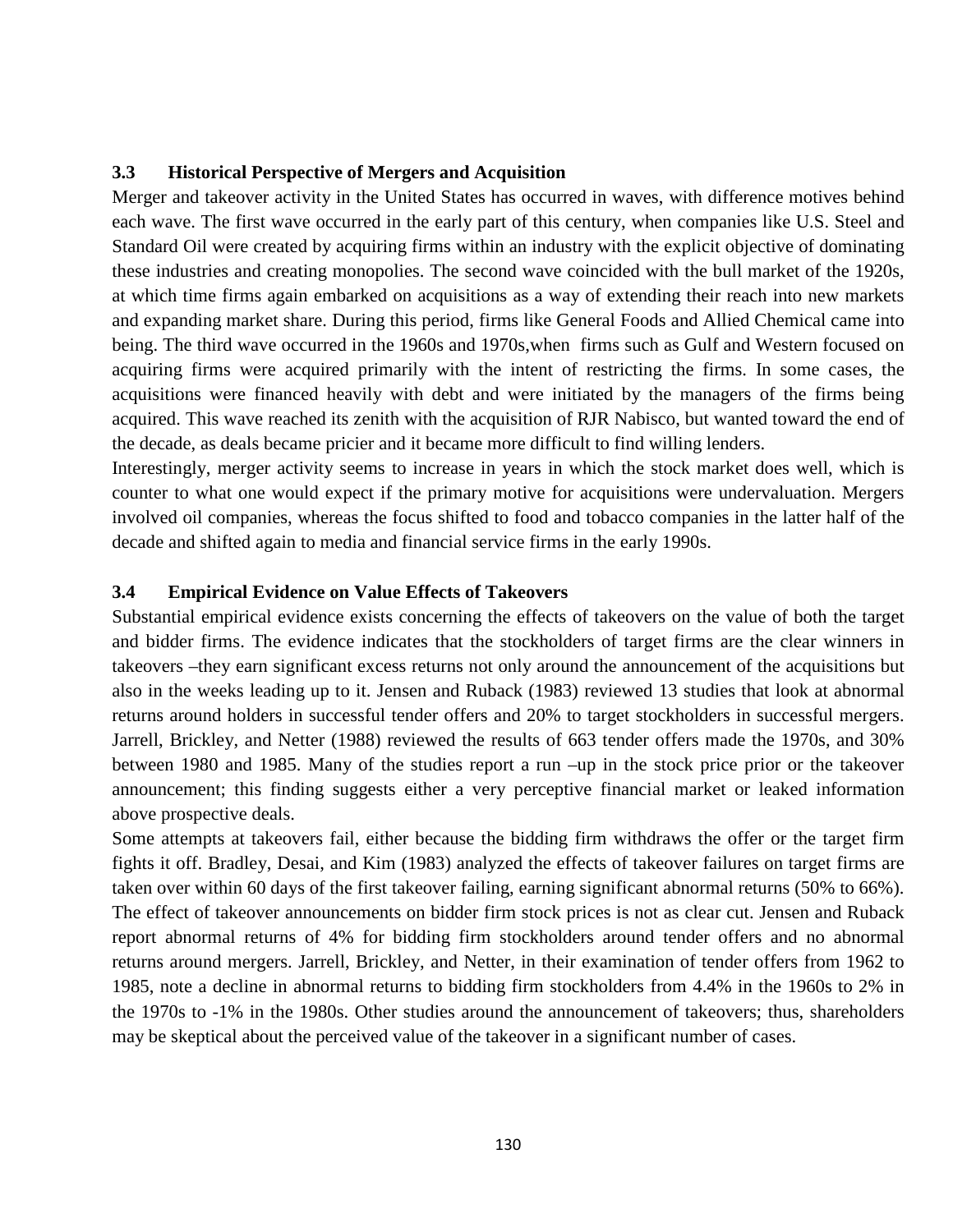When an attempt at a takeover fails, Bradley, Desai, and Kim (1983) report negative abnormal returns of 5% to bidding firm stockholders around the announcement of the failure. When the existence of a rival bidder in figured in, the studies indicate significant negative abnormal returns (of approximately 8%) for bidder firm stockholders who lose out a rival bidder within 180 trading days of the announcement and no abnormal returns when no rival bidder exists.

## **4.0 CONCLUSION**

Valuing a firm for a takeover is not an easy task. In addition to all the complexities associated with standard valuation, other roadblocks have to be negotiated before arriving at a final answer. The first is the effect of synergy, assuming it exists and can be described in sufficient detail to be built into the valuation. The second is the impact on value of management changes the firm: the potential increase in value is much larger for badly managed firms. The third is the effect on value of managed firms. The third is the effect on value of additional leverage that may be taken on, to finance a takeover.

### **5.0 SUMMARY**

The entire question of valuation in takeovers is framed by the strong biases in the process to justify decisions that have already been made. The use of multiples and comparable firms provides plenty of opportunity for biases to enter the process. Finally analysts doing a valuation for a takeover do not have the luxury of drawing on the law of large numbers to bail them out, unlike portfolio managers, who can choose to create portfolios of undervalued firms and hope that, on average, they come out ahead.

# **6.0 TUTOR MARKED ASSIGNMENT**

- 1. In a merger of two firms one with excess cash/poor projects, and the other with great projects/cash shortages – which firm will get the larger share of the synergy benefits? Explain
- 2. Which of the three types of mergers is most likely to spark government intervention or regulation, and why?

#### **7.0 REFERENCES /FURTHER READING**

Ross S.A et al (2006), Fundamental of Corporate Finance, USA: Mc Graw – Hill Inc. Damodaram A. (1997), Corporate Finance: Theory and Practice, USA: John Wiley and Sons Inc.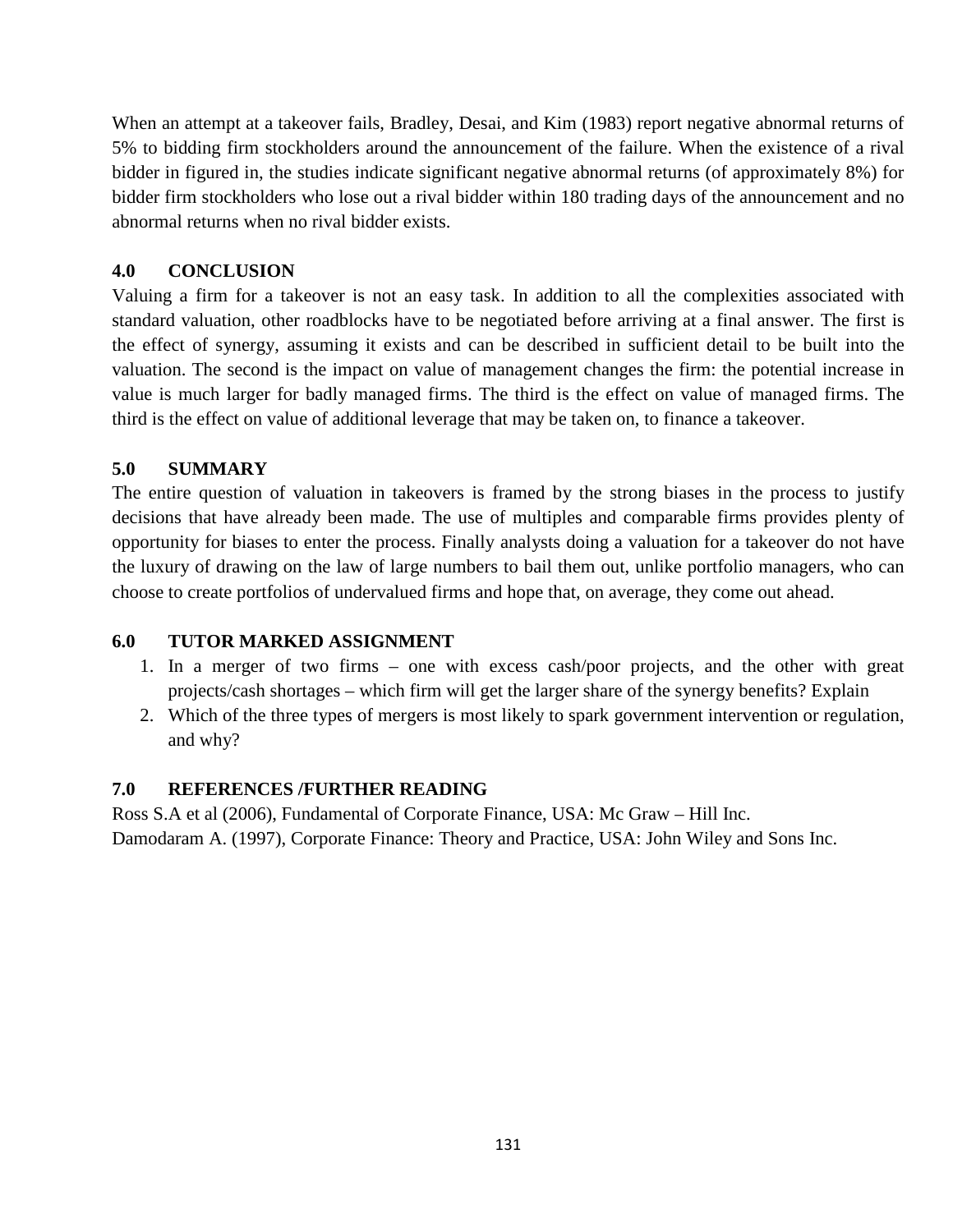# **UNIT 6 INTERNATIONAL FINANCE**

# **CONTENTS**

- 1.0 Introduction
- 2.0 Objectives
- 3.0 Main Content
	- 3.1 Why Currency Rates More
	- 3.2 Exchange Rate
	- 3.3 Investment Analysis of foreign projects
	- 3.4 Valuation
- 4.0 Conclusion
- 5.0 Summary
- 6.0 Tutor Marked Assignment
- 7.0 References /Further Reading

# **1.0 INTRODUCTION**

The principles of corporate finance do not change just because a project is a 'foreign project', or because the financing of such project is in a different currency. A good project is always one greater than the hurdle rate; using debt makes sense only if the firm has excess debt capacity, and dividends should be paid only if there are surplus cash flows. Certain issues relating to investment, financing, and dividend decisions are specific to nondomestic projects, however.

# **2.0 OBJECTIVES**

At the end of this lesson, you should be able to:

- $\triangleright$  Say what the determinants to changes in currency rates are.
- $\triangleright$  Explain how determinants can be used in forecasting expected cash flows in another currency and converting these cash flows into domestic currency?
- $\triangleright$  Explain if investment analysis of foreign projects be done in local currency or in the firm's domestic currency?
- $\triangleright$  Explain what political and regulatory risk is associated with non-domestic projects, and how is the risk built into the analysis?
- $\triangleright$  Explain when raising funds for nondomestic products, what are the determinants of the details of this financing?

# **3.0 MAIN CONTENT**

# **3.1 Why Currency Rates More**

One source of risk unique to international projects is exchange rate risk. A company may find its cash flows augmented or depleted by movements in exchange rates over time.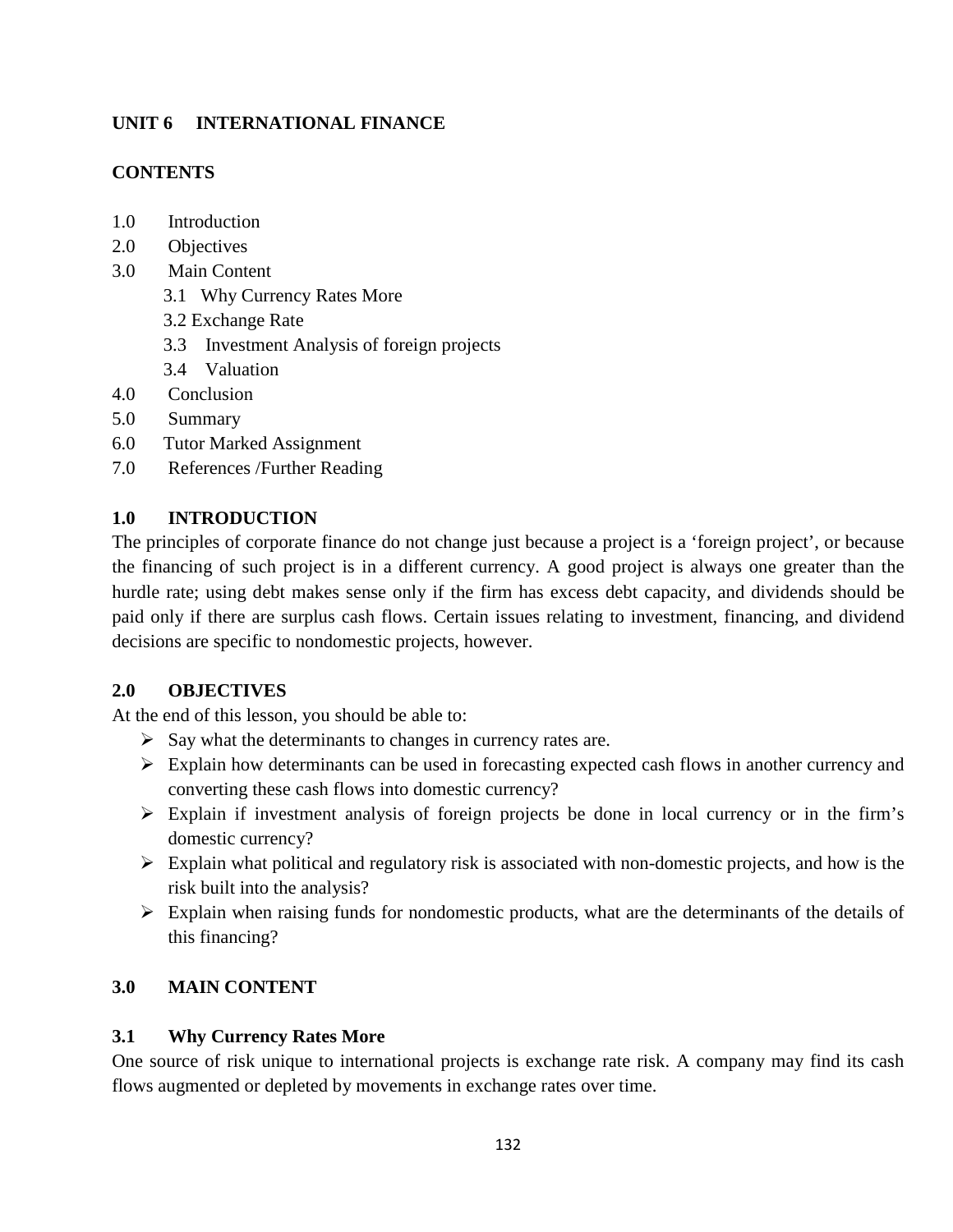**Exchange Rate Risk:** This is the uncertainty created in expected cash flows in a domestic currency, as a result of unanticipated changes in currency rates.

## **Sport Rates and Forward Rates**

Before we examine the theories on why exchange rates move over time, it is important that we define a few terms. The sport rate for a currency is the current rate at which that current can be converted into another one. For example, a spot rate of \$0.65 per deutsche mark (DM) indicates that one deutsche mark can be converted into \$0.65 in the marketplace today. In the case of most currencies today, these spot rates are set by financial markets and are determined by demand and supply: thus, they are floating rates. The spot rates for some currencies, however, are set by the governments; these rates are known as fixed rates. If governments err in setting these rates, as they to do, they must either lower of raise these rates to realistic levels, thereby producing currency devaluations and revaluations.

**Spot Rate:** This is the current rate at which one currency can be converted into another one.

**Floating and Fixed Exchange Rates:** Floating exchanges rates are set by demand and supply, whereas fixed exchange rates are set by governments.

Frequently, firms or individuals enter into contracts to exchange currencies at a future date at rates that are set at the time of the contracts. These contracts are called forward contracts; the key distinctions are that futures contracts are standardized in terms of units and delivery dates, and that the parties to the contact are forced to settle their differences each day, rather than waiting for the final expiration date. Because they are traded on exchanges, the futures' price is determined by demand and supply, but should be closely related to the forwards' price.

**Forward contact (price):** This is a contract to buy or sell a currency at a fixed price (called the forward price) sometime in the future.

Finally, exchange rates can be stated in terms of either the number of units of domestic currency that can be received for a unit of the foreign currency, or vice versa. For instance, the exchange rate between dollars and deutsche marks can be stated either in U.S. terms (\$0.65 per DM) or European terms (1.54 DM per \$).

# **3.2 Exchange Rate Risk**

It should be clear from the preceding section that exchange rates do move over time and that some of the change is unanticipated and has nothing to do with fundamentals.

As a consequence, there questions arise:

- 1. What are the types of risk to which a firm may be exposed as a result of changing exchange rates?
- 2. To what other types of risk may a firm be exposed, as a consequence of its international operations?
- 3. Should firms try to manage or minimize these risks?

#### **Decomposing Exchange Rate Risk**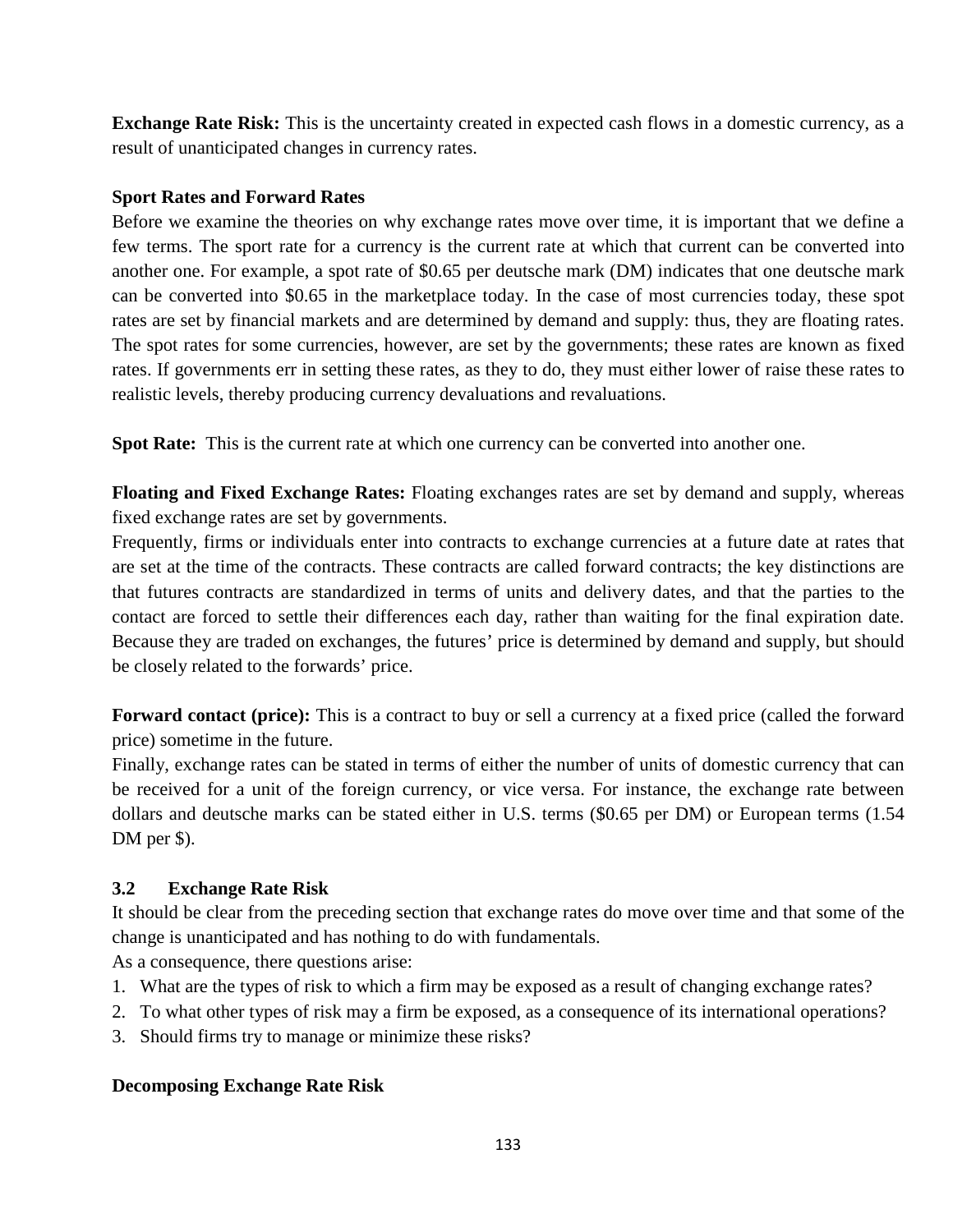When a firm owns assets or has projects that create cash flows in a foreign currency, changes in exchange rates can affect the values of these assets and projects. Exchange rate risk is viewed and measured very differently by accountants and financial economists: accounting rules are designed to measure the effect of exchange rate changes on current income and the book values of assets and liabilities on the balance sheet, whereas economists are much more interested in the effects of exchange rate changes on future cash flows and the resultant effect on the value of the firm.

**Translation exposure** From an accounting standpoint, the risk of changing exchange rates is captured in what is called **translation exposure,**which is the effect of these of foreign operations from the foreign to the domestic currency, two issues need to be addressed. The first relates to whether all financial statement items that are in a foreign currency should be translated at either the current exchange rate or the rate that prevailed at the time of the transaction. The second is whether the profit or loss that is created when the exchange rate adjustment is made should be treated as a profit or loss in the current period or deferred until a future period.

**Translation Exposure:**This is the effect of changing exchange rates on the current income statement and balance sheet of a company.

The accounting standards in the United States apply different rules for translation, depending on whether the foreign entity is a self – contained unit, in which case the **functional currency** is the foreign currency, or a direct extension of the parent company, in which case the functional currency is the U.S dollar. For the first group, FASB 52 requires that all of an entity's assets and liabilities be converted into the parent's currency at the prevailing exchange rate. The increase or decrease in equity that occurs as a consequence of this translation is captured as an unrealized foreign exchange gain or loss and will not affect the income statement until the underlying assets and liabilities are sold or liquidated. For the second group, only the monetary assets and liabilities have to be converted, based on the prevailing exchange rate, and the net income is adjusted for unrealized translations gains or losses.

**Functional currency:** This is the currency in which all assets are denominated and income is measured.

Translation exposure matters from the narrow standpoint of affecting reported earnings and balances sheet values. The more important question, however, is whether investors view these translation changes as important in determining firm value or whether they view them as risk that will average out across companies and across time. The answers to these questions are mixed. In fact, several studies suggest that earnings effects caused by exchange rate changes do not influence the stock prices of firms. These findings add credence to the belief that investors view translation risk as diversifiable and do not demand a premium for it.

**Economic exposure**While translation exposure is focused on the effects of exchange rate changes on financial statements, **economic exposure** attempts to look deeper at the effects of such changes on firm value. These changes, in turn, can be broken down into two types. Transactions exposure looks at the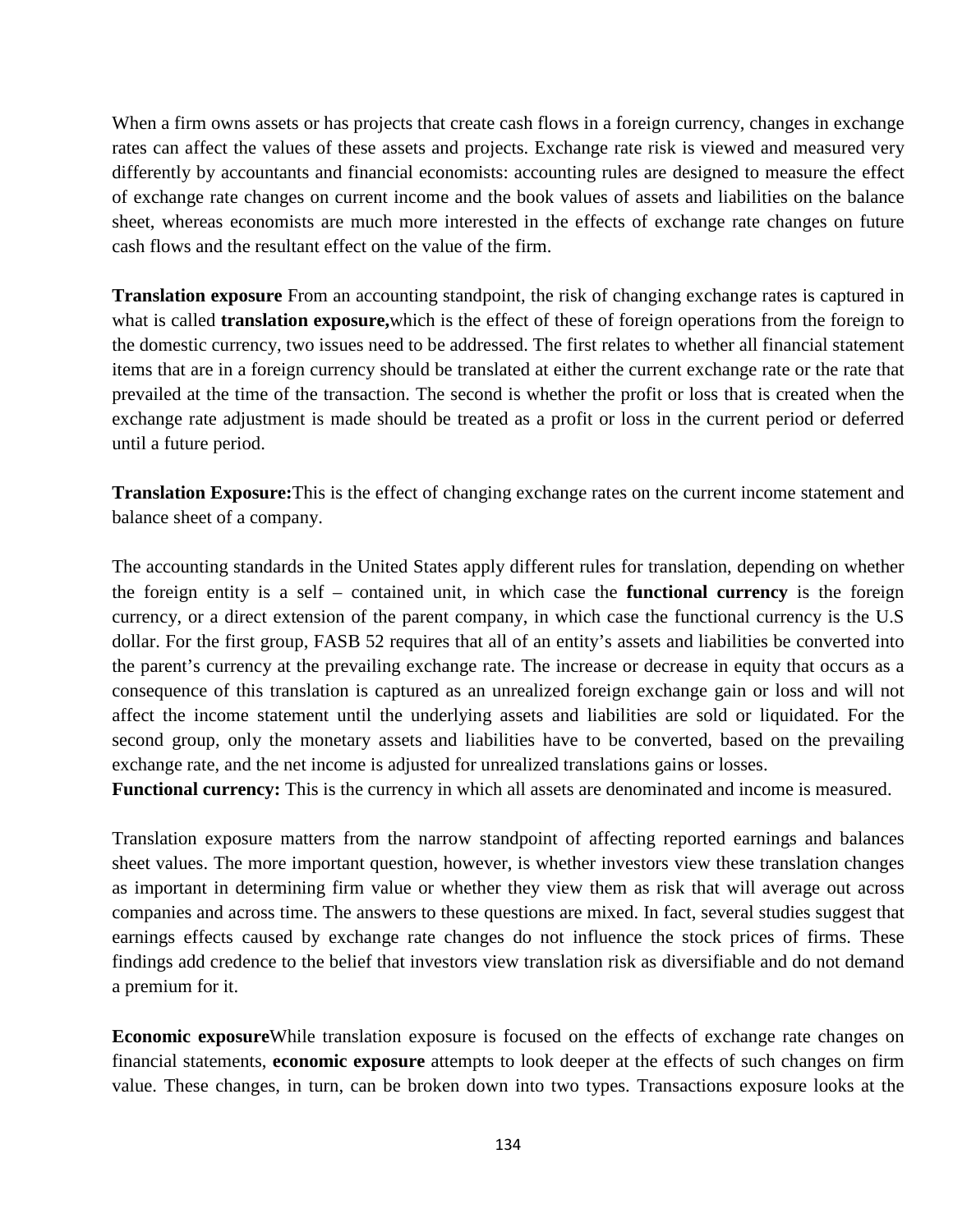effects of exchange rate changes on transactions and projects have already been entered into and that are denominated in a foreign currency. Operating exposure measures the effects of exchange rate changes on expected future cash flows and discount rates and, thus, on total value.

**Economic Exposure:**This is the effect of changes in exchange rates on the value of a firm.

Shapiro (1990) presents a time pattern for economic exposure, in which he notes that firms are exposed to exchange rate changes at every stage in the process, from developing new products for sale abroad to entering into contracts to sell these products to waiting for payment on these products. To illustrate, a weakening of the U.S. dollar will increase the competition among firms that depend on export markets and increase their expected growth rates and value, while hurting those firms that need imports as inputs to their production process.

### **Political and Regulatory Risk**

Firms that operate in politically stable domestic markers often fear overseas expansion, because of the increased political risk that may be associated with operating in a politically less stable environment. The political risk can take many forms, ranging from bloody revolutions (e.g., the existing government is overthrown) to more limited changes (e.g., the basic laws and regulations are rewritten as a consequence of a political shift). The effects on the firm can also extend from expropriation, whereby the firm's assets are seized with no compensation, to a reduction in expected cash flows as a result of changing laws.

Argued that the difference between the more stable economies, such as the United States, and less stable ones, such as some of the emerging markets such as Brazil and Indonesia, is merely one of degree. Although the existence of political risk cannot be disputed, the measurement of political risk is still extremely subjective.

Another risk firms face when they venture out of their domestic markets is the risk of operating in unfamiliar terrain, with different regulations and cultures. If ignored, these differences can end up costing the firm.

#### **Managing Exchange Rate and Other Risk**

As the preceding section illustrates, exchange rate changes affect not only current income but also the value of the firm. In addition, a firm may be exposed to political and regulatory risk as it takes on projects in other countries. The follow up questions then become:

- 1. Should firms try to manage or minimize their exposure to exchange rate, political, and other risk?
- 2. If they decide to do so, what products are available to help them hedge this risk?

Any time a firm enters into a transaction that exposes it to cash flows in a foreign currency, it is exposed to exchange rate risk. If the firm ventures into other countries, it creates additional political and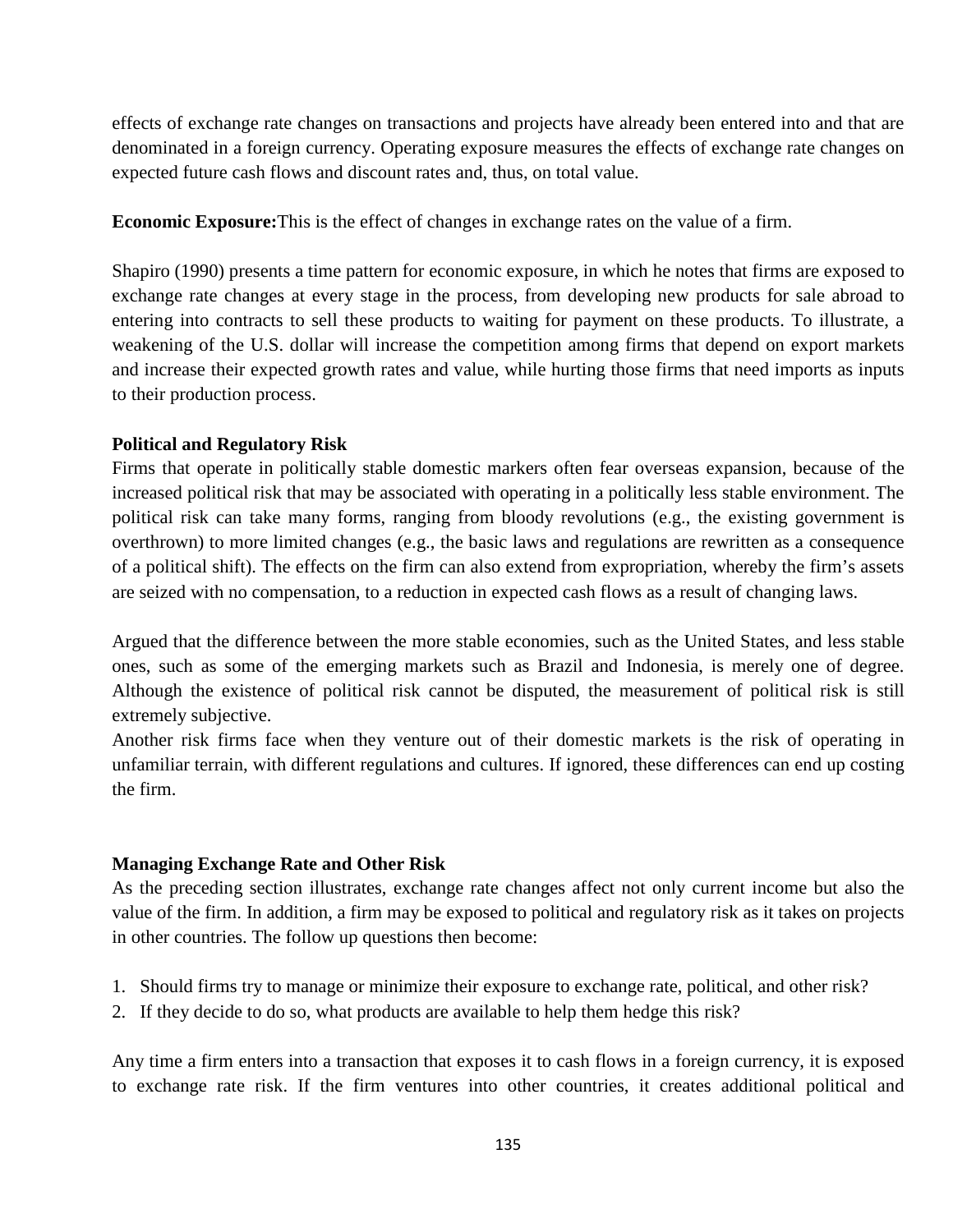regulatory risk for itself. The manager can leave the firm exposed to these risks, or the manager can hedge the risk, using a variety of financial instruments. This choice cannot be made without considering the following factors.

- 1. *Stockholder Composition***:** For stockholders to be able to diversify away the foreign exchange risk that flows through to firms, they must be internationally diversified. Thus, an investor who holds Siemens and GE in the same portfolio may not be affected much by movements in the \$/ DM exchange rate, because of offsetting change effects on his or her investments. If a firm's stockholders fit this profile, hedging exchange rate risk becomes much less of a priority. If, on the other hand, the stockholders in a firm are not internationally diversified, a much better argument can be made for diversifying exchange rate risk.
- 2. *Diversification across Countries:* Some companies accomplish a diversification of a different kind, because they have economic exposures in many currencies. To illustrate, Citibank, with operations in more than 90 countries, is less likely to be concerned about hedging the exchange rate risk than, say, WalMart, whose only international investments are in Mexico.
- 3. *Cost of Hedging Risk:* Hedging foreign exchange risk exposure is cheaper in some currencies than in others and for shorter periods than for longer ones. Other things remaining equal, the greater the cost of hedging risk, the less likely firms will be to hedge. In terms of the types of exposure described above, firms are much more inclined to hedge translation and other short – term exchange rate risk exposure, because of the low cost of hedging. They are less inclined to hedge long-term exchange rate risk exposure and political risk, because the hedges are more difficult and much more expensive to acquire.

In summary, firms with limited foreign operations primarily domestic investors and short –term transactions exposures are likely to gain the most by hedging. Firms with farflung foreign operations, internationally diversified investors, and long –term exchange rate risk exposures or political risk exposure should be much more cautious about hedging that risk.

In closing, it is worth pointing out that firms will always be exposed to the expected changes in exchange rates; it is only the unexpected component of the changes that is being hedged away. To illustrate, if the Home Depot opens a store in Mexico, and the expected annual inflation rate is 40% higher in Mexico than in the United States, the firm should expect the peso to depreciate about 40% a year. The actual exchange rate change may be very different for a number of reasons, however; among other factors, there may be political upheaval, and the actual inflation rate differential may turn out to be much higher or lower than the anticipated 40%. It is this component of the exchange rate change that can be hedged using forward, futures, or options contracts.

# **3.3 Investment Analysis of foreign projects**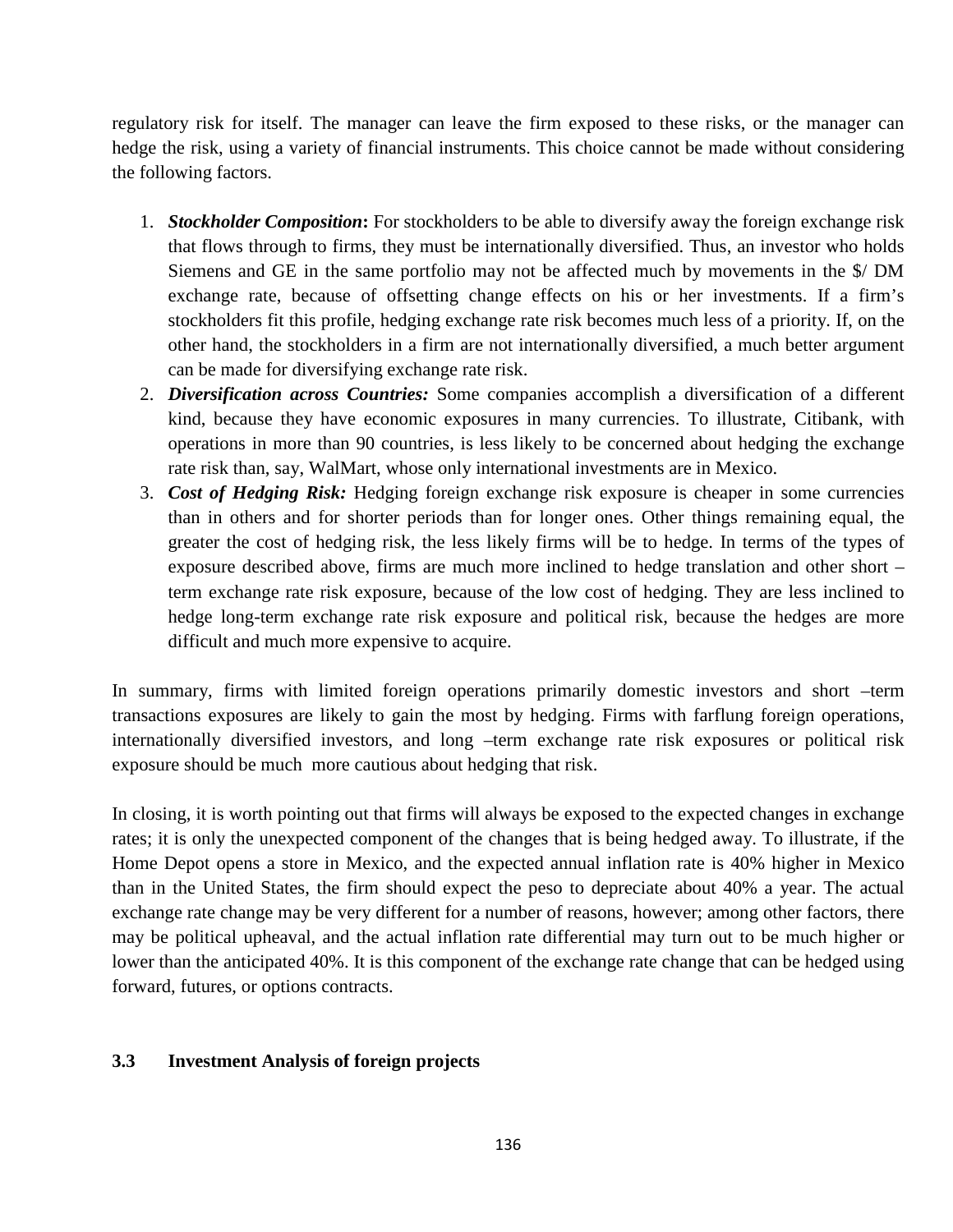Regardless of whether the project is domestic or foreign, the decision of whether or not to take a new project remains grounded in the expected cash flows and hurdle rates for that project. That said, there are unique issues that are associated with analyzing projects with cash flows in currencies other than the firm's domestic currency and that are based in a different country.

#### **Estimating Cash Flows**

In the earlier chapters on capital budgeting, we considered several examples of project analyses in which we estimated the cash flows in non – domestic currencies for projects follows many of the same steps, but the analyst has to answer two key questions during the estimation process. The first relates to the currency in which the analysis is to be done; the cash flows can be estimated in either the domestic or the foreign currency. If the cash flows are can be estimated in the domestic currency, the exchange rate has to be forecast for future years and used to convert the expected cash flows. The second question relates to how the cash flows should be adjusted to reflect political risk and other constraints that are associated with operations in a different country. For instance, some countries have strict restrictions on cash withdrawals from projects taken within their jurisdiction; such restrictions have to be built into the cash – flow estimates on the project.

**Exchange rate forecasts:**From a purely mechanical standpoint, the only additional input needed for the estimation of cash flows of foreign projects is the expected exchange rate. In making these estimates, firms should draw heavily on the purchasing power and interest rate parity theorems outlined earlier in the chapter, where we noted the relationship among exchange rate changes over time, differences in inflation, and differences in interest rates. Three basic approaches can be used to obtain these exchange rate estimates for future periods:

- 1. If forward or futures contracts are traded, and forward (or futures) rates are available for the life of the project, the forward rates can be used as predictors of the expected spot rates. This is, by far, the most straightforward approach, because it requires no estimation on the part of the firm. The key problem, however, is that even when futures contracts are traded, they are available for shorter time periods, say, up to two or three years, whereas typical projects have much longer lifetimes.
- 2. When futures rates are not available for longer time horizons, the international fisher effect can be used to estimate expected spot rates in the future. This, of course, requires the existence of long –term bond markets in both economies, where interest rates can be observed and used in the estimation.
- 3. When long-term interest rates are not available in one of the two countries, the final option is to draw on purchasing power parity. This requires estimating expected inflation rates in both countries for long periods and then using these rates to arrive at expected spot rates. Consequently, it is inherently more time consuming and noisy than the first two approaches.

Some firms use forecasting services to obtain exchange rate forecasts. Several studies have compared the forecasts from these services to those obtained from the parity theorems; they conclude that there is no evidence that the services outperform simple mechanical forecasts, especially in the long term.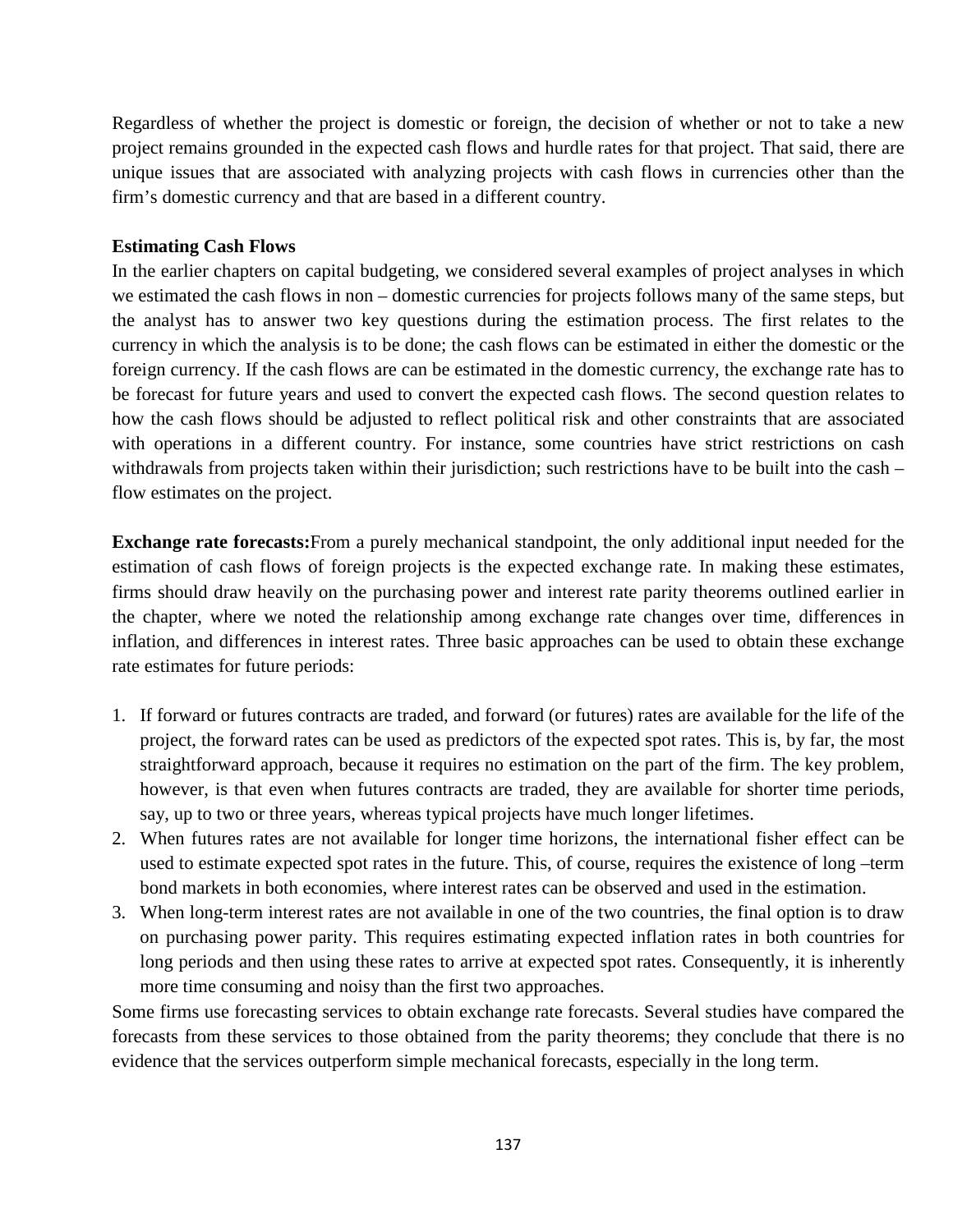A simple solution to this estimation problem may be to estimate all cash flows in the foreign currency, but, as we will see in the next section, the expected change in exchange rates will then have to be reflected in the discount rate.

## **3.4 Valuation**

The final issue we will examine in this chapter is the effect of a firm's international operations on its value. Because valuation can be considered an extension of capital budgeting, many of the same principles apply. The expected cash flows to a firm foreign operations be forecast first and then converted using expected exchange rates. Because the total cash flows from foreign operations can be viewed as the cash flows from a portfolio of foreign projects, one advantage analysts have while doing valuation, as opposed to a single capital budgeting project, is that forecast errors in exchange rates may average out, especially if the firm has projects in a large number of countries. The discount rate used to obtain the present value can be adjusted for diversification benefits (which will push it down) and for exchange rate and political risk (which will push it up), taking into account the magnitude of the foreign operations relative to firm value.

To illustrate, the valuation of Boeing in Chapter 23 was based on estimated cash flows in dollar terms and a dollar discount rate. In reality, more than 50% of Boeing's revenues in future years will come from sales overseas, which will expose Boeing to exchange rate and also political risk in foreign countries and provide international diversification benefits. The expected growth rate in Boeing's earnings and the discount rates used should reflect these effects. As exchange rates move from period to period, the actual earnings reflect may deviate from the expected earnings, even if all the other assumptions hold; these privations should partially average out over the long time horizon that is used in valuation.

If stockholders are well diversified internationally, they will not demand an extra premium for this risk, and discount rates will not need to be adjusted. Alternatively, if stockholders are not well diversified, and they perceive the exchange rate risk as a market risk, holders are not well diversified, and they perceive the exchange rate risk as a market risk, the discount rate can be adjusted upward to reflect the additional exchange rate risk. In the case of Boeing, we would argue that the first view is the more realistic one, for it has always depended on overseas sales and is substantially held by institution.

There is some evidence that there is still a ''home bias'' in the portfolios held by individuals, whereby domestic holdings in portfolios exceed what they should be, given that a truly diversified investor will hold investments from around the world, in proportion to their market value. As long as this home bias exists, a risk premium will probably be associated with overseas expansion and the exchange rate risk that accrues to firms.

# **4.0 CONCLUSION**

As the international operations of firms expand, it is worth remembering that the principles of corporate finance continue to hold. In this chapter, we made the following points.